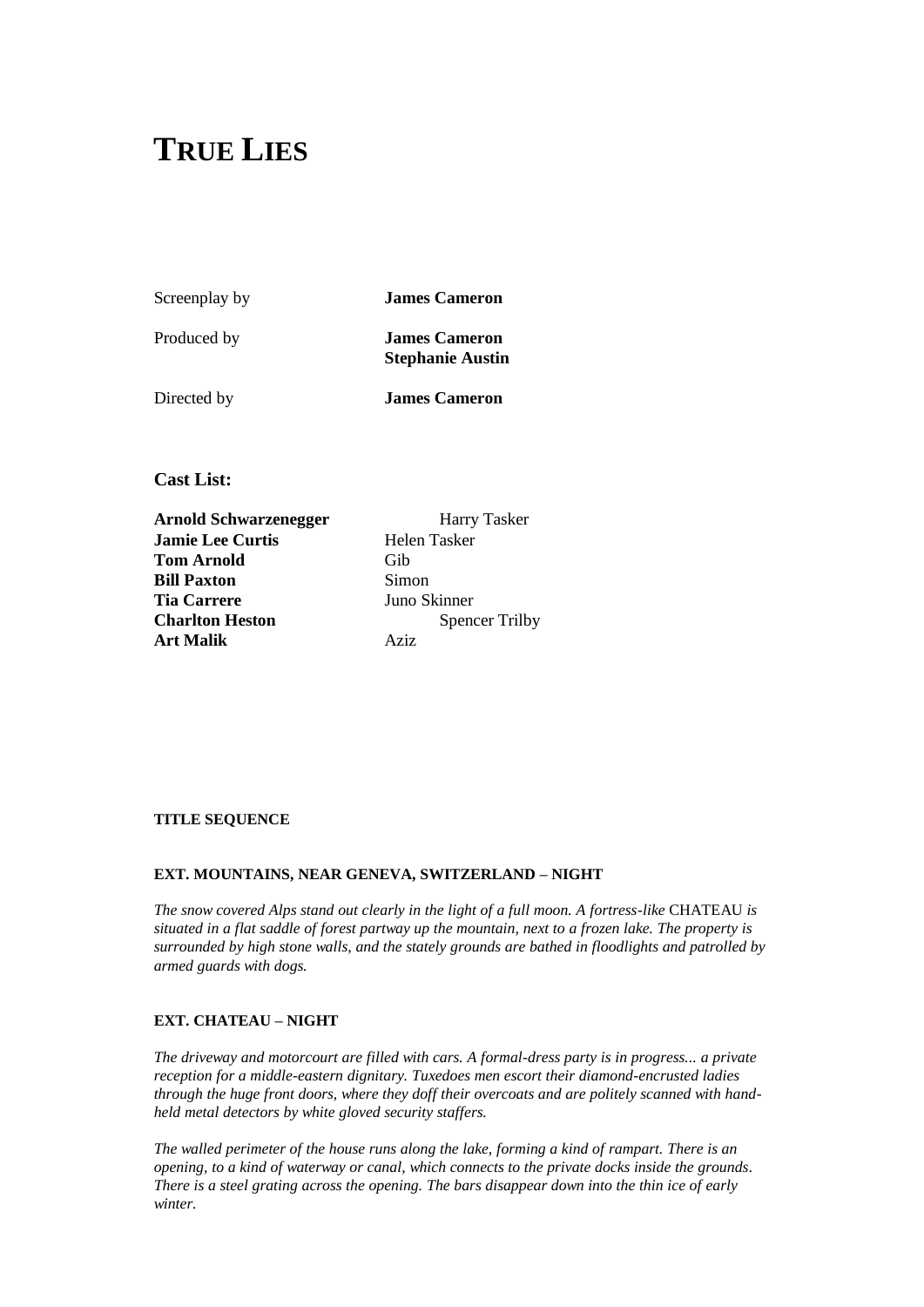*With the house visible background, we* CRANE DOWN *below the parapet wall along which a guard is a white exposure-suit is walking... down along the dark wall to the grating...* TILTING DOWN *to see a glow pulsing under the ice.*

### **EXT. BENEATH THE ICE, UNDERWATER – NIGHT**

*Camera moving toward: A* FIGURE *in diving gear working at the metal bars with an oxygen arc cutting torch. One bar has already been cut out. Two quick cuts and a second bar falls to the muddy bottom. Lit now only from the floodlights filtering down through the ice, the figure slips through the bars and swims powerfully along the stone canal wall.*

*Seem from below, the figure is a black shadow moving against the rippled-glass of the ice above.*

#### **EXT. CANAL AND BOATHOUSE – NIGHT**

*A dock extends into the frozen canal, just behind a large boathouse. There is a faint chipping sound. The ice breaks quietly, and the pieces are slid back. A head appears, in a rubber drysuit hood. The* DIVER *slips the regulator out of his mouth and turns slowly, scanning... revealing:*

HARRY TASKER*. Our hero. Harry floats with just his eyes above the surface, silent as a water snake, as a guard passes on a footpath nearby.*

*After a few beats Harry slips out of his tanks and fins, letting them sink, and climbs the frozen ladder onto the dock. He moves like a ninja into the shadows of the boathouse. Opening a* WATERPROOF BAG*, he pulls out a walky talky.*

#### **HARRY**

**Honey, I'm home.**

### **INT. / EXT. SURVEILLANCE VAN, MOUNTAIN ROAD – NIGHT**

*Meet Harry's partner,* ALBERT "GIB" GIBSON*, an overweight twenty-year-man with a lived in looking face. Gib answers Harry via his headset.*

### **GIB**

**Roger that.** 

*(he covers the mike and turns)* **Hey, Fize! Get your butt in here. Harry's inside.**

*Outside,* FAST FAISIL*, an Iranian-American, finishes making yellow snow and hurries back to the van. They are parked on a winding mountain road a half-mile from the chateau, whose lights are visible through the trees.*

*Faisil jumps in and goes to the eyepiece of a huge telephoto nightvision scope. The eerie green image lurches as he sweeps the grounds, locating the boathouse.*

#### **EXT. BOATHOUSE – NIGHT**

*Concealed in the shadows, Harry is shucking out of his drysuit. Underneath is he is wearing black tux pants, suspenders, cummerbund and a formal shirt. He puts a tiny plug, like a hearing aid, deep in his ear canal. A* SUB-VOCAL TRANSCEIVER*. Very advanced.*

> **HARRY Switching to sub-vocal. Gib, you copy?**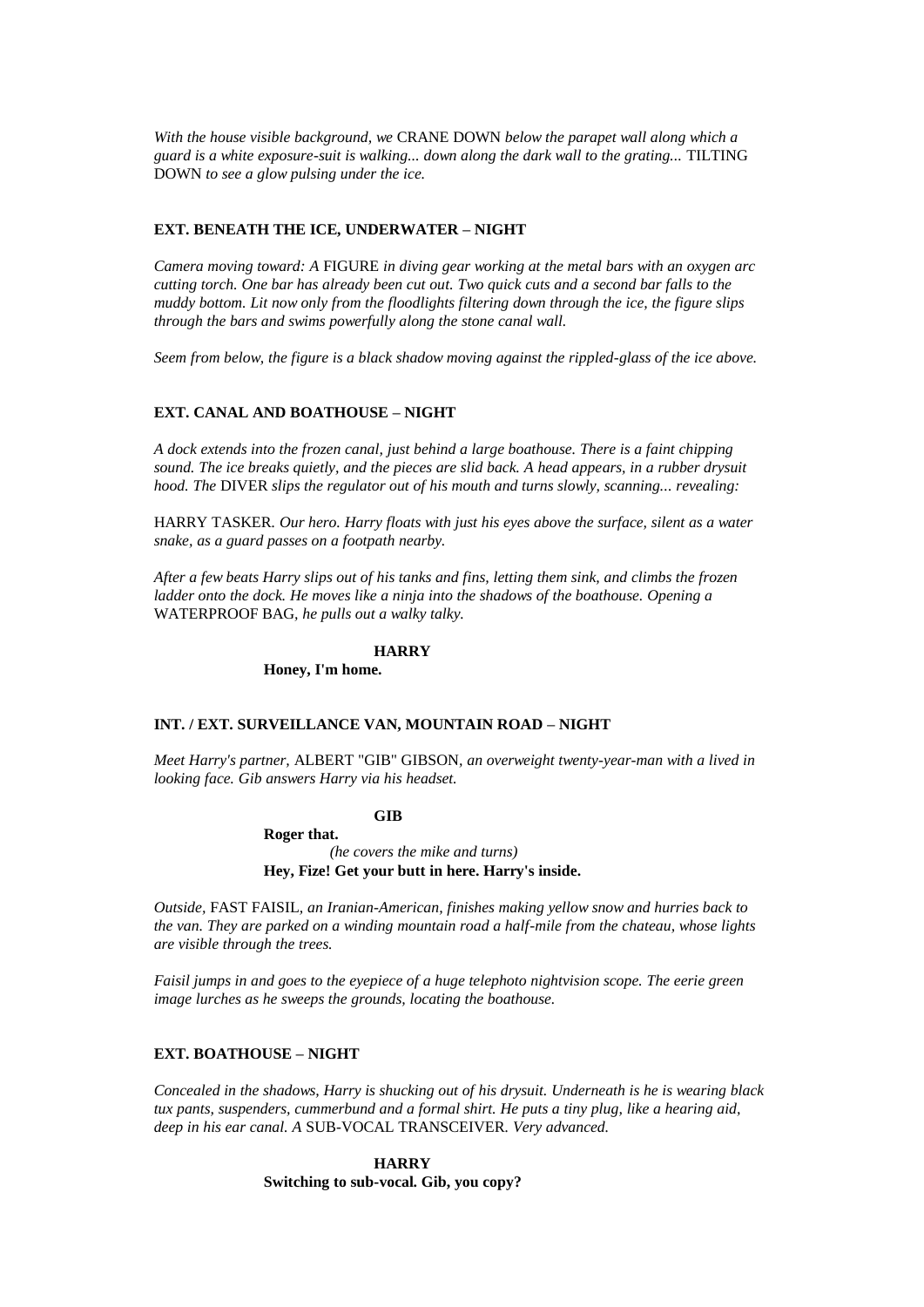# **GIB (V.O.)**

# **It's Talkradio. You're on the air.**

*Harry slips into his shoulder harness... holster on one side, containing his .45 auto Glock-22, and the transmitter pack for the ear-piece slung on the other. He slips on a formal jacket, concealing the rig. Then a final touch. A little aftershave from a tiny plastic vial.*

*Harry adjusts his bow-tie and strides confidently out of the shadows, crossing quickly to the main house. He looks ultrasharp in his black tux with the white silk cummerbund and his hair slicked back. He enters the main house through a back service entrance.*

# **INT. KITCHEN – NIGHT**

*Harry strides through the huge kitchen like he owns the place. The kitchen staff are scurrying around, too busy to really notice. He finger-tastes a dish as he passes.*

# **HARRY**

*(French; subtitled)* **This needs more garlic.**

*He breezes through unchallenged, exiting into the –*

# **INT. MAIN HALL – NIGHT**

*Here the party is in full swing. Harry blends smoothly into the crowd of foreign dignitaries, businessman and minor mid-east nobility. They are a high-octane mixture of new oil money and old European money, and run the spectrum from stodgy bankers to playboy arms dealers.*

*Harry strolls amiably among the glittering woman, the cigar smoking men, casually snagging a glass of champagne and a canape from the passing waiters. He nods to someone as if he knows them. Greets another is quite fluent Arabic. People in his wake look at each other like "Do you know him"? They shrug, go on with their conversation. Harry moves through the crowd. Scanning.*

> **HARRY There's Daddy Petrobucks.**

### **HARRY'S POV**

*Through the crowd is sees* JAMAL KHALED*, the host of the party and owner of the chateau. He is fat and animated, greeting guests with a flourish. As Harry watches he warmly greets a beautiful* WOMAN*. They become absorbed in a conversation.*

*The woman glances up and sees Harry checking her out. There is a frank moment of returned interest. Then the crowd shifts, cutting off their view of each other.*

# **INT. STAIRCASE AND SECOND FLOOR – NIGHT**

*Harry makes his way up the grand staircase to the second floor. He slips through doors into the private area of the mansion.*

# **INT. LIBRARY – NIGHT**

*The doors open and Harry slips into the darkened library. He crosses quickly to a window and opens it onto a terrace.*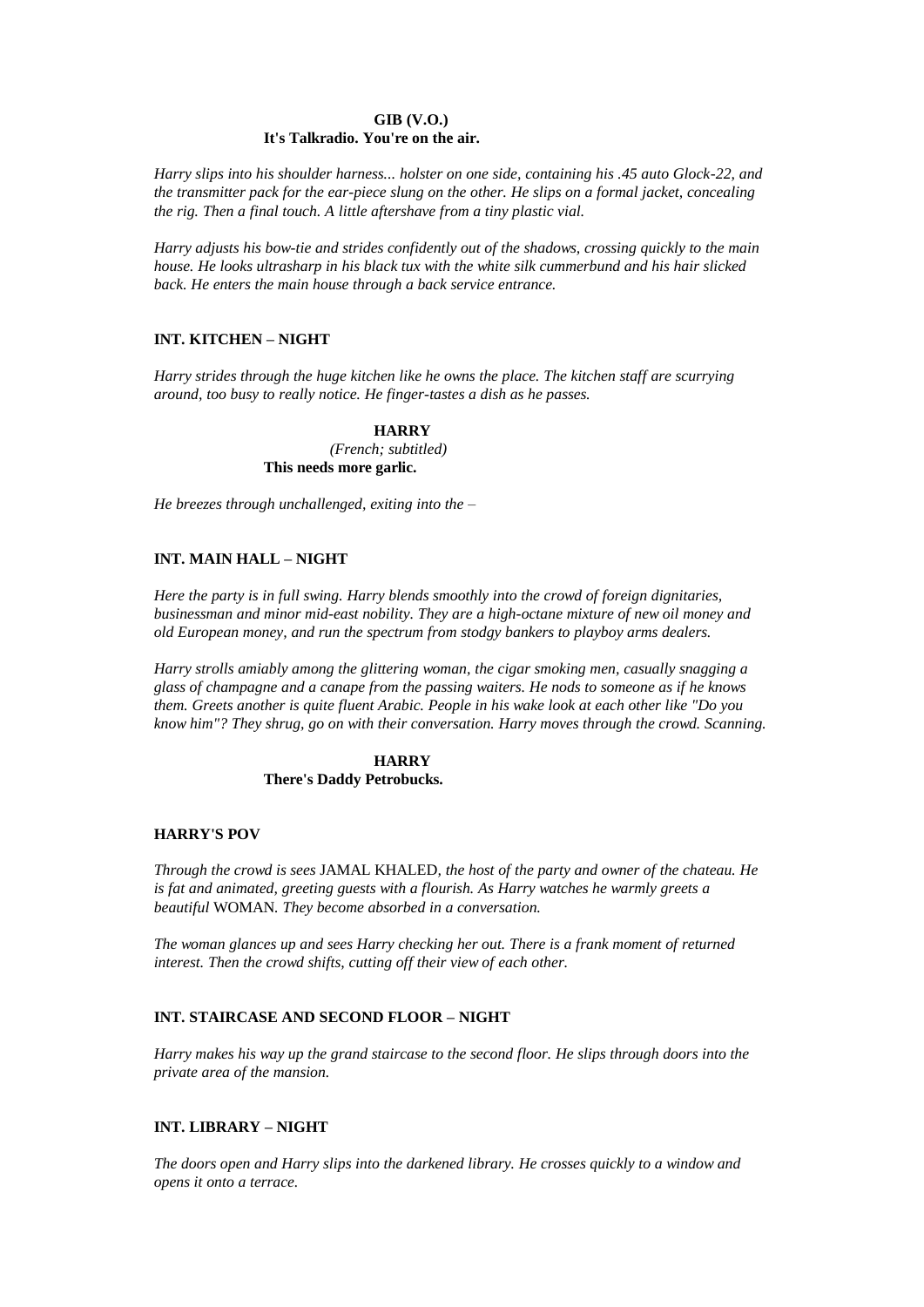#### **EXT. BALCONIES – NIGHT**

*Harry goes onto the terrace, and in a display of acrobatic prowess, he pulls himself up onto the third floor balcony directly above. He lets himself into –*

# **INT. KHALED'S OFFICE – NIGHT**

*Khaled's office is ornately furnished. Beautiful antiques glint in the moonlight coming in the French-doors. Harry crosses to an immense desk and boots up the computer there.*

*Bathed in the glow from the screen, he pulls a* FLAT BOX*, about the size of a paperback, from the back of his cummerbund. He connects it quickly to the modem port in the back of the computer.*

### **HARRY Modem in place. Transmitting... now.**

*He pushes a button and a green light comes on.*

# **INT. VAN – NIGHT**

*Gib and Faisil watch as their monitor screen lights with* DATA *from Khaled's private computer.*

# **FAISIL Affirmatory. We are in.**

*Fast Faisil is a computer ace. His fingers fly on the keyboard as he types rapid key commands. We see familiar "windows appear". The words are all in Arabic characters.*

> **FAISIL These are encrypted files, guys. This is going to take me a few minutes.**

### **INT. 2ND FLOOR HALLWAY – NIGHT**

**TIGHT ON LIBRARY DOOR***. It opens a crack and a dental mirror comes out, looking around like a U-boat periscope. Seeing the coast is clear Harry slips out. But just as he is closing the door, a* GUARD *rounds the corner ten feet away. Harry turns smoothly. He smiles sheepishly and moves toward the guard.*

#### **HARRY**

*(In Arabic; subtitled)* **Where's the john around here? I have to take a major leak.**

*The guard points warily down the corridor. Harry nods and heads that way, back toward the party.*

#### **INT. MAIN HALL / STAIRCASE – NIGHT**

*Harry comes down the staircase amid the glitter of the party. He is sipping champagne and looking bored. He sees two security guys moving purposefully through the crowd toward the stairs, walkies in their hands. He turns away as they pass him and pretends to study a large fragment of bas-relief... a temple frieze depicting a war chariot drawn by four horses.*

*He senses someone next to him and turns. It is the* WOMAN*. She is captivatingly beautiful, and her gaze is piercing.*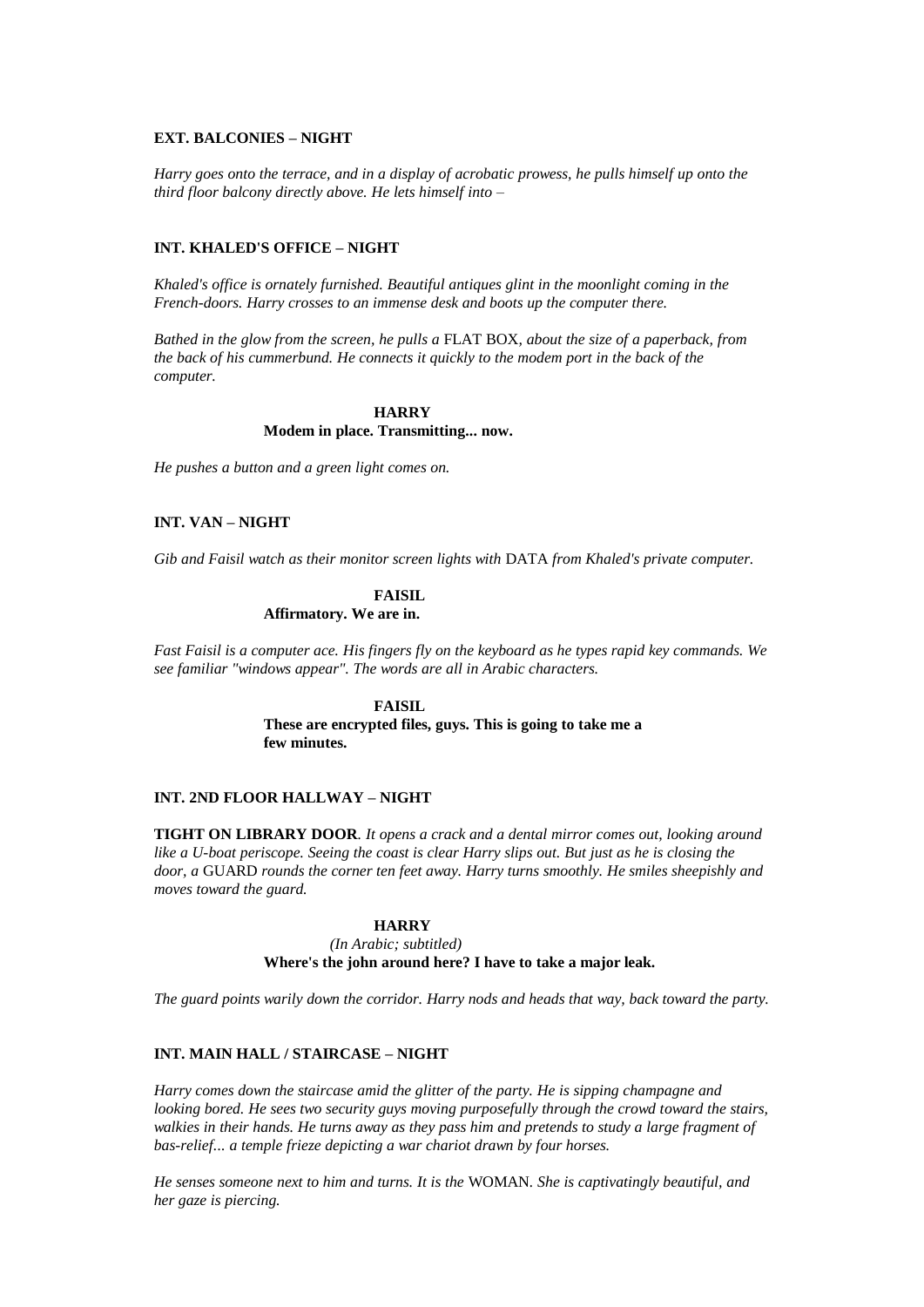#### **HARRY**

*(indicating the bas-relief)* **Magnificent, isn't it?**

#### **WOMAN**

**Yes. Hi, I'm Juno Skinner. I thought I knew most of Khaled's friends but I don't believe I know you.**

*Harry offers his hand to her.*

# **HARRY Renquist. Harry Renquist.**

# **INT. VAN – NIGHT**

*Gib whirls to the screen displaying the mission database. He scans rapidly for –*

**GIB Skinner. Skinner. Come on...**

*Gib finds the entry he's looking for. Juno's picture and data appear on the screen.*

**GIB Juno Skinner. Art and antiquities dealer, specializing in ancient Persia.**

# **INT. MAIN HALL – NIGHT**

*Harry turns back to the fragment of frieze.*

**HARRY This is Persian, if I'm not mistaken.**

### **JUNO**

**Very good. It's sixth century B.C. Do you like the period?**

#### **HARRY**

*(shameless)*

**I adore it.**

### **EXT. DOCK / BOATHOUSE (NIGHTVISION POV) – NIGHT**

*Seen through the starlight scope, we see one of the guards shining his light on the hole in the ice and then on Harry's footprints leading to the boathouse. He calls to one of the other guards, who comes running over.*

### **INT. MANSION – NIGHT**

*Harry, still with Juno, hears Gib in his ear:*

**GIB (V.O.) Harry, we got a problem. Guards are swarming all over the dock.**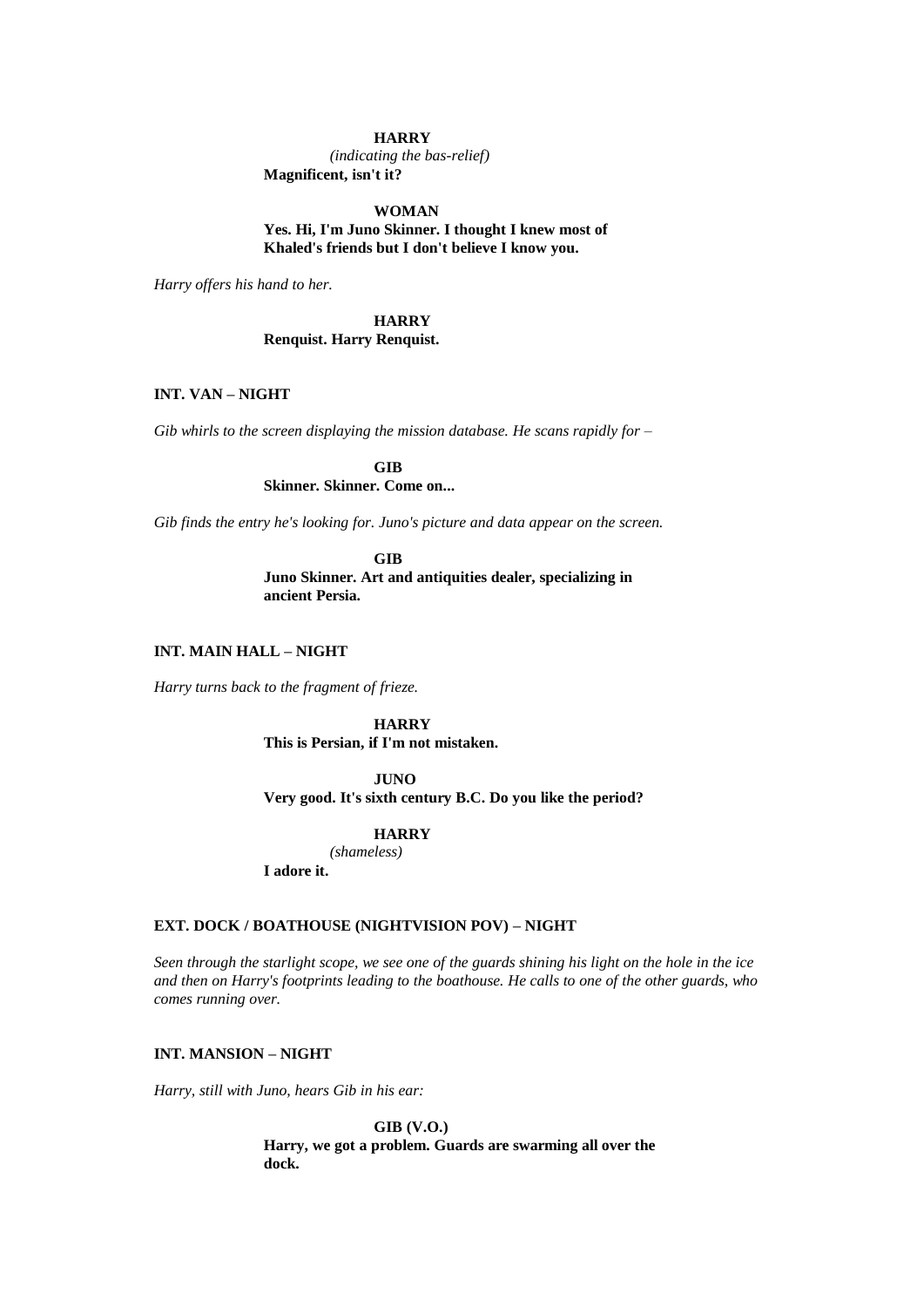*Harry glances up the stairs. Khaled's* SECURITY CHIEF *is gesturing to several of his men, and speaking quickly into a walky. Three* SECURITY MEN *come down the stairs, scanning the crowd. Harry turns smoothly away from them and takes Juno's arm.*

# **HARRY Do you dance, Ms. Skinner?**

*He steers her toward the dance floor.*

# **INT. VAN – NIGHT**

*Gib, listening, rolls his eyes. He looks through the night-vision scope. Guards are running around outside the chateau.*

*Harry's stirred up the hornet's nest. Faisil is still jamming at the keyboard.*

**FAISIL**

**Okay, files are unlocked. I'm in. I'm down, baby. I got my hand up her dress and I'm going for the gold. I'm –**

**GIB Just copy the goddamn files!** *(into his headset)* **Harry, don't be stopping to smell the roses, now. You hear me, Harry?**

# **INT. MAIN HALL – NIGHT**

*Harry whirls Juno aggressively across the dancefloor. She responds deftly. They are well matched. She parries each of his smooth moves with a flourish. It is a contest of wills, and a surprised appraisal for each that the other is worthy.*

*Juno is hot. He bends her back at the waist, then snaps her up. She twirls into the crook of his arm. Their faces are inches apart. Wow. The music ends and she gives him a wry grin.*

> **JUNO Well. And I thought this was going to be just another bunch of boring bankers and oil billionaires.**

> **GIB (V.O.) Harry, seconds count, buddy. Ditch the bitch, let's go.**

#### **HARRY Unfortunately, Juno, I have a plane to catch.**

*She slips a card out of a pocket in her otherwise sheer dress. She hands it to him, maintaining eye contact. Serious sparks.*

### **JUNO**

**Call me, if you'd like to see some of my other pieces.**

**HARRY**

**I'd like that.**

### **INT. VAN – NIGHT**

*Gib can't believe this conversation.*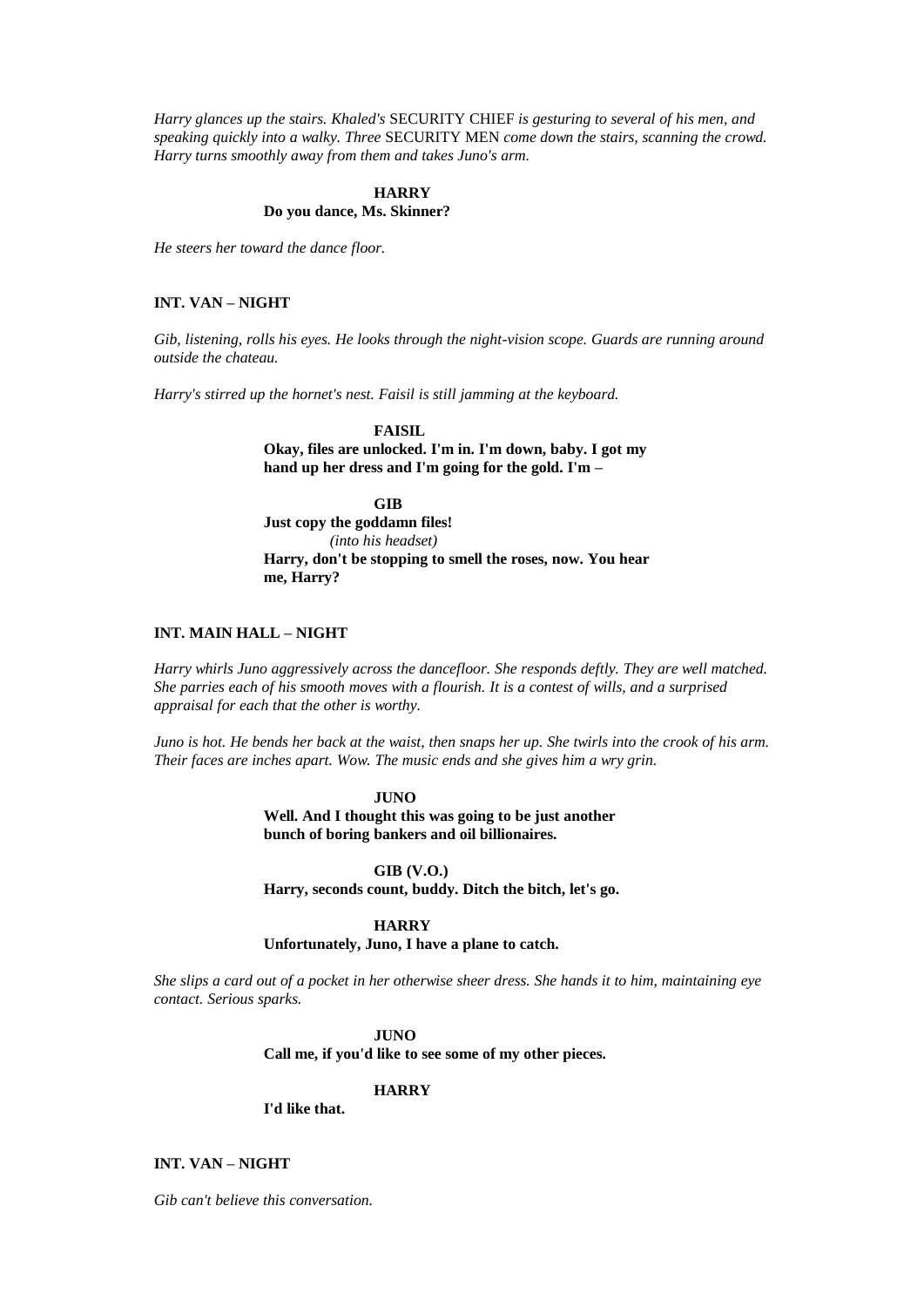#### **GIB**

*(to Faisil)* **Son-of-a-bitch is with her two minutes and she's ready to bear his children** *(to Harry)* **What's your exit strategy Twinkle Toes?**

# **EXT. CHATEAU / FRONT ENTRANCE – NIGHT**

*Harry nods to the security men at the door as he strides confidently through. He goes down the steps to the broad terrace above the motor court. Behind Harry, a* GUARD *lowers his walky talky and starts after him.*

#### **GUARD**

#### **May I see your invitation, sir?**

*Without turning, Harry slips a small flat box out of his breast pocket. A* REMOTE DETONATOR*.*

# **HARRY**

**Here's my invitation.** 

*He pushes the button and –*

*KABOOM! The second floor office windows blow out in a fiery explosion. Using the diversion, Harry leaps off the terrace before the guard can open fire.*

### **INT. / EXT. VAN – NIGHT**

*Gib sees the rising fireball a half-mile away. He starts the van.*

**GIB Aw, shit. Here we go –**

### **EXT. CHATEAU AND GROUNDS – NIGHT**

*Harry sprints across the snow-covered lawn, through the trees. Guards with automatic weapons run after him, firing. The snow explodes around him with bullet hits.*

TWO DOBERMANS *pelt toward Harry, leaping at him in perfect unison. He waits... and knocks their heads together in mid-leap with a crack like a baseball bat. The dogs drop to the snow, wobbling around like they're drunk.*

*As Harry sprints on,* ANOTHER DOBERMAN *lunges out of the bushes ahead, leaping directly for his throat. Harry grabs the dog and shot-puts him up into a tree without breaking stride. Dog Fu. The dog yelps and scrambles to hold onto an icy branch, looking down in amazement.*

#### **EXT. PERIMETER WALL / MOUNTAIN SLOPE – NIGHT**

*Harry leaps down on the outside of the wall, hitting a snow bank and sliding downhill. He sprints down the gentle slope toward the highway.*

*Harry looks back as* TWO GUARDS ON SKIS *come out of a guard station beside the main entrance.*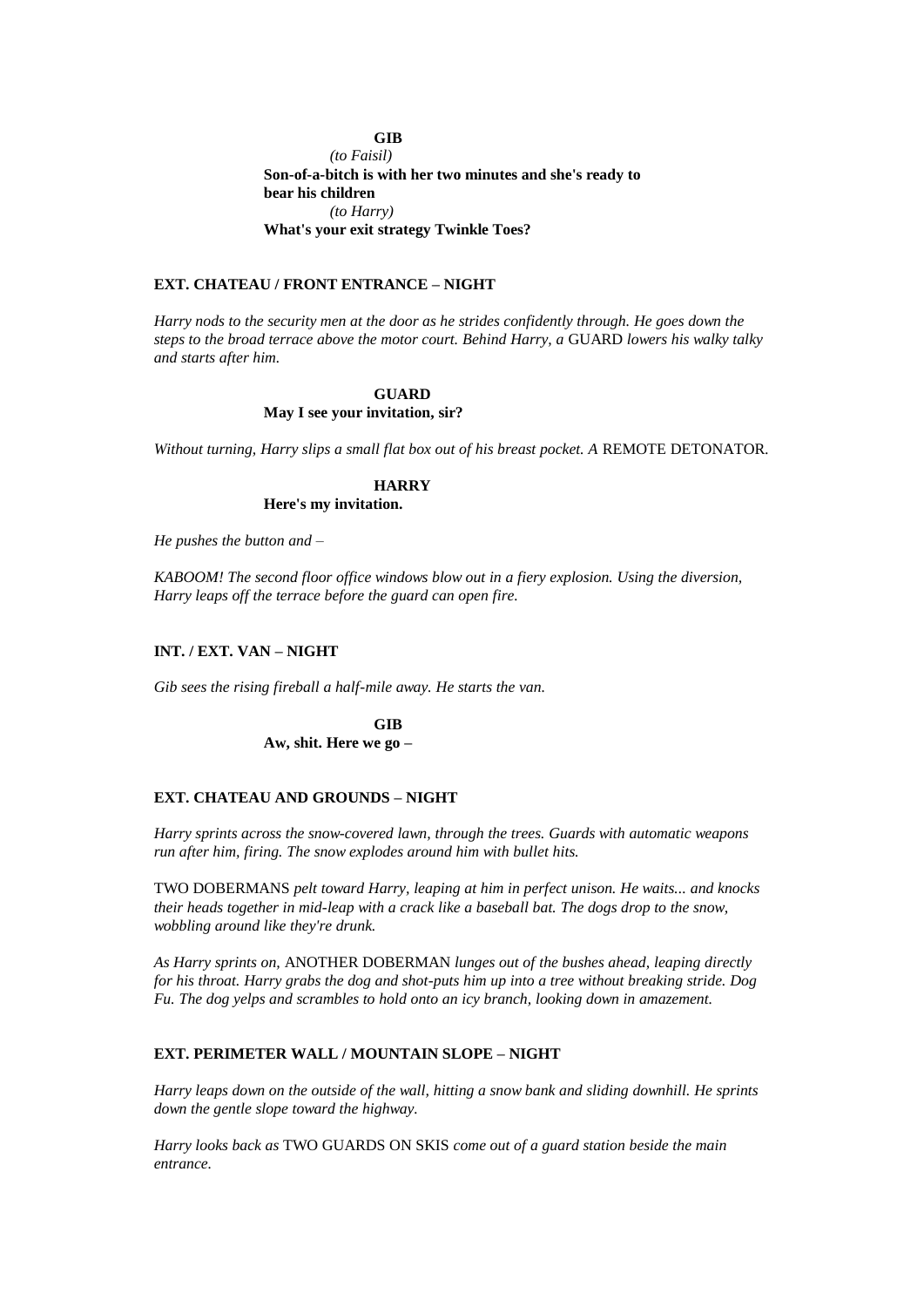### **TRACKING WITH THE SKI-GUARDS**

*Searching through the trees with lights. They have lost Harry. They stop. A snowbank behind them*  EXPLODES *as Harry leaps out. He disables them both with vicious street-fighter moves. Harry looks upslope as –*

*A service gate opens in the perimeter wall and* TEAMS OF SECURITY MEN *in white snow-suits pour out, some on skis, some on* SNOWMOBILES*. A* HELICOPTER *rises over the wall in a blast of swirling snow. Its xenon lights rake through the trees, casting lurid wheeling shadows on the snow.*

*On Harry, snapping closed the ski boots he has stolen from one of the disabled guards. He pops the boots quickly into the bindings and takes off downhill with one of the guard's FN FAL rifles slung across his back.*

*The helicopter swoops downhill, its searchlight blazing through the forest. Snowmobile headlights illuminate the ski-patrols zig-zagging among the trees.*

*Harry slashes expertly downhill. He cuts a distinguished figure in his black tux. Automatic weapons fire rips through the trees from behind him. Harry is going flat-out. The xenon light hits him. A 7.62 mm machine gun in the chopper rips the slope into white clouds around him. Harry slashes, turns, weaving among the trees at breakneck speed. A snowmobile is closing in, outflanking him. He turns toward it, suddenly.*

*Hits a mogul. Uses the air to slash his skis right across the rider's face. The snowmobile crashes and tumbles into the night.*

### **INT. / EXT. VAN – MOUNTAIN ROAD – NIGHT**

GIB'S VAN *takes an icy turn in a hairy slide.*

#### **INSIDE**

*Gib is peering upslope, trying to see what's going on. All he can see are lights and gunfire.*

# **GIB Harry, what's your twenty? I need a position, buddy –**

*Suddenly a skier in a black tux launches across the road from the slope above,* RIGHT OVER THE VAN*, and lands deftly downslope.*

### **GIB Uh... right! I'll catch you on the next bend.**

*Behind the van, pursuing guards leap across the road. Only about half can make the jump. The rest crash horribly. The helicopter thunders overhead.*

# **EXT. MOUNTAIN SLOPE – NIGHT**

*Harry sees the chopper start an attack run. He comes out into the open, going straight downhill like a rocket. The chopper gets suckered in... trying to hit him, getting right down behind him... and suddenly – Harry slides to a stop in an explosion of powder and whips up the rifle. P-P-P-POW! He rakes a burst across the windshield. The startled pilot swerves and – Suddenly two tall pine trees are right in front of him.*

*K-WHACK! The main-rotor blade snaps clean off and the chopper drops into the snow, plowing into a snowbank. It slides right to the edge of a steep ridge and stops, teetering.*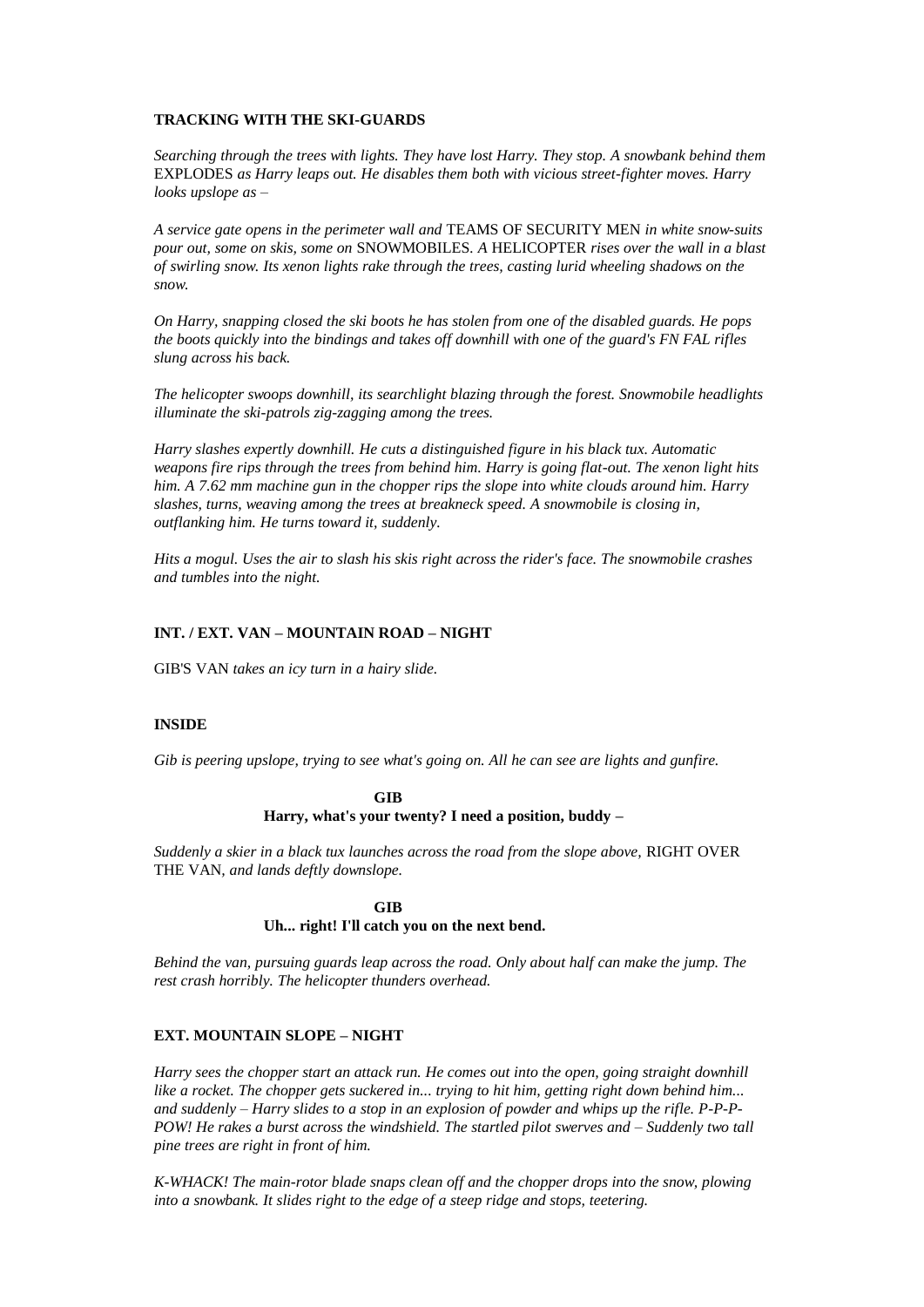*Firing from a snowmobile, one of the guards puts a burst right across Harry's path. Harry's skis are hit and he tumbles, comes out of it... running down the hill like a juggernaut in his heavy boots. He has lost the rifle somewhere in the snow.*

*Harry takes cover behind the burning wreck of the downed chopper, which still has its engine running. The ski patrol opens fire from upslope. Rounds whacking against the disabled helicopter.*

*Harry looks down the slope and gets an idea. He jerks the unconscious pilot out and pushes on the fuselage, rocking it.*

*It slips over the edge. He leaps inside as it topples forward and slides down the slope.*

#### **INT. / EXT. HELICOPTER – MOUNTAIN SLOPE – NIGHT**

*Harry adds throttle and works the footpedals, using the tail-rotor to steer. The chopper had snowskids, and Harry is skiing the damn thing down the mountain.*

*The copter is burning as it rockets down the slope on its skids. Bullets are hitting the fuselage, and everything around it. Skiers are wiping out, hitting trees. A snowmobile hits a rock and flies spectacularly into a ravine.*

> **GIB (V.O.) Harry! Where are you!**

> > **HARRY**

**In the helicopter.**

# **INT. / EXT. VAN – MOUNTAIN ROAD – NIGHT**

*Gib slides the van around a curve.*

**GIB** *(deadpan, to Faisil)* **He's in the helicopter.**

*Big is scanning above for the chopper. Then upslope he sees the burning fuselage skiing expertly among the trees.*

*The chopper hits a jump and launches into the air – It crashes through trees, still soaring and – Gib looks up, screaming as – The chopper drops right toward him – He hits the brakes and – BLAMMO! It drops onto the road ten feet in front of the skidding van... then slides over the edge and tumbles into a rocky canyon where is* BLOWS UP*! The fireball lights up the night.*

*Gib and Faisil jump out of the van. They look downslope at the burning wreckage.*

#### **GIB Harry? HARRY?!**

#### **HARRY**

### **What?**

*Gib and Faisil spin to look behind them. Harry is lodged in tree-branches hanging over the road. Gib hands his MP-5K machine gun to Faisil and reaches up to Harry, who grabs his hand and pulls. Harry tumbles down into the snowbank. He stands, brushing snow off his tux, and clomps toward the van in his ski-boots. He is completely unruffled.*

# **HARRY**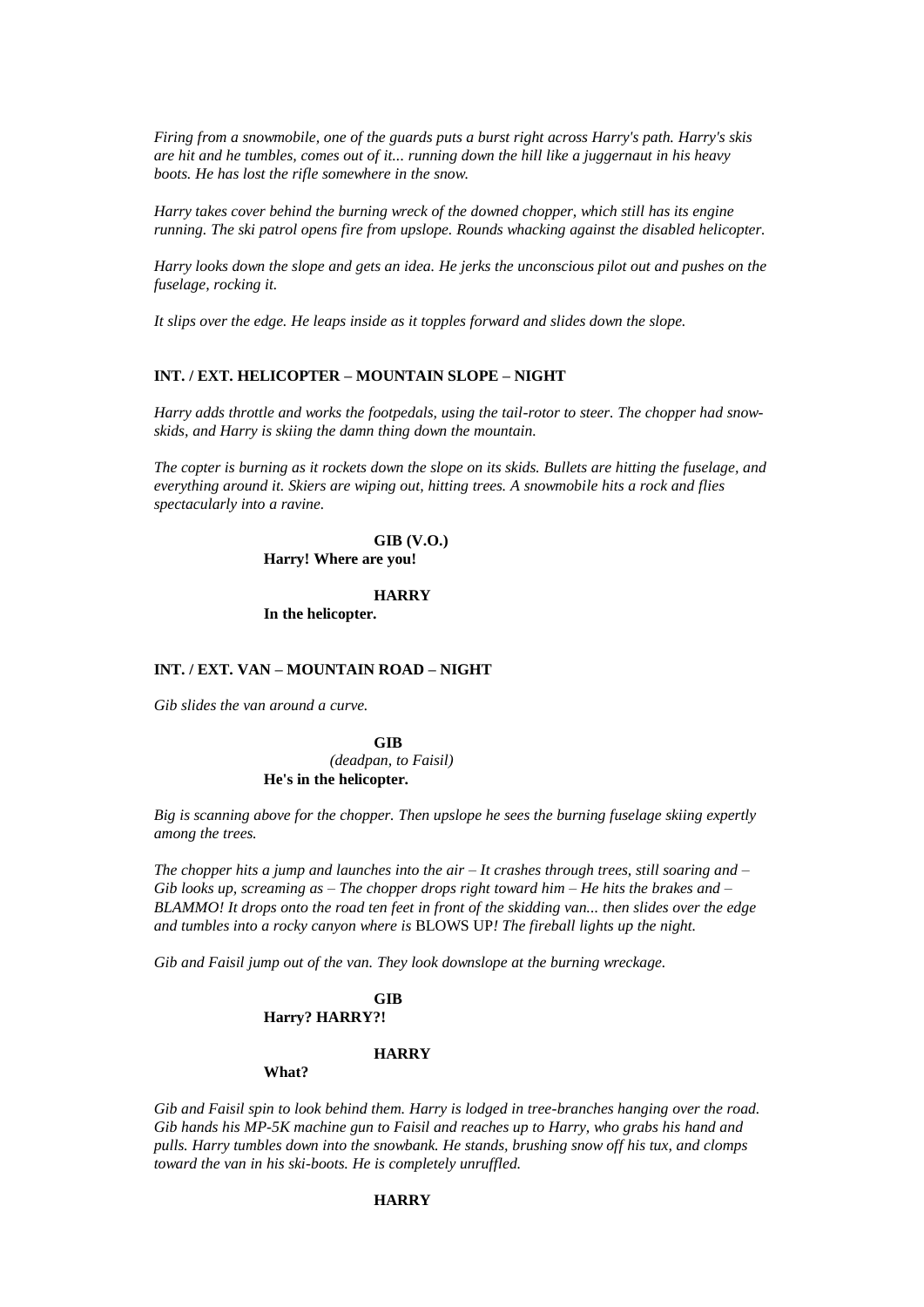#### **Let's go. We can still make our flight.**

*As Faisil is getting into the van behind Harry,* TWO GUARD TEAMS ON SNOWMOBILES *roar around the bend behind them, fish-tailing on the ice. Faisil* OPENS FIRE*. One snowmobile swerves over the embankment. The other pulls up broadside, and the guards duck behind it. Gib floors it and the van roars down the mountain. Faisil is still Ramboing on full-auto.*

# **FAISIL This is GREAT!! I never get to shoot!**

**CUT TO:**

### **EXT. DULLES AIRPORT – NIGHT**

*An American Airlines 747 touches down amid puffs of tire smoke.*

#### **EXT. SUBURBAN D.C. STREET – NIGHT**

*A* NON-DESCRIPT SEDAN *pulls to the curb in a neighborhood of modest middle-income tract homes. The street is deserted. It is 4 A.M. Gib is at the wheel, dropping Harry off at his house.*

# **INT. SEDAN – NIGHT**

*Harry is emptying his pockets... passport, business cards etc. All documents under his name "Renquist". He double checks that his pants and jacket pockets and empty. Gib fastidiously puts the items into a plastic zip-lock.*

### **HARRY**

**Empty. Go.**

*Gib starts handing him items from a briefcase. This should all feel like a tired ceremony between them.*

#### **GIB**

**Harry Tasker wallet. Harry Tasker passport. Plane ticket stub, hotel receipt, Tasker. Two postcards of Lake Geneva. House keys. Souvenir snowing Swiss village.**

*Gib snows him how is snows when you shake it up and turn it over.*

#### **HARRY**

**What's this for?**

**GIB**

**For Dana, schmuck. Bring your kid something. You know. The dad thing.**

**HARRY**

**Got it. Nice touch. Okay, pick me up at eight. The de-brief is at ten hundred.**

*Harry opens the car door.*

**GIB**

**Hey, hey, hey... what are we forgetting?**

*Gib holds up Harry's gold wedding band. Harry puts it on.*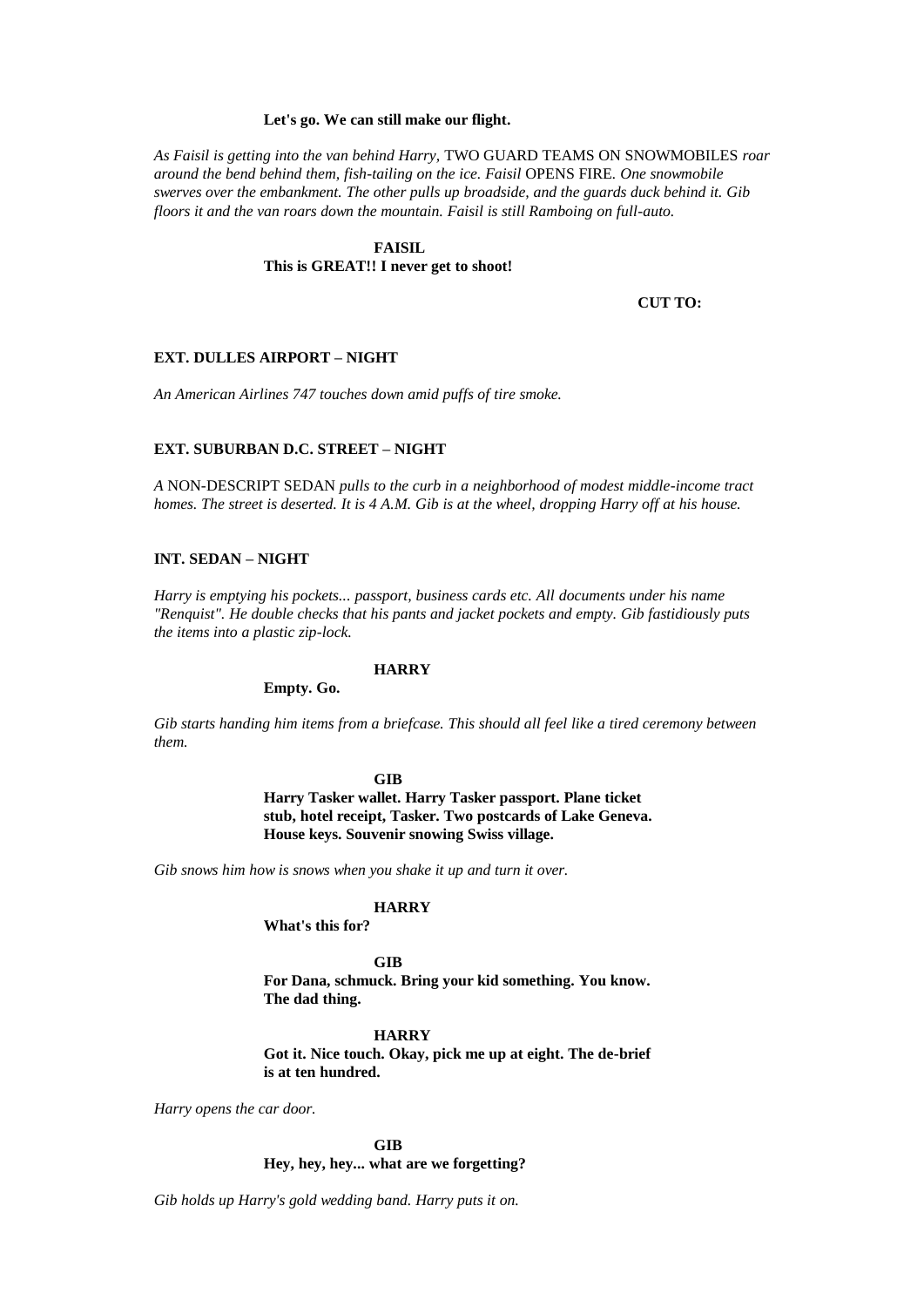#### **HARRY**

**What a team. See you at eight.**

**GIB**

**Yep. Sleep fast.**

### **INT. TASKER HOUSE – NIGHT**

*Harry slips inside. He sets down his suitcase and walks quietly down the hall. He pauses at a door with lurid labels and stickers plastered all over it ("TOXIC WASTE", "STAY OUT!", "IF IT'S TOO LOUD YOU'RE TOO OLD", etc.).*

*Harry silently opens the door and looks in at his sleeping daughter, DANA. She looks like an angel in the moonlight coming in the window. In fact, she is a typical 14 year old girl, and therefore hardly an angel. But to Harry she is unflawed.*

### **INT. MASTER BEDROOM – NIGHT**

*Harry, undressed now, slips into bed next to... a lump in the covers which we presume to be a human being. This is* HELEN TASKER*, Harry's wife of 15 years. He kisses her on the cheek and she stirs. She rolls toward him, giving him a sleepy hug and a kiss.*

> **HELEN** *(a drowsy murmur)* **Hi, honey. How was the flight?**

**HARRY Fine, honey. Stay asleep.**

**HELEN**

**Okay.**

*As she drifts off, Harry puts his head on the pillow and stares at the ceiling.*

**DISSOLVE TO:**

#### **INT. TASKER HOUSE – DAY (MORNING)**

#### **TIGHT ON SWISS VILLAGE**

*It is snowing.*

# **ON DANA**

*Reaching to the present Harry just gave her.*

# **DANA Hey, thanks dad. I never had one of these.**

*They are in her room, which is your basic room from Hell. Pearl Jam posters, and an unbelievable clutter of junk, magazines and cheap jewelry. Harry kisses her on the cheek, to which she submits dutifully. He looks at his watch and heads for the door.*

> **HARRY You better hurry. You're going to be late for school.**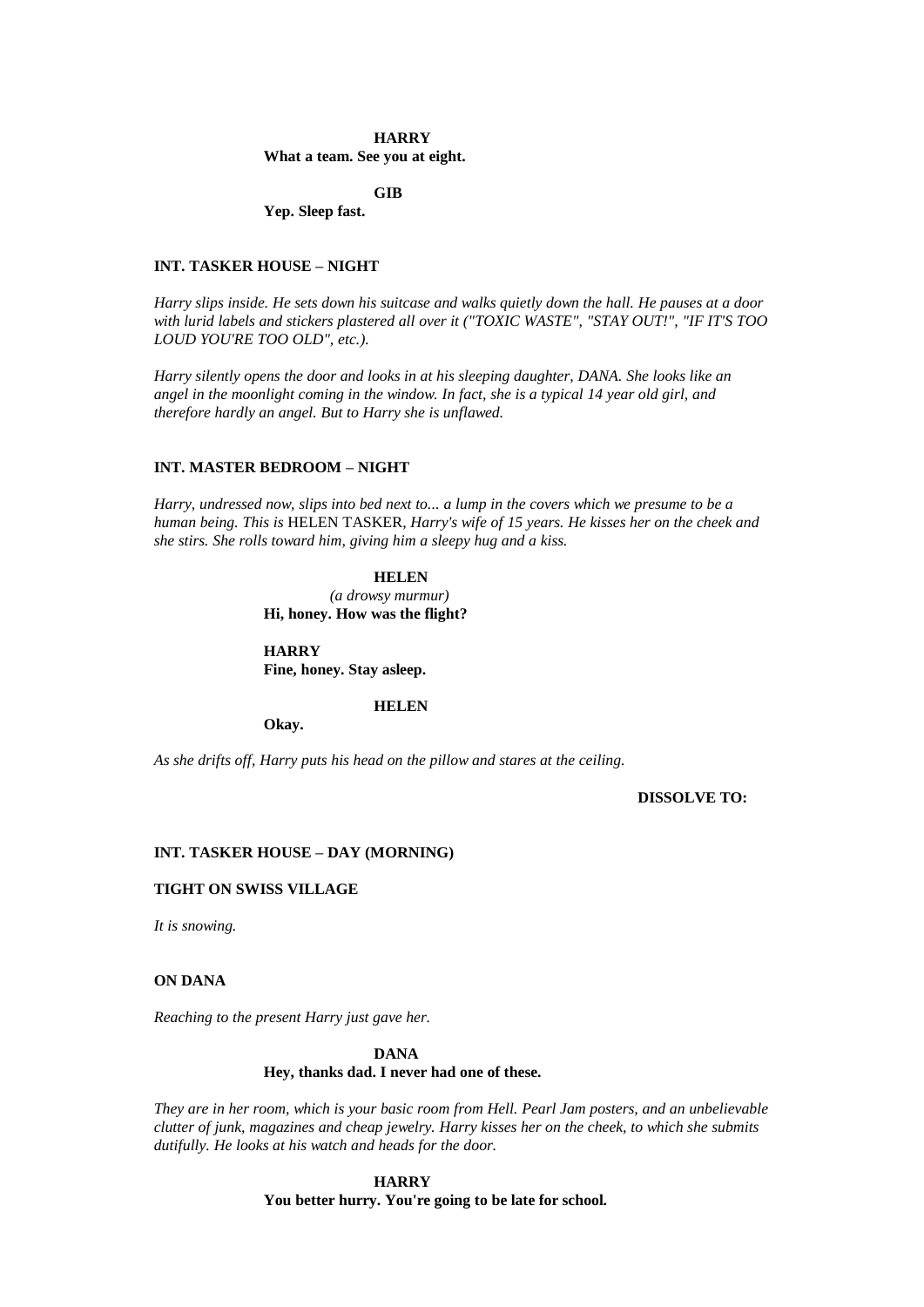*Harry hurries out and Dana considers the Swiss village a moment.*

# **DANA**

#### **Really lame.**

*She plonks is straight in the wastebasket.*

# **INT. HALLWAY / BEDROOM / BATHROOM – DAY**

*Harry strides down the hall, avoiding their small but incredibly ugly dog,* GIZMO*, who skitters past him going the other way.*

# **HARRY**

# **Dana, don't forget to feed Gizmo!**

*Harry crosses the bedroom, hurrying past Helen who is clearly rushing to get ready herself. We get our first good look at Helen. She is wearing a terrycloth robe as she picks out an outfit. Her hair is wrapped in a towel. To call her plain would be inaccurate. She could be attractive if she put any effort into it, which doesn't occur to her.*

# **HARRY**

**I'm late.**

#### **HELEN**

**Me too.**

*They talk without looking at each other, the way people who have been together a long time do.*

### **HELEN**

**How'd it go at the trade show? You make all the other salesmen jealous?**

#### **HARRY**

**Yeah. You should have seen it. We were the hit of the show with the new model ordering system, the one for the 680... how you can write up an order and the second the customer's name goes into the computer, it starts checking their credit, and if they've ordered anything in the past, and if they get a discount...**

*She is already tuning him out. And it hits us:* SHE HAS NO IDEA WHAT HARRY REALLY DOES*.*

### **HELEN**

*(barely listening)* **That's fabulous Harry.**

#### **HARRY**

**Yeah, it was wild.**

*Harry glances at her, oblivious to him and brushing her teeth. He smiles. The best lies are told with enthusiasm.*

#### **INT. FRONT HALLWAY, LIVING ROOM – DAY**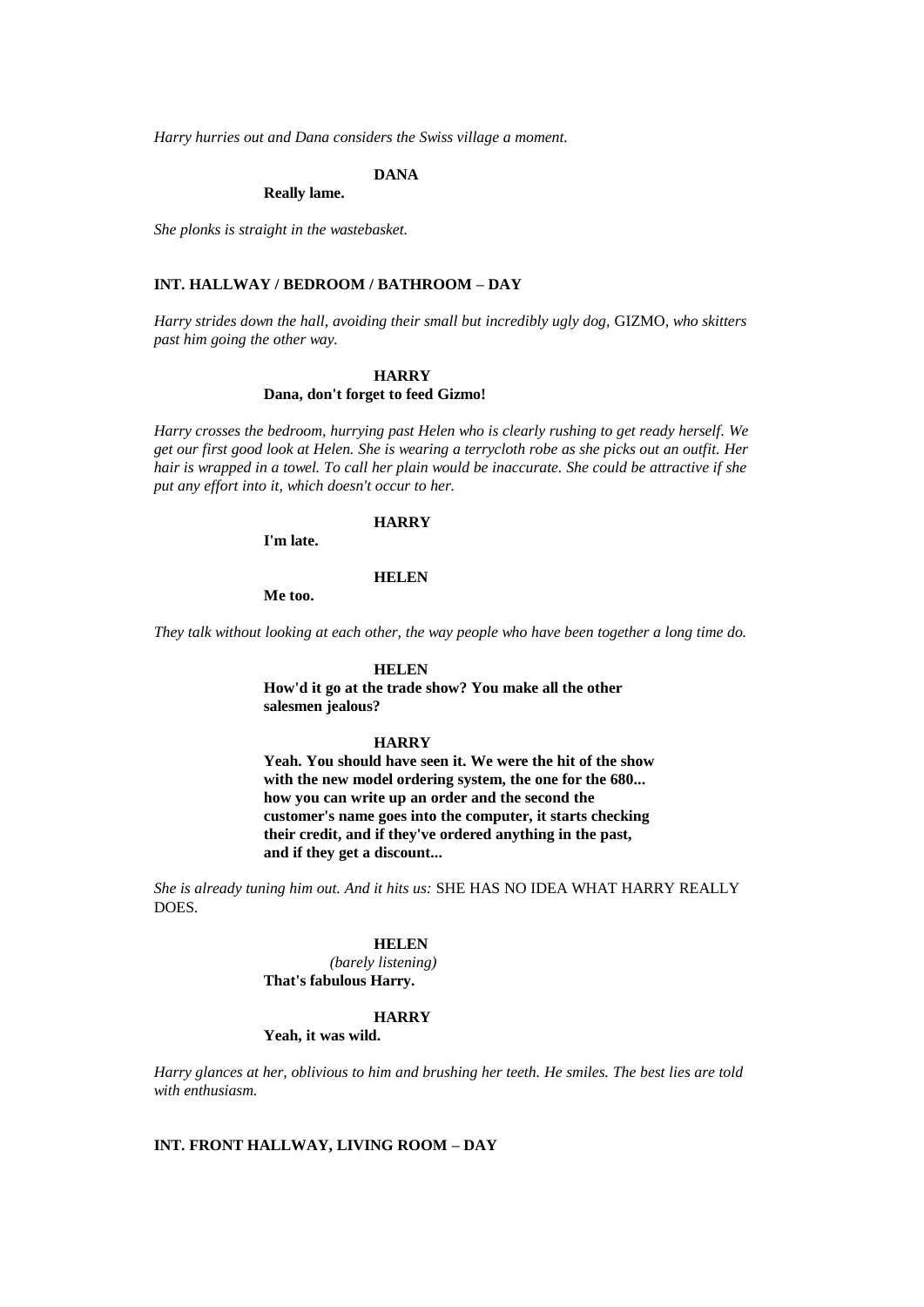*Gib opens the door, knocks a bit, then strolls in like he lives there. He is wearing dark Ray Bans, like he's doing a Roy Orbison impression. Gizmo runs toward him, yapping, but Gib gives him the evil eye.*

# **GIB Come any closer I'll kill you.**

*The dog backs up, whining plaintively. Gib throws his jacket over the back of the couch and then, inexplicably, he takes out a pack of* CAMELS *and sets it on the mantelpiece. He adjusts its position carefully. Hmmmm.*

# **INT. BATHROOM – DAY**

*Harry and Helen maneuver around each other expertly. She is doing her make-up.*

**HELEN The plumber came yesterday. He said they have to dig under the slab or something and it's going to be six hundred dollars to fix.**

*Harry is not really paying attention as he ties his tie in front of the mirror. His mind is elsewhere. He couldn't care less about there domestic problems.*

# **HARRY**

**Uh huh. Okay.**

**HELEN It's not okay. It's extortion.**

**HARRY What did you tell him?**

**HELEN I slept with him and he knocked off a hundred bucks.**

### **HARRY**

**Good thinking, honey.**

*Harry kisses her on the cheek and exits.*

#### **INT. KITCHEN – DAY**

*Gib enters and pours two cups of coffee. Dana is drinking orange juice from the bottle at the fridge.*

# **GIB**

**Hi, kid.**

**DANA Hey, Gib. What up?**

*She* EXITS*, eating an uncooked pop-tart. Harry comes in a second later and Gib hands him his coffee.*

### **HARRY**

**Thanks dear.**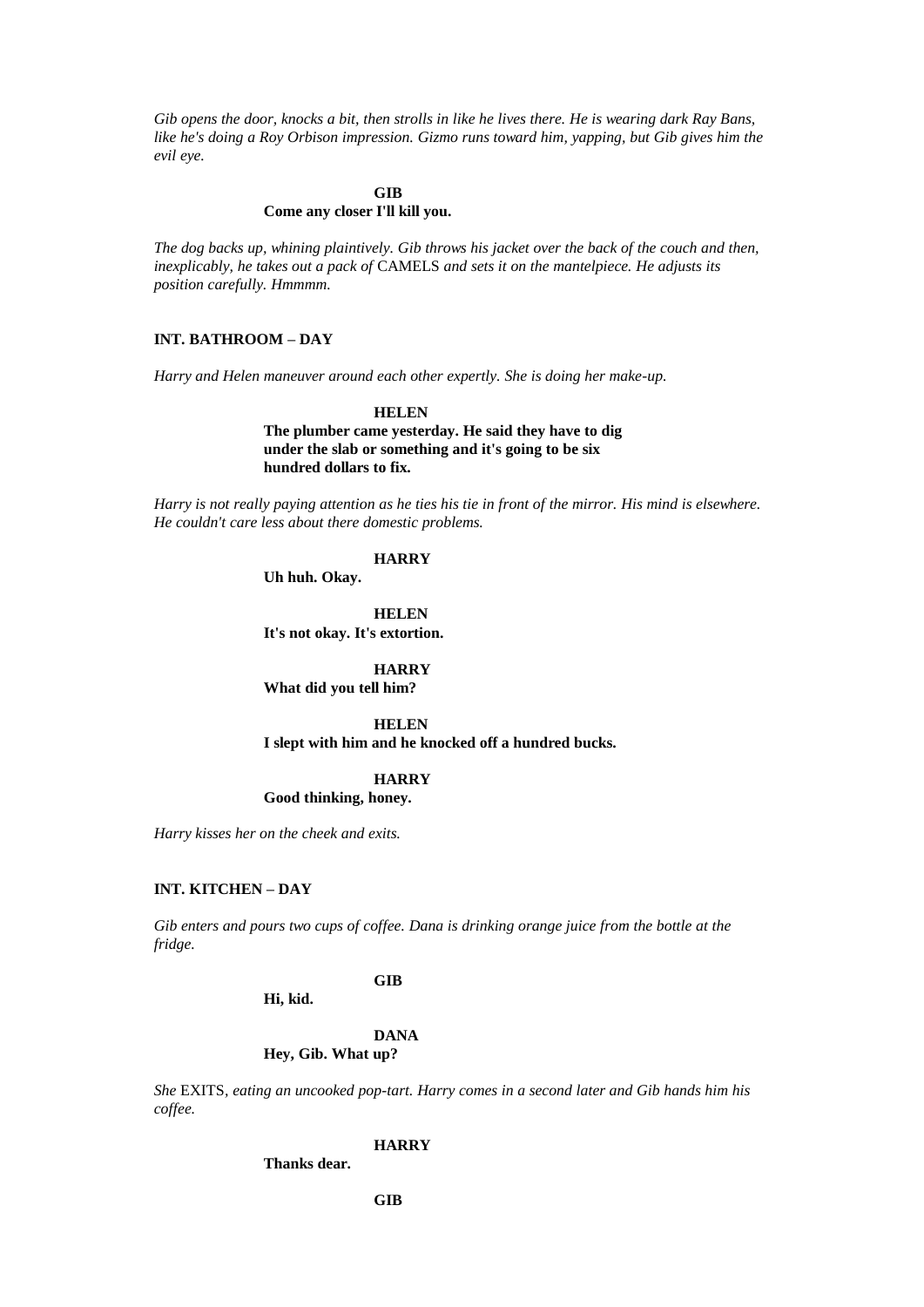#### **Here, check these out.**

*Gib hands Harry the glasses. Harry studies them, seeing the* VIRTUAL VIDEO DISPLAY *inside the left lens of the Ray Bans. Harry glances down the hall, making sure no-one is looking, then he puts them on.*

### **HARRY'S POV – INSIDE THE GLASSES**

*A black and white video image of his own living room.*

**GIB The CCD camera and transmitter and inside a pack of smokes. Slick little unit, huh?**

#### **IN POV**

*We see Dana enter the living room. She looks around carefully, then quickly lifts Gib's jacket and slips out his wallet. She palms two twenties in the blink of an eye and puts the wallet back. Pro moves.*

# **HARRY**

**Son-of-a-bitch!**

**GIB**

**What?**

*Harry whips off the glasses and charges out of the kitchen.*

*Gib goes after him.*

# **EXT. HOUSE – DAY**

*Dana comes out the front door, letting it slam behind her, and runs to her boyfriend,* TRENT*, who is waiting for her in the driveway on his idling* YAMAHA*. Trent is 16, dressed in grunge-rock style, trying to look tough. Harry comes out the front door as Trent revs the motor.*

### **HARRY**

**Dana!!**

*She waves from the back of the bike as Trent pops the clutch and they shoot down the driveway.*

**DANA** *(yelling over the engine)* **Can't stop, I'm late. Bye, Dad!**

# **INT. / EXT. GIB'S CAR / STREETS OF WASHINGTON – DAY**

*They are driving through D.C. Harry is still shocked by his daughter's behavior.*

**GIB**

**Kids. Ten seconds of joy. Thirty years of misery.**

**HARRY**

**She knows not to steal. I've taught her better than that.**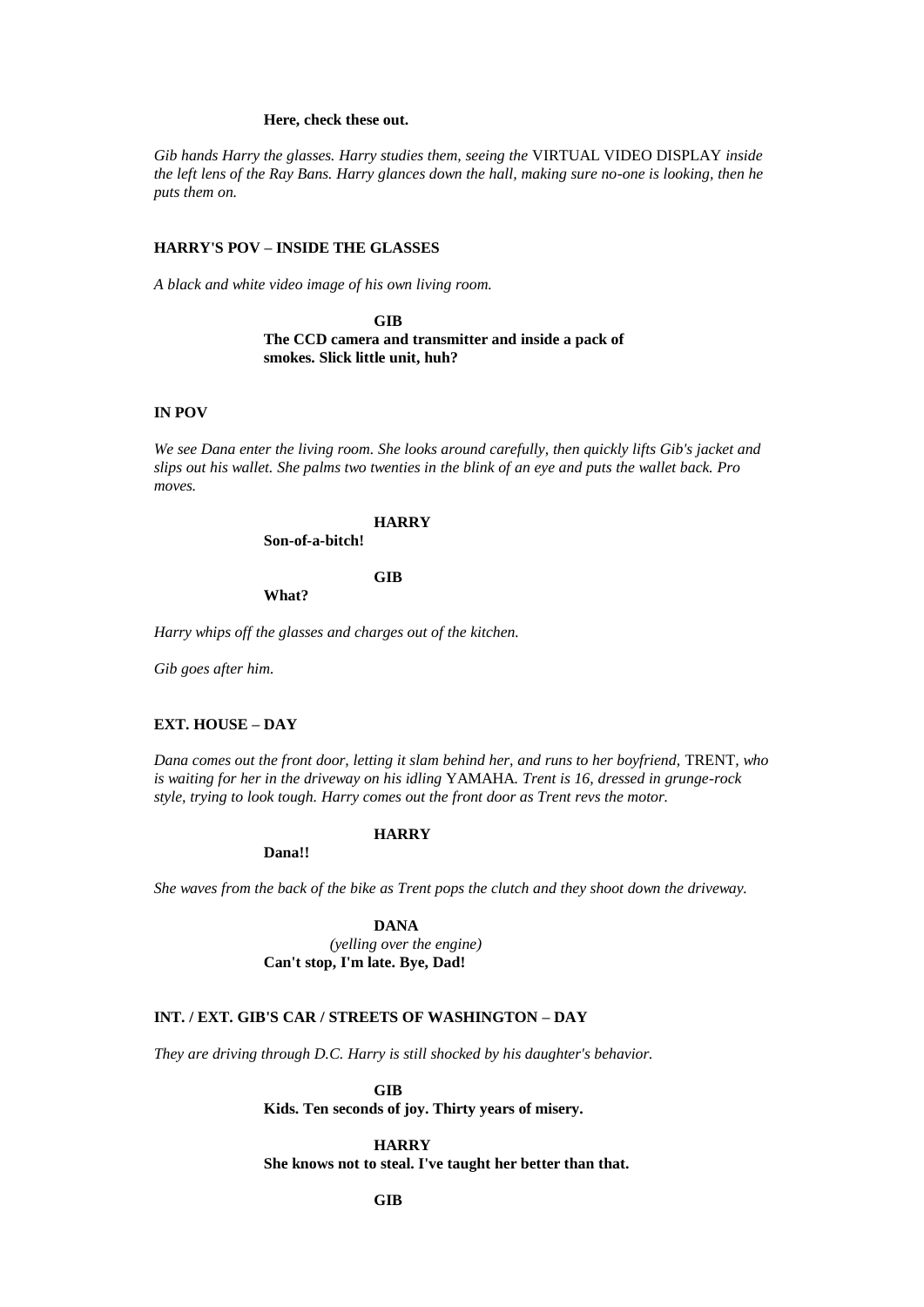**Yeah, but you're not her parents, anymore, you and Helen. Her parents are Axl Rose and Madonna. The five minutes you spend a day with her can't compete with that kind of constant bombardment. You're outgunned, amigo.**

*Gib and Harry turn onto Pennsylvania Avenue, heading toward Lafayette Square. Capital Hill is behind them.*

# **INT. TEKTEL OFFICES – DAY**

*Harry and Gib come out of an elevator on the 12th floor. Behind the receptionist is a burnished metal sign which reads "TEKTEL SYSTEMS". They cross a open floor of cubicle spaces. There is the hum of activity everywhere. A normal day at a normal business.* 

#### **SECRETARY**

**Morning, Mr. Tasker.**

#### **HARRY**

**Morning, Charlene.**

**GIB**

**See, kids now are ten years ahead of where we were at the same age. You probably think she's still a virgin...**

**HARRY Don't be ridiculous. She's only – how old is she?**

**GIB**

**Fourteen, Harry.**

**HARRY**

**Right. She's only fourteen.**

*They go into a corridor.* 

**GIB**

**Uh huh. And her little hormones are going like a fire alarm. I say even money that physicist on the bike is boinkin' her.**

#### **HARRY**

**No way. Not Dana.**

*They stop at a door, like any other along the corridor. It is blank.* 

**GIB**

**Okay. Okay. De-nail ain't just a river in Egypt. She's probably stealing the money to pay for an abortion.**

#### **HARRY**

**Will you just open the door!** 

*Gib touches a plastic card to an unmarked spot just above the doorknob. There is the CLUNK of a*  SOLENOID LOCK.

### **GIB**

**Or drugs.**

**INT. CORRIDOR – DAY**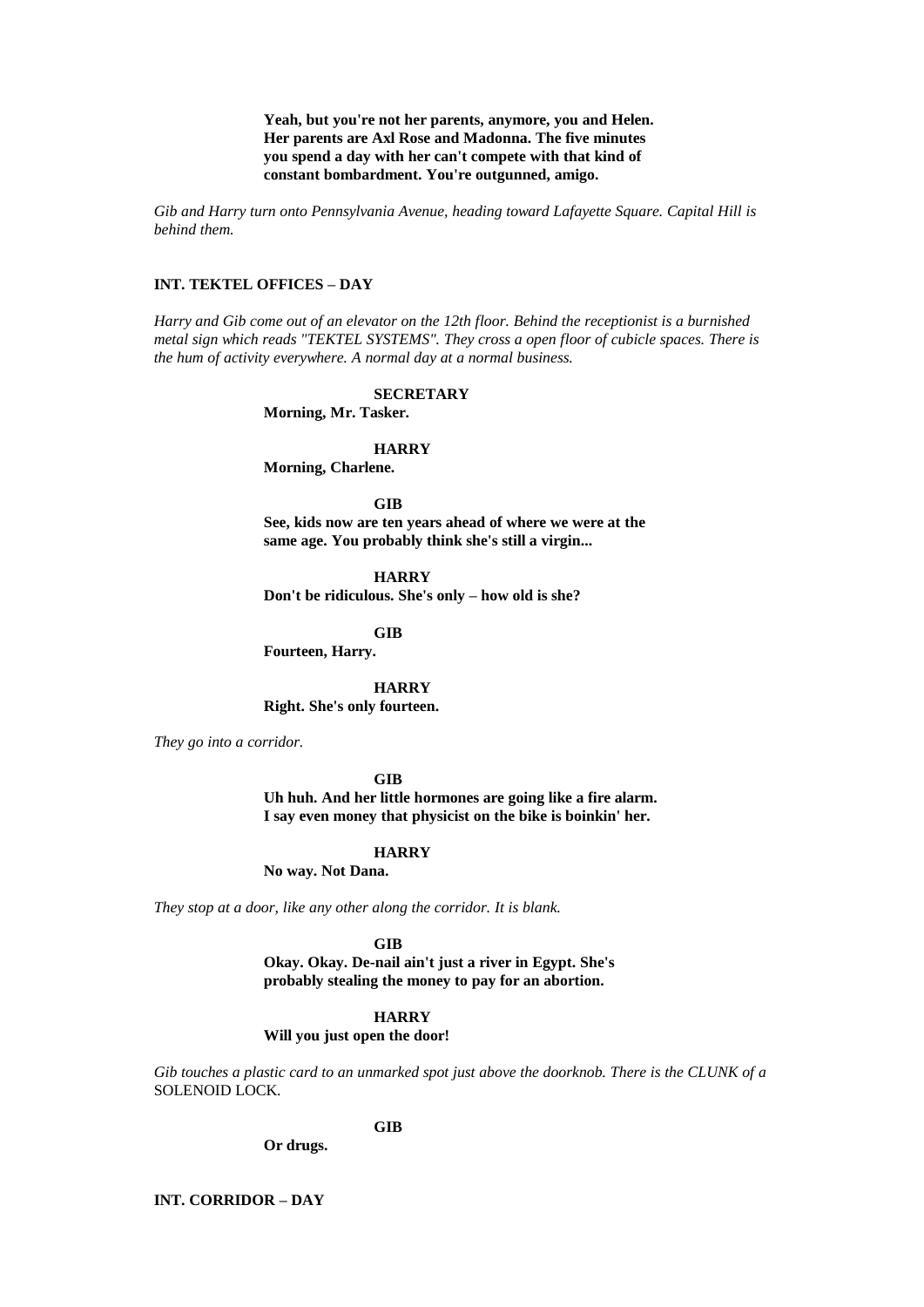*They enter a long corridor, which is featureless except for video surveillance cameras. They walk along the silence for a moment, then...*

**GIB**

**Twenty here, fifty there... I figured my wife's boyfriend was taking it.**

#### **HARRY**

**I thought you moved out.**

**GIB**

**Well... I moved back in. My lawyer said it would give me a better claim on the house in the property settlement. Don't change the subject... you owe me two hundred bucks.**

*They approach another door, with a (bulletproof) glass window in it. Beyond is a brightly lit room, with a woman sitting at a desk... and nothing else. Gib presses a buzzer.*

# **INT. OUTER SECURITY ROOM – DAY**

JANICE *sits at the non-descript desk like a receptionist... but she is a highly trained security specialist. She is also hefty through the shoulders, aggressively unattractive and utterly humorless. She watches them on a monitor screen as they stand outside the door. Harry and Gib appear as living X-Ray images. Their weapons are visible in their shoulder harnesses. Janice puts one hand automatically on the butt of a .45 tucked in a holster riveted beneath her desk. She buzzes Harry and Gib in with the other.*

#### **JANICE**

**Gentlemen, please identify yourselves to the scanner.**

*Harry and Gib step up to the combination retinal-thumbprint-voice scanners. Harry presses his thumb against a black-glass plate for laser scan, and looks into the eye-piece of the retinal scanner.*

#### **HARRY**

**Harry Tasker. One zero zero two four.**

**GIB**

#### **Albert Gibson. Three four nine nine one.**

*Their clearance appears on a monitor on Janice's desk.*

**JANICE Thank you. You are cleared.**

*She stands to give them plastic I.D. badges which they hang around their necks.*

**GIB**

**Janice, how many years have you been buzzing us in?**

#### **JANICE**

**Ten, Mr. Gibson.**

**GIB**

**And you still reach for your piece every time.**

# **JANICE**

**Yes sir.**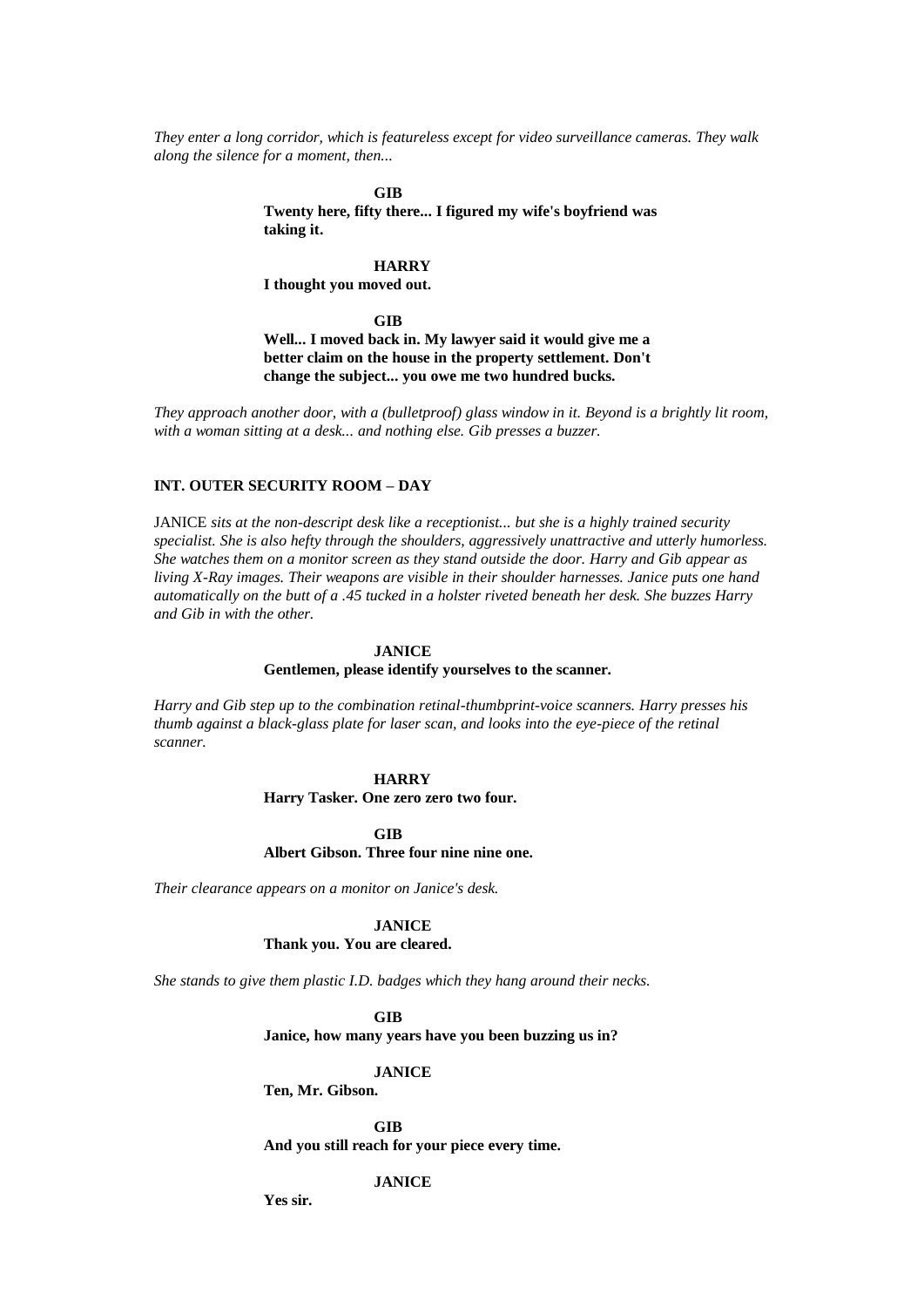#### **GIB**

**God! You have no idea how much that turns me on. I've never had the courage to say this before but... I love you, Janice.**

#### **JANICE**

**Yes, sir.**

*He kisses her wetly on the cheek as he goes by. She does not react is any discernible way.*

*They pass through a heavy stainless steel door which opens automatically. Beyond is a kind of airlock... a* SALLY PORT*. Behind a lexan shield are* TWO GUARDS *armed with MP5s. They nod but do not speak at Harry and Gib pass them.*

> **HARRY You better watch it. She might file on you for sexual harassment.**

> > **GIB**

**In her dreams.**

# **INT. OMEGA SECTOR INNER SANCTUM – DAY**

*Gib and Harry pass through the inner door of the sally port into a large austere atrium.*

### **ANGLE FROM ABOVE**

*As they cross. A huge graphic logo covers the floor. Across the center is says* OMEGA SECTOR*. In smaller print, around the perimeter, is the motto: "THE LAST LINE OF DEFENSE".*

*They enter a high-tech office space. It is a maze of glass partitions surrounding a central floorspace of cubicles. There is a hushed quality here. People do not joke. They do not hurry. There are a lot of computer screens displaying information from around the world. It looks like a combination of NASA mission control and FBI headquarters.*

*Fast Faisil greets them, yawning, as they pass his partitioned cubicle.*

#### **HARRY Come on, Fize. We're late for our butt-grinding.**

*Faisil gulps his coffee and hurries after them.*

#### **INT. CONFERENCE ROOM – DAY**

*A dark and severe conference room, with large-screen computer displays at one end. Glowering at one end of the long, polished table, is* SPENCER TRILBY*, the chief of Omega Sector. Visualize a cross between Colin Powel and J. Edgar Hoover.*

#### **TRILBY**

**Jesus, Harry! You guys really screwed the pooch last night. Please tell me how I can look at this, that it's not a total pooch-screw.**

**HARRY Total is a strong word –**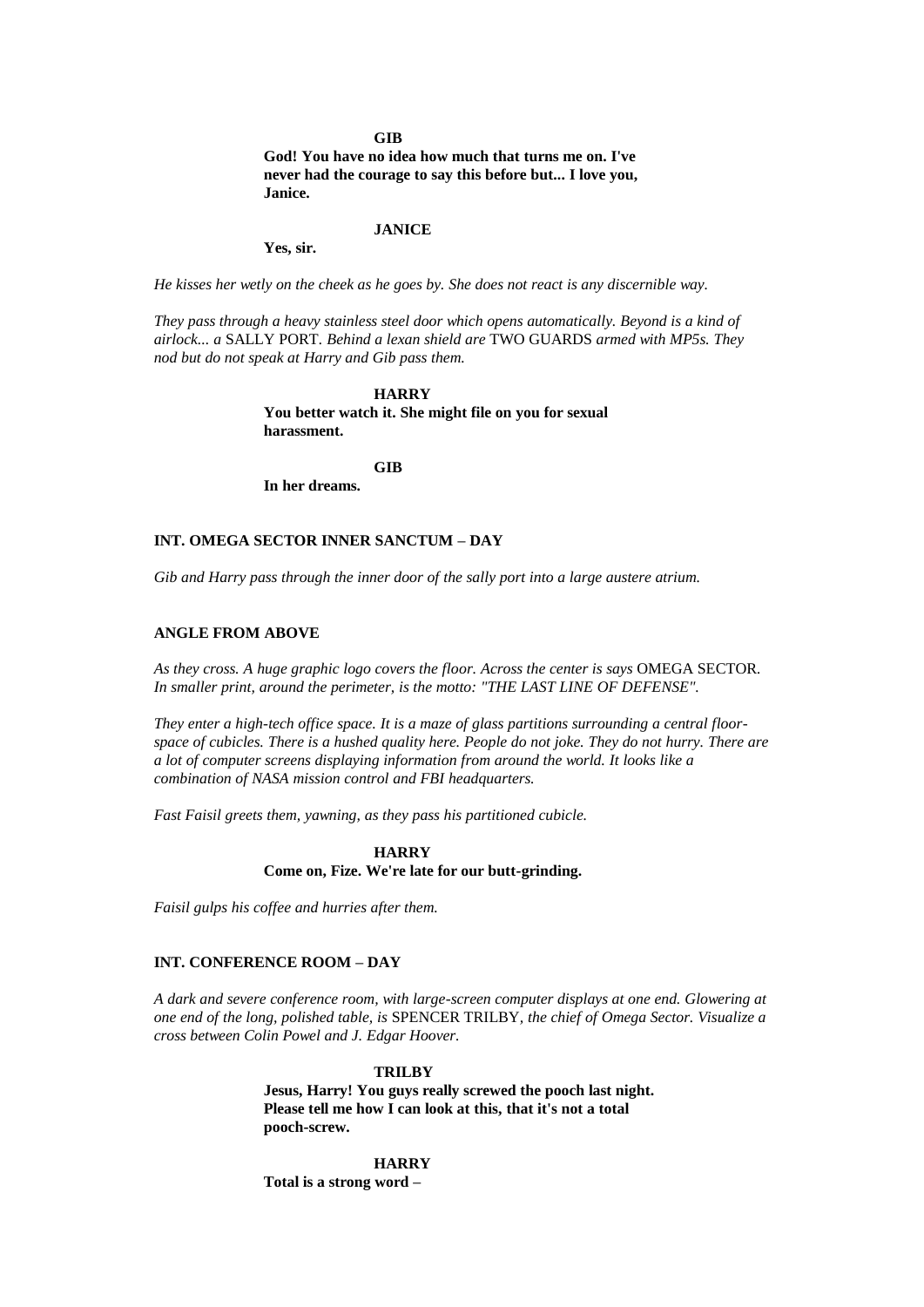### **GIB**

**There are degrees of totality.**

#### **FAISIL**

**It's a scale really, with "perfect mission" on one end and "total pooch-screw" on the other and we're more about here –**

#### **TRILBY**

**Faisil. You're new on Harry's team, aren't you?**

#### **FAISIL**

**Yes.**

#### **TRILBY**

**So what makes you think that the slack I cut him in any way translates to you?!**

**FAISIL**

**Sorry, sir. Uh... here's what we got.**

*He hits a button and a photo of Khaled fills a wall-screen.*

#### **FAISIL**

**Jamal Khaled. We think he's dirty so we raid his financial files... Check it out...**

*Faisil hits some buttons and a second screen lights up with the data for their raid.*

# **FAISIL**

**One hundred million in wire transfers from the COMMERCE BANK INTERNATIONAL –**

#### **GIB**

**Which we all know is a front for certain nations to fund terrorist activities. Something big is going down –**

### **FAISIL**

**And we know that a week ago four MIRV warheads were smuggled out of the former Soviet Republic of Kazakhstan...**

#### **HARRY**

**We think Khaled's group has bought the nukes and is bringing them to U.S. soil.**

#### **TRILBY**

**So far this is not blowing my skirt up, gentleman. Do you have anything remotely substantial? Don't be pumping beets up my ass here. Do you have hard data?**

#### **HARRY**

**Not what you'd call rock hard.** 

**GIB It's pretty limp, actually.** 

# **TRILBY**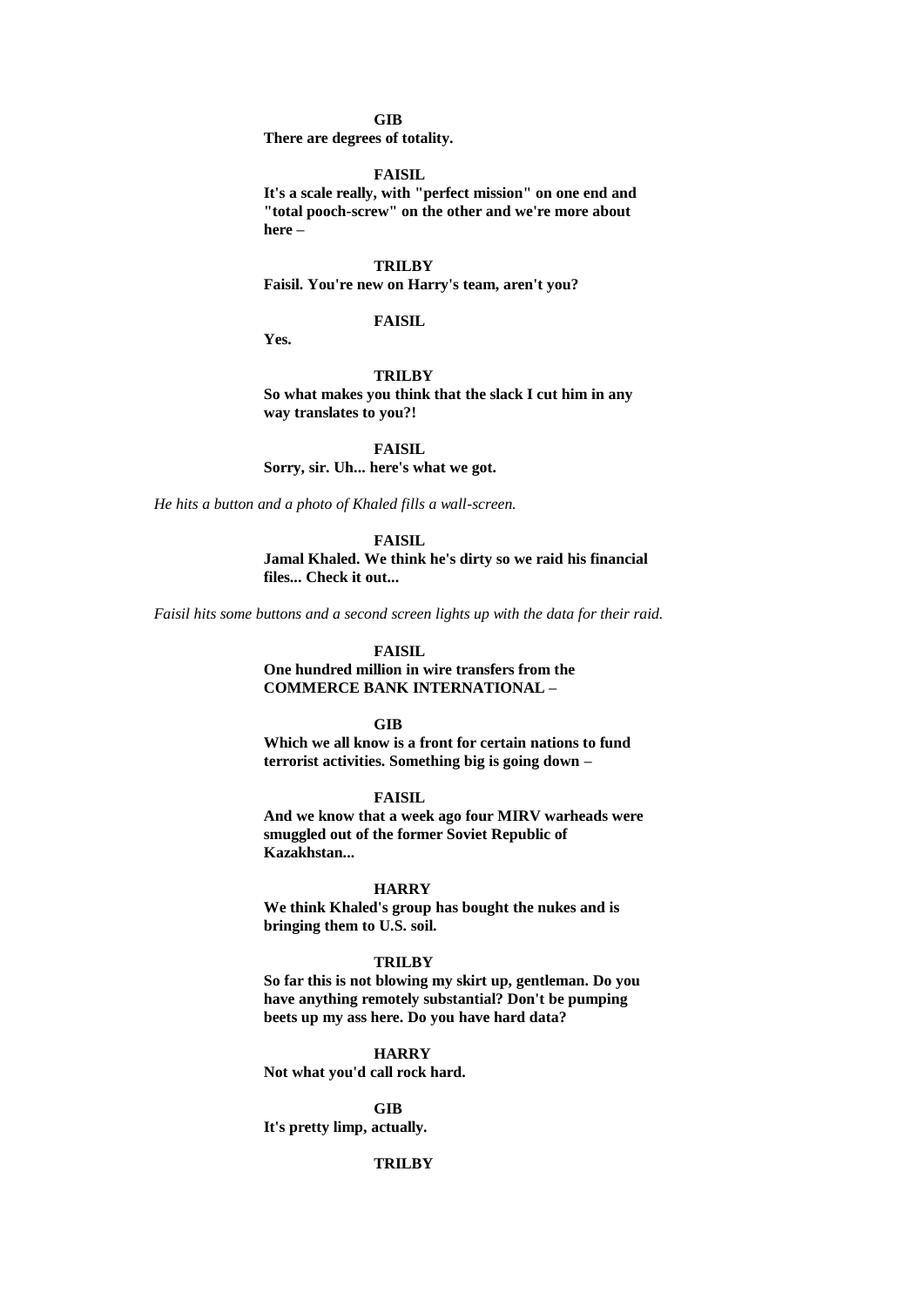**Then perhaps you better get some... before somebody parks a car in front of the White House with a nuclear weapon in the trunk!**

#### **INT. OFFICE BUILDING – DAY**

*It is the interior of a huge law office. Helen works there as a paralegal. She is going to the break room for coffee with her friend,* ALLISON*, a secretary. Allison is black, younger then Helen, and still single.*

#### **HELEN**

**I mean, it's not like he's saving the world or anything. He's a sales rep for Chrissakes. Whenever I can't get to sleep I ask him to tell me about his day. Six seconds and I'm out. But he acts like he's curing cancer or something.**

#### **ALLISON**

**So I guess you didn't get away for the weekend after all?** 

**HELEN**

**Are you kidding? Harry had to go out of town.**

#### **ALLISON**

**I'm shocked.**

**HELEN Yeah. You know Harry.**

*Helen's nerdy boss* BRAD*, comes up behind her, scowling.*

**BRAD**

**Helen, have you pulled those files yet? I need them by lunch.**

**HELEN I won't let you down, Brad.**

*Brad leaves.*

#### **HELEN**

*(under her breath)*  **You little pencil-neck.**  *(to Allison)*  **So... yo... sista! D'you do anything interesting?**

#### **ALLISON**

**Oh... Eric and I drove up to this little romantic inn, and... pretty much lapped champagne out of each other's navels for two days.**

#### **HELEN**

**You bitch.**

#### **ALLISON**

**Girlfriend, you got a man. You just have to take control... set up the right mood.**

**HELEN Harry only has two moods: busy... and asleep.**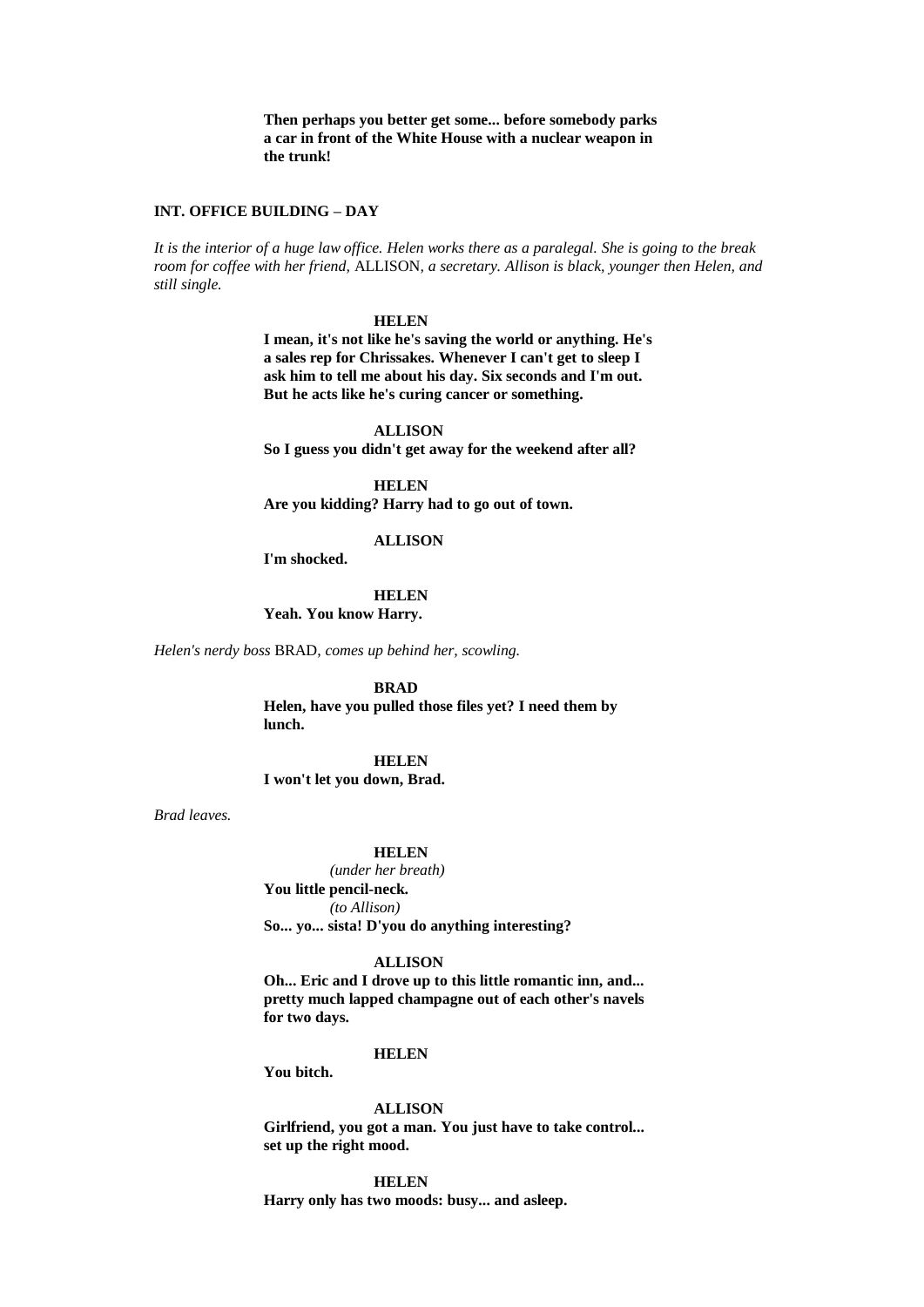#### **ALLISON**

**Then you better do something to jumpstart that man's motor. You know... wake up the sleeping giant of his passion.**

*They both crack up at that one.*

# **INT. OMEGA SECTOR (DATA CENTER) – DAY**

*Harry meets up with Gib and Faisil coming from the* ANALYSIS *Department.* 

### **HARRY**

**What'ya got?**

*The following will play as they wind their way through the rows of data-analysis workstations.*

# **FAISIL**

*(handing Harry a printout)* **Here, check this out –**

#### **GIB**

**It's a two million dollar disbursement from Khaled to... Juno Skinner.** *(Harry raises an eyebrow)*

**Uh-huh. The babe at the party.** 

**HARRY**

**It doesn't mean anything. She buys antiquities for Khaled.**

**GIB Nope. The art buys are in a separate ledger.**

### **FAISIL**

**And this is a little above market-rate for the horizontal bop, even for a total biscuit like her.**

#### **HARRY**

**Alright, I want a complete workup on her. Do we know where she is?**

**FAISIL Uh-huh. Right here in river city.**

#### **HARRY**

**You're kidding.**

### **FAISIL**

**She lives in Rome, but she does stuff here the Smithsonian and has a lot of diplomatic connections, so she has offices here.**

*Gib starts tangoing with an imaginary partner.*

**GIB Sounds like a job for a specialist.**

# **INT. TASKER HOUSE / KITCHEN – NIGHT (10PM)**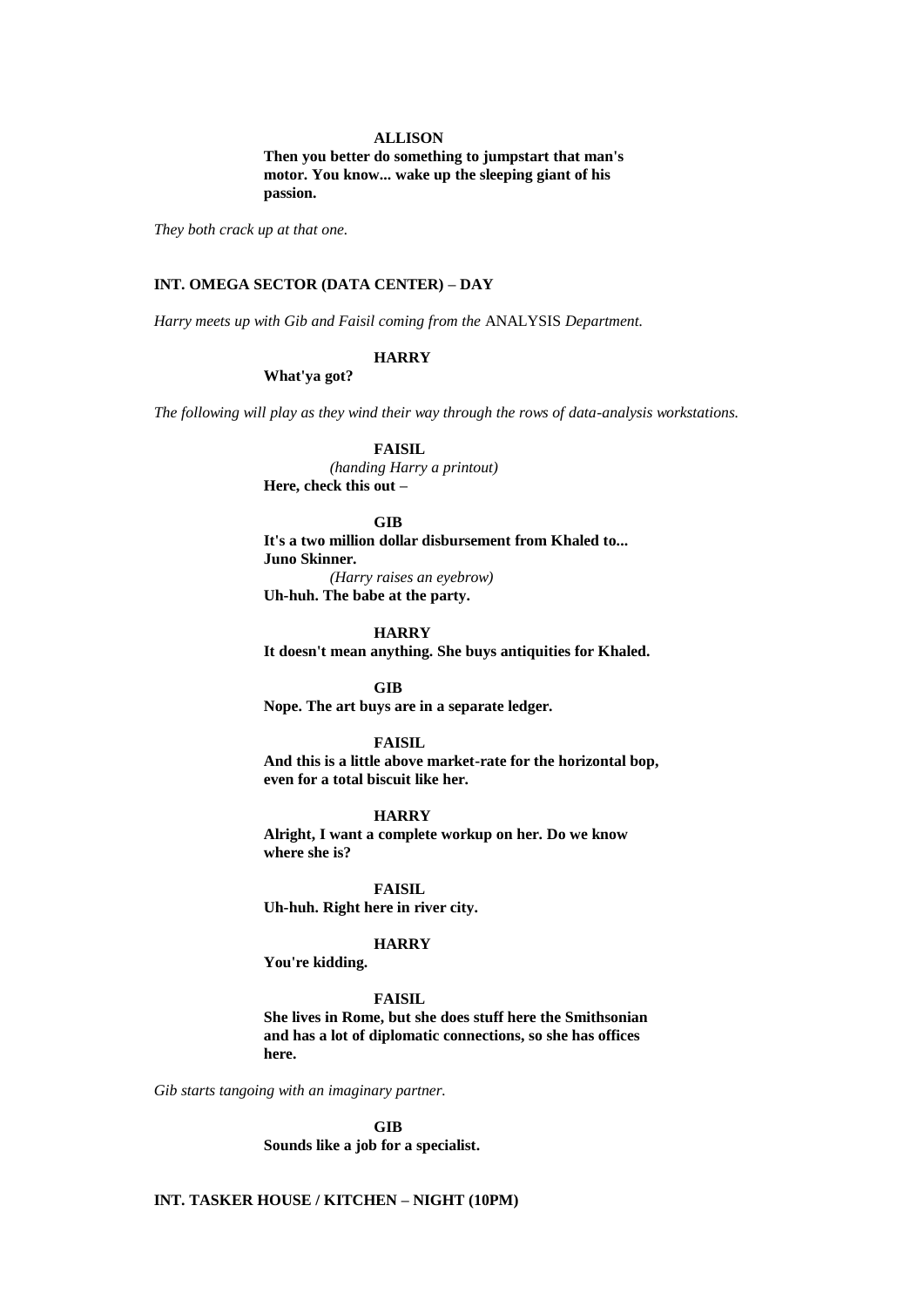*DING! Harry opens the microwave as his dinner finishes re-heating. He sits down alone at the kitchen table and pulls the Saran-wrap off the plate. Another solo supper two hours late. His motions are so automatic we gather that this is the rule, not the exception. Helen comes in from the living room, holding the suspense novel she is reading.*

#### **HELEN**

**I need you to talk to Dana. The vice principle called and she cut class again this afternoon.**

#### **HARRY**

**I'll handle it.**

*Harry picks up his porkchop and goes out the back door.*

#### **EXT. DRIVEWAY – NIGHT**

*A basketball hoop is bolted to the garage and Dana is shooting baskets in the driveway. Moths orbit the outside floodlights. She sinks one, dribbled back to the foul line. Harry comes up behind her and lifts the ball out of her hands as she stands poised to shoot. She turns.*

#### **HARRY**

**Dana, Mr. Hardy called. Why weren't you in class today?**

**DANA**

**He lies! I was there! I was in the nurse's office, cause I had a headache.**

#### **HARRY**

**You seem fine now.**

**DANA**

**Great! You're going to believe that fat dweeb Mr. Hardy over your own daughter.**

#### **HARRY**

**I'm not sure what to believe anymore, young lady. You never used to lie to me. But lately you don't seem to know the difference between right and wrong.**

*Dana studies something really fascinating at the end of a fingernail.*

#### **HARRY**

**Dana, are you listening to me?**

#### **DANA**

**Yeah, Dad.**

### **HARRY**

**You know you can always talk to me. Right? Whatever is going on in your life, your mom and I'll understand.**

# **DANA**

**Okay, Dad.**

**HARRY**

**You'd tell me if there was something wrong, wouldn't you, pumpkin?**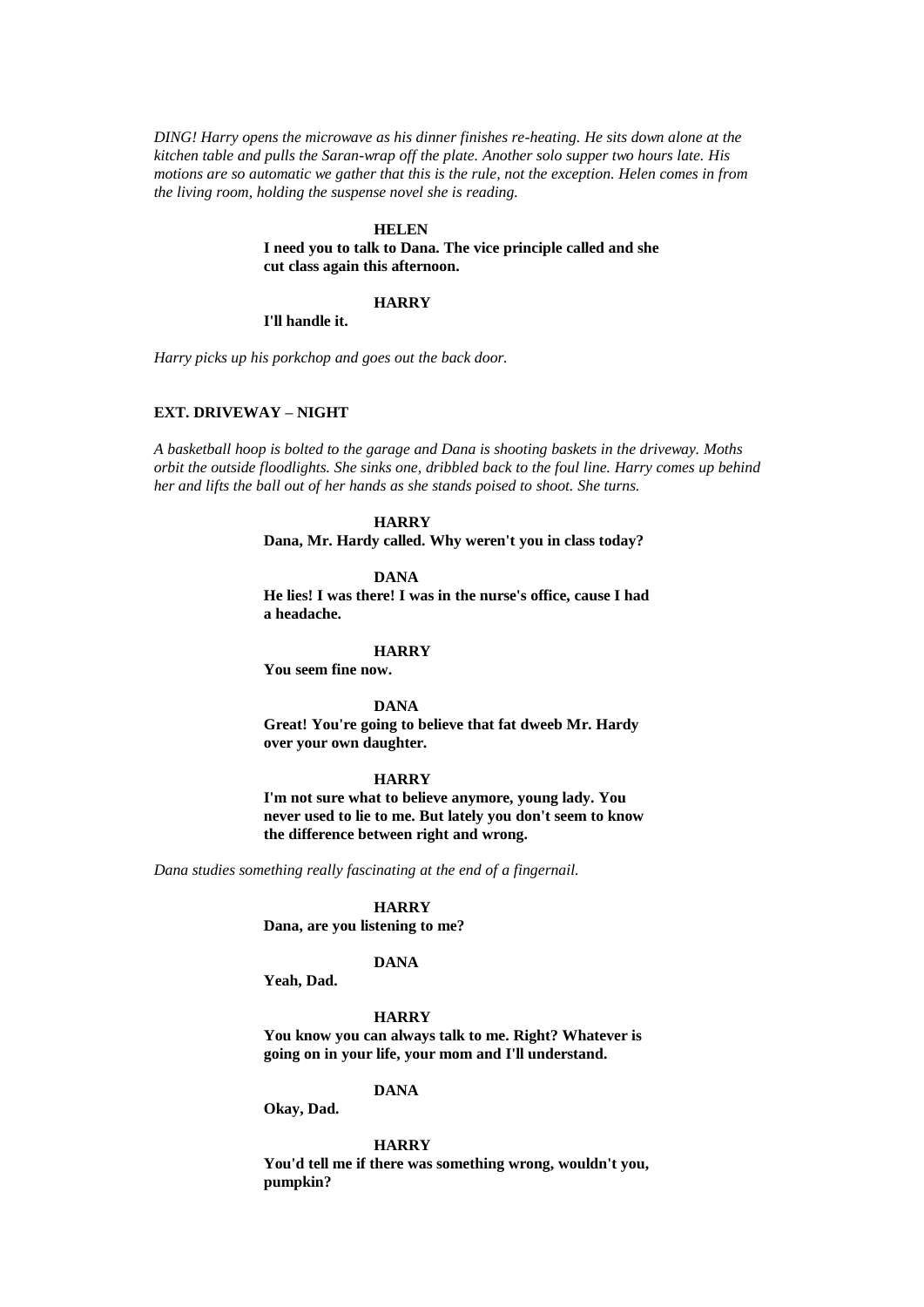### **DANA**

### **I'm not a pumpkin! Okay?!! Do I look even remotely like a pumpkin?! I'm not a muffin, or a cupcake or a honeybear either! And you don't understand anything Dad...**

*Dana runs into the house, agent. Hold on Harry, superagent, unable to comprehend the mind of a 14-year-old. He looks up to see Helen at the backdoor.* 

### **HELEN**

*(macho voice)* **"I'll handle it".**

**CUT TO:**

# **INT. / EXT. LIMO – DAY (NEXT MORNING)**

*A* BLACK LIMO *cruises through a morning fill of bright promise.*

### **INSIDE**

*Gib is at the wheel in a chauffeur's uniform. He talks to Harry, riding in the back, without turning.*

**GIB**

**It's all set up... ghost phones and fax, all the usual stuff. You have a suite at the Marquis Hotel under Renquist. Okay, reality check. Go.**

**HARRY Hi, I'm Harry Renquist. I own a –**

# **INT. JUNO'S OFFICES – DAY**

### **HARRY**

**– corporate art consulting company in San Francisco. I have an appointment with Ms. Skinner –**

*Harry is extending his business card to the receptionist as Juno breezes into the lobby from a corridor. She is dressed sharply and looks as stunning as Harry remembers.*

#### **JUNO**

**Harry! I thought I might see you again. I just didn't except you to call so soon.**

*Juno lingers a second or so long on the handshake.*

**HARRY Well, what's the point of waiting?**

#### **JUNO**

#### **I agree.**

*There is definitely unholy magnetism here. She indicates for Harry to walk with her and leads him through the suite of offices. There are mounted fragments of ancient sculpture in niches on either side, and beautifully restored mosaics and tablets of hieroglyphics mounted on the walls.*

# **JUNO**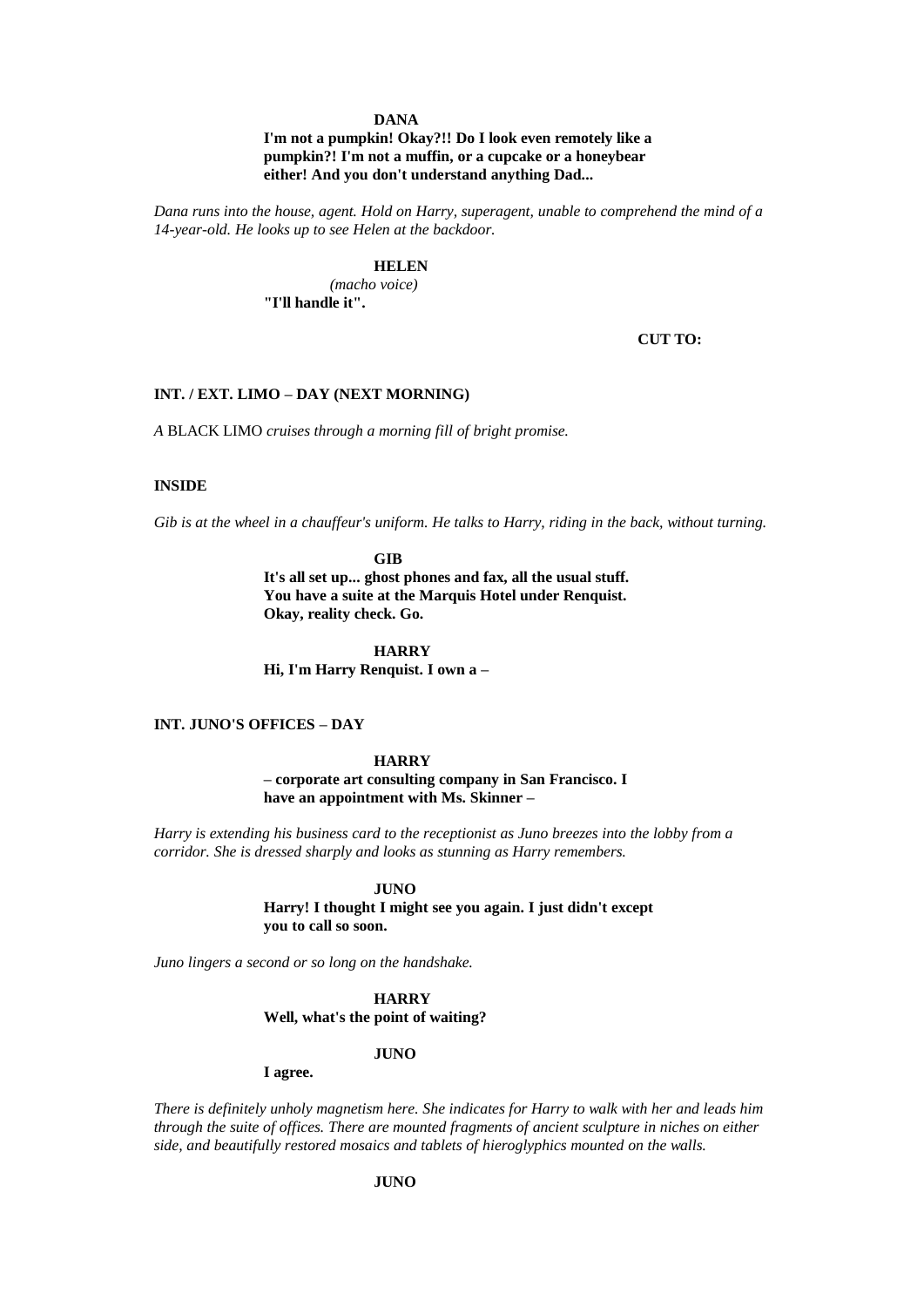**So your clients want something for the lobby of their new corporate headquarters?**

#### **HARRY**

### **That's right. They want something... dramatic. I spoke to a number of people who said you're the one to see.**

*Juno leads Harry through a door into a large warehouse area. There is a bustle of activity as workmen unpack crates. An overhead crane is used to move huge stone pieces. There are massive columns, and statues two stories high. Even the entire facade of a tomb.*

#### **JUNO**

#### **So what did these... people... say about me exactly?**

*They stroll amongst the statues, as coveralled workmen move around them with tools, scaffolding, pneumatic equipment. Most of the workers are middle-eastern.*

#### **HARRY**

**Let's see... that you can read ancient Sanskrit without having to sound out the words. And that other dealers and archeologists don't like you much.**

#### **JUNO**

**Those wimps. It's because I use my diplomatic contacts to export cultural treasures from countries which tell them to take a hike.**

*(yelling in Arabic to two workmen)*

**I told you to move those crates an hour ago. Come on guys, let's get going.**

*We realize that a* WORKMAN *is watching them intently from nearby. He is an intense looking*  MIDDLE-EASTERN MAN *in his mid-thirties.*

#### **JUNO**

**You see, a lot of these pieces are from ancient Persia. Unfortunately, ancient Persia is twenty feet under the sand of Iran, Iraq and Syria. Not the most popular places lately. So I've had to become an expert in international diplomacy.**

*Juno stops and looks at Harry. Her smile indicates the possibility of more than just business.*

**JUNO Well, do you see anything you like, Mr. Renquist?**

#### **CUT TO:**

### **INT. HOTEL SUITE – DAY**

*Harry, Gib and Fast Faisil are in a luxury suite at the* MARQUIS HOTEL*. It is a corner suite, with a spectacular view of the city. Faisil is routinely sweeping the room for bugs with an electronic* DETECTOR*.*

#### **HARRY**

**She's importing stuff from all over the mid-east.**

**GIB She could be moving money, guns. Anything.**

# **FAISIL**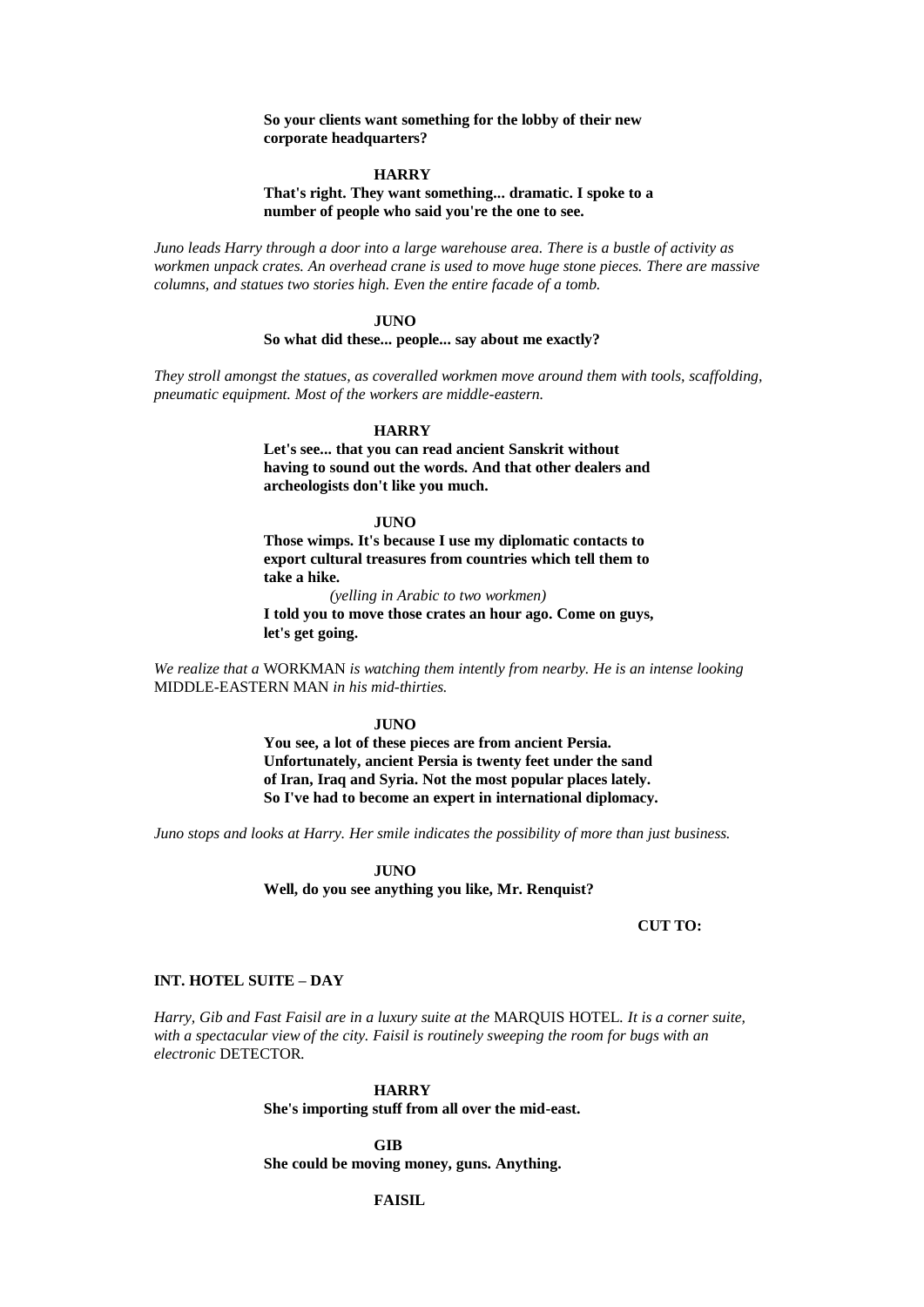**And the second you left there, we started getting calls to the ghost numbers. They were checking out the Renquist front.**

**HARRY**

**Okay. Let's step up the surveillance on her. Put on two more guys.**

#### **INT. JUNO'S WAREHOUSE – DAY**

WE FOLLOW *the* WORKMAN *we saw watching Harry earlier. He catches up with Juno, who is going through the doors to the office area. His name is* MALIK*.*

> **MALIK Ms. Skinner? Can I speak to you for a moment please, in your office?**

*His manner is self-effacing. Humble. He doesn't meet her gaze. She nods and they go into the private office.*

### **INT. JUNO'S OFFICE – DAY**

MALIK *comes in behind her and closes the door. The moment they are away from public observation, his manner changes. His humble posture straightens and his eyes flash intensely as he approaches her. Without warning he* SLAPS HER HARD ACROSS THE FACE*.*

#### **MALIK You stupid undisciplined bitch!**

*Her jaw clenches but her reaction is surprisingly submissive.*

**JUNO**

**It's a good thing you pay me well.**

#### **MALIK**

**Do you realize that there are surveillance teams watching this place right now? Your phones are almost certainly tapped. And you are busy laughing and flirting like a whore with this Renquist, who may be a –**

**JUNO No. He checked out okay –**

*Malik slaps her again.*

#### **MALIK**

**That is for interrupting.** *(he backhands her)* **And that is for being wrong. We do not tolerate mistakes.**

*Juno bites her lip.*

**JUNO What do you want me to do?**

**MALIK Find out who this Renquist it.**

### **JUNO**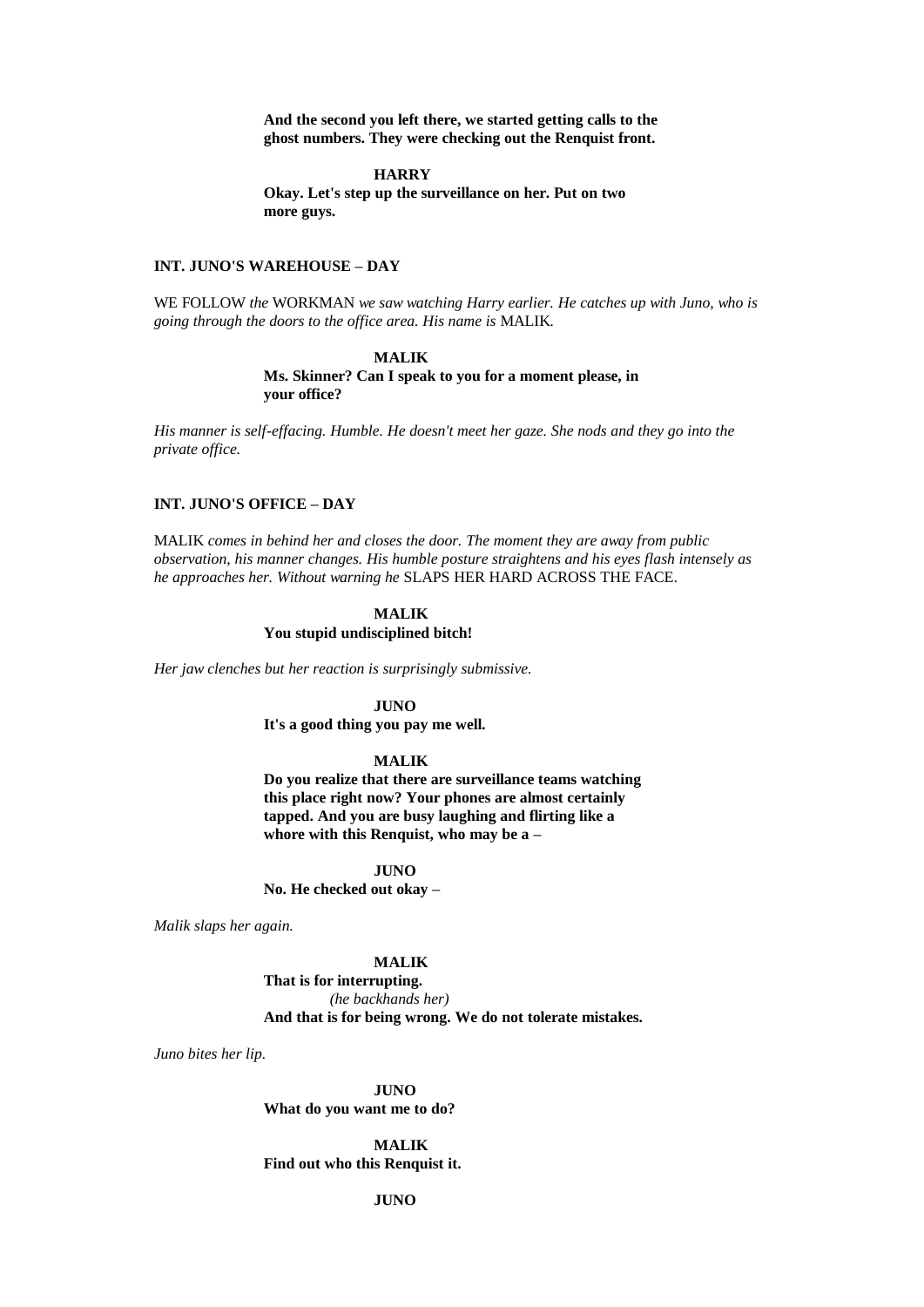**How?**

**MALIK Use the gifts that Allah has given you.**

# **INT. TEKTEL SYSTEMS OFFICES – DUSK**

*The phone rings on the desk of* CHARLENE*, Harry's secretary at Tektel Systems, the permanent front-company for Omega Sector.* 

> **SECRETARY Hello, Tektel Systems. Mr. Tasker's office.**

### **INT. TASKER HOUSE – DUSK**

*Helen is in the kitchen, showing Dana how to put icing on a large birthday cake.*

**HELEN Hi, Charlene? It's Helen. Is he there?**

### **INT. TEKTEL OFFICES – DUSK**

*Charlene doesn't hesitate a microsecond.*

**CHARLENE Harry's in a sales meeting, Mrs. Tasker. Let me try him in there. Hold please.**

*She punches a key, engaging a digital scrambler and connecting to...*

# **INT. SUITE AT THE MARQUIS – DUSK**

*A* PHONE RINGS*. Gib opens his briefcase and looks at the console of the cellular scramblerphone inside. The display reads "TEKTEL / CALLER ID POS – TASKER, HELEN".* 

**GIB**

**It's Helen.** 

*Harry picks up the phone.* 

### **INTERCUT THE FOLLOWING WITH HELEN**

**HARRY Hi honey. What's going on?** 

#### **HELEN**

**Sorry to bother you in a meeting, but you have to promise me that you'll be home at eight. I don't want Dana and I sitting here by ourselves like we were last year. You promise?**

#### **HARRY**

*(laughing)* **Baby, I said I'd be there. Really. Trust me.** *(the room phone* RINGS*)*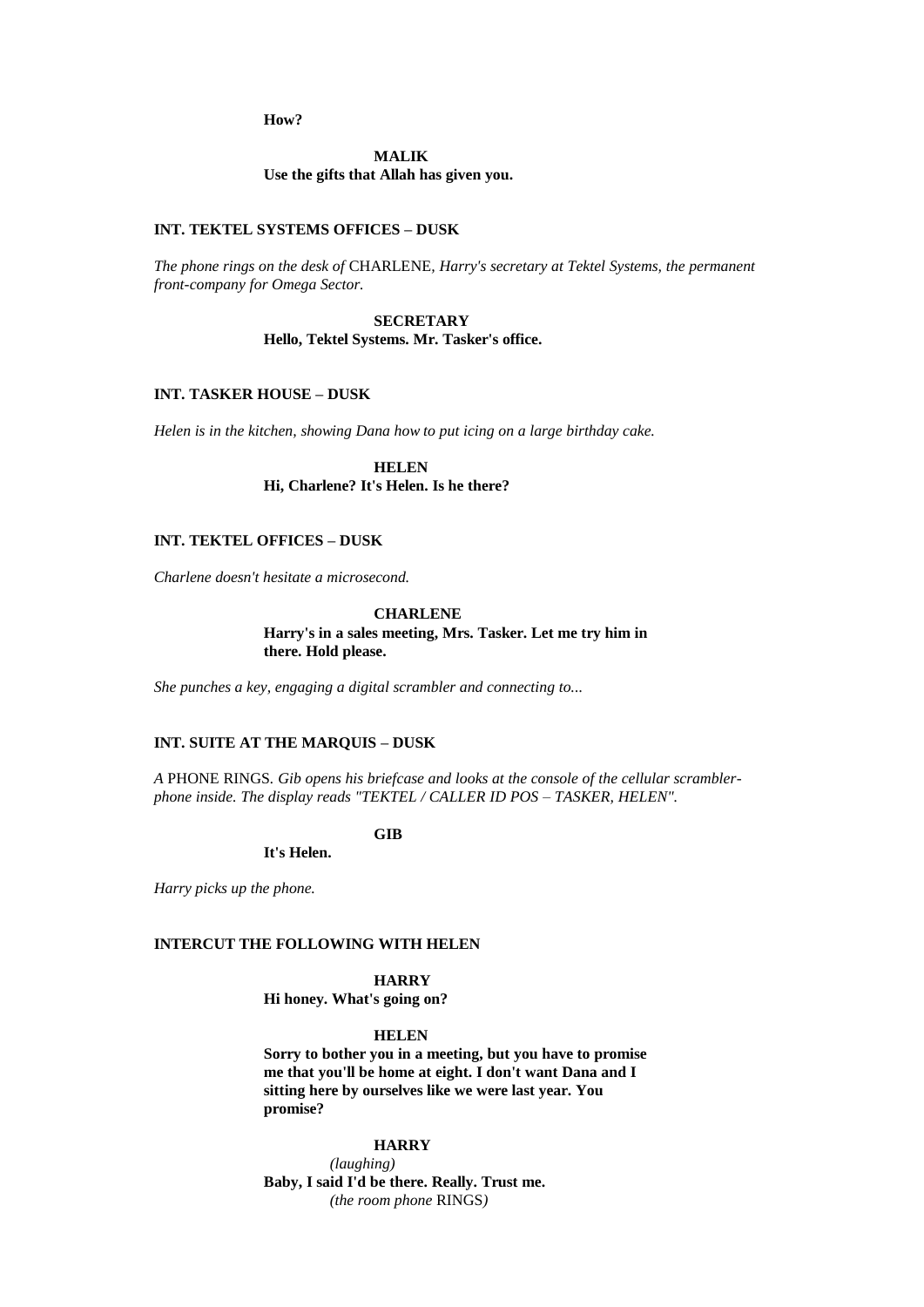### **Gotta go, honey. Bye bye.**

*RING. Harry raises an eyebrow as he answers.*

### **HARRY**

**Hello? Oh, Juno, hi.** *(pause)* **Well sure. I can be there in twenty minutes.**

*Harry hangs up. Gib, checking his watch, has a look like he's got a bad gas pain.*

### **HARRY**

**What? It's on the way. She says she's got something for me.**

**GIB**

**Yeah, right.**

### **INT. JUNO'S WORKSHOP – NIGHT**

*A* WORKMAN *guides Harry through the maze of statuary. He points toward the back of the warehouse and then leaves. Harry is left alone in the vast space.*

*Only a few lights are on, rendering the place somewhat Gothic. Harry strolls in the direction the workman pointed. Ahead of him, is the huge facade of a royal tomb. There is a flickering light inside. A shadow moves across the wall in the entryway.*

#### **HARRY**

**Hello?**

*He enters the stone doorway of the tomb.* FOLLOWING HARRY *as he steps into the inner chamber. There is an oil-lamp burning on a stone sarcophagus, the only light. The room appears empty.*

# **REVERSE ON HARRY**

*Behind him a figure emerges from a shadowed alcove. It is Juno. She looks ethereal in the strange light.*

**JUNO**

**Hello, Harry.**

*Harry whips around, startled.*

**JUNO Do you like my tomb? The museum financing fell out, so I thought your clients might be interested.**

**HARRY**

**It's certainly... dramatic.**

**JUNO**

**Especially in this light. This is the only light they had then, so I like to study it this way. I love this place. I love all ruins.**

**HARRY Is that why you got into this business?**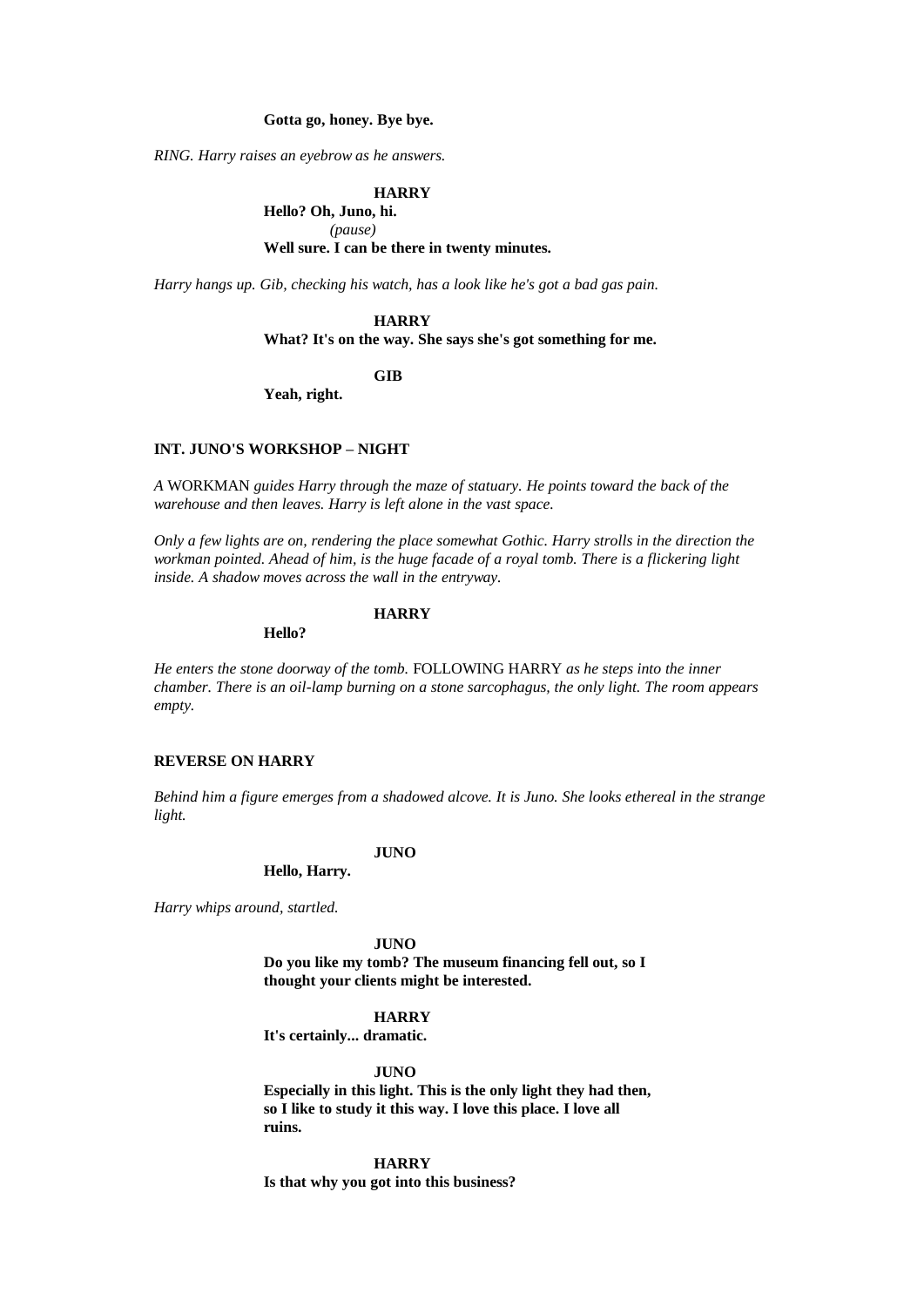*Juno turns to him in the flickering half-light. She moves closer. Her eyes seem to glitter.*

**JUNO**

**I've always been a collector at heart. When I see something I want, I have to have it.**

#### **HARRY**

**And you have a reputation as someone who gets what she wants.**

*She is very close to him. Her eyes seem to glitter in the light from the oil lamp. She is unbelievably beautiful.*

### **JUNO**

**Yes, I do.**

# **INT. GIB'S CAR – NIGHT**

*Gib is sitting in the car, in the shadows, up the street... with his earphone in place. Listening.*

**GIB Harry, this is your conscience speaking...**

# **INT. TOMB – NIGHT**

*Juno picks up the lamp and walks along the wall, holding it up so that the flickering shadows seem to bring the bas-relief figures to life. Stone faces shift and change, stone eyes move.*

#### **JUNO**

### **Look at this. People who died twenty centuries ago.**

*Juno presses her cheek against the cold stone. She runs her fingers slowly across the figures. It is strange and erotic.*

#### **JUNO**

**They breathed and loved and wept, just like us. And now their ideals, their religions, their social orders... are gone like mist. What did any of it matter?**

*She crosses to Harry.*

#### **JUNO**

# **I only hope they lived well. That they got what they wanted.**

*She puts her hands on him and pulls herself close. It is a hypnotic moment.*

**JUNO**

### **Getting what you want is the only important thing.**

*She kisses him, very lightly, with infinite sensuality.*

### **INT. GIB'S CAR – NIGHT**

**GIB Harry? Listen to the following code word. Helen. H-E-L-E-N. Now, do you want me to I beep you?**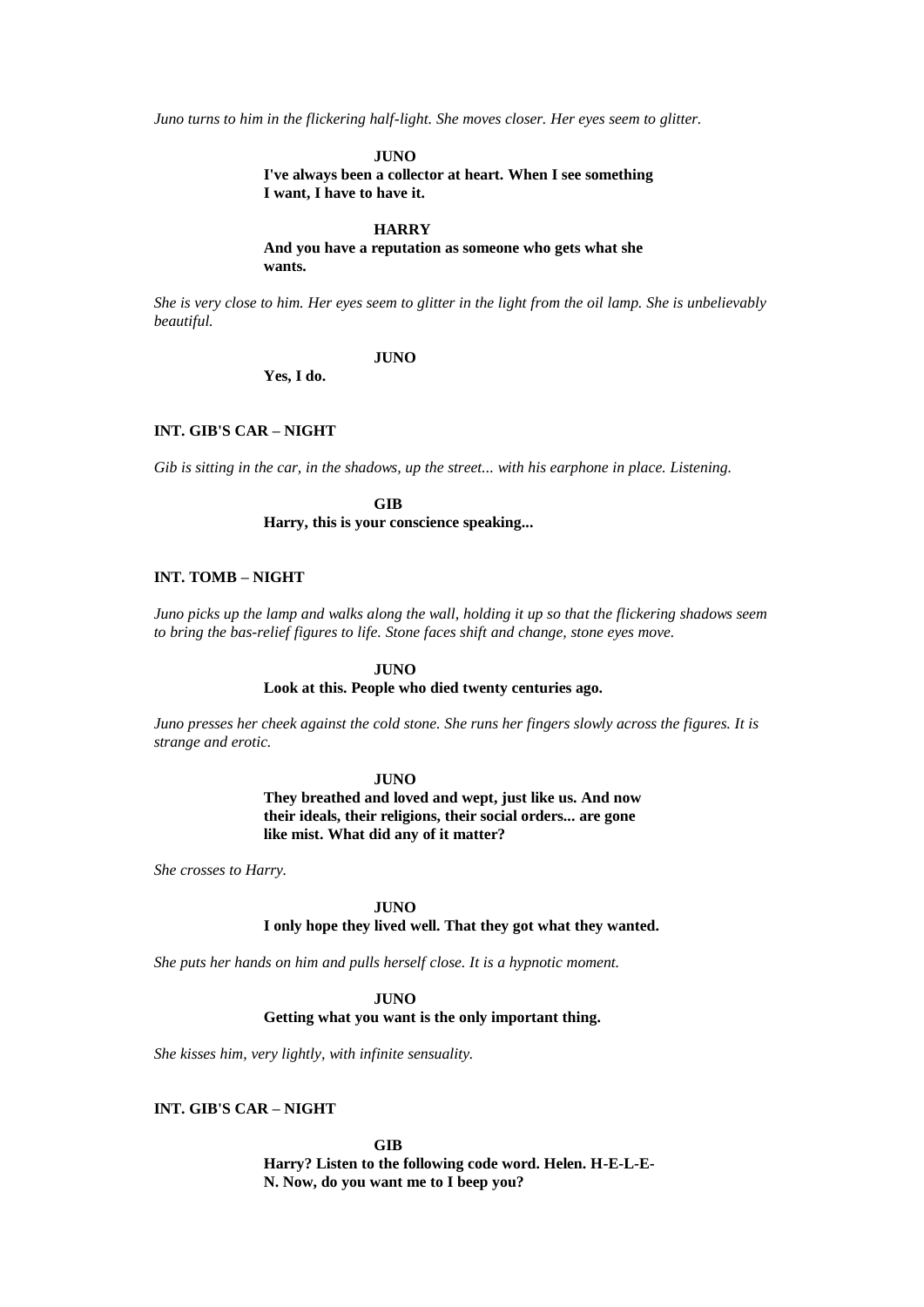### **INT. TOMB – NIGHT**

*Harry breaks the kiss... slowly pulling back.*

**HARRY**

**Yes.**

#### **JUNO**

**Yes what?**

# **HARRY**

# **Uh, yes, it is important.**

*Juno is moving in for a more passionate lip-lock when – BEEP BEEP BEEP!! Harry pulls his beeper off his hip and looks at it. The moment is spoiled.*

### **HARRY**

**Uh, it looks like I have to run. I'll call you tomorrow. Your proposal is very interesting.**

# **INT. GIB'S CAR – NIGHT**

*Gib lets out a big exhale of relief. He looks at his watch.*

### **INT. TASKER HOUSE – NIGHT**

*Helen and Dana are sitting expectantly at the dining room table. There is a big cake, and presents piled on the buffet. The food is getting cold. Helen looks at her watch.*

### **DANA**

**See.**

### **INT. / EXT. GIB'S CAR – NIGHT**

*Harry is changing clothes, getting ready to be Harry Tasker again, as Gib drives through evening traffic. Gib keeps checking the rearview.*

> **GIB We have a friend. Five cars back, inside lane. They've been on us since we left Juno's.**

*Harry adjusts the passenger side mirror.*

### **HARRY**

**Station wagon?**

**GIB Uh-huh. Want me to lose them?**

# **HARRY**

**No. We need this lead.**  *(into his Rover)* **Unit Seven.** 

**UNIT SEVEN (FAISIL)**

**Seven here.**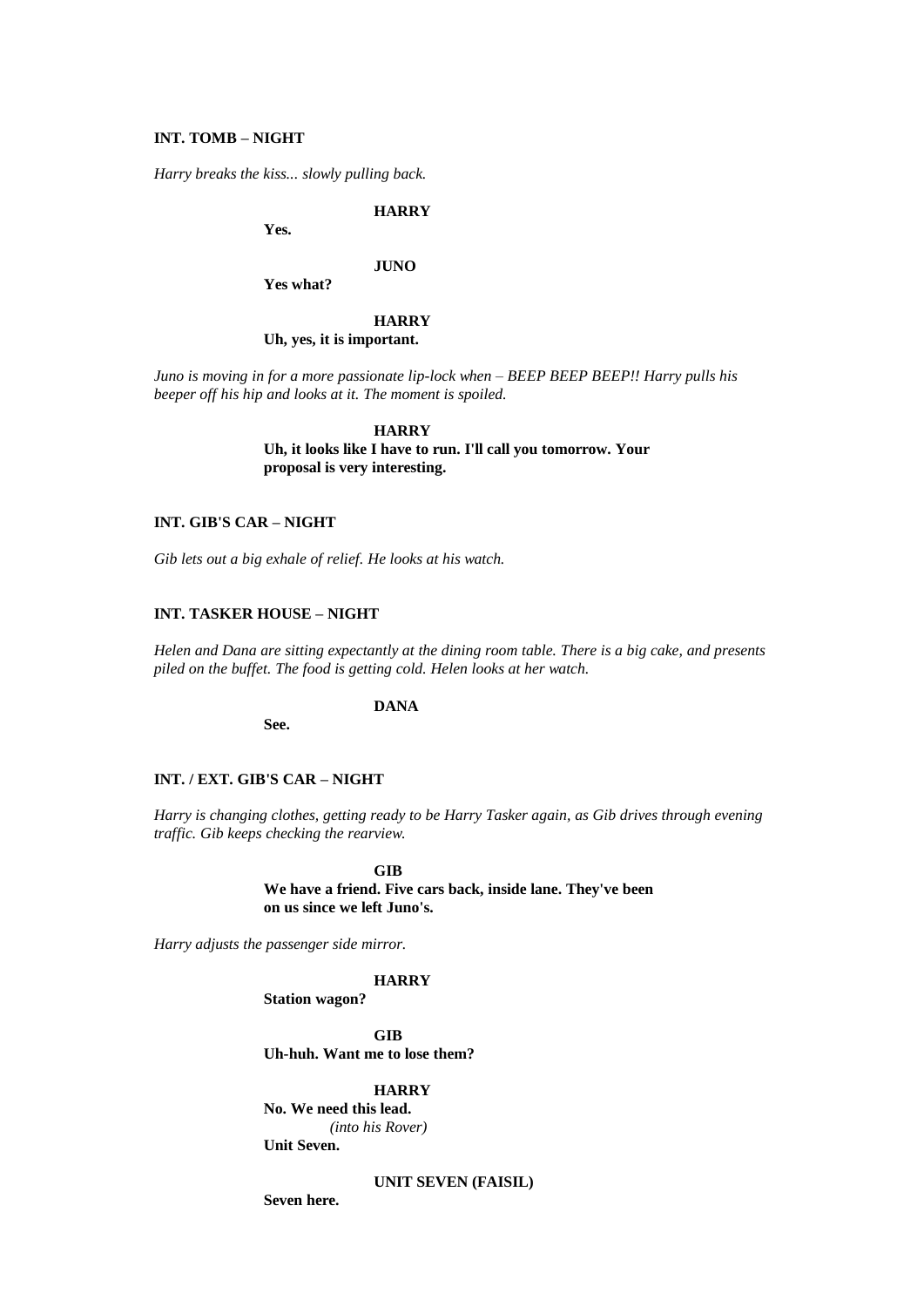#### **HARRY**

*(into Rover)*  **I need you at the Georgetown mall in three minutes.** 

**SEVEN**

**Copy that. We're rolling.**

**GIB Helen's going to be pissed.**

### **HARRY**

**See, that's the problem with terrorists. They're really inconsiderate when it comes to people's schedules.**

### **INT. STATION WAGON – NIGHT**

*There are three men in the car.* YUSIF *and* MAHMOUD *are in the front, with Mahmoud driving. In the back, shadowed, we can just make out* ABU MALIK*. Yusif is massively built, with a body like a beer-keg. Mahmoud is skinny and intense.*

# **INT. / EXT. GIB'S CAR – MALL – NIGHT**

*Harry puts his* SUB-VOCAL TRANSCEIVER *into his ear canal.*

#### **HARRY**

**Test two three.** *(Gib nods, receiving)* **Pull over here.**

*Gib pulls the car to the curb near the mall entrance. Half a block behind them the station wagon does the same. Harry slips on the virtual-image sunglasses and gets out of the car.*

# **EXT. MALL – NIGHT**

*Harry pauses on the sidewalk a moment to light a cigarette. He coughs slightly.*

**GIB** *(in his ear)* **You don't smoke, dickhead.**

*Harry lets his hand drop to his side, holding the pack of cigarettes casually. He turns his hand. The tiny lens in the cigarette pack glints.*

# **POV VIDEO SCREEN**

*Inside the left lens of the glasses. The camera in the cigarette pack reveals Yusif and Mahmoud getting out of their cars, crossing the street half a block away.*

### **HARRY**

*... strolls into the mall. It is an open promenade design, with a moderate crowd of shoppers and movie-goers. Harry watches in the glasses as Mahmoud and Yusif slip through the crowd behind him.*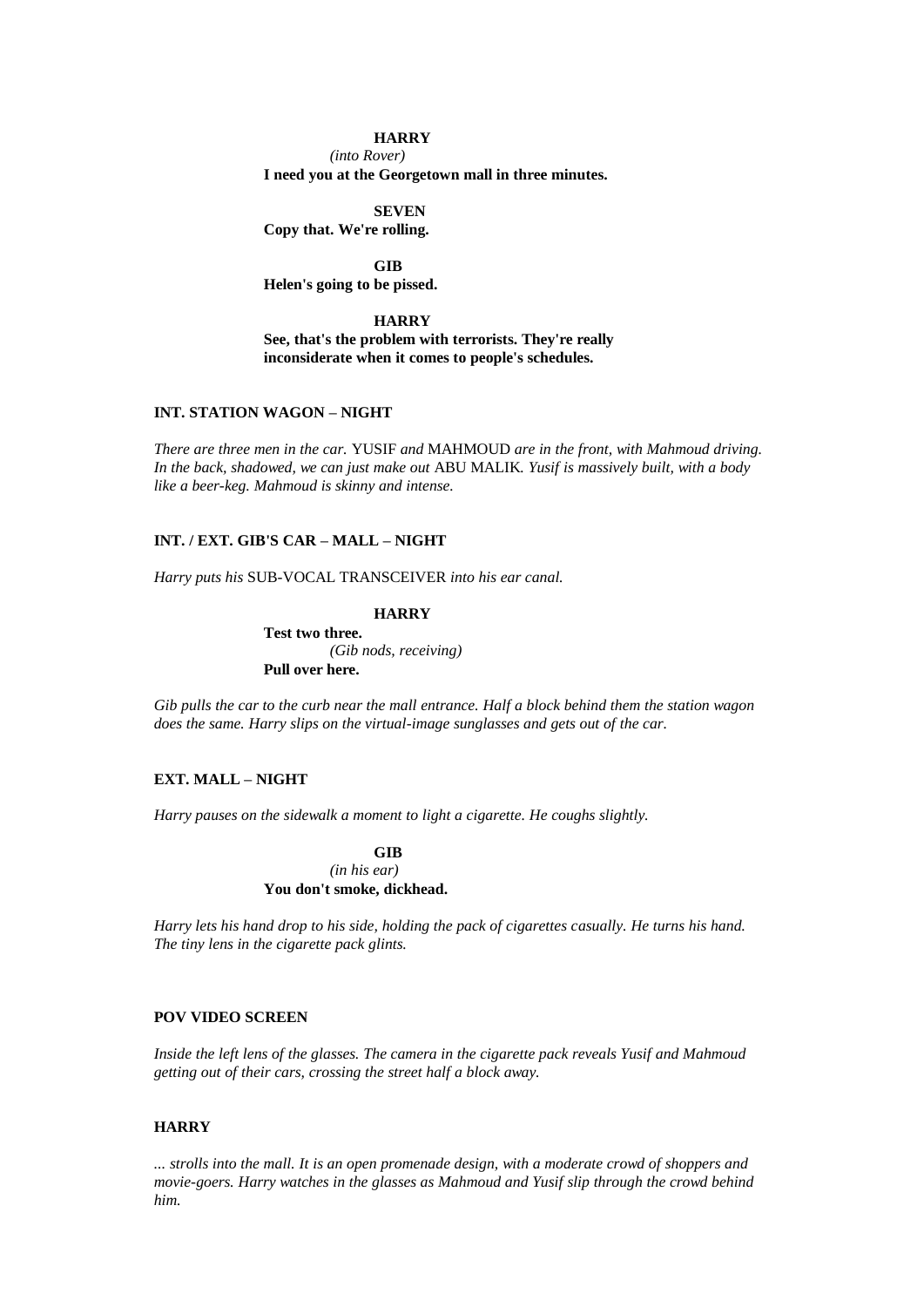#### **GIB (V.O.)**

**What's the plan?**

**HARRY**

*(apparently mumbling to himself)* **Gonna try to get a closer shot of Beavis & Butthead.** 

# **INT. / EXT. GIB'S CAR – NIGHT**

*Gib looks in the rearview, studying the car behind him.*

**GIB There's another guy, still in the car.**

#### **HARRY**

*(on radio)*

**Stay on him.**

*All Gib can see is a silhouette in the car. A soft cherry glow, the tip of a cigarette in the dark. No features.*

# **EXT. MALL – NIGHT**

*Harry turns off the main concourse, into a narrower walkway between shops. In the video-glasses he watches Yusif and Mahmoud, who have split up to look less conspicuous, as they track him through the pedestrian traffic.*

# **INT. / EXT. GIB'S CAR – NIGHT**

*Gib in on the cellular phone.*

**GIB Helen? Hi, it's Gib. Harry remembered something he left at the office. You know Harry.**

*As he is talking he sees that a bus has blocked his view of the station wagon.*

#### **INT. HARRY'S HOUSE – NIGHT**

*She sighs fatalistically.*

#### **HELEN**

### **Yeah, Gib. I know Harry.**

*Helen hangs up the phone just as Dana strides through the room, putting on a jacket and heading for the front door.*

#### **HELEN**

**Where are you going?**

**DANA Out. If Dad doesn't care enough about us to be here on his birthday, then why should I care? I'm going to a movie.**

# **HELEN**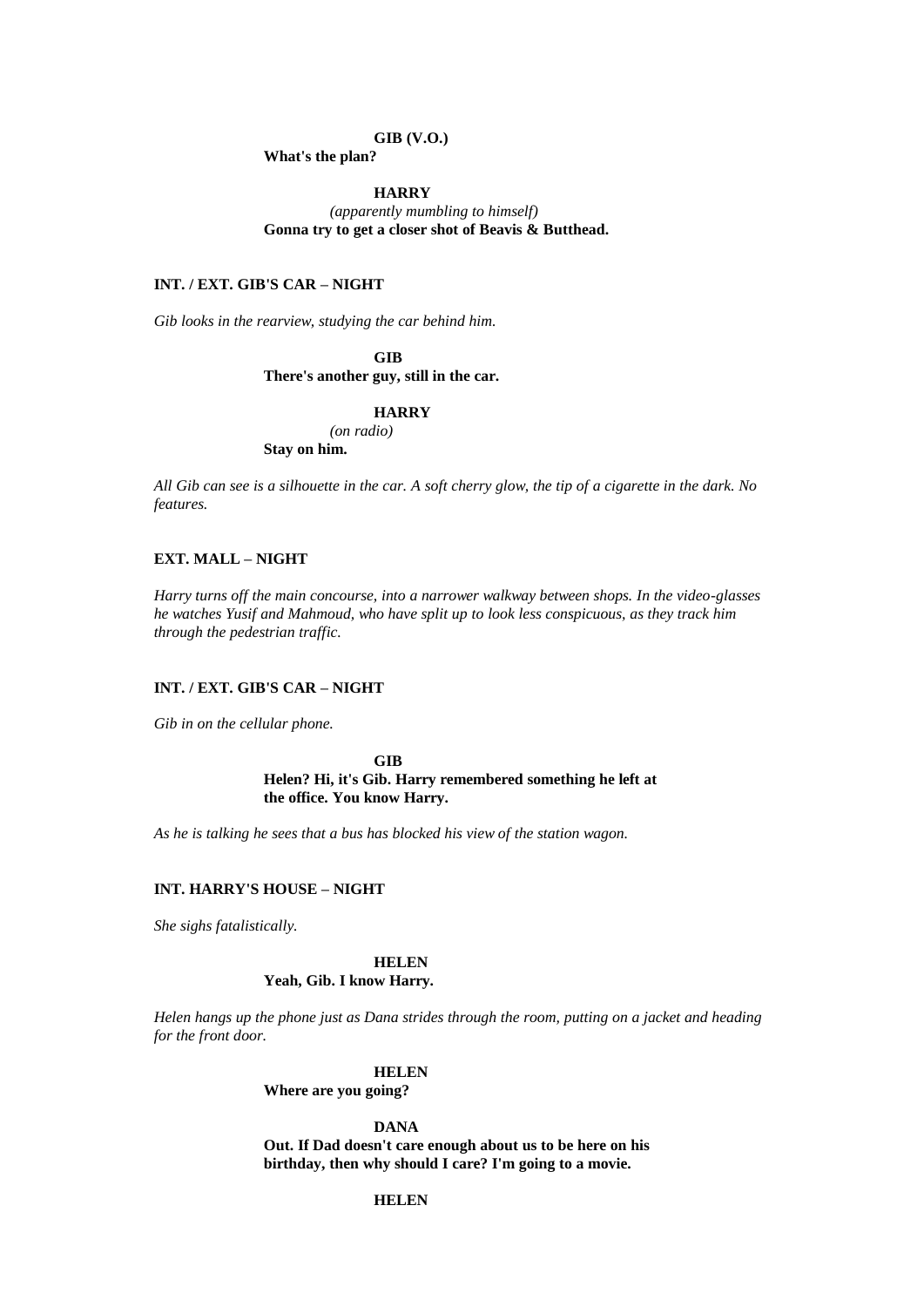**No you're not. You're going to stay here until your father gets home and have cake!**

#### **DANA**

**Mom, wake up! Dad barely knows we exist.**

*We see the hurt in her eyes. She doesn't hate her father. She just misses him.*

# **HELEN**

**That's not true, honey –**

#### **DANA**

**It is true! He doesn't know anything about me. He still thinks I'm like ten years old or something. As long as I just smile and say yes to whatever he says, like his good little fantasy daughter, he thinks everything's fine. But it's not fine. Nothing's fine.**

*Dana runs out the kitchen by the other door. Helen runs after her.*

#### **HELEN Dana! Come back here!**

*The slamming door is her answer.*

### **EXT. MALL – MEN'S ROOM – NIGHT**

*Yusif sees Harry, up ahead, enter a public restroom. He signals Mahmoud with his eyes and the two of them close in on the restroom.*

### **INT. / EXT. GIB'S CAR – NIGHT**

*Gib hangs up the car-phone. Ten the bus blocking his view finally pulls away and Gib see that the station wagon is empty. No silhouette.*

**GIB**

**Oh shit.** *(into his headset)* **Harry, I lost the third guy. Harry?**

# **INT. RESTROOM – NIGHT**

*Harry can't answer because Mahmoud just entered the room behind him. Harry is at one of the urinals, apparently taking a leak. Mahmoud goes to the mirror. Starts combing his hair. He doesn't much notice the pack of Camels sitting on the counter nearby. Harry is whistling. Shaking himself.*

#### **HARRY'S POV**

*In the video glasses Harry sees himself and Mahmoud. Yusif comes into the restroom, seemingly ignoring both Harry and Mahmoud, as if heading for the stalls. As he passes behind Harry he reaches into his coat...*

*Harry spins lightning fast. He knocks away the* SILENCED PISTOL *aimed at the back of his head with a sweeping block, capturing Yusif's arm in an arm-lock. The shot goes wide, shattering a urinal.*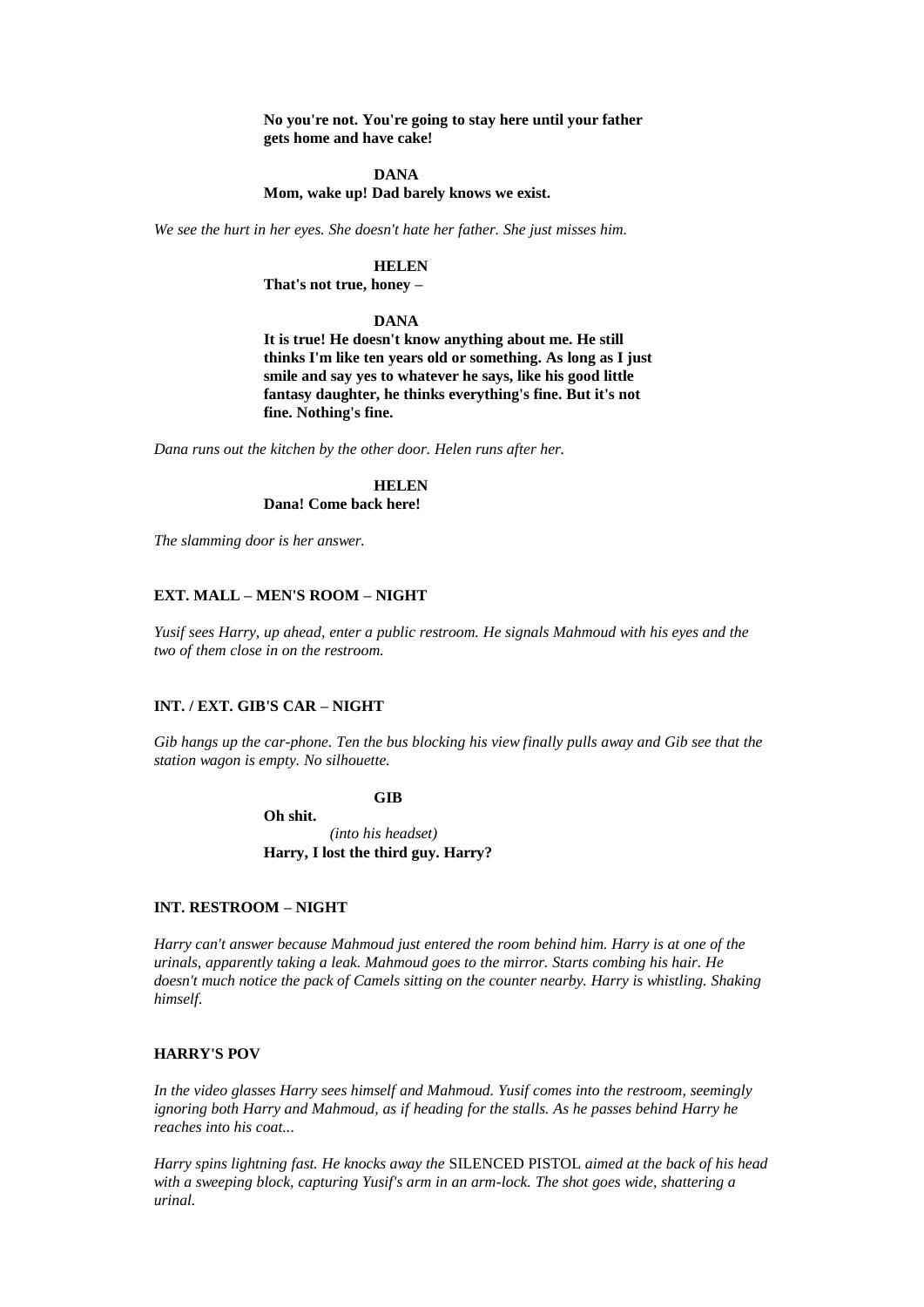*Harry slams his palm into Yusif's face like a piledriver, and spins him against the steel stalls. The silenced pistol goes skittering across the floor.*

*Mahmoud whips a pistol out of his waistband. Still holding the bear-like Yusif, Harry draws his Glock so fast we can barely see him move. BLAM! BLAM! BLAM! Three .45 slugs go through Mahmoud's chest, shattering the mirror behind him. He flops on his butt, slumping against the wall.*

*Yusif, who is easily Harry's size, bellows and grabs his gun arm. They smash against the walls, struggling for the gun.*

*Yusif, locked to Harry, hurls him against the stalls. They hit a locked door, which pops open, banging inward.*

*Yusif drives Harry to the floor. Harry's head is between the shoes of an* OLD GUY *sitting on the can, who looks down uncomprehendingly at him.*

*Yusif slams Harry's gun hand repeatedly against the doorframe of the stall. He twists Harry's wrist brutally. He even pounds against Harry's hand with his knee. The old guy winces.*

*That's got to hurt. Harry cries out in pain and the gun drops. Yusif reaches for it, but Harry kicks it under the stalls.*

*He punches Yusif in the face, driving him back. They grapple, spinning. Harry drives Yusif's head into the counter. Then he elbows him in the throat and they crash together on the filthy floor. Harry grabs Yusif's hair and pounds his face repeatedly against the rim of a urinal. In case you haven't noticed, this is a messy, nasty fight. Survival is like that.*

*Yusif sags into submission. Harry pulls a nylon zip-strip out of his pocket and uses it like handcuffs, securing Yusif's wrists.*

# **EXT. MALL – NIGHT**

*Gib is running full out, drawing his gun. He has one finger jammed in his ear. His gut is doing the rumba as he runs.*

# **GIB Harry? Harry, you copy?! Shit!**

#### **INT. RESTROOM – NIGHT**

*Harry is pulling Yusif to his feet when the door bangs open behind him. He turns, thinking it is Gib. It's not. Malik raises a* FULL-AUTO BERETTA 92-F *and opens fire. Harry spins Yusif between him and the machine pistol. Yusif's beer-keg body stops the spray of 9mm slugs form hitting Harry long enough for him to dive into a stall.*

*Malik hoses the room with the Beretta. The metal stalls are riddled with hits.*

#### **HARRY**

*Is in the stall with the old guy, who's just sitting there. The walls of the stall are pimpling with the hits on the far side. Harry reaches under the stall, retrieving his Glock.*

### **MALIK**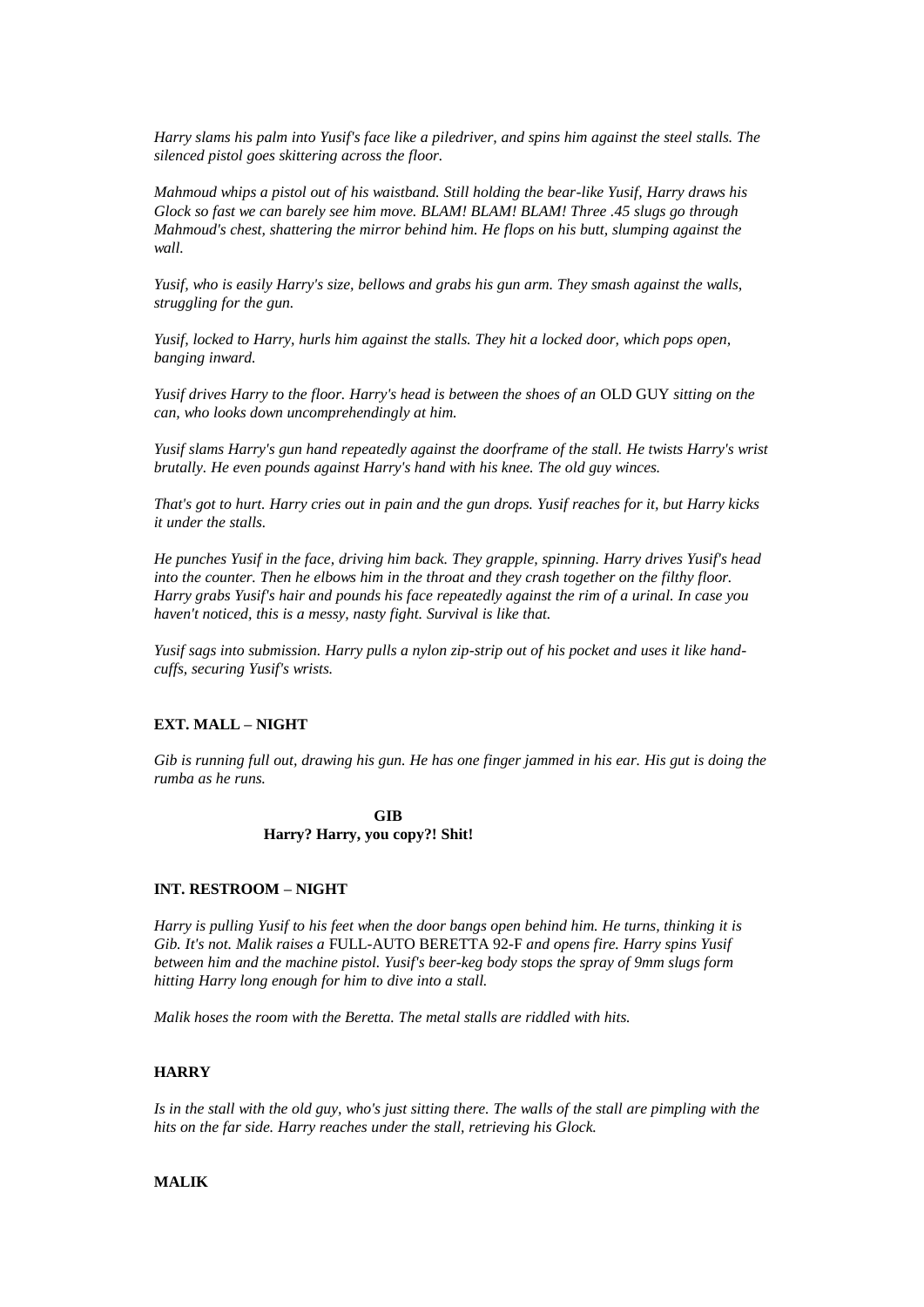*Goes empty. Harry hears that and pops out, cranking off rounds –*

*Malik is a blur going out the door, as Harry's shots shatter tiles on the doorframe. Then silence.*

### **HARRY**

*(to the old guy)*

**Sorry.**

#### **EXT. MALL – NIGHT**

**MOVING WITH MALIK***, who backs rapidly away from the restroom, reloading.*

# **GIB (O.S.)**

**FREEZE!!!**

*Malik spins to see Gib nearby, going into a firing stance behind a light-standard. The terrorist doesn't hesitate. His Beretta* ROARS *at 900 rounds per minute.*

*Gib tries to hide behind the light-standard, which is about half as wide as he is. Shots hit all around him, shattering window glass behind him. His stomach sticks out from behind the pole. He sucks it in. Now his butt is sticking out on the other side. Shots clang into the steel column, and riddle everything behind him.*

### **GIB WRONG! THIS IS NOT GOOD!**

*Just when it looks like Gib is going to get a 9mm tummy tuck, Malik turns and sprints away, through shocked pedestrians. Harry runs out of the restroom, trying for a shot, but there are too many people in the line of fire and Malik knows it.*

#### **HARRY**

**Get back to the car!**

*Gib nods and heads the other way as Harry takes off after Malik. Malik is fast and vicious. He hurls people out of the way, sending shoppers sprawling. Harry is ruthless in his pursuit. They pound through the mall and out onto the street –*

### **EXT. STREET – NIGHT**

*Malik sprints straight into traffic. A car screeches, not stopping in time... Malik goes right over the hood. Harry leaps over the hoods of cars after him. Malik sees Harry coming after him like a juggernaut.*

*He turns and sees a* MOTORCYCLIST *coming down the street, accelerating from a right-turn. Malik runs at him, clothes-lining him right off the bike. The terrorist picks up the nimble little Kawasaki 250, which is still running, and leaps on. He pops the clutch and takes off. Harry pounds after him like a locomotive. He sees Malik turn, taking the bike path into a large* PARK*. Harry cuts into the park on a diagonal.*

#### **EXT. PARK – NIGHT**

**ON HARRY***, running. Ahead is a* MOUNTED COP*. Harry doesn't break stride, heading right for the cop on the horse. The cop turns, surprised, a split second before – Harry pulls him off the horse and slams him to the ground (he's wearing a helmet).*

> **HARRY Federal Officer in pursuit of suspect! Sorry.**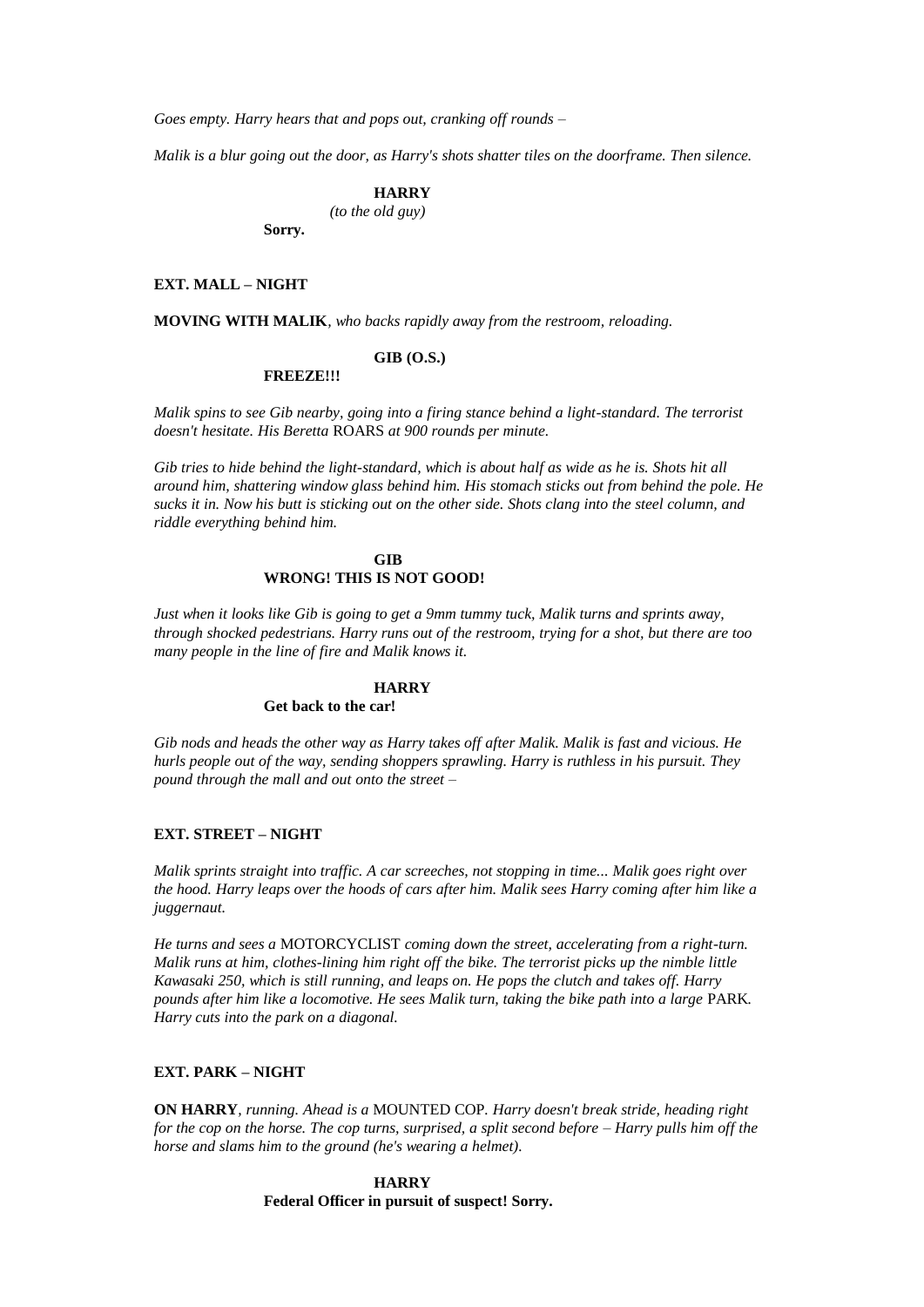*Harry is in the saddle and galloping after Malik before the cop can get his gut out of the holster to stop him.*

*Malik roars through the park on the Kawasaki. He looks back, amazed to see Harry charging after him on a horse. They scatter joggers and bicyclists, people walking their dogs.*

#### **TRACKING WITH THEM**

*As they rocket through the park. Malik leaves the winding path and goes straight through the trees. Harry charges through some rollerbladers who go sprawling. Malik fires his Beretta straight back at Harry, emptying it. He drops the pistol and crouches over the bike, twisting the last bit of throttle out of it. They are going flat out, through the trees, in a kinetic blur.*

### **EXT. STREET – NEAR MALL – NIGHT**

*Gib, panting and heaving, pulls his car into traffic. The Unit Seven car pulls out as well, up the block.*

> **GIB Harry, what's your twenty?**

# **EXT. PARK / STREETS – NIGHT**

*Harry is legging the police horse hard. He has his reigns in one hand, his Glock in the other. It's the wild west.*

# **HARRY**

**Westbound in the park... suspect is on a motorcycle... he's going to come out on Franklin. Hang on –**

*Harry leaps a park bench like he's in a steeple chase.*

**HARRY (CONT'D) I want you on 14th in case he turns south. And I need Seven on the north side to box him in.**

# **INT. / EXT. GIB'S CAR – NIGHT**

*Gib is weaving furiously through traffic. He slides into a turn.*

### **GIB**

### **Copy that.**

**HARRY And make it fast. My horse is getting tired.**

#### **ON GIB**

*Mouthing "Your horse?"*

### **EXT. STREET – NEXT TO PARK – NIGHT**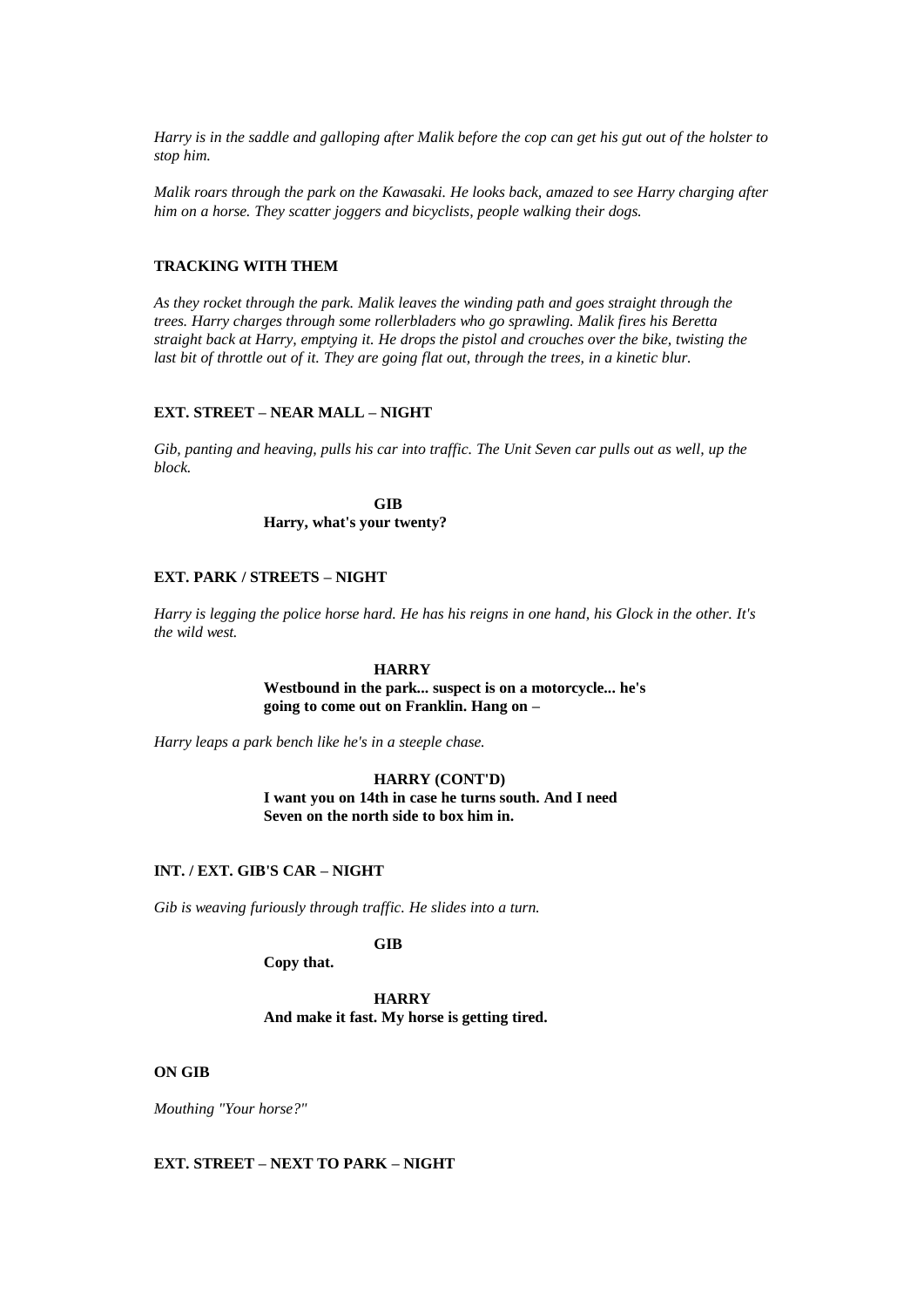*Malik explodes through the bushes and out onto the street. Cars skid around him, out of control. He turns south. Weaving through traffic. Harry leaps the hedgerow behind Malik and gallops among the spun-out cars. He goes right over the hood on one which is blocking his path. The driver ducks as the horse's hoof cracks the windshield.*

# **EXT. STREET / HYATT REGENCY HOTEL – NIGHT**

*Up ahead traffic is stopped, jammed tight at a light. Malik goes into the oncoming traffic lanes, which are empty. Gib's car slides around the corner in a blare of horns and comes barrelling down the street toward him. Gib cranks the wheel the slides the car broadside, blocking both lanes. Malik locks up the brakes and the bike slides to a stop. Then the terrorist pops the clutch and wheels the bike around – Jumping the curb and going straight at the entrance of* THE HYATT REGENCY HOTEL*.*

*Bellmen and guests scatter as the bike roars right at them. The sliding doors and opening for a bellman coming out with bags and Malik blasts past him into the lobby.*

# **HARRY**

*Ducks, galloping through the doors after him.*

# **INT. HOTEL – NIGHT**

*Acres of marble and red carpet. Liveries porters. Guests dressed for evening, the men in suits, diamonds on the women. And sudden pandemonium as Malik roars through the lobby, with Harry charging along behind him. Malik guns it across the lounge, knocking over tables. He gets air at the top of the steps going up to the* RESTAURANT*.*

Harry swerves to avoid a panicking guest and finds himself careening toward the JAZZ QUARTET *at a full gallop. He gathers the animal and* LEAPS *(in glorious* SLOW MOTION*) over the bassist, who is diving for the carpet. Harry and horse land deftly and then he urges his mount right up the steps after Malik.*

### **INT. HOTEL RESTAURANT – NIGHT**

*Malik roars between the tables, looking around wildly for a way out. Harry charges in, ducking to avoid the chandelier.* 

*Waiters, trays, dinners, tables... everything seems to be flying at once as people dive out of the way.*

# **INT. HOTEL – MAIN HALL – NIGHT**

MALIK *skids out into the main hall by another door, and sees – the* ELEVATORS*. The door is just closing on one of them. He guns it and slides through the doors.*

HARRY RIDES *out of the restaurant in time to catch a glimpse of Malik as the doors close.*

# **INT. SCENIC ELEVATOR – NIGHT**

*Harry canters the horse into the next elevator, which has just been boarded by an older couple. He has to practically lie down on the horse to fit through the door. The animal barely fits, nose to tail, in what turns out to be...*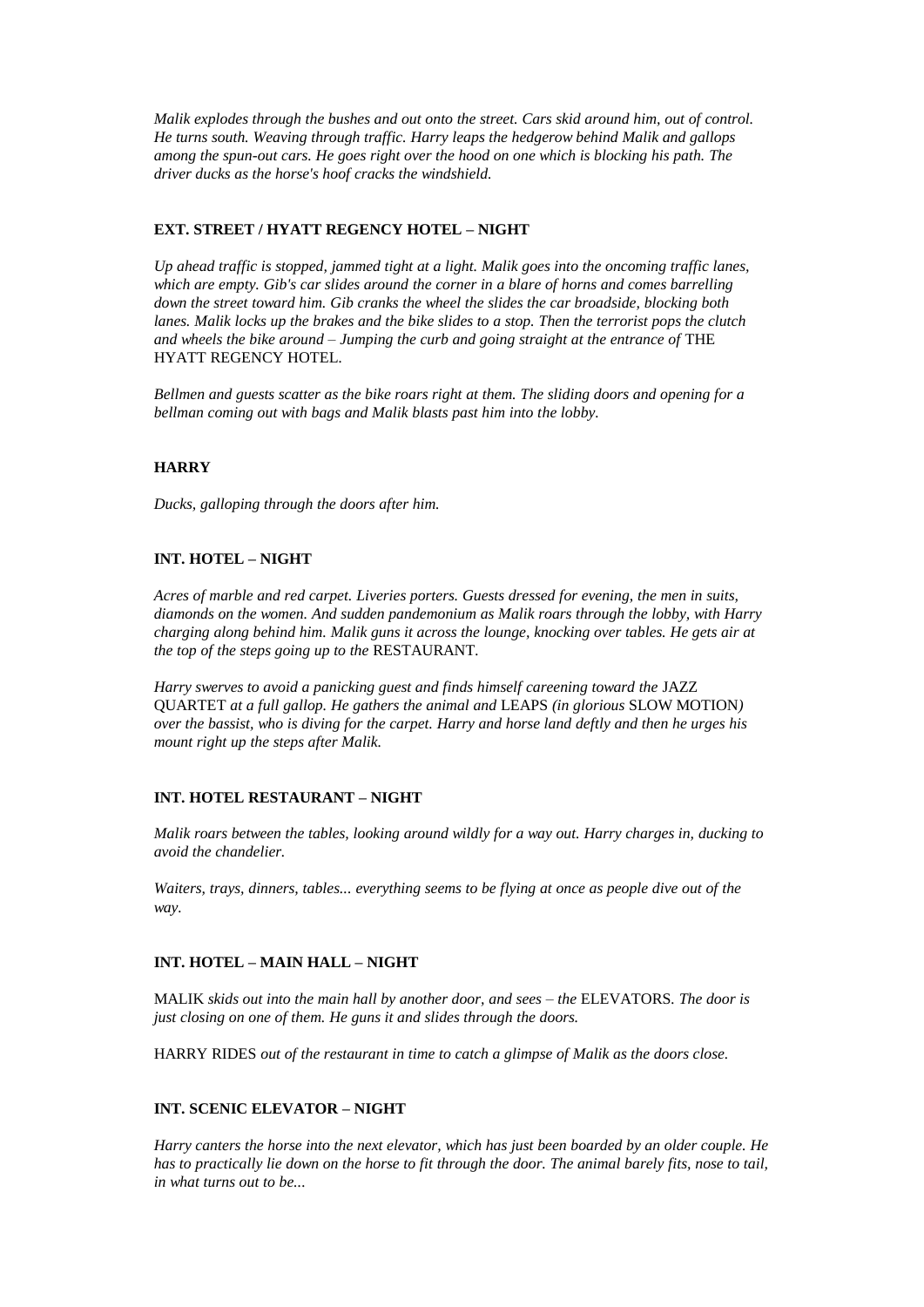### **A GLASS ELEVATOR**

*With a view of the whole atrium of the hotel as it rises, right to the top of the building. Harry looks through the glass at the elevator car next to him, fifteen feet away. Malik is inside, punching a button. He glances up and sees Harry. There eyes meet for a moment, just before Malik's car ascends rapidly. Malik's malevolent glare is etched on Harry's retinas.*

*The older couple is jammed against the side-wall by Harry's panting, snorting horse. It clomps around the tight elevator. The woman is trying to crawl between her husband and the wall.*

# **HARRY**

### **Can you just press the top floor, please.**

*The man nods mutely and complies. Their elevator takes off, rising after Malik's.*

# **INT. HOTEL LOBBY – NIGHT**

*Gib runs in with Faisil and Keough. They follow the path of destruction, growing more and more amazed. Gib yells to one of the porters.*

> **GIB The guy on the horse?!**

*The porter points at the elevators.*

# **INT. / EXT. SCENIC ELEVATORS – NIGHT**

*Harry has slid off the horse to get next to the control panel. He can look up at an angle and see Malik in the car above him. His thumb hovers over the emergency stop button. If Malik gets out at any floor, Harry will have a moment to react and stop. Malik can look down and see this. He knows Harry's got him. He just keeps going, floor after floor, using the time to think.*

*The older woman is still just staring, trying not to breathe. The horse flicks her in the face with his tail.*

### **INT. / EXT. ROOFTOP – NIGHT**

*The rooftop has a spectacular view of the city.* TRACKING WITH *Malik as he comes out of the elevator, rides to the far edge of the roof and slides to a stop. He looks down twenty stories.*

#### **THE SECOND ELEVATOR ARRIVES**

*The doors part and Harry comes out, with his Glock poised and ready. He sees Malik revving his bike. The terrorist brodies the bike into a fast one- eighty and speeds back toward the edge of the roof. Amazingly, he increases speed,* ROARING RIGHT OFF THE EDGE*,* ARCING THE BIKE SUICIDALLY OUT INTO SPACE*!*

*Harry rides to the edge in time to see Malik, on his bike,* CLEAR A 60 FOOT JUMP *and*  SPLASH INTO THE ROOFTOP POOL *of a* LOWER BUILDING *next to the hotel!*

*Harry is out of control now, seeing the guy setting away. He wheels his mount and charges across the roof to get some running space. Then he turns again, back toward the edge Malik jumped from. He kicks the horse's flanks and yells HAAHH!!*

*The horse's hoofs thunder on the roof as they go full tilt toward the edge.*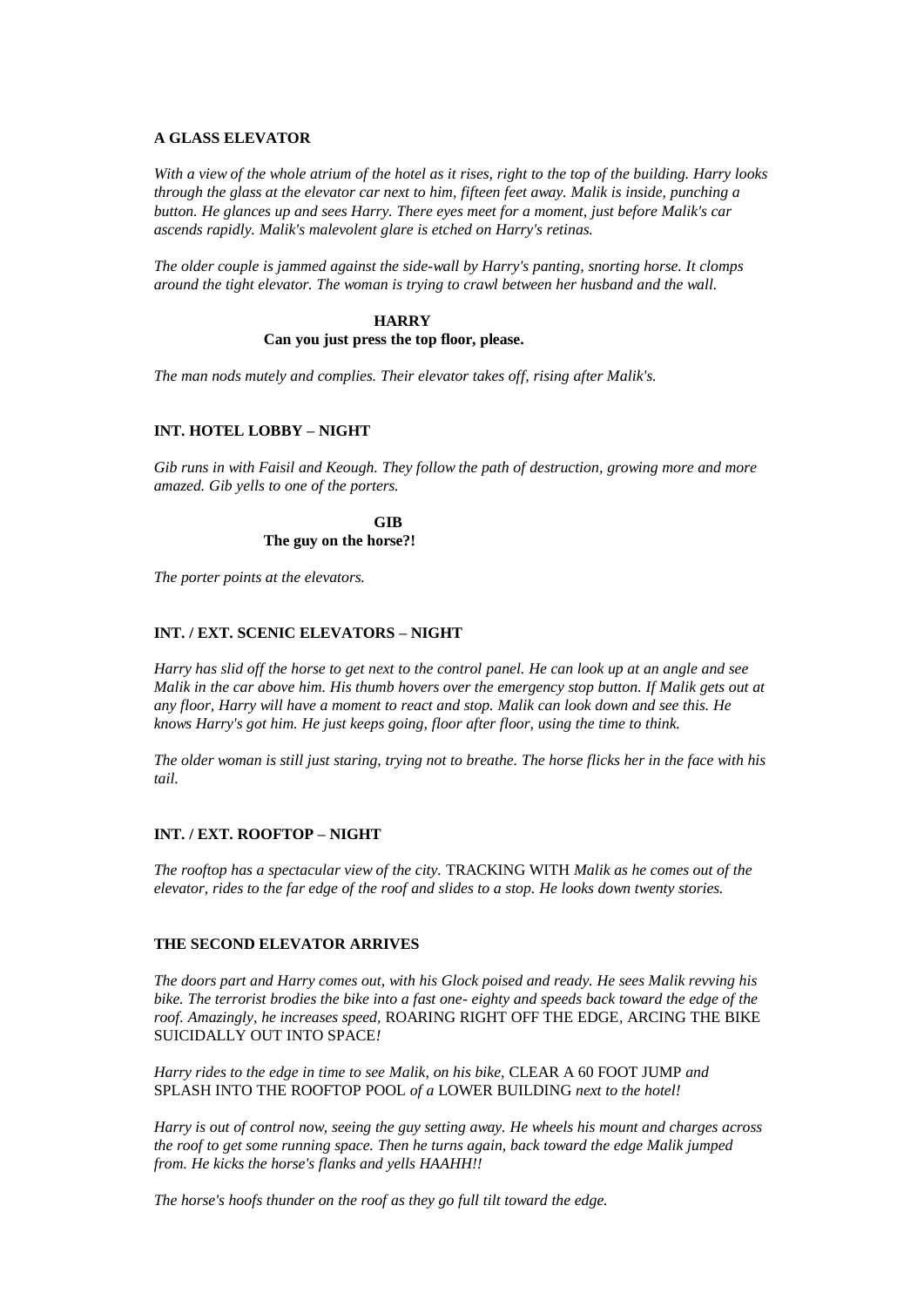*But a horse is not a motorcycle. It is slightly smarter. It slams its front hoofs down together, stopping suddenly. Harry goes right over its head. He flies forward, almost going right off the roof. He slams to the edge, with his legs dangling over, holding onto a piece of pipe with one hand. His Glock tumbles down into darkness.*

*Harry sees Malik far below, climb out of the pool, running to the roof door of the other building. Getting away. Harry clambers up onto his own roof, breathing hard. He walks over to the horse.*

# **HARRY**

**What the hell were you thinking? We had the guy and you let him get away.**

*He looks into the horse's innocent brown eyes. Pats its neck fondly.*

# **HARRY What kind of cop are you?**

# **INT. TASKER HOUSE – NIGHT**

*Helen is asleep at the dining room table next to a half-eaten cake and some melted ice cream. His unopened presents are piled at one end of the table. She raises her head as Harry enters sheepishly.*

# **HARRY**

**Look, I know you're upset. I'm really sorry, honey. I raced home as quick –**

#### **HELEN**

**It's okay, don't bother, Harry.**

*He goes to her and puts his arms around her. He is tender with her. He wishes he can tell her the truth.*

### **HARRY**

**I'm sorry. Thank you for the party.**

#### **HELEN**

**Yeah. It was great.**

*Helen finds a smile for him somewhere. She really does love him, though more and more often lately she finds her heart in pain.*

#### **HELEN**

**Let's go to bed, Harry. There's only one present you have to open tonight.**

*She grins and arches one eyebrow meaningfully.*

# **INT. BEDROOM / BATHROOM – NIGHT**

*Helen walks Harry to the edge of the bed and sits him down. She puts her hand on his chest and pushes, causing him to lie back.*

> **HELEN Don't move. I'll be right back.**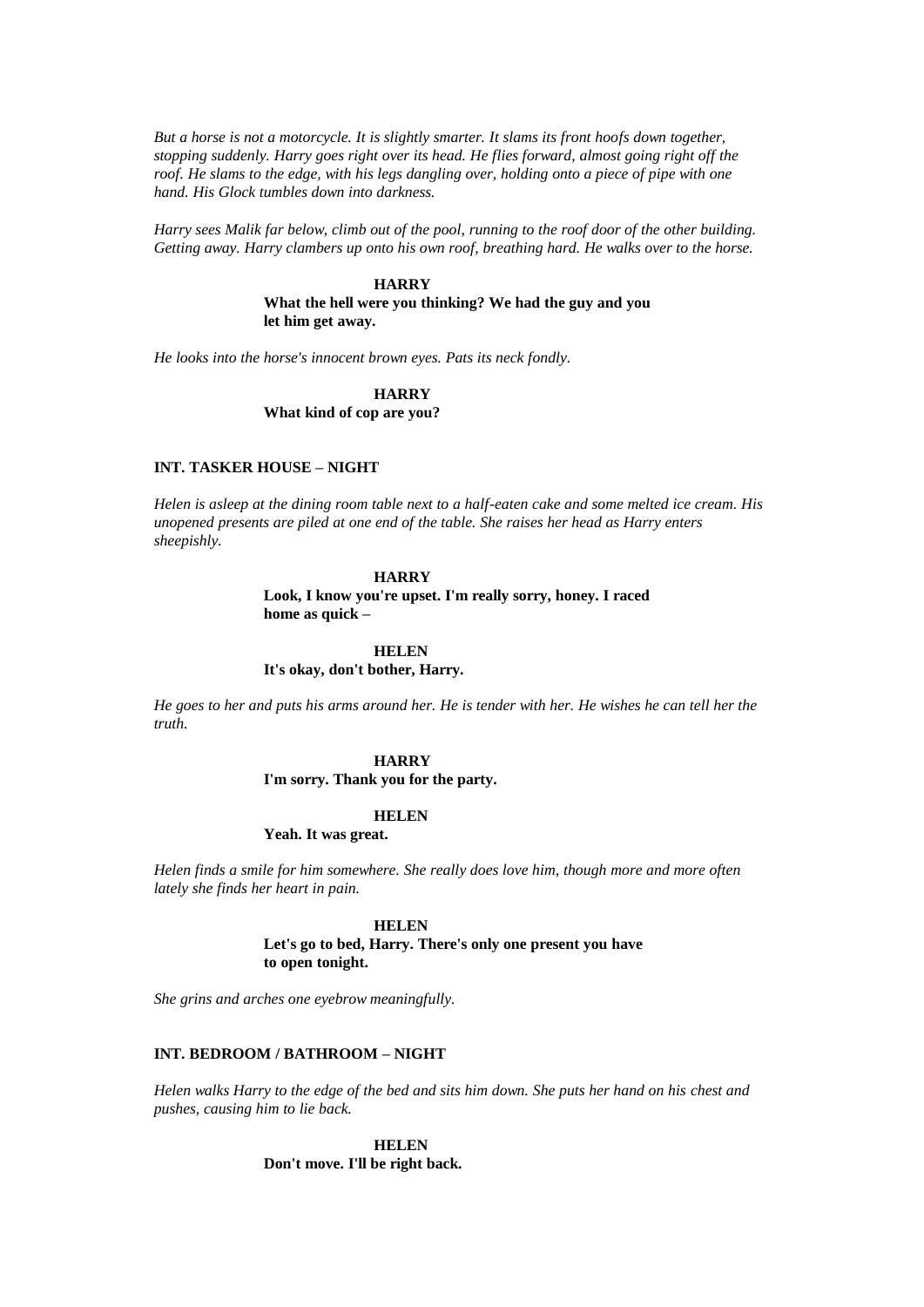*She turns on the stereo. A Kenny G disc she put in there earlier. Soft tenor sax flows around the room. Helen enters the* BATHROOM *and shuts the door partway. She opens a cupboard and quickly pulls out some things she hid there earlier. A bottle of champagne on ice. Two glasses. Some trashy lingerie.*

### **HARRY**

**Come on to bed, you don't have to brush your teeth.**

### **HELEN**

**I'll just be a second. So what happened tonight at the office?**

#### **HARRY**

**I couldn't believe it. I go back to get this report I need, right, and the phone is ringing, so like a bonehead I answer it –**

*Helen is hurrying to put on the unfamiliar lingerie. G-string panties and low-cut bra. She holds up the garter belt, turning it backward and forward, trying to figure out which way it goes.*

# **ON HARRY**

*Yawning. Lying with the ease of years of practice.*

### **HARRY**

**It's the big client in Japan, and it's the middle of the morning there and their whole system is crashed... this guy's having a meltdown –**

#### **HELEN**

*(keeping him talking)* **What'd you do, honey?**

## **HARRY**

**Well I pull out the manual on their setup, which is the new 680 server...**

*Helen is pulling up the black stockings. She fastens the garters to the tops. Her features are a scowl of concentration. She is very earnest in her preparations.*

#### **HARRY (CONT'D)**

**... and I'm troubleshooting it with them over the phone... talking to a translator, right, who's getting half of it wrong... it was unbelievable... really wild.**

#### **HELEN**

*(putting on black pumps)* **It sounds wild. So now you're a big hero, right? For fixing their system.**

#### **HARRY**

*(faintly)*

**Uh-huh.**

#### **HELEN**

#### **My husband the hero.**

*Red lipstick. Then she puts a little perfume on her wrists.*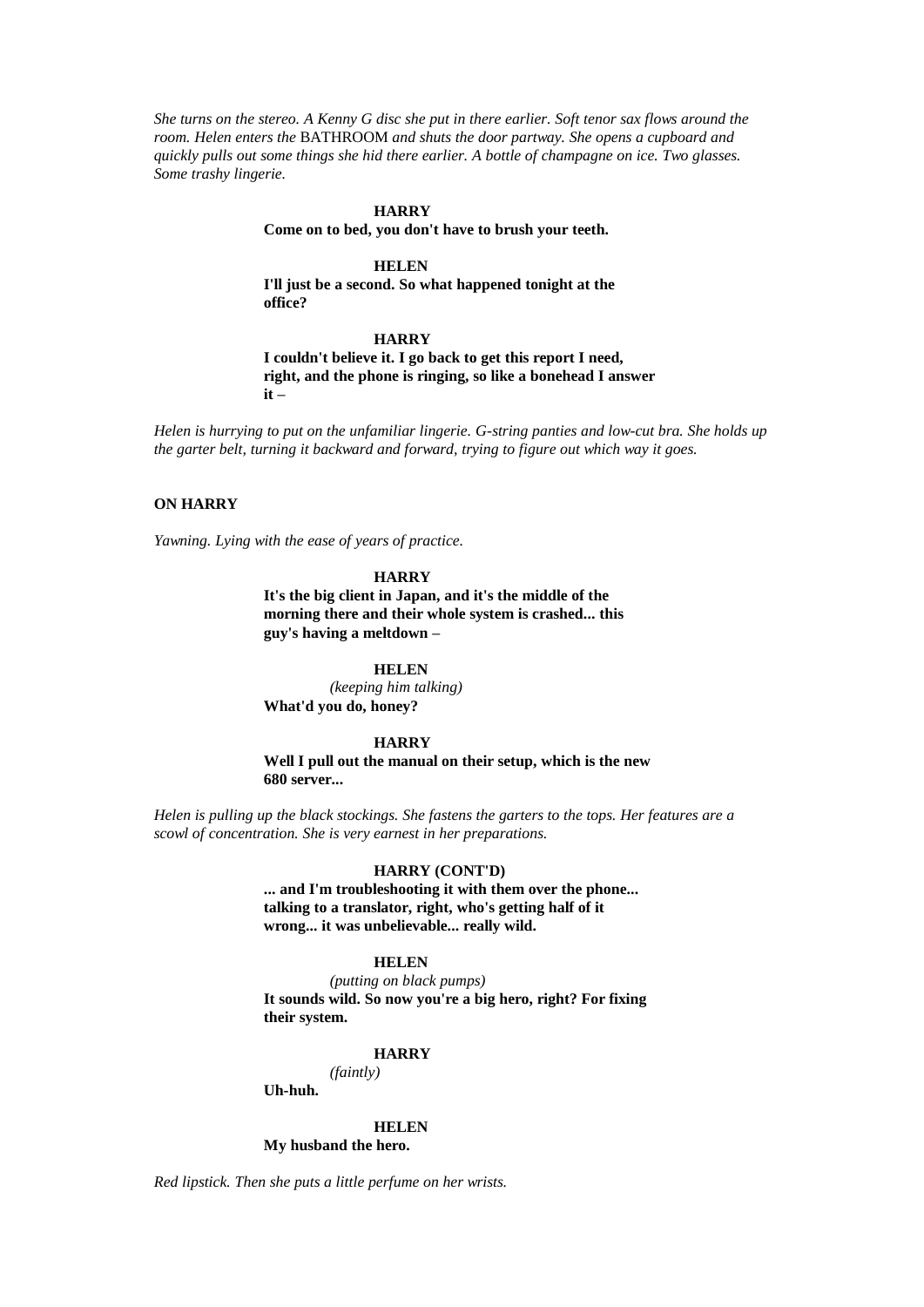#### **HELEN**

# **I'll be right there, honey. Just a minute.**

*Harry doesn't answer. Helen puts a little perfume down the front of her panties.*

# **HELEN**

**Just a second.**

*Helen quickly pours two glasses of champagne. Then she slinks around the doorframe, making her entrance. She looks like a living 900 number. Helen stands before the bed, looking down, holding the champagne glasses.*

# **ON HARRY**

*Sprawled on the bed, fully clothed, snoring softly. A little bit of drool is coming out the side of his mouth.*

## **HOLD ON HELEN**

*All dressed up with no place to go. She gazes down at him, her shoulders slumping.*

## **HELEN Happy Birthday, Harry.**

*She sighs deeply and downs her champagne in one long gulp.*

**CUT TO:**

## **EXT. STREET / NEAR HIGH-SCHOOL – DAY**

*It is the following morning. Harry and Gib are staked out watching the front of Dana's school. Actually, Harry is staked out, scanning the crowds of kids with binoculars.*

*Gib just keeps looking at his watch. He picks up a cellular phone and pretends to call the office.*

**GIB**

**Hey, did that guy Harry chased last night call in to give himself up yet? Cause apparently that's the only way we're going to catch the son of a bitch –**

### **HARRY**

*(not listening)* **Okay. Here she comes.**

### **EXT. STREET – DAY**

**HARRY'S POV THROUGH BINOCULARS –** *We see Dana come out to the curb and meet Trent, who pulls up on his bike. She gets on behind him, adjusts her walkman headphones over her ears and he launches out into traffic.*

# **INT. HARRY'S CAR – DAY**

*Harry, who is behind the wheel, pulls out after her. Trent weaves radically through the light traffic, going in between the cars.*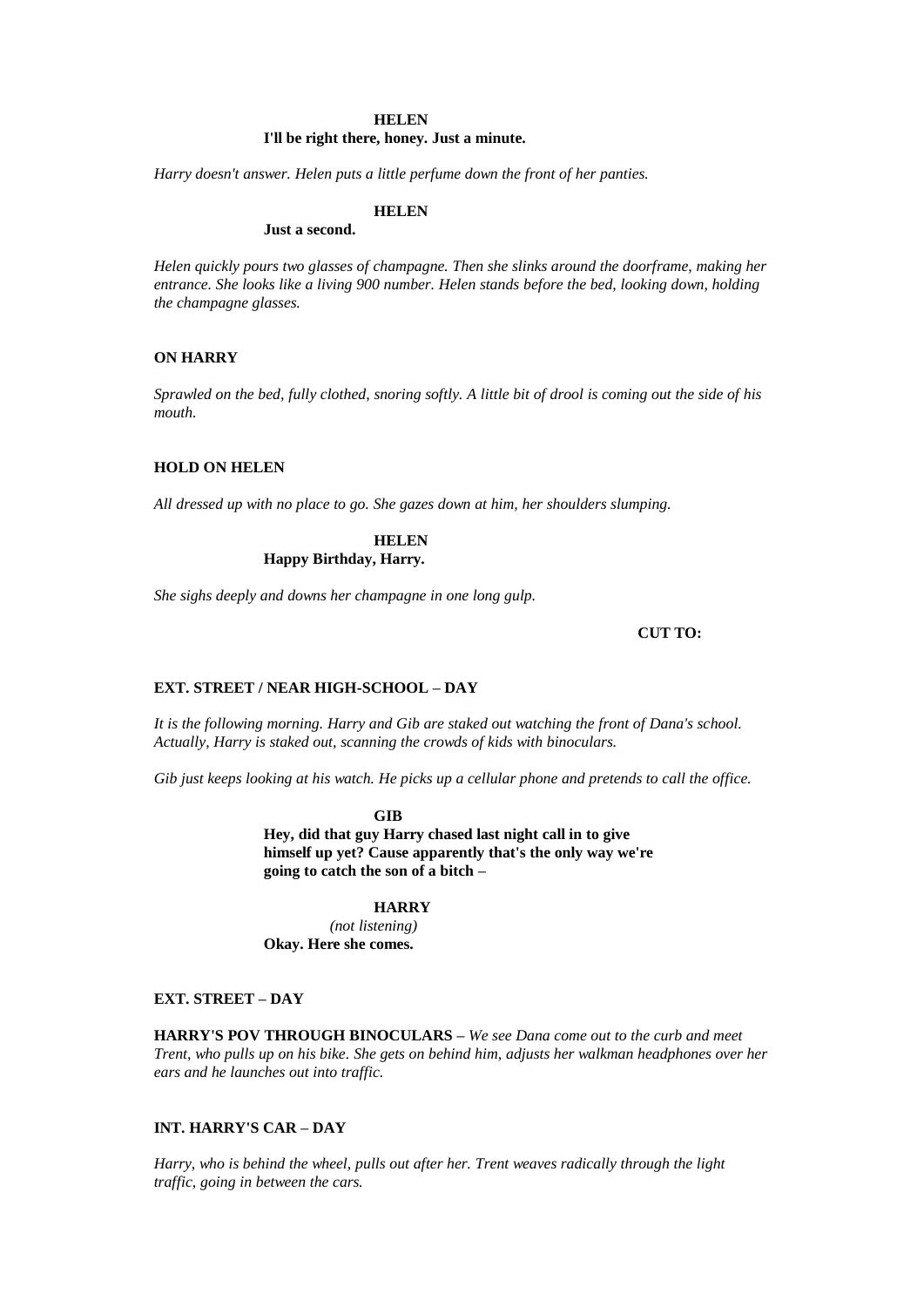### **HARRY**

**Look at the way the little punk is driving. He's all over the place. Look – he hasn't signaled once.**

**GIB**

**Goddammit! That's outrageous.**

*Harry speeds up. Somebody honks as he cuts them off to stay with Trent.*

# **EXT. MOTORCYCLE – DAY**

**ON DANA AND TRENT** *as she looks back and sees Harry following her. She is mortified that her father is actually tailing her.*

> **DANA Oh my God! I think that's my dad!**

# **TRENT**

**Hang on!**

*Trent downshifts and punches it. The nimble little bike screams as it zips between cars.*

# **INT. HARRY'S CAR – DAY**

**HARRY** *(clenching his jaw)* **So, you wanna play huh? You little –**

**GIB** *(rolling his eyes)* **That's it. Get 'im Harry** *(he draws a pistol)* **We'll teach that little puke not to signal.**

# **EXT. MOTORCYCLE**

**BACK ON TRENT***, who's actually a really good rider. He zig-zags through the cars, cutting between them at the next light where Gib and Harry get blocked. He cuts a sharp right turn and disappears.*

# **INT. HARRY'S CAR – DAY**

*Harry is stuck in stopped traffic. He pounds the wheel in frustration.*

**GIB**

*(exploding with laughter)* **Ha! The little prick ditched you! That is so goddamn funny.**

#### **HARRY**

**Son-of-a-bitch!**

**GIB Can we go to the office now, Mr. Superspy?**

**CUT TO:**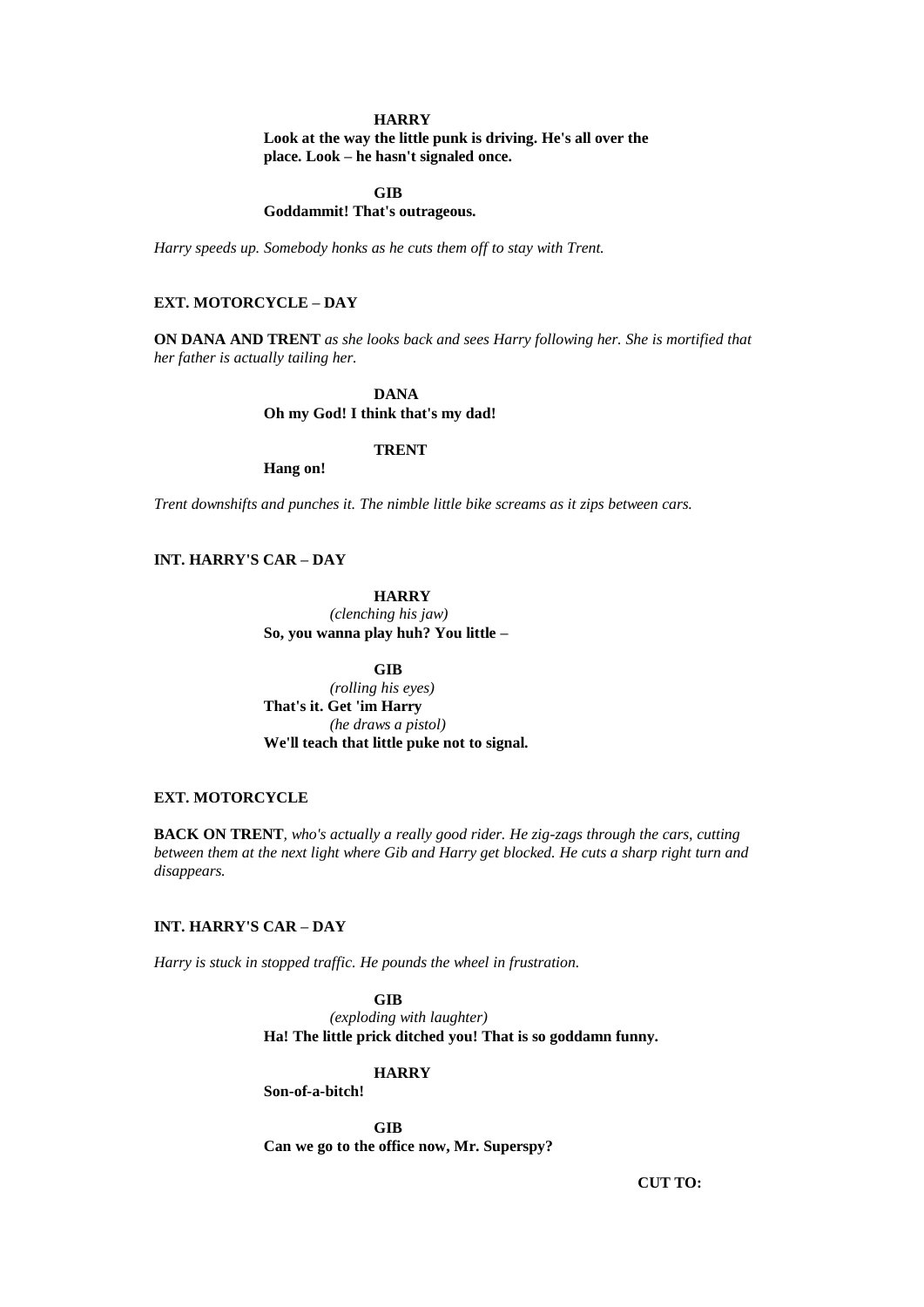# **INT. OMEGA SECTOR / I.D. ANALYSIS ROOM – DAY**

*Harry is sitting at a computer workstation, lit by the monitor screen. Gib and Faisil look on as he clicks through* HEADSHOTS *of known terrorists. CLICK. CLICK. CLICK. Harry is very focussed. He stops. He goes back one. Studies the face.*

## **INT. ANALYSIS ROOM – TIGHT ON THE SCREEN – DAY**

*A defiant looking Syrian with a full beard.*

# **HARRY**

*Holds up his hand, blocking out the beard, concentrating on the eyes.*

## **HARRY**

**That's him.**

# **INT. CONFERENCE ROOM – DAY**

*Harry slaps photos down in front of Trilby.*

### **HARRY**

**Abu Kaleem Malik.**

# **GIB**

*(reading from a file)* **Hardcore, highly fanatical, ultra-fundamentalist. Linked to numerous car-bombings, that cafe bomb in Rome, and the 727 out of Lisbon last year. Major player.** 

**FAISIL** 

**Now he's formed his own splinter faction called CRIMSON JIHAD.**

**GIB** 

**Guess he thought the other terrorist groups were too warm and fuzzy for his taste.**

**FAISIL They call him "The Sand Spider".** 

## **TRILBY**

**Why?**

#### **FAISIL**

*(he shrugs)* **Probably because it sounds scary.** 

#### **TRILBY**

**This is impressive, gentlemen. Of course, it would have been even more impressive if you actually knew where he was.**

#### **HARRY**

**We'll get him.**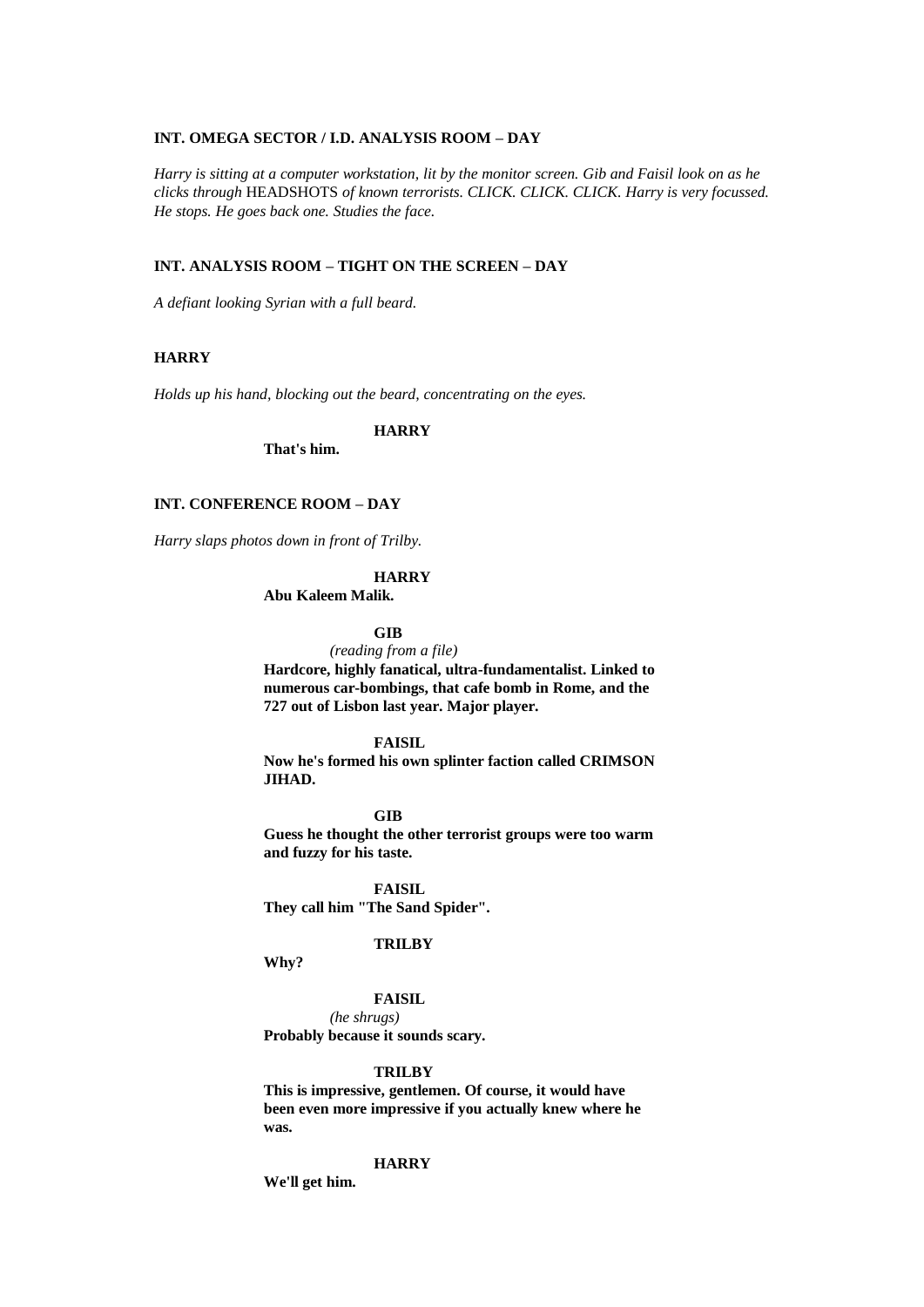### **TRILBY**

**Yes. You will.**

*(meaning – you damn well better)* **Harry, I still want you in charge, even though your cover is blown. Just keep a low profile.**

*(he slaps a newspaper on the table)*

**I generally prefer it when my covert operations don't make the front page.**

*The agents look at the headlines: "WILD WEST CHASE". Harry and Gib wince.*

## **EXT. HELEN'S OFFICE BUILDING – DAY**

*Harry and Gib pull to the curb in front of the building.*

**GIB**

**What's going on?**

*Harry gets out of the car and turns back, leaning in the door to talk to Gib.*

#### **HARRY**

**Look, uh... I've got to talk to Helen about this thing with Dana. I'm just going to run in and see if she can get away for lunch.**

**GIB You want me to just hang...?**

**HARRY**

**Just hang a minute.**

**GIB I'll just hang then, shall I?**

# **INT. OFFICE BUILDING – DAY**

*Harry enters the office of Helen's firm. He stops at reception.*

**RECEPTIONIST Hello Mr. Tasker. Just a second, I'll buzz Helen.**

#### **HARRY**

**No. No, I'd like to surprise her. Thanks, I know where her desk is.**

*He smiles and breezes past her before she has a chance to object.*

# **INT. HELEN'S OFFICE – DAY**

**Helen!**

**TRACKING WITH HARRY** *as he moves through the offices. He passes through a library-like maze of records stacks. Through them he can see Helen at her desk. But as he approaches, still concealed,* ALLISON *puts a call on hold and whips around to Helen.*

# **ALLISON**

*(grinning conspiratorially)* **It's your mystery man.**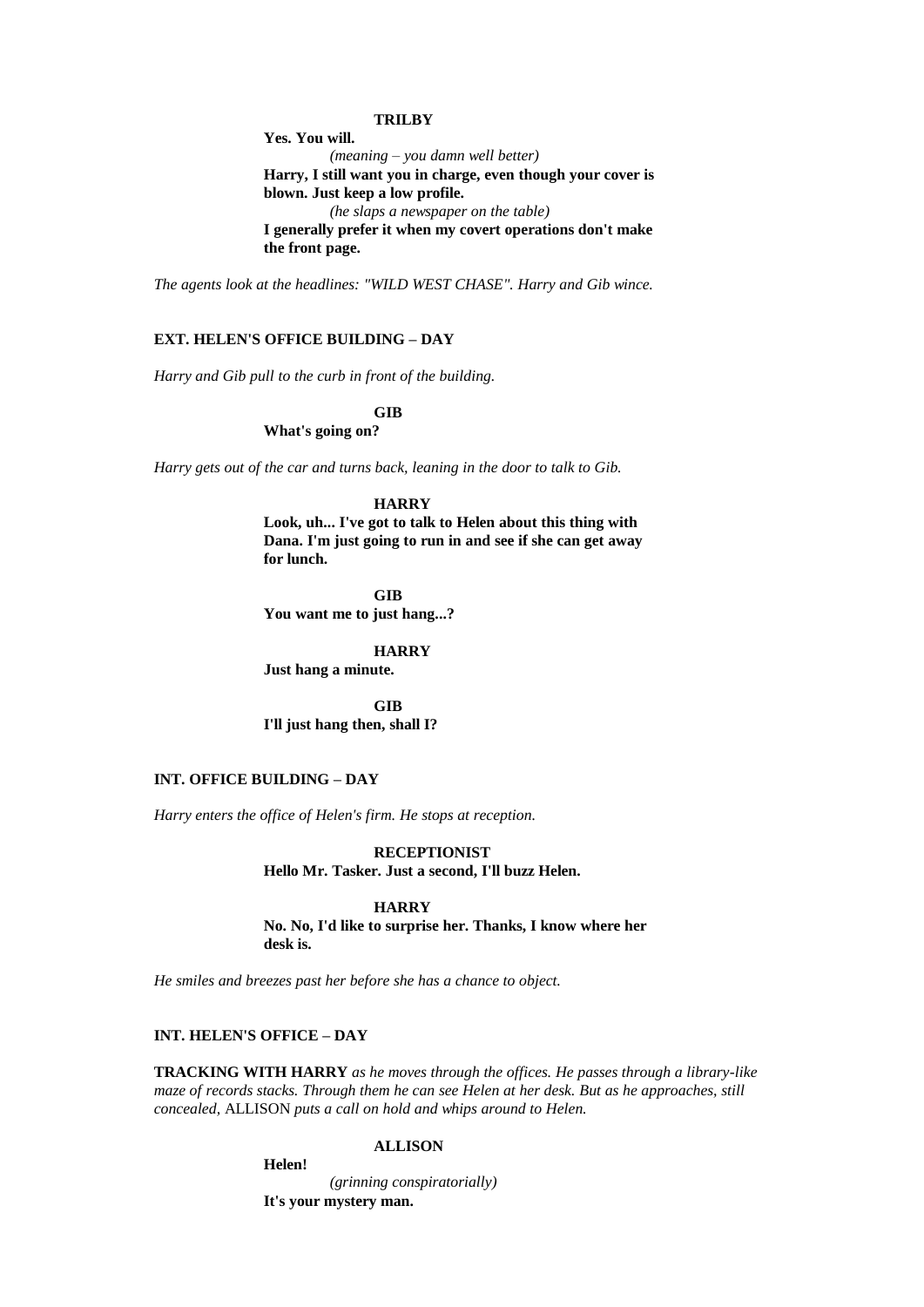# **HELEN**

# **Simon? Ohmygod.**

*Helen, normally the image of composure, goes suddenly fluttery and nervous as a high-school girl. She takes the phone, turning away from Allison.*

# **HELEN**

**Hello, Simon?** *(pause)* **It's all right. There's no one around.**

*Helen glimpses Allison with her ears cocked and gives her a scowl and a shooing motion. Allison turns away, grinning.*

### **INT. OFFICE – STACKS OF RECORDS – DAY**

**ON HARRY***, behind the stacks, reacting. He silently mouths "SIMON?!"*

# **INT. HELEN'S OFFICE – DAY**

**HELEN**

**You mean right now?** *(she looks around guiltily)* **I guess so. Okay. I'll be right there.** *(pause)* **Yes. I can't wait. Bye.**

*She hangs up, a little flushed. Then turns to Allison.*

**HELEN Can you cover me for an hour?**

## **ALLISON**

**Just an hour? You should tell this stud to take more time.**

# **HELEN**

**Will you shutup. I should never have told you about him.**

*Helen grabs her purse and rushes out, going right past the stack where Harry is standing, dumbfounded. He looks like he was slammed in the stomach with a lead pipe. His whole life is unraveling.*

# **EXT. BUILDING – DAY**

*Gib sees Harry crossing the street, holding his stomach. He seems dazed. He is not so much walking to the car as wandering in its general direction. He stops, in the street. Gib gets out of the car and rushes to him. He pulls him out of the path of a bus which is HONKING irritably.* 

> **GIB You look like you got gut-kicked. What's the matter? You sick?**

*Harry leans against the car for support.*

**HARRY** *(barely audible)*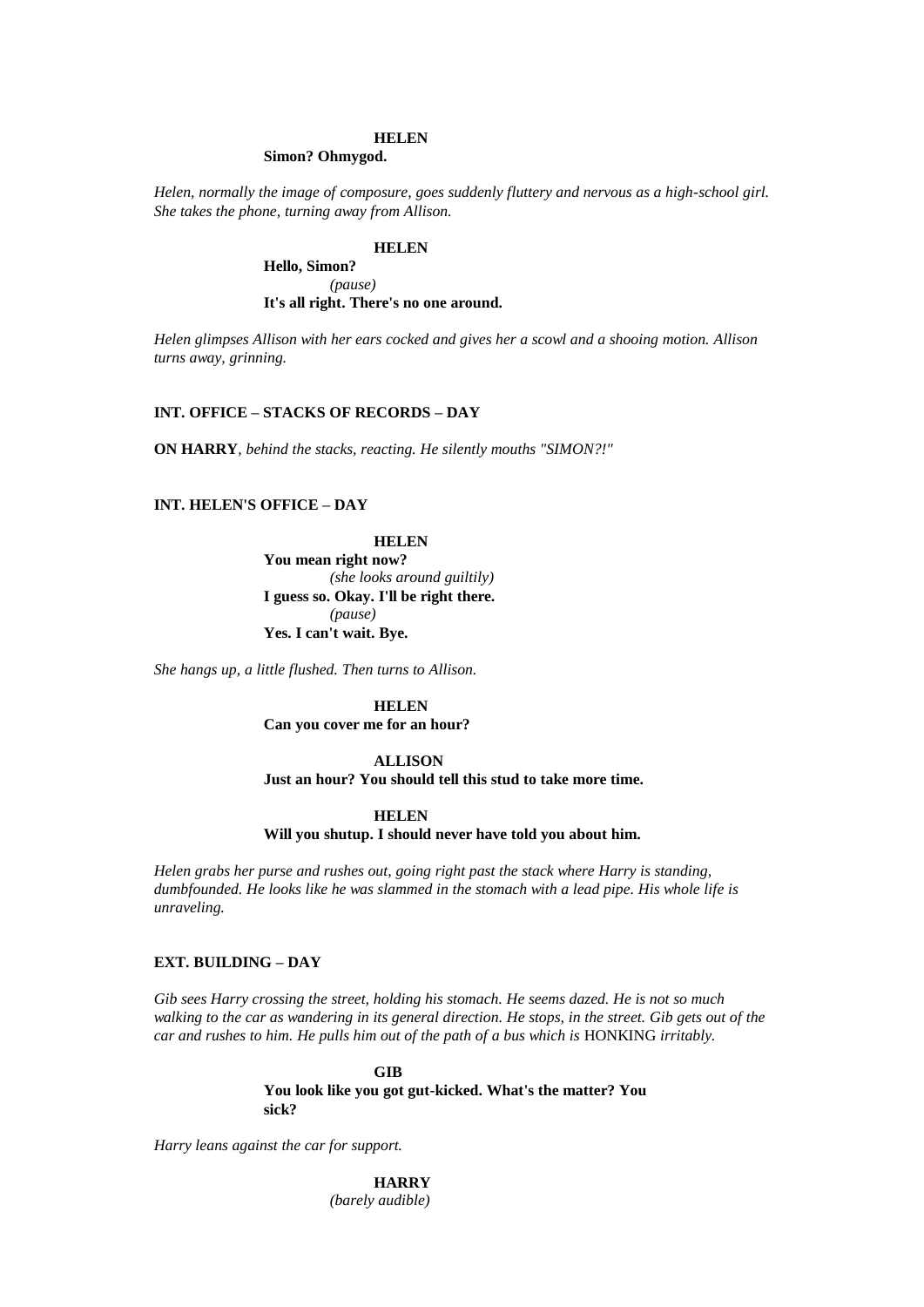**He – Helen. Helen – it's Helen. It's Helen, Gib.**

**GIB**

**Something to do with Helen, is what I'm getting.**

## **HARRY**

**She's having an affair.**

*Harry's best friend in the world brightens with the news. He slaps him on the back.*

**GIB Congratulations. Welcome to the club.**

# **HARRY**

**It can't be. Not Helen.**

**GIB Nobody believes it can happen to them.**

#### **HARRY**

**It can't be.**

## **GIB**

**Same thing happened to me with wife two. I had no idea until I came home and the house was empty. I mean empty. She even took the ice-cube trays from the fridge. What kind of person would think of that?**

## **HARRY**

*(not listening)* **I still don't believe it.**

**GIB**

**Relax. Helen still loves you. She just wants this guy to bang her. It's nothing serious. You'll get used to it after a –**

*Harry wheels around on Gib, grabbing him by the lapels, and slams him against the car.*

# **HARRY STOP. CHEERING. ME. UP.**

*We see in Harry's rage, frustration, and hurt confusion a vulnerability we never expected to see.*

#### **GIB**

**What'dya expect Harry? She's a flesh and blood woman. And you're never there. It was only a matter of time.**

*Harry sags. His friend is right. Gib opens the car door and helps him in like an invalid, talking soothingly the whole time –*

#### **GIB**

**I say we concentrate on work. That's how I always got through it whenever my life turned to dogshit. Let's catch some terrorists and then you can beat the crap out of them. You'll feel better.**

*Gib gets in and starts the car, full of stoic cheer for Harry.*

**GIB Women. Can't live with 'em. Can't kill 'em.**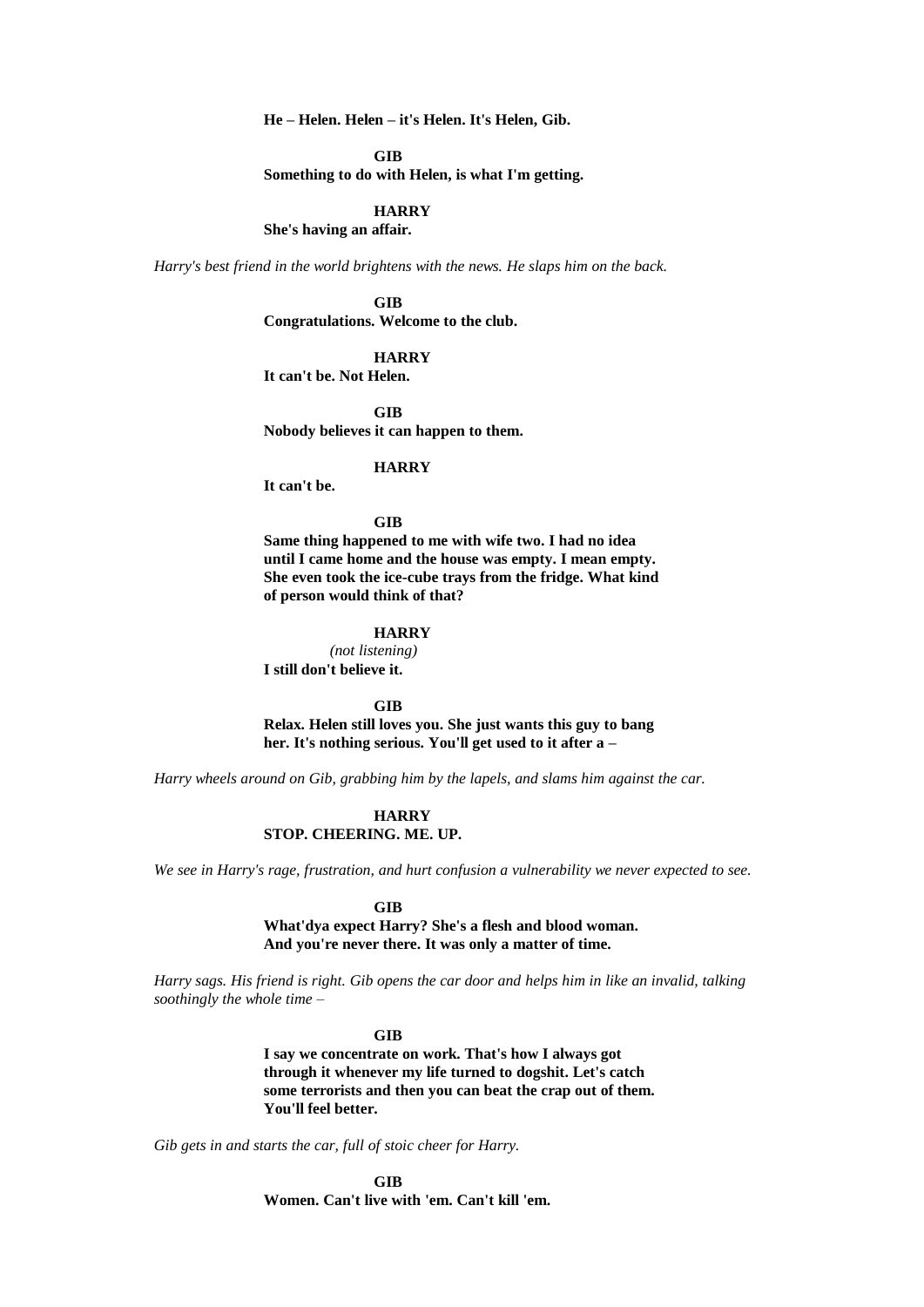#### **INT. OMEGA SECTOR / LISTENING ROOM – DAY**

*Harry and Gib are in the* LISTENING ROOM*. Banks of tape-decks recording calls, rows of technicians in cubicles processing and collating transcripts.*

**GIB**

**He's giving us a blank check on wiretaps. So I've set 'em up on all of Juno's shipping agents, her clients, and Faisil made up a list of possible contacts that Crimson Jihad might have in this country. Now all we can do is wait –**

*He notices Harry is not listening.*

**GIB Is this national security stuff boring you?**

**HARRY**

**Put a tap on her phone.**

**GIB What're you talking about? We have that.**

**HARRY**

**Helen's phone. Her office line and the line at my house.**

*Gib gives Harry a stricken look, and glances around nervously. He pulls him into an empty office.*

**GIB** 

*(a whispered hiss)*  **Okay... I have two words to describe that idea. In. Sane. Unauthorized wiretap is a felony, pard.**

*Harry grabs him and rams him up against the wall, his teeth clenched.*

**HARRY**

**Yeah, and we do it twenty times a day. Don't give me that crap. Just put on the taps. Now.**

**GIB**

**Sure, Harry. I'm on it.**

*Harry releases him and turns away. Gib straightens his jacket, looking at his friend like he's completely losing it.*

# **INT. TASKER HOUSE – NIGHT**

*That night Harry is actually there on time for dinner. He glances at Dana, who has been eyeing him warily. She looks at her peas.*

> **HARRY How was school today?**

> > **DANA**

**Fine.**

*Harry takes a bite of his food, watching her. Silence. Helen glances at him.*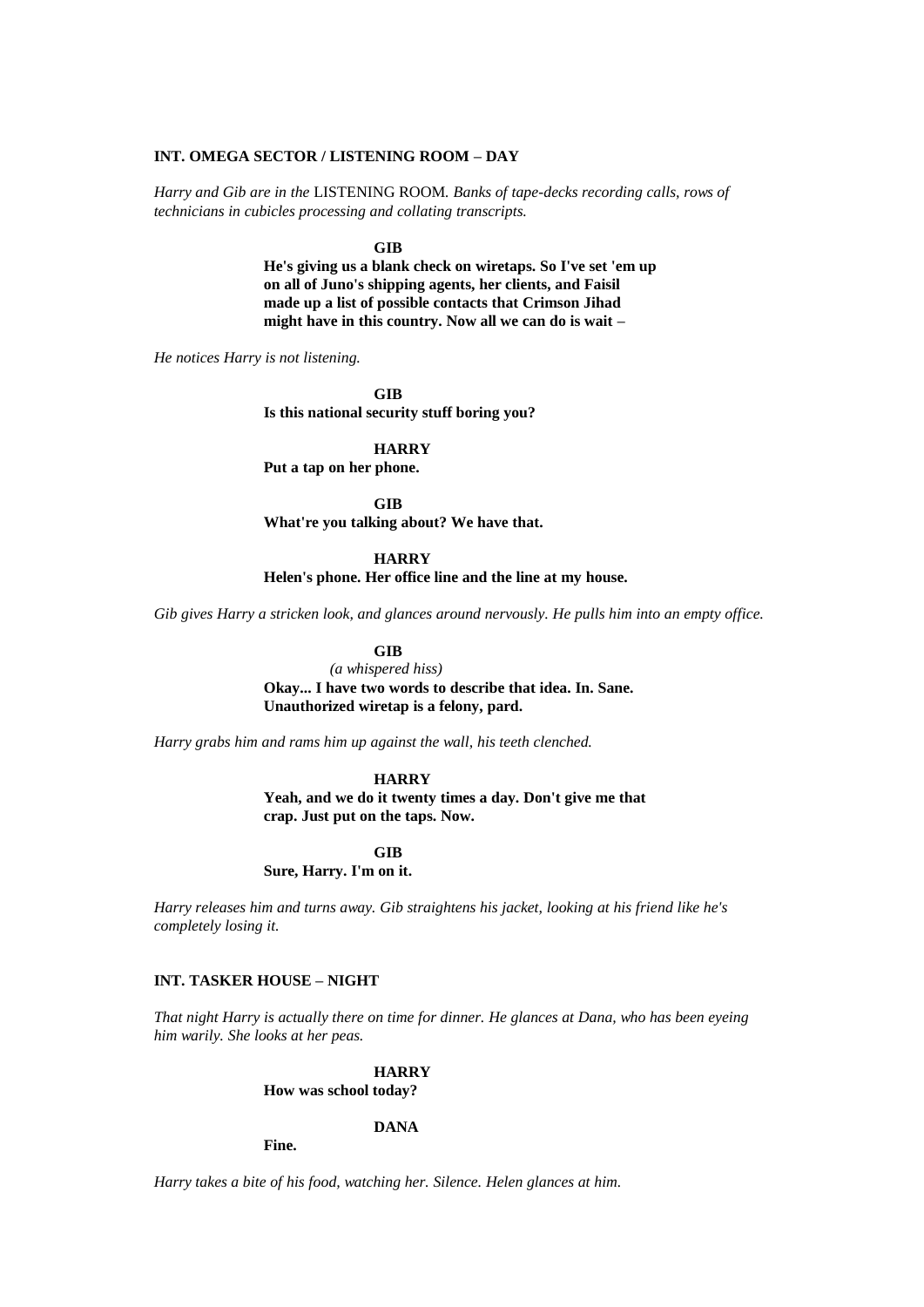# **HELEN**

#### **So. You came by to see me today?**

*She is a too casual, masking her nervousness.*

### **HARRY**

**I was in the area, and I thought you might like to have lunch.**

**HELEN They must've just missed me.**

## **HARRY**

**They said you had to run out.**

**HELEN**

**Yeah. It was a rush thing. They needed some documents down at the court house. I barely made it.**

*Harry watches her lying to him with some amazement. You can see the jaw muscles clenching.*

# **HARRY**

**So, a little excitement in an otherwise dull day. Did is work out okay?**

#### **HELEN**

**Oh, sure. Fine.** *(she gets up suddenly)* **I'll get some more gravy.**

#### **DANA**

**I'm done.**

*Dana bolts. She has eaten about four bites. Harry sits at the table, alone. He feels isolated, knowing that everybody is lying to everybody else. He is a man without a center, lost.*

#### **CUT TO:**

### **INT. OMEGA SECTOR / LISTENING ROOM – DAY**

**TRACKING ALONG THE BANK OF RECORDERS***, Harry comes to a particular set of machines. He reaches past the technician and picks up the hard-copy of the transcripts.*

### **ON HARRY**

*Walking and leafing through the phone transcripts. Gib watches him through a glass partition, shaking his head slowly. Harry freezes, staring at the page and* WE HEAR THE SOUND OF THE CONVERSATION OVERLAID*:*

#### **HELEN**

**Hello?**

**SIMON Helen? It's Simon. Is it safe to talk?**

#### **HELEN**

**Yes. Go ahead.**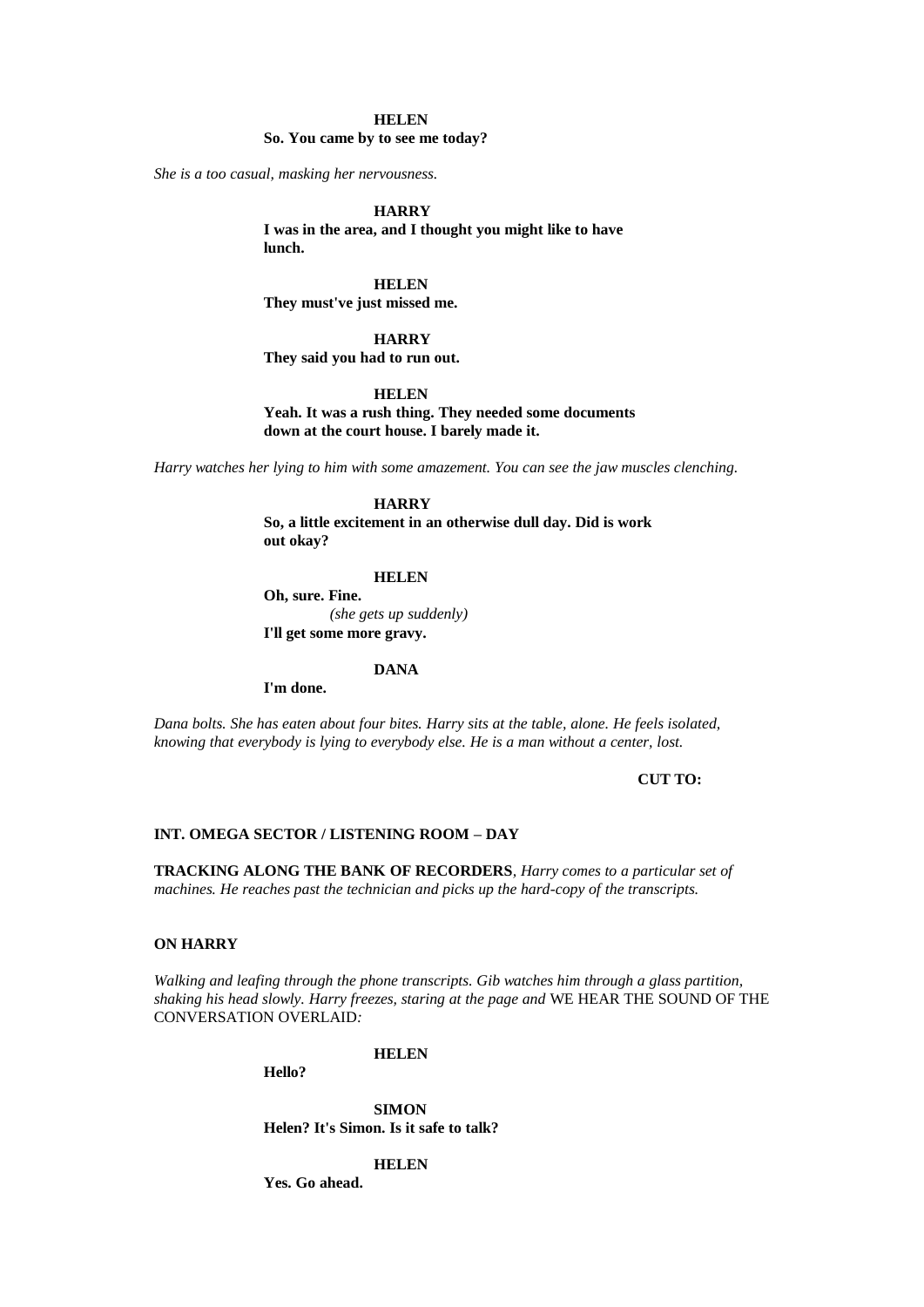#### **INT. CAR – FLASHBACK SEQUENCE – DAY**

*A man in his mid-thirties, sitting in a car* SOMEPLACE (DAY)*, speaks into a cellular phone. This is* SIMON*. He is dark haired, and fairly good-looking in an off-beat way. He is unshaven and his clothes look slept in. He glances around in a furtive manner.*

### **SIMON**

**I can't talk long. Can you meet me for lunch tomorrow? I must see you.**

### **INT. HELEN'S OFFICE – DAY**

NOW WE SEE HELEN *at her office.*

**HELEN Yes. I suppose so. Where?**

**SIMON The same place. One o'clock. I have to go now. See you tomorrow. Remember, I need you.**

# **INT. LISTENING ROOM – DAY**

*The last line is played* ON HARRY*, reading. Now he is seeing the proof in black and white. He slowly crumples the paper in one hand, his expression dark.*

# **INT. TASKER HOUSE – NIGHT**

*Helen is reading in bed. She glances up as Harry comes into the room. Gives him a quick smile. Too quick.*

# **HARRY**

**I thought we might have lunch tomorrow.**

# **HELEN**

**I can't, honey. I promised Allison I'd go shopping with her. Sorry.**

*Harry watches her smoothly lying to him. It's surreal to him.*

## **HARRY**

**No problem.**

*He surreptitiously picks up Helen's purse from a dresser and goes into the hall.*

# **EXT. TASKER HOUSE – NIGHT**

**THE FRONT DOOR OPENS** *and Harry comes out, walking Gizmo on a leash. Harry walks briskly along the sidewalk, jerking the poor dog along twice as fast as his little legs will go.* 

# **EXT. SIDEWALK, BY GIB'S CAR – NIGHT**

*He reaches Gib's car, half a block up, and hands him Helen's purse. Gib eyes the dog warily. He growls at it. Gizmo hides behind Harry's legs.*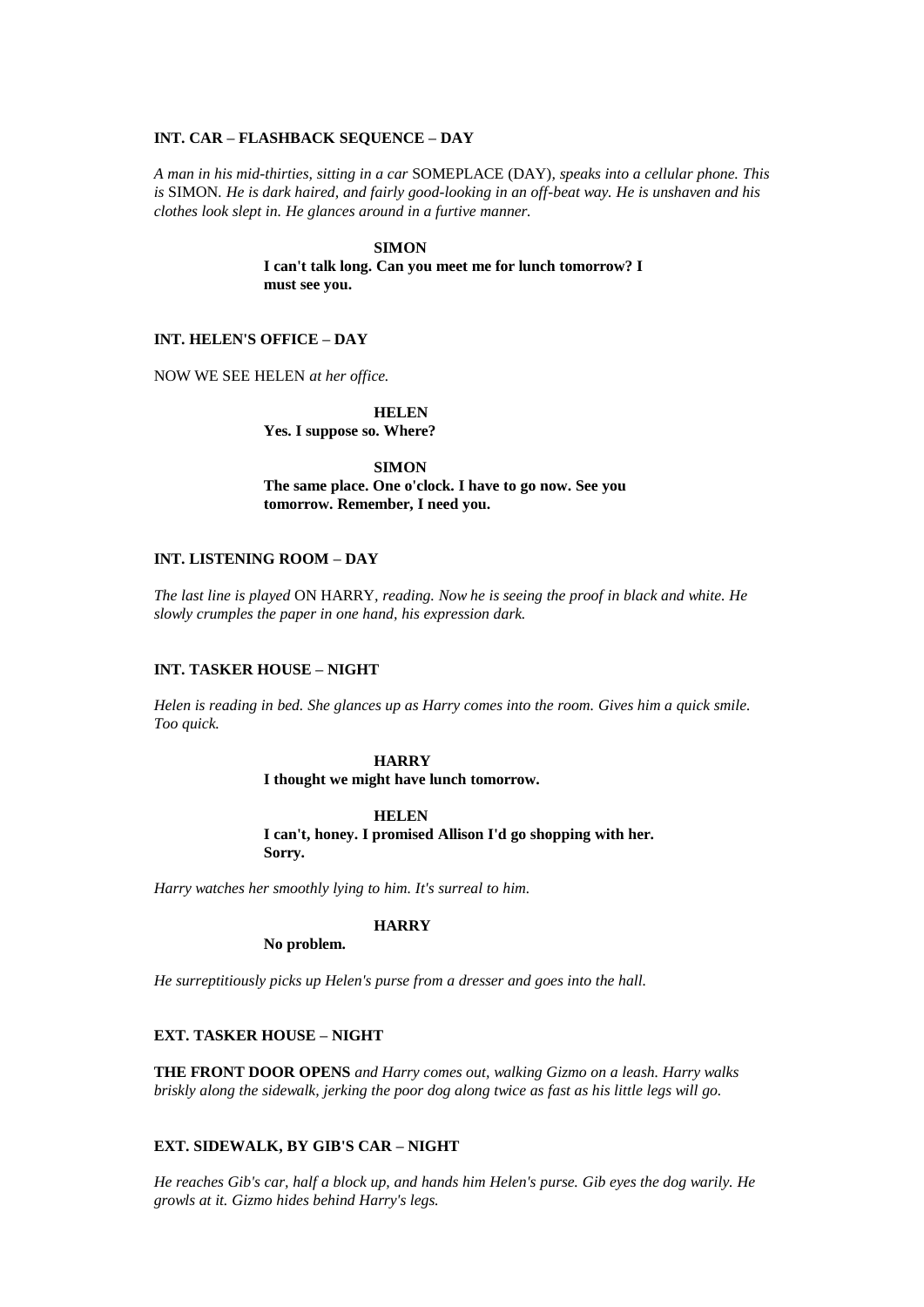#### **GIB**

# **Look, Harry. I know this is rough. I felt the same way the first time it happened to –**

*Harry holds up one finger. His eyes and expression are so intense, Gib just soft of trails off.*

# **GIB**

**Right.**  *(hefting the purse)*  **So... the usual, right?**

*GPS locator, telemetry burst transmitter, audio transmitter, power supply.*

**HARRY Just have is back in two hours.** 

# **INT. / EXT. HELEN'S CAR – DAY**

**TIGHT ON THE PURSE** *sitting on the seat next to her as Helen drives through the city.*

# **INT. / EXT. N.D. SEDAN – DAY**

*Harry drives while Gib watches –*

# **INT. SEDAN, CLOSEUP ON MAP – DAY**

*A* COMPUTERIZED MAP *below the dash. Helen's purse appears as a moving blip on a streetmap of the city.*

# **INT. / EXT. SEDAN – DAY**

**GIB Okay, she's turning on Seventeenth. Make a left, you should see her.**

*Harry makes the turn.*

#### **HARRY**

**There she is.**

## **EXT. PARKING LOT – DAY**

*Up ahead they see Helen's* RED ACCORD *pulling into a parking low next to a* CAFE*. Harry parks the car a block away and gets out his binoculars.*

# **EXT. HELEN'S CAR THROUGH BINOCULARS – DAY**

**HARRY'S POV** *through the scope. Helen gets out of her car and looks around as she walks to the cafe. It is not a nervous look, but it is clear she is making sure she is not followed. She goes inside.*

# **INT. SEDAN – DAY**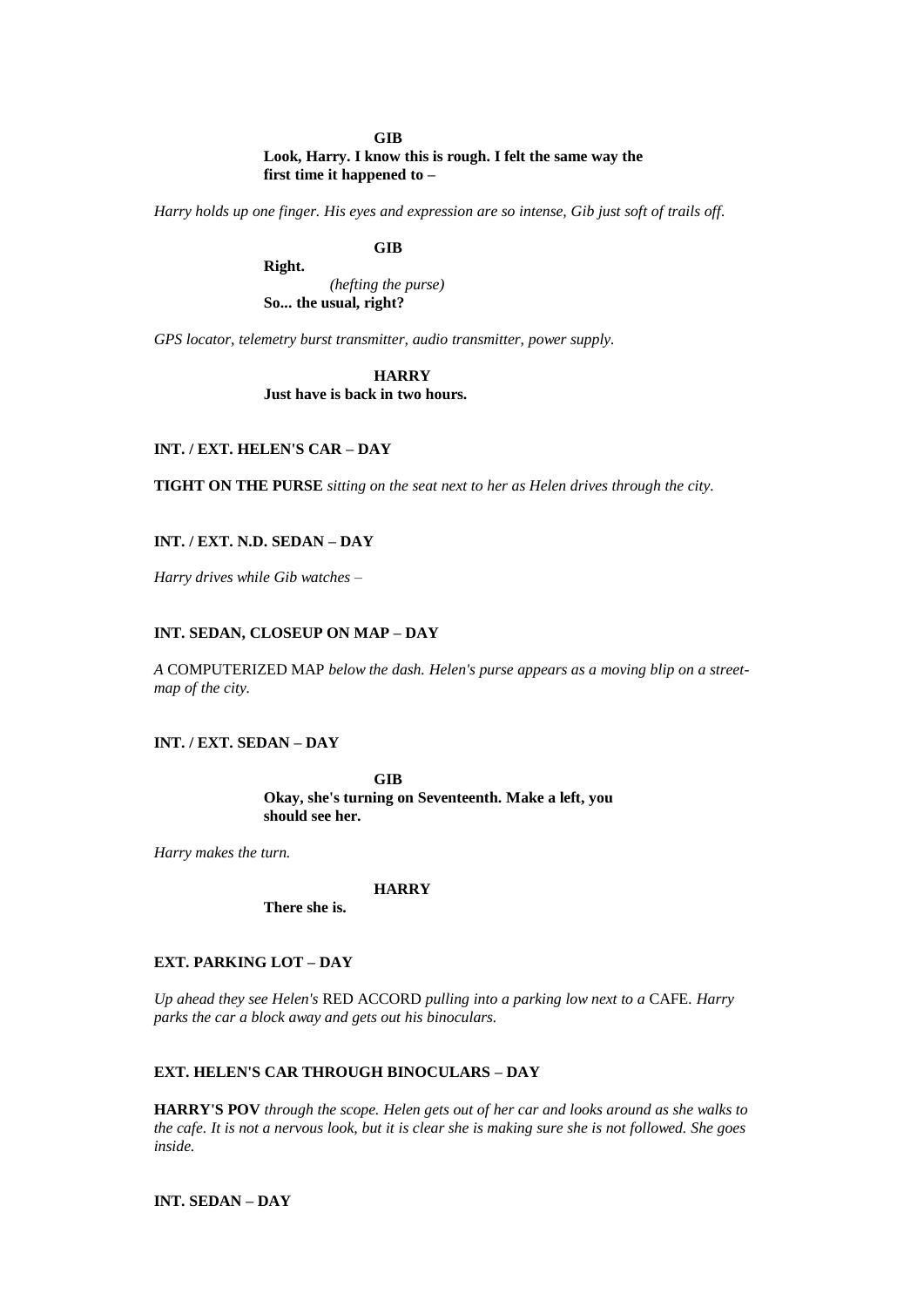#### **HARRY**

#### **Give me audio.**

*Gib hits a switch and they hear the clamor of the cafe at lunch rush come over a speaker.*

# **INT. CAFE – DAY**

*The restaurant is nothing fancy. A little dark. Helen makes her way to a booth in the back. Sitting in the shadows, facing the door, is* SIMON*. She sits down opposite him. He doesn't smile or kiss her in greeting, but glances around the room like he expects a threat to leap out at any moment.*

# **SIMON Are you sure you weren't followed?**

**HELEN**

**I kept looking back, like you taught me. I didn't see anyone.**

**SIMON**

**Okay. It's just, things are a bit hot for me right now. If I get a signal...**

*(holds up a cigarette lighter meaningfully)* **I may have to leave suddenly.**

**HELEN**

**I understand.**

**SIMON**

**It's my job to risk my life, but not yours. I feel bad about bringing you into this, but you're the only one I can trust.**

*Simon creates an atmosphere of danger. His haggardness give him an air of mystery and desperation.*

### **HELEN**

**Where were you? On a... uh, mission?**

**SIMON**

**Ssshhh! We say Op. Covert operation. And this one got a little rough.**

### **HELEN**

**Worse than Cairo?** 

**SIMON Cairo was a day at the beach next to this.**

## **INT. SEDAN – DAY**

*Harry and Gib turn to each other, shocked with the dawning awareness.*

**GIB**

## **Guy's a spook!**

**HARRY**

**Yeah, but for who?**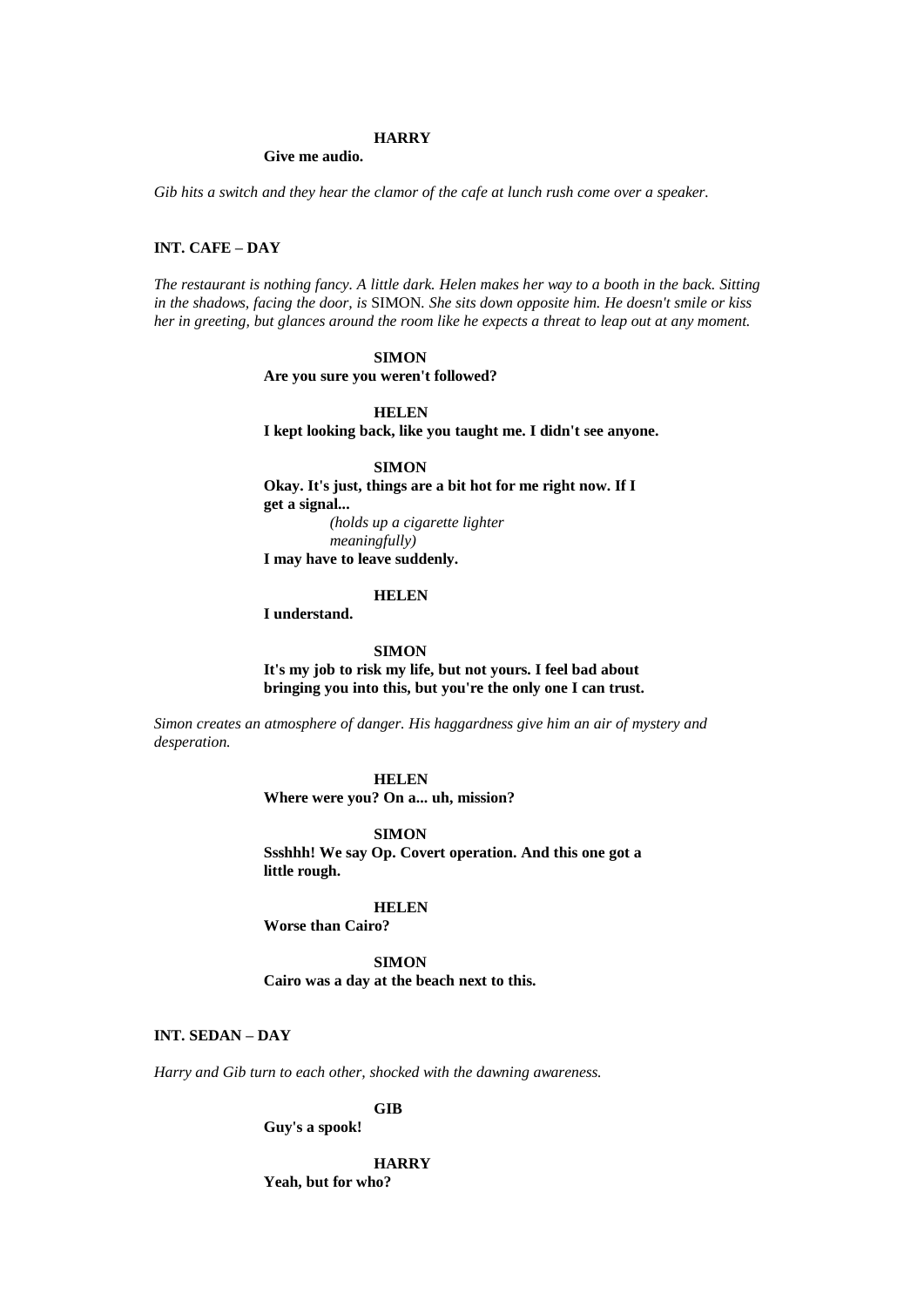# **GIB**

# **He could be working her to get to you.**

*Harry waves his hand, silencing Gib.*

# **INTERCUT FROM HERE ON BETWEEN HARRY / GIB AND HELEN / SIMON**

# **INT. CAFE – DAY**

*Simon puts a newspaper on the table, sliding it over to Helen.*

# **SIMON**

# **Did you read the papers yesterday?**

# **HELEN**

**Yes.**

## **SIMON**

**Sometimes a story is a mask for a covert operation. See – two men killed in a restroom, and two unidentified men in a running shootout, ending at the Marriot...**

# **INT. SEDAN – DAY**

HARRY AND GIB *react, realizing that it is the story of their operation gone awry.*

# **INT. CAFE – DAY**

#### **HELEN**

**That was you?!**

**SIMON You recognized my style. See, you're very good. You're a natural at this.**

# **INT. SEDAN – DAY**

*Harry starts to get it. Then is dawns on Gib.*

**GIB The guy's a fake! He's taking credit for our moves.**

# **INT. CAFE – DAY**

HELEN LEANS CLOSE TO SIMON*. She clearly is hanging on his every word.*

**HELEN Tell me what happened?**

## **SIMON**

**I'm sorry, I can't.**

**HELEN You can trust me completely.**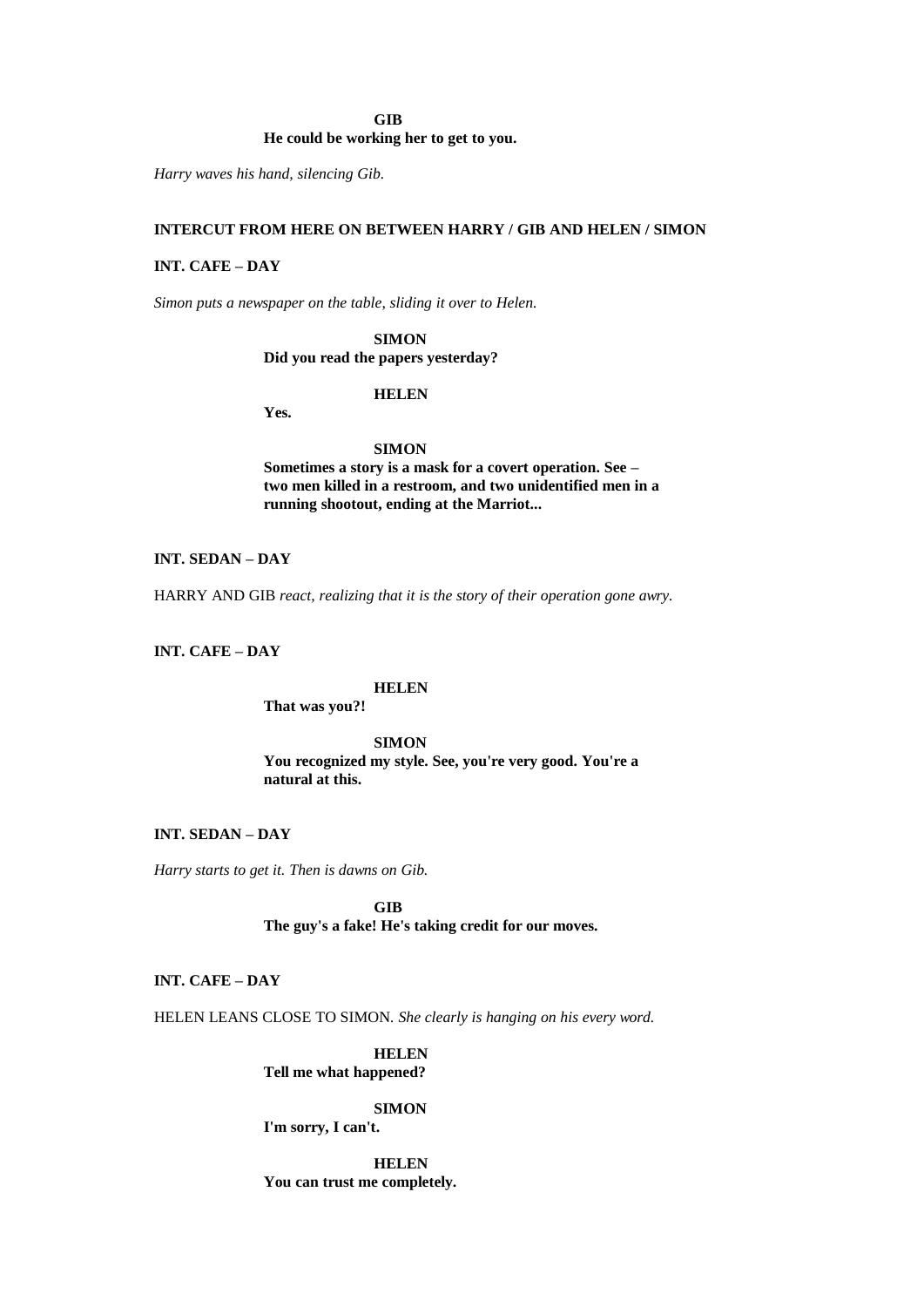## **SIMON**

**I know. But it would compromise your safety too much to know certain things.**

**HELEN**

**Right, of course. I was worried when I didn't hear from you that night.**

#### **SIMON**

**It's strange. I knew I was in a woman's thoughts when I was shooting it out with those assassins.**

# **INT. SEDAN – DAY**

HARRY REACTS *to the outrageous fabrication.*

## **GIB**

**Unbelievable.**

# **INT. CAFE – DAY**

BUT HELEN *is eating it up.*

**HELEN**

**Were they trying to kill you?**

## **SIMON**

**Three of them. Hardly worth talking about. Two won't bother me again.**

**HELEN And you chased one?**

## **SIMON**

**Something came over me, I just had nail him, no matter what the risk. It was pretty hairy. I thought he had me, a couple of times. But I really can't take credit...**

#### **HELEN**

**You can't?**

**SIMON**

**No. It's the training. It shapes you into a lethal instrument. You react without thinking.**

# **INT. SEDAN – DAY**

HARRY AND GIB *guffaw. This is too much.*

# **GIB I'm starting to like this guy.**

*Harry shoot him a hard look.* 

**GIB** 

*(holding up his hand defensively)*  **We still have to kill him, that's a given.**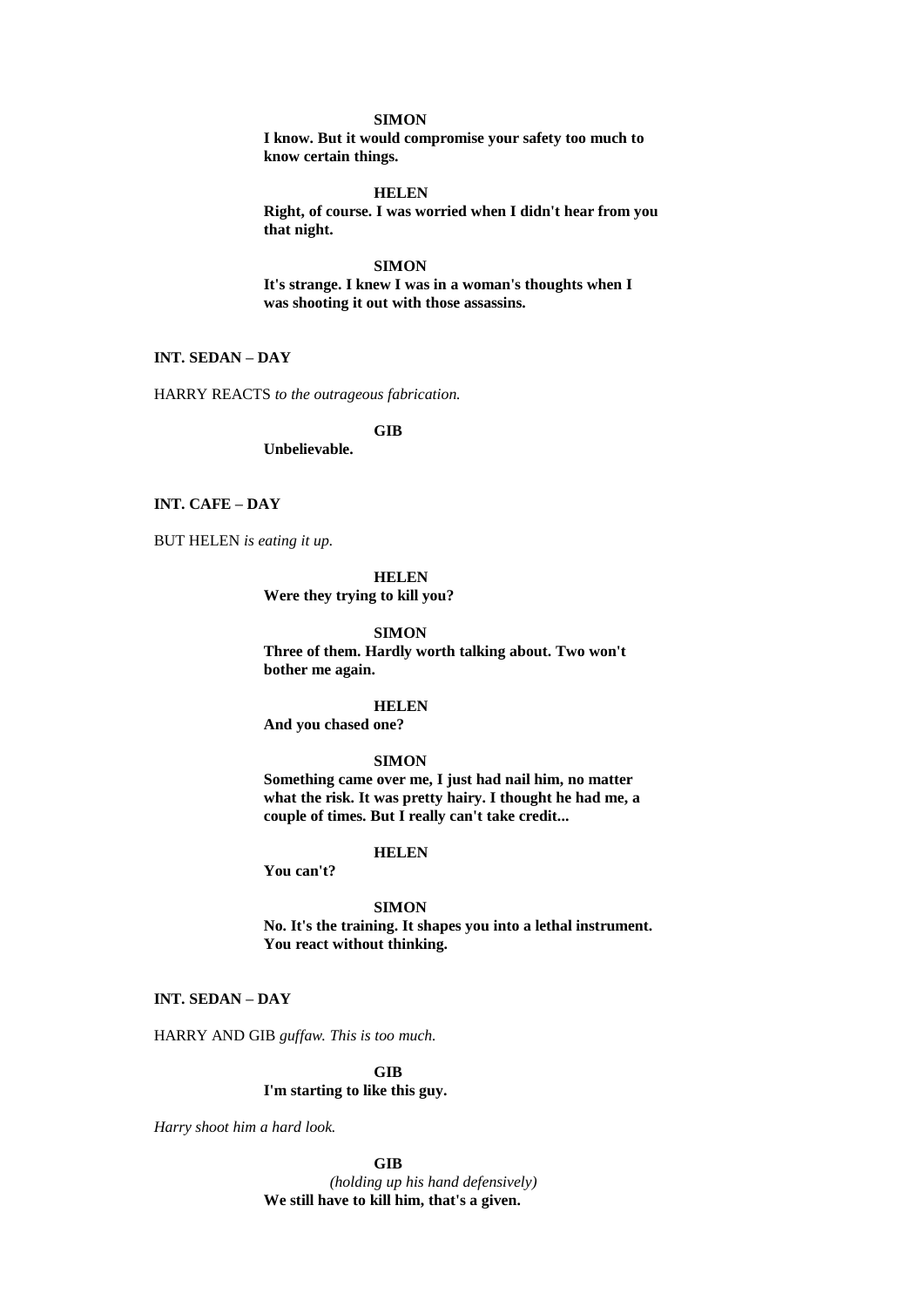### **INT. CAFE – DAY**

BACK TO HELEN AND SIMON *as she leans even closer.*

# **HELEN**

**What is it you want me to do?**

# **SIMON**

**Not here. I'll call you and we'll rendezvous again.** *(he looks around)* **We have to leave separately, so we aren't seen together. For your safety.**

#### **HELEN**

**You'll call me then?**

# **SIMON**

**Yes. Now go.**

# **EXT. STREET / CAR LOT – DAY**

*Simon is cruising in the Corvette with the radio blasting. Thinking he is supercool.*

# **EXT. USED CAR LOT – DAY**

*Simon pulls into a used car lot, which is a run-down place. A hodge-podge of makes and models, a few that might aspire to be classics.*

*Simon backs the Vette into an open space on the front line. He reaches into the back seat and pulls out a dayglo sign showing the* SALE PRICE *of the car. He sticks it back on the dash. The car doesn't even belong to him!*

# **EXT. ACROSS THE STREET FROM CAR LOT – DAY**

*Harry and Gib pull up. They watch as Simon jumps out of the Vette and goes into the sales office.*

**GIB** *(laughing)* **He's a goddamn used car salesman. This just gets better.** *(catching himself)* **Sorry Harry, I know this is painful.**

*Harry's eyes are slitted down lethally as he stares across the street.*

# **INT. CAR LOT SALES OFFICE – DAY (LATE AFTERNOON)**

**TIGHT ON A TAPE PLAYER***, with Simon's hand adjusting the volume. The sound of traffic noise and middle-eastern music blares from the deck.*

# **PULL BACK**

*To see Simon on the phone, talking loud, as if over the din of a real place.*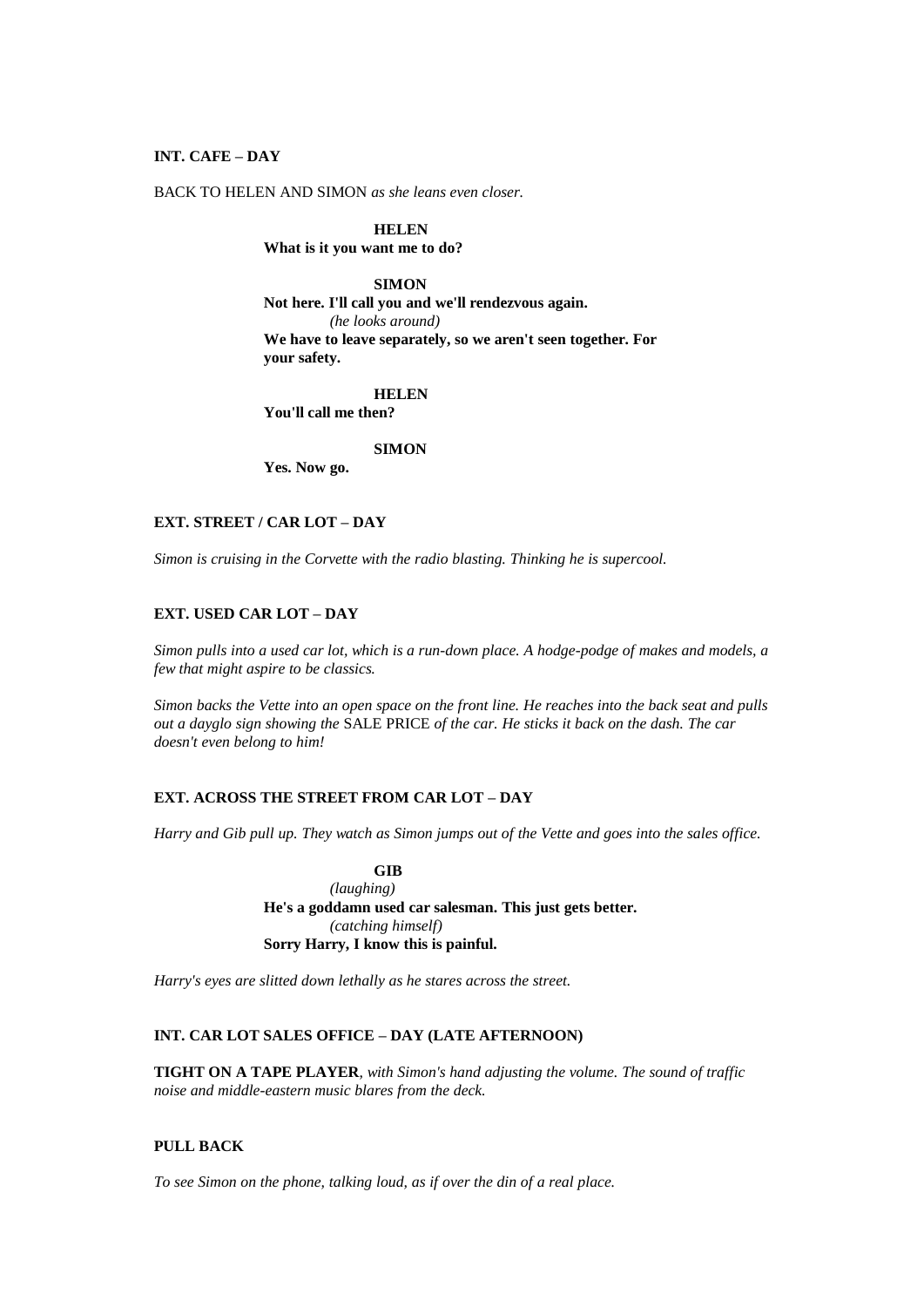### **SIMON**

**It's a great little bar, Amanda, you'd love it. Beirut's a great place if you know the city. Listen, this isn't a secure line. I'll tell you all about it when I get back tomorrow... if I live.** *(pause)* **Scared? Never! Except of you –**

*During this, the owner of the place,* DOUG WURTZ*, has come out of the back room and looked out at the lot. What Doug sees is...*

# **HARRY**

*Browsing among the cars.*

# **DOUG**

*Turns from the window and bears down on Simon, who sees him coming and speeds up his rap.*

#### **SIMON**

**– I have to go, baby. A guy's coming toward me –**

*Doug grabs the phone out of his hand and slams it in the cradle.*

#### **DOUG**

**Simon, look out there. You see that man? Notice how he's looking at the cars. He's called a customer. I know it's been a while, but do you remember what you're supposed to do when we have a customer?**

# **EXT. CAR LOT – DAY**

*Simon bounces jauntily up to Harry, talking before he's even reached him.*

**SIMON It wants you too. Feel it vibrate? How about a little spin?**

*Simon opens the passenger door and sits Harry inside, then runs around the car. He leaps over the closed door into the driver's seat and starts the car.*

### **SIMON**

**You gotta jump in. That's rule number one. It takes a little practice, but there's no way around it.**

### **EXT. STREET – DAY**

*Simon swings the car out onto the boulevard, kicking back.*

#### **SIMON**

**See, it's not just the car, it's a total image. An identity you have to go for. This isn't some high-tech sports car... it doesn't even handle that great. But that's not the idea, is it.**

*Simon gives Harry a big grin. Harry returns a knowing chuckle. Ha ha.*

# **SIMON**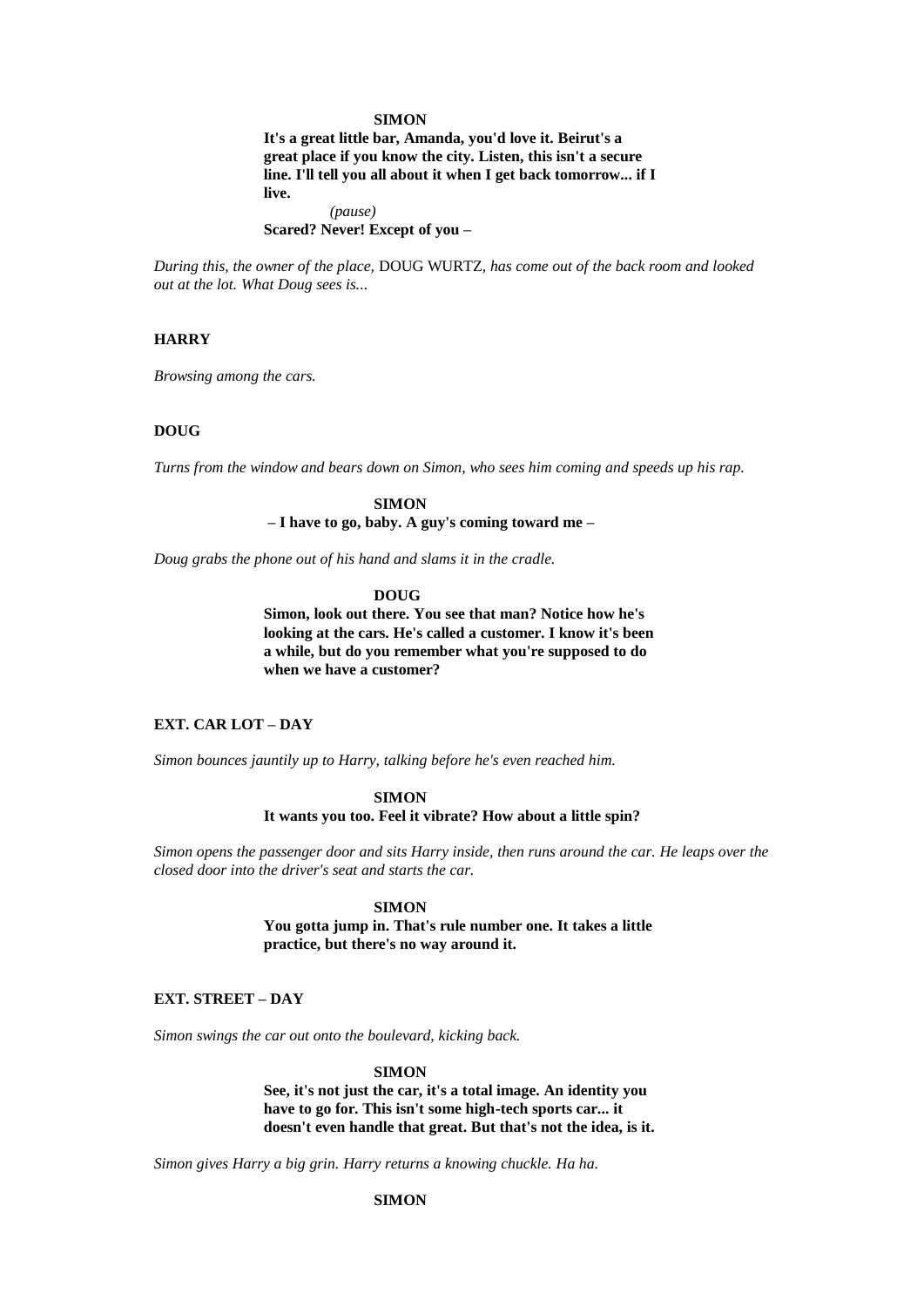**What're we talking about here? Pussy, right?**

### **HARRY**

**Absolutely.**

*Simon laughs. Harry laughs. A big lusty, male-bonding kind of laugh.*

**SIMON**

**Well then this is a vital piece of equipment. Used properly, it can change your life. See, you cruise. No racing. This ain't a Ferrari. You check out the scenery, let the scenery check you out. You got to take it slow. Old cars are like good women... they heat up fast.**

*How do you grin warmly while your eyes are so cold? Ask Harry.*

**HARRY**

**Keep talking.**

# **CUT TO:**

### **EXT. TACO STAND – DAY**

*Simon is holding court. Over tacos, he waxes eloquent on his greatest area of expertise. We see Harry laughing, going along with the guy. Pretending to bond.*

#### **SIMON**

**Let's face it, Harry, the Vette gets 'em wet. But it's not enough. If you want to really close escrow, you gotta have an angle.**

# **HARRY**

**And you've got one.**

## **SIMON**

**It's killer. Look at me – I'm not that much to look at. No really. I can be honest. But I got 'em lining up, and not just skanks, either. Some are.**

#### **HARRY**

**So what's your angle?**

#### **SIMON**

**Sorry. Trade secret.**

#### **HARRY**

*(grinning)*

**Sure. Set me up and then don't tell me.**

*Simon leans forward, conspiratorially.*

#### **SIMON**

**Okay, just ask yourself. What do women really want? You take these bored housewives, married to the same guy for years. Stuck in a rut. They need some release. The promise of adventure. A hint of danger. I create that for them.**

# **HARRY**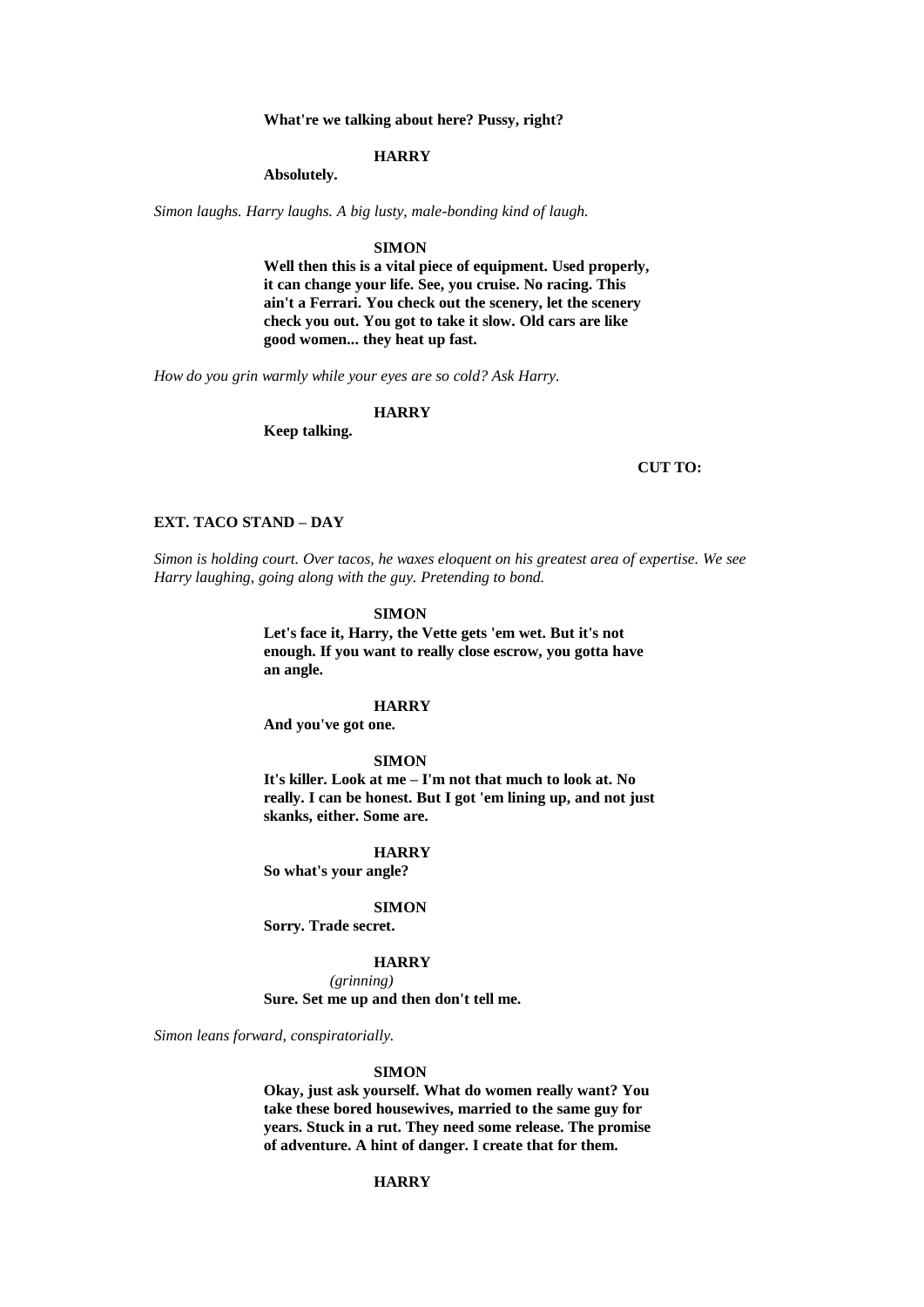**So you're basically lying your ass off the whole time? I couldn't do it.**

#### **SIMON**

**Well, think of it as playing a role. It's fantasy. You have to work on their dreams. Get them out of their daily suburban grind for a few hours.**

### **HARRY**

**Isn't that hard to keep up, in the long run?**

### **SIMON**

**Doesn't matter. I like change. You know, constant turnover. As soon as I close the deal, it's one of two more times, then adios.**

#### **HARRY**

**Use 'em and lose 'em.**

# **SIMON**

**Exactly. The trick is, you gotta pick your target. They have to be nice little housewife types. School-teachers. But, I'm telling you, you get their pilot lit, these babes, they can suck-start a leaf-blower.**

# **HARRY**

**What about the husbands?**

**SIMON Dickless. If they took care of business, I'd be out of business, know what I mean?**

#### **HARRY**

**Those idiots.**

## **EXT. STREET / VETTE – DAY**

*They are cruising along, with Harry driving this time.*

**HARRY**

**You working on someone right now?**

# **SIMON**

**I always have a couple on the hook. You know. There's one right now, I've got her panting like a dog. It's great.**

*Unconsciously, Harry's hands clench the wheel tighter.*

### **HARRY**

**What does she do?**

#### **SIMON**

**Some kinda legal secretary of something. Married to some boring jerk.**

*Harry takes a corner too fast. The tires squealing.*

# **SIMON**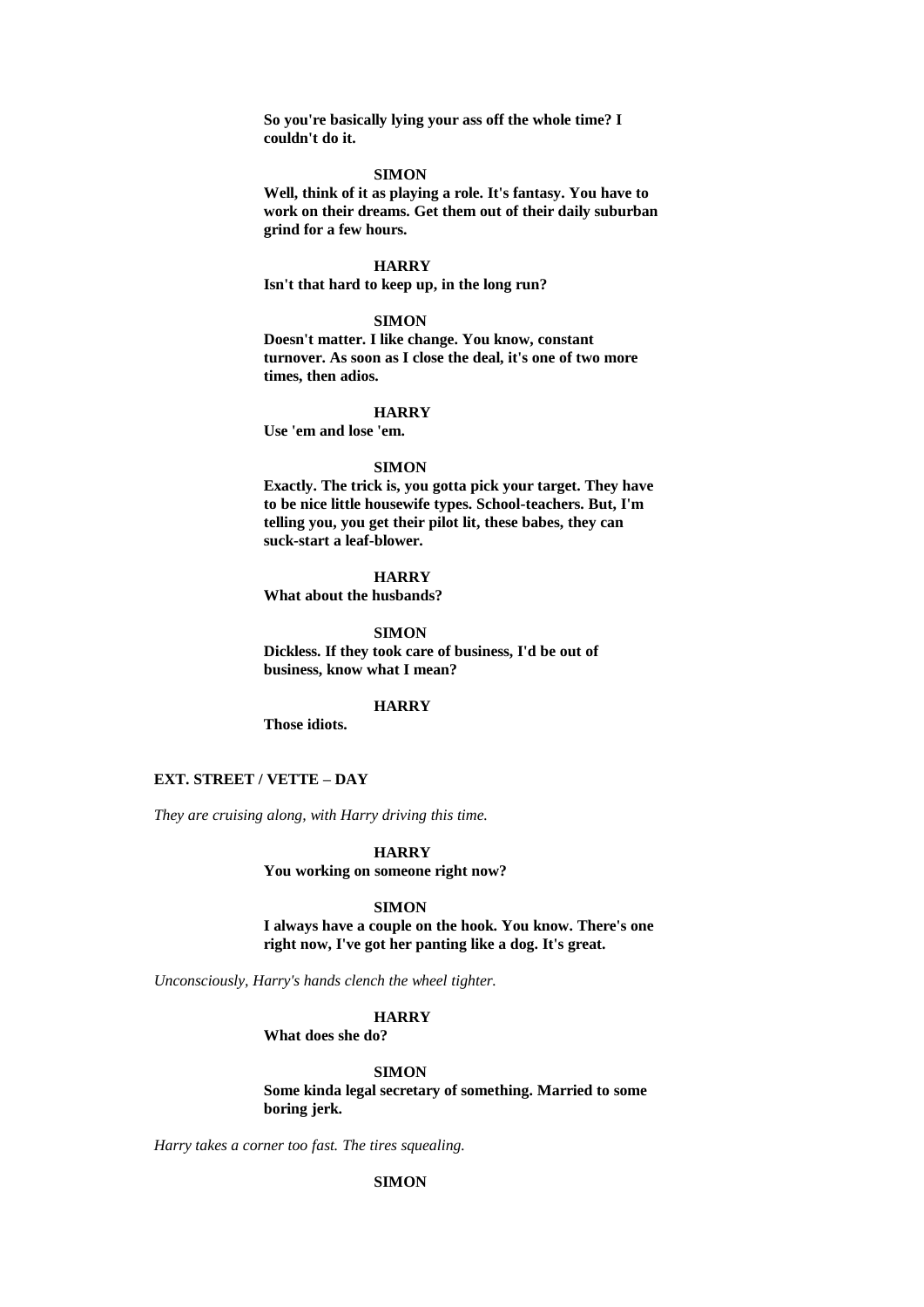# **And she could be so hot, if she wanted to be. She's like a dying plant that just needs a little water.**

*When Simon is looking, Harry is open and encouraging... they laugh together... then when he*  looks away Harry goes snake-eyed. He could kill Simon with one punch. He's visualizing his wife *getting porked by this guy.*

#### **HARRY**

**But with you, she gets to be hot, right?**

**SIMON Red hot. Her thighs steam.**

*They laugh together. Harry's laugh is getting a bit brittle. He speeds up, his knuckles white on the wheel. Now for the big question: HAVE THEY OR HAVEN'T THEY?*

> **HARRY Sooooo... she's pretty good in bed, then?**

# **SIMON**

*(yelling suddenly)* **Hey, slow down you're gonna miss the turn!**

# **EXT. USED CAR LOT – DAY**

*Harry comes barreling into the lot at forty. He cranks the wheel and hits the emergency brake, slewing the car into a smoking bootlegger-180. It screeches backward, sliding right into its parking space perfectly.*

*Simon is bugeyed. But he is non-plussed for only about two seconds. Then he's back to selling. He scrambles out and goes around to Harry, coughing in the cloud of tire smoke.*

# **SIMON**

**See. You and this car were meant for each other. Why fight it? Sure, I have a couple other buyers lined up, but I like your style. Whattya say? Should we start on the paperwork?**

### **HARRY**

**Let me think about it. Hold it a day for me?**

*Simon grins and winks.*

#### **SIMON**

**Because it's you.**

## **INT. TASKER HOUSE – NIGHT**

*Dana is in the living room, watching TV when she sees her mother cross through, dressed to go out.*

> **HELEN Dinner's in the warmer. Tell your father I may be late.**

**DANA Where are you going?**

# **HELEN**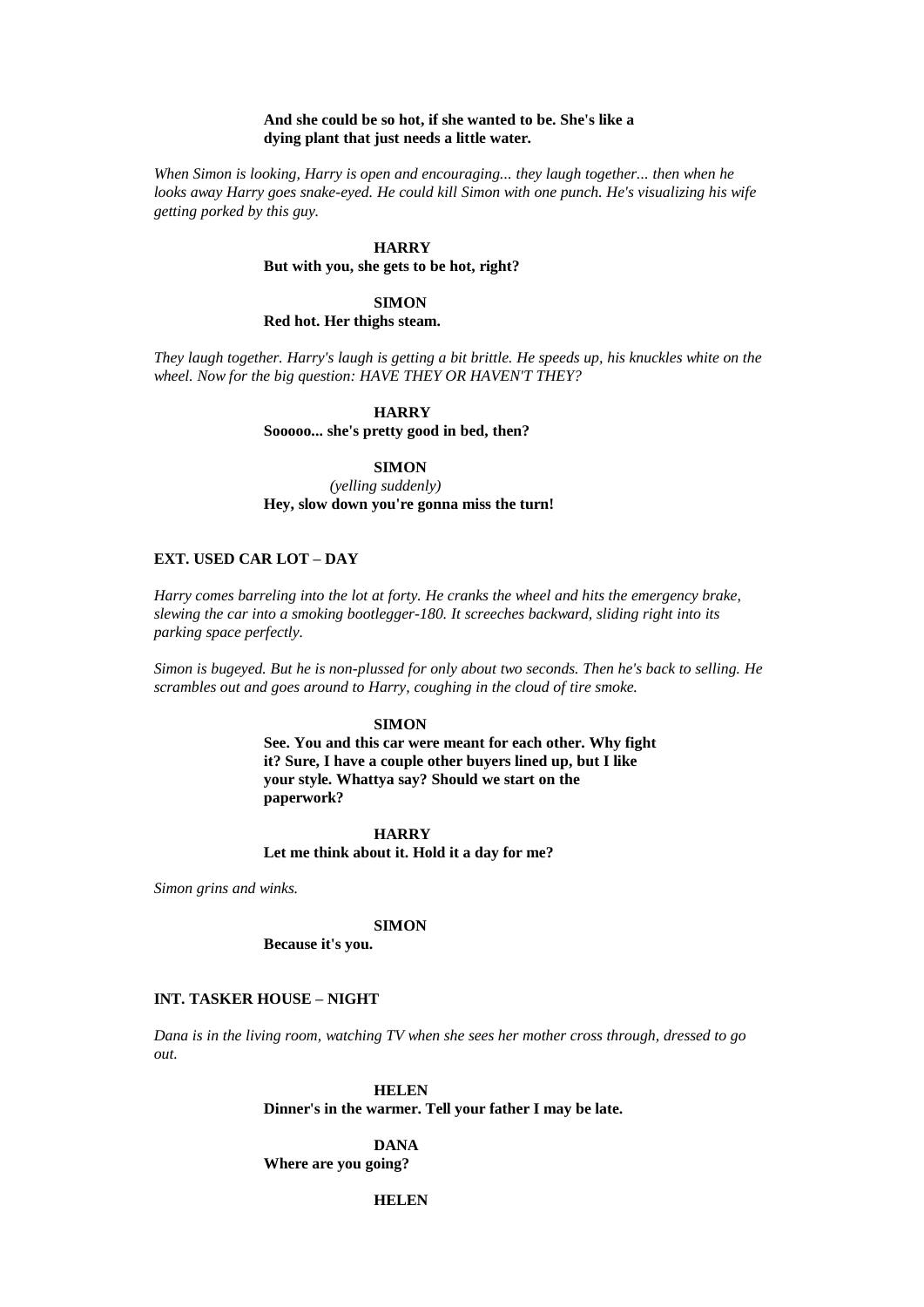**Out.**

*Dana is momentarily puzzled by the reversal of roles.*

## **INT. ENTRY WAY – NIGHT**

**ON HELEN***, checking herself in the hall mirror. She looks at her big dowdy purse. Hating it suddenly. She pulls her pocketbook out and rummages on the top shelf of the hall closet for a small handbag, then charges out.*

## **INT. / EXT. SEDAN – NIGHT**

*Harry is driving. Gib pulls a sheaf of pages out of his briefcase and hands them to him.*

**GIB Here's today's transcripts. There's nothing interesting.**

# **SIMON Nothing from Simon?**

*Keeping one eye on the road, Harry riffles through the sheets. He glances at the top of the last couple of sheets. He scowls. Then* SUDDENLY SLAMS ON THE BRAKES*. The car dives to the curb, bumping one wheel. Harry gets out and charges around to Gib's side. Gib gets out, his expression blank.*

#### **HARRY**

**Give me the page.**

**GIB What are you talking about?**

**HARRY It skips from page nine to eleven. Where's page ten?**

### **GIB**

**Aw, it's gotta be a typo –**

#### **HARRY**

# **GIVE ME THE GODDAMN PAGE!!**

*Harry hammers his fist against the car-window right next to Gib. It explodes inward in a shower of glass.*

### **GIB**

*(shrugging)*

**Okay. Here.**

*He fishes a crumples sheet of paper out of his pocket. Harry grabs it from him, straightening it.*

# **GIB Jeez, Harry. Seek help.**

*As Harry begins to read, we go into* FLASHBACK*.*

# **INT. USED CAR LOT OFFICE – DAY / FLASHBACK**

**ON SIMON –** *He is talking into the phone in hushed, urgent tones.*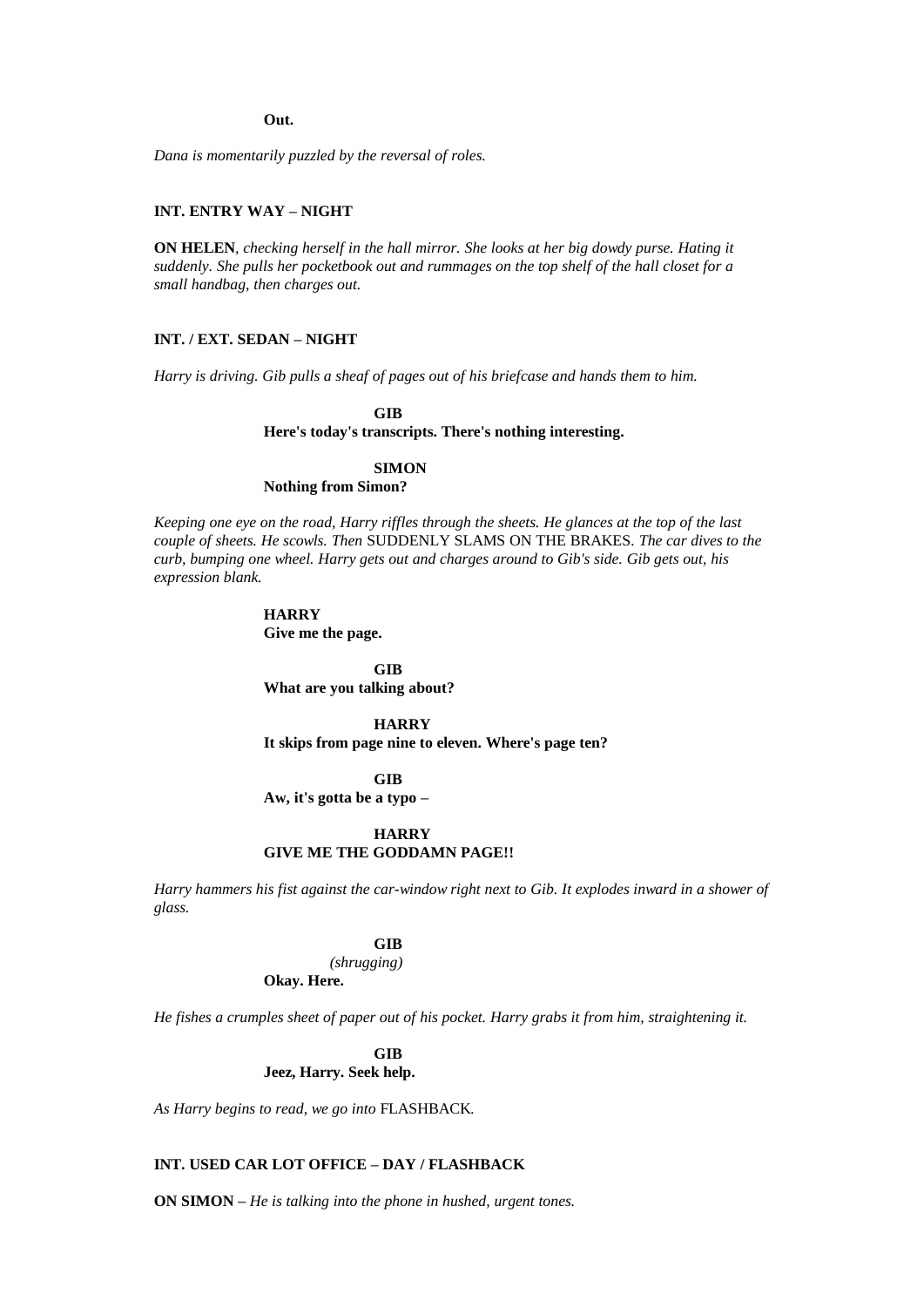# **SIMON**

**Helen. I need your help. Can you meet me tonight?**

## **INTERCUT WITH HELEN**

*At her office.*

# **INT. HELEN'S OFFICE – DAY / FLASHBACK / INTERCUT**

# **HELEN**

**What's happened?**

**SIMON It's serious. That's all I can say. Just meet on K Street under the Key Bridge. At eight sharp.** 

# **INT. / EXT. SEDAN – NIGHT**

**BACK TO THE PRESENT***. Harry checks his watch.*

# **HARRY**

**Shit! It's almost eight.**

*He jumps back in the car and activates the GPS locator. Helen's purse-blip flashes on the grid map.*

## **HARRY**

**She's still at my house.** 

**GIB The purse is still at the house.**

### **INT. SEDAN – NIGHT**

*Harry growls and slams the car into gear, roaring out into traffic. Horns honk as he cuts off people. He is oblivious. He grabs his rover.*

> **HARRY Unit Two? Unit Seven?**

> > **CUT TO:**

# **FAISIL AND AGENT WEBSTER IN THE UNIT SEVEN VAN**

**FAISIL**

**Seven here.**

**CUT TO:**

# **AGENT MORTON IN UNIT TWO CAR**

**UNIT TWO**

**This is Two.**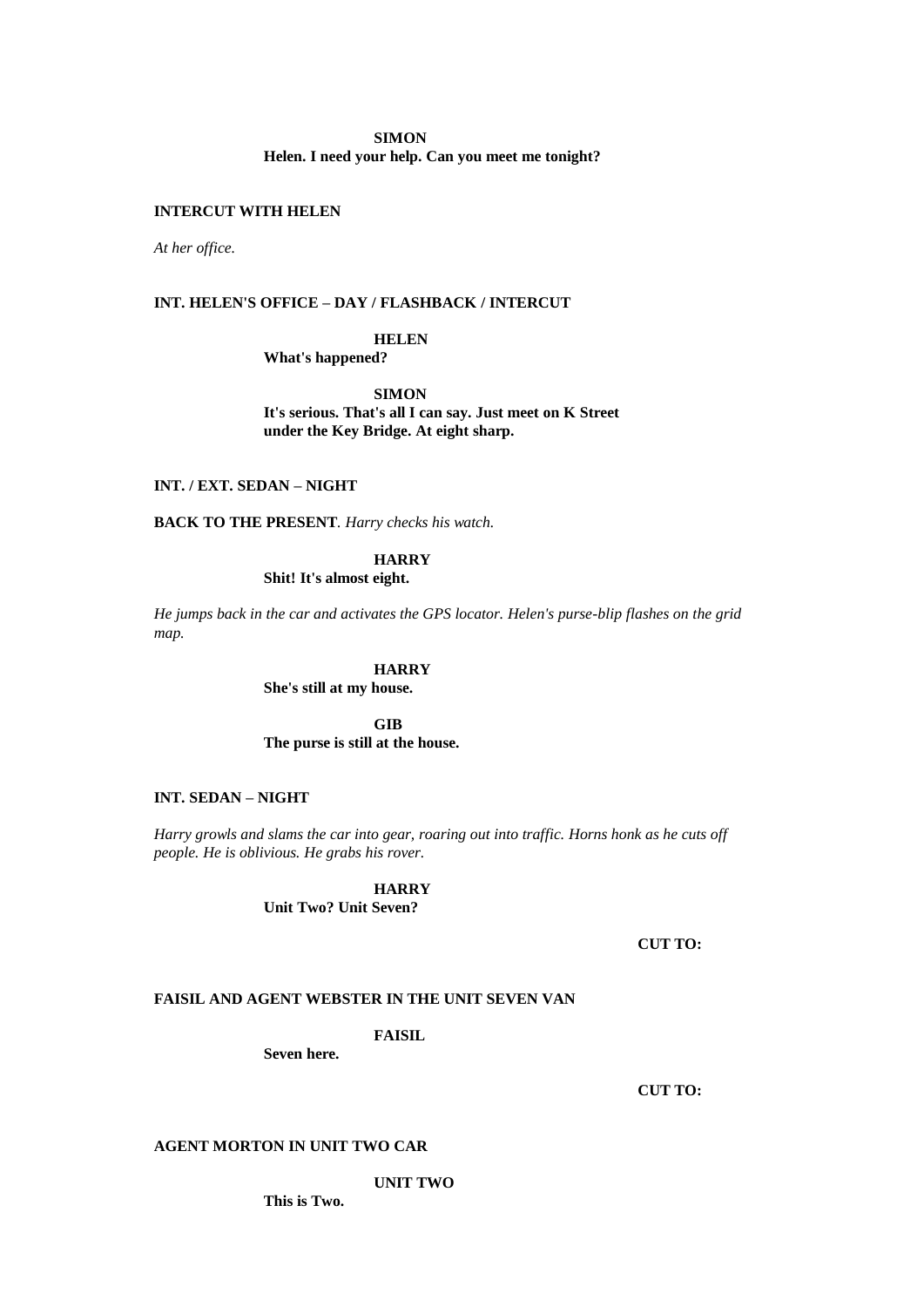#### **HARRY**

**Immediate roll. Acquire subject at K Street and Key Bridge. Vehicle is red-and-white convertible. You have six minutes.**

# **FAISIL**

**Roger, One. Rolling.**

#### **UNIT TWO**

**Copy that.**

#### **GIB**

**Wait a minute! Are you out of your mind? You can't pull agents off a priority surveillance to follow your wife! It's gross misappropriation of Sector's resources, it's... it's a breach of national security.**

*Harry drives on, ignoring him. Gib grabs his shoulder, shaking him.*

### **GIB**

**You copy, Harry? This is too far. You're losing it big-time. I have to stop you.**

### **HARRY**

**Whatya going to do? Tell?**

#### **GIB**

**Goddamnit, Harry. This is our butts. So your life is in the toilet. So your wife is banging a used car salesman. Sure it's humiliating. But be a man here –**

## **HARRY**

**You tell on me, I tell on you.**

### **GIB**

**Whatya talking? I'm clean as a preacher's sheets, babe. Clean as a –**

#### **HARRY**

**What about that time you trashed a six-week operation because you were busy getting a blow-job?**

#### **GIB**

*(instantly contrite)* **You know about that?**

*Harry turns to him. His glare could melt metal. Gib gives a fatalistic shrug.*

# **GIB Take Franklin, it's quicker.**

*Harry makes the turn, squealing tires.*

### **GIB**

**You don't have any pictures though, do ya. Huh?**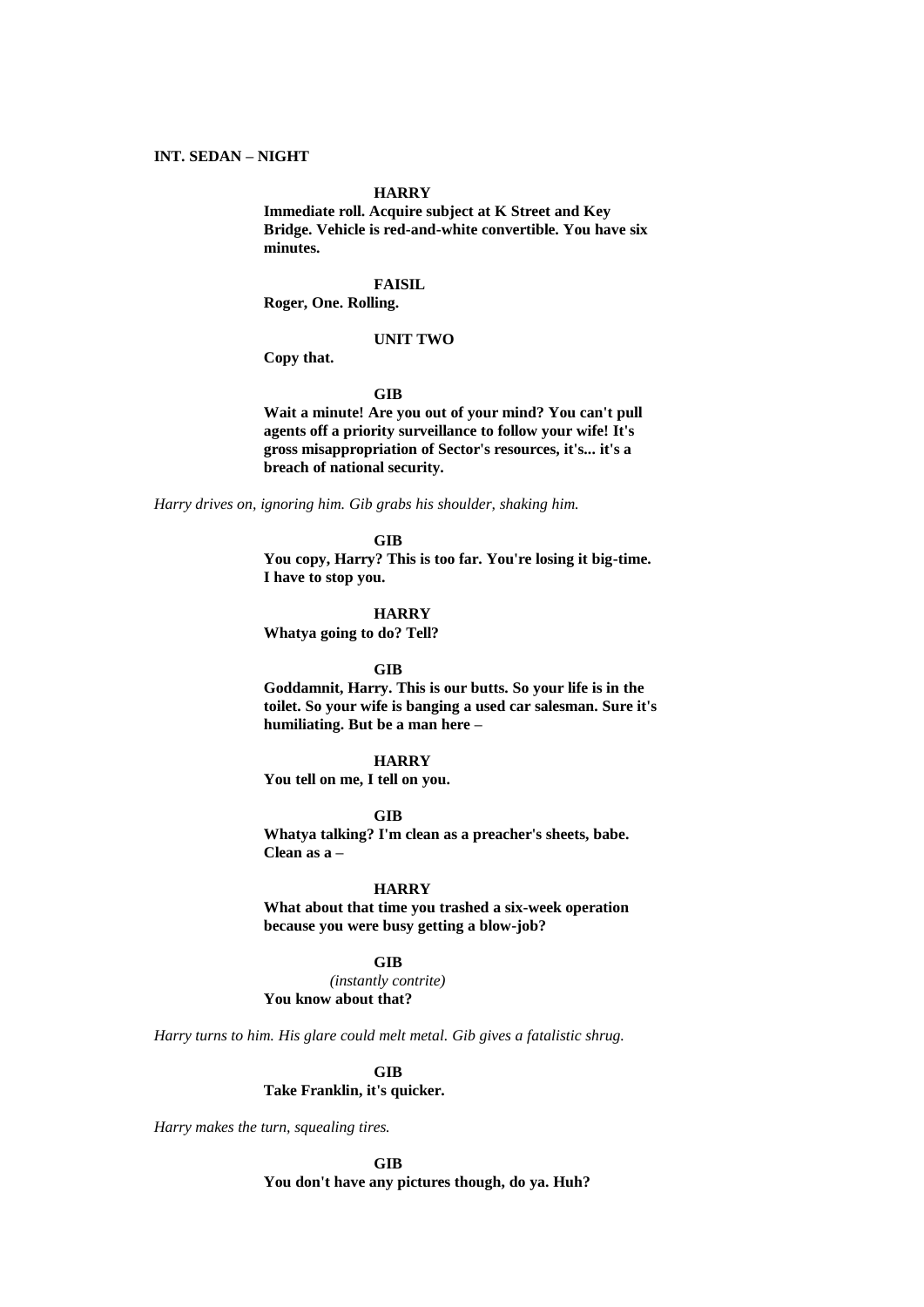# **EXT. BRIDGE – NIGHT**

*Helen pulls her car under the bridge. She checks her watch. Helen notices that her hand is shaking. She looks around and the place seems deserted. She is about to leave when she sees headlights flash briefly in the shadows.*

*A red-and-white Vette emerges from the darkness and pulls up next to her. Simon motions for her to get in quickly.*

# **EXT. PARKING LOT – THROUGH BINOCULARS – NIGHT**

**LONGSHOT** *on Simon and Helen in the Vette, coming out of the parking low under the bridge. We are watching them through a sophisticated telephoto night-vision device.*

## **INT. UNIT TWO SEDAN – NIGHT**

*Agent* MORTON *lowers the* SCOPE *and picks up his rover. He puts the car in gear to follow.*

#### **MORTON**

**Two here. Subject is southbound on Key Bridge. A man and a woman in the vehicle.**

# **HARRY (RADIO)**

**Roger's two.**

# **INT. / EXT. SIMON'S CAR**

*Simon makes a show of checking the mirrors.*

#### **SIMON**

**Now don't be alarmed... but if I'm spotter, it would be best if they don't see you. You should keep your head down until we're out of the city.**

*He pushes her head down onto his lap. She crouches there, with her cheek against his thigh. He's cruising along, loving it.*

# **INT. HARRY'S CAR – NIGHT**

*Gib is trying to watch the computerized city map on the screen, but Harry keeps cornering so fast he loses his place.*

# **MORTON (RADIO) The woman has her head in the guy's lap.**

*Harry is doing a jaw-clenched slow burn.*

**HARRY Roger, two. One to Condor, do you have visual?**

# **EXT. HIGHWAY LEAVING CITY – NIGHT**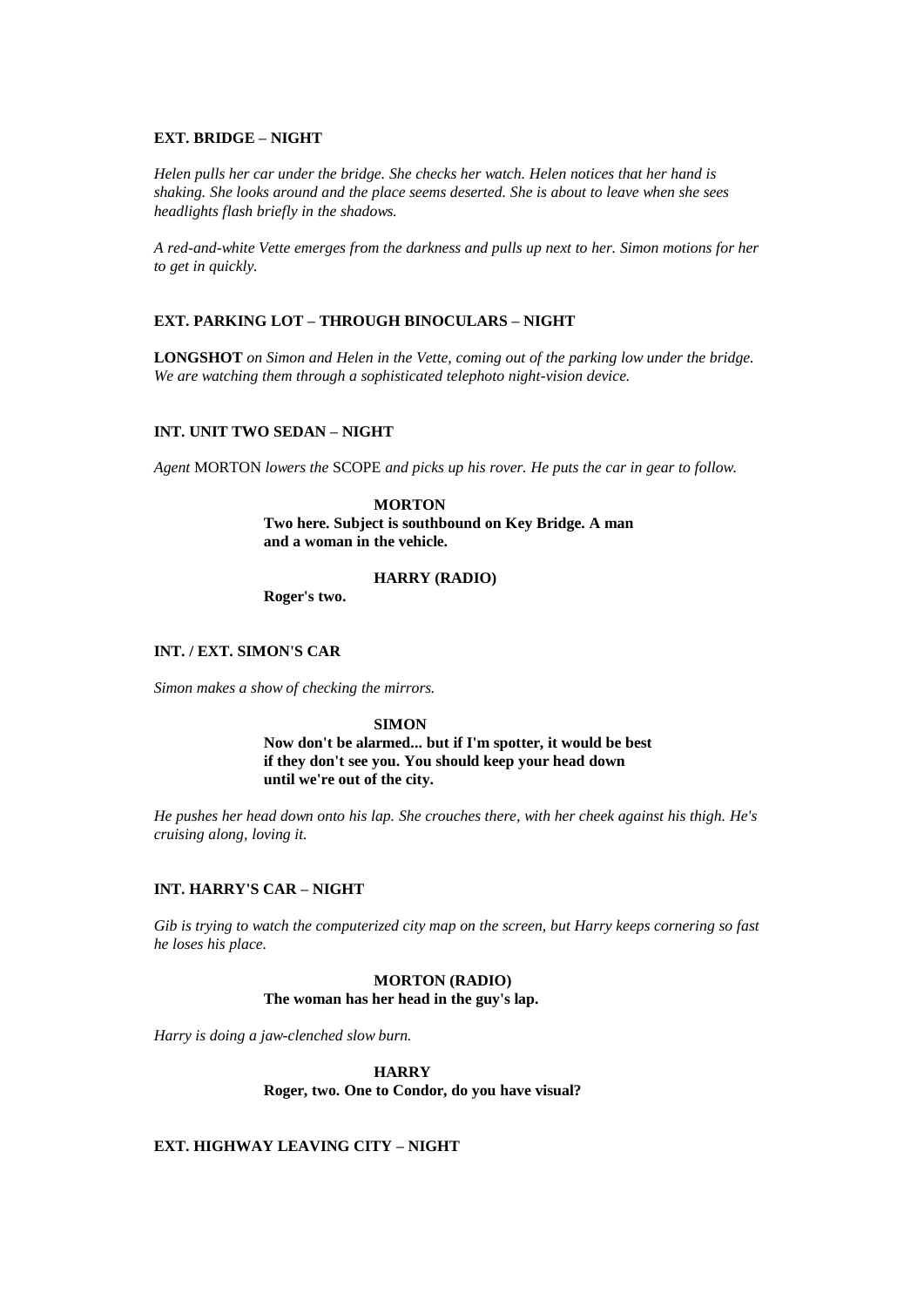*It is a highway heading away from the city.* IN A LONG LENS SHOT*, the Vette appears over the brow of a hill. A moment later A* HELICOPTER *rises up behind them, A* DRAMATIC REVEAL*. It follows the Vette.*

# **CONDOR (V.O. / RADIO) This is Condor. We have the ball, repeat... we have a good lock-up on I.R.**

**CUT TO:**

# **INFRARED VIEW**

*Of the Vette, from the helicopter's* FLIR *system. The greenish, image-intensified view of the car is like daylight.*

## **EXT. HELICOPTER – AERIAL SHOT – NIGHT**

*Down past the helicopter, to the Vette on the highway below as they head out into the country.*

# **EXT. TRAILER PARK – NIGHT**

*The headlights of the Vette light up a ratty single-wide mobile home, on the outskirts of a*  TRAILER PARK *off the highway. Simon and Helen get out of the car.*

> **SIMON My place in the city is too hot right now. So is the penthouse in New York. But this place is secure.**

*He takes her inside.*

# **INT. SIMON'S TRAILER – NIGHT190**

*Helen feels awkward in the small, junky space. A tape deck is playing cool jazz. Simon hands her a glass of cheap wine. He clinks her glass with his.*

#### **SIMON**

**To our assignment.**

**HELEN What is it you need me to do?**

**SIMON Helen, I want you to be my wife.**

### **HELEN**

**I'm married!**

#### **SIMON**

*(quickly)*

**Just for the operation in Paris. I need to be married. They'll be looking for a man traveling alone.**

**HELEN We're going to Paris?**

**SIMON**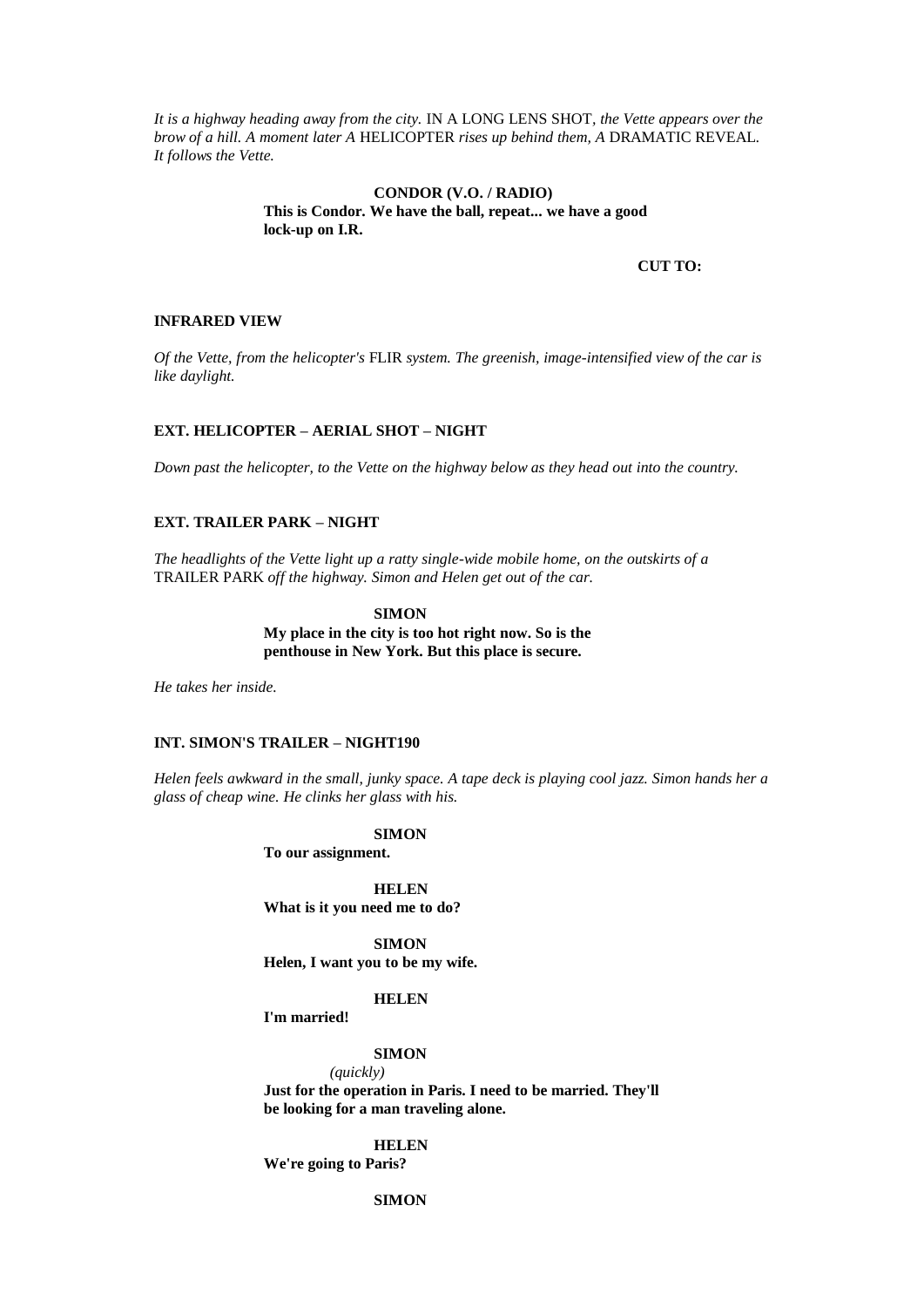**Helen, there's a double agent in my outfit... I don't know who. There's no one I can trust. Except you. Can you get away? Just for two days.**

**HELEN I don't know. I have to think...**

**SIMON Here. Sit down. Be comfortable.**

*He clears a place for her on the bed, shoving clothes and magazines out of the way. She sits down and he tops off her glass from the wine bottle.*

### **EXT. BILLBOARD AND TRAILER PARK – NIGHT**

*The agents have gathered behind a billboard. Harry, Gib and the other three agents have donned black jumpsuits. They finish fitting battle-harnesses, then they grab black ski-masks. They don them in perfect unison. Commando precision. Harry leads off and they quick-time from behind the billboard, closing in on Simon's trailer.*

# **INT. TRAILER – NIGHT**

*Helen looks up at Simon and nods slowly.*

#### **HELEN**

**Okay. I'll do it.**

*Simon shoots over and sits next to her, taking her hand.*

#### **SIMON**

**You are incredibly brave. I have to remind myself the fear you must be feeling. I've lived like this for years, so I'm used to it. Every day when I get up, I think it might be my last. But it makes you appreciate life.**

*And the moment. Because that may be all you have.*

*He moves a little closer. Casting his spell.*

#### **SIMON**

**To pull this cover story off, we have to look exactly like two people who are intimate with each other. The enemy can spot a fake easily.**

*He puts his hand on her knee. She tenses up instantly.*

**SIMON**

**You see what I mean? That reaction would give us away in a second. Try to relax.**

**HELEN**

**It's just that... it's been sixteen years since anyone but Harry did that, I –**

**SIMON Relax. There, that's better. Let yourself slip into the role.**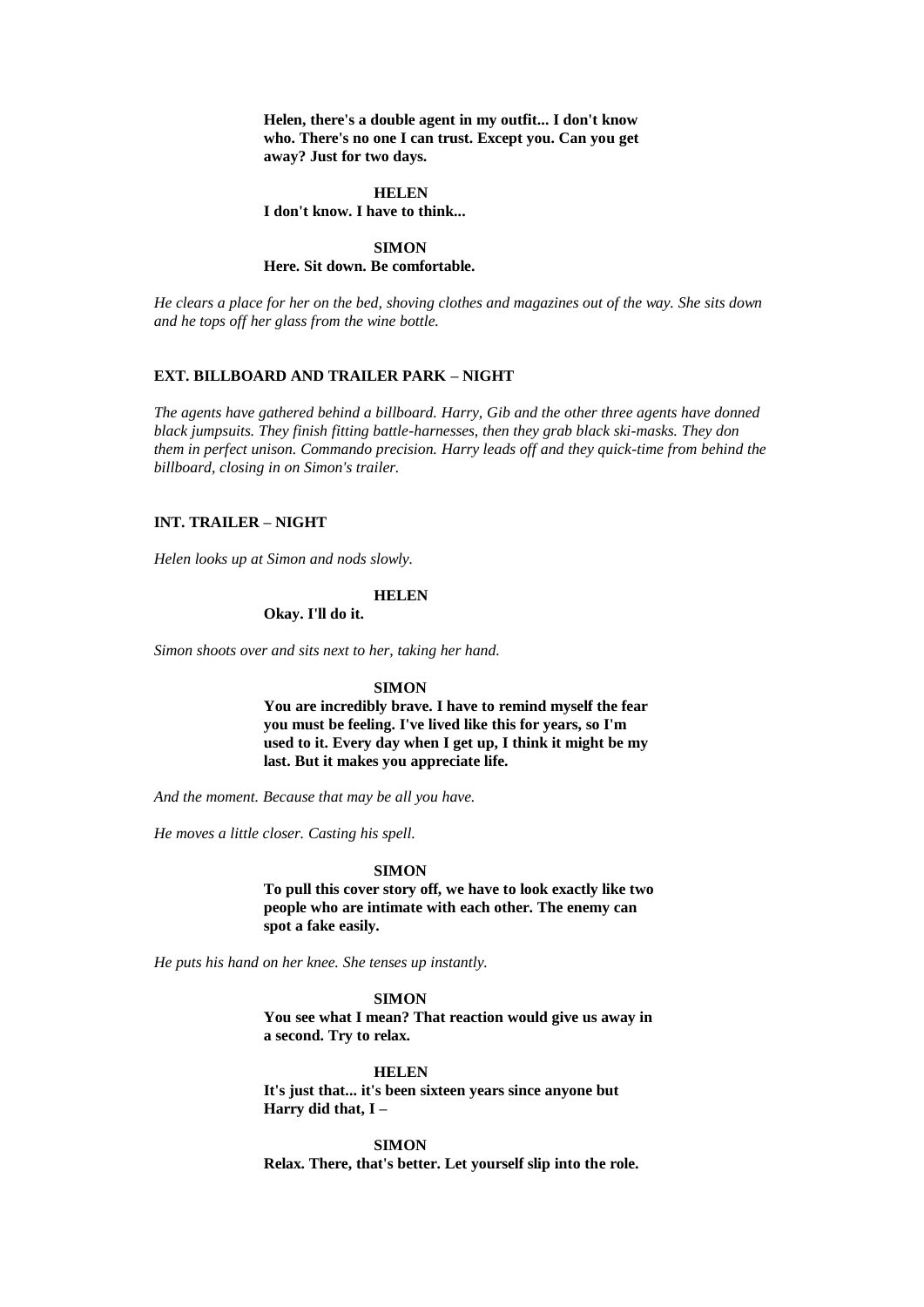*He puts his other arm around her shoulders and pulls her slowly into a kiss. This doesn't seem real to Helen. She finds herself not pulling away. He lowers her slowly until they are lying together on the bed.*

## **SIMON There you go. That's right...**

*He slides his hand up her thigh. The fingers, stroking in little circles, slips under her skirt. And –*

*She suddenly* EXPLODES*, pushing on his chest, forcing him up off her.*

# **HELEN**

**NO! Stop!** *(he keeps kissing her)* **Get off me RIGHT NOW!**

*Simon struggles with her. She gets one knee up under him and levers him up. She pushes him to a standing position. She sits up on the bed, straightening her skirt.*

*He looks forlorn and pathetic. Now he's going to try pleading...*

**SIMON If not for me, do it for democracy.**

# **INT. / EXT. TRAILER – NIGHT**

*KABOOM!!! The back wall of the trailer is blown outward by tiny shaped-charges. The concussion throws Simon forward on top of her. Five* BLACK-SUITED FIGURES *swarm in, carrying machine pistols and flashlights.*

## **INT. TRAILER – HARRY'S POV – NIGHT**

*Lit by the beam of the flashlight, he sees Simon on top of Helen, her knees up on either side of his hips. It looks bad. Simon and Helen sit up... stunned. They look like two rabbits in the headlights of a truck. She screams.*

### **INT. TRAILER – ON SIMON – NIGHT**

*Reacting as all his years of bullshit have suddenly materialized as a nightmarish reality. He is stunned. Blinking, mouth hanging open.*

### **INT. / EXT. TRAILER – SIMON'S POV – NIGHT**

**WHAT SIMON SEES** *– Five demonic figures, backlit by the* XENON LIGHT *from a helicopter. Smoke and dust swirling in the rotor-wash. The figures lunge toward them, grabbing them both. Helen struggles fiercely as Gib (disguised) pulls her up. Harry yanks Simon to his feet.*

# **EXT. TRAILER – NIGHT**

*Gib comes out first with Helen. She struggles like a wildcat, frankly surprising the hell out of*  Harry. Simon is brought out, dazed and compliant. Helen whips around, KNEEING GIB right in *the balls. Gib* OOPHS *and doubles over, and Helen runs for it.*

*Harry leaves Simon with the other agents and runs after Helen. She sprints through the trees, Harry pounding after her. He grabs her and gets her in a headlock. She bites the hell out of his*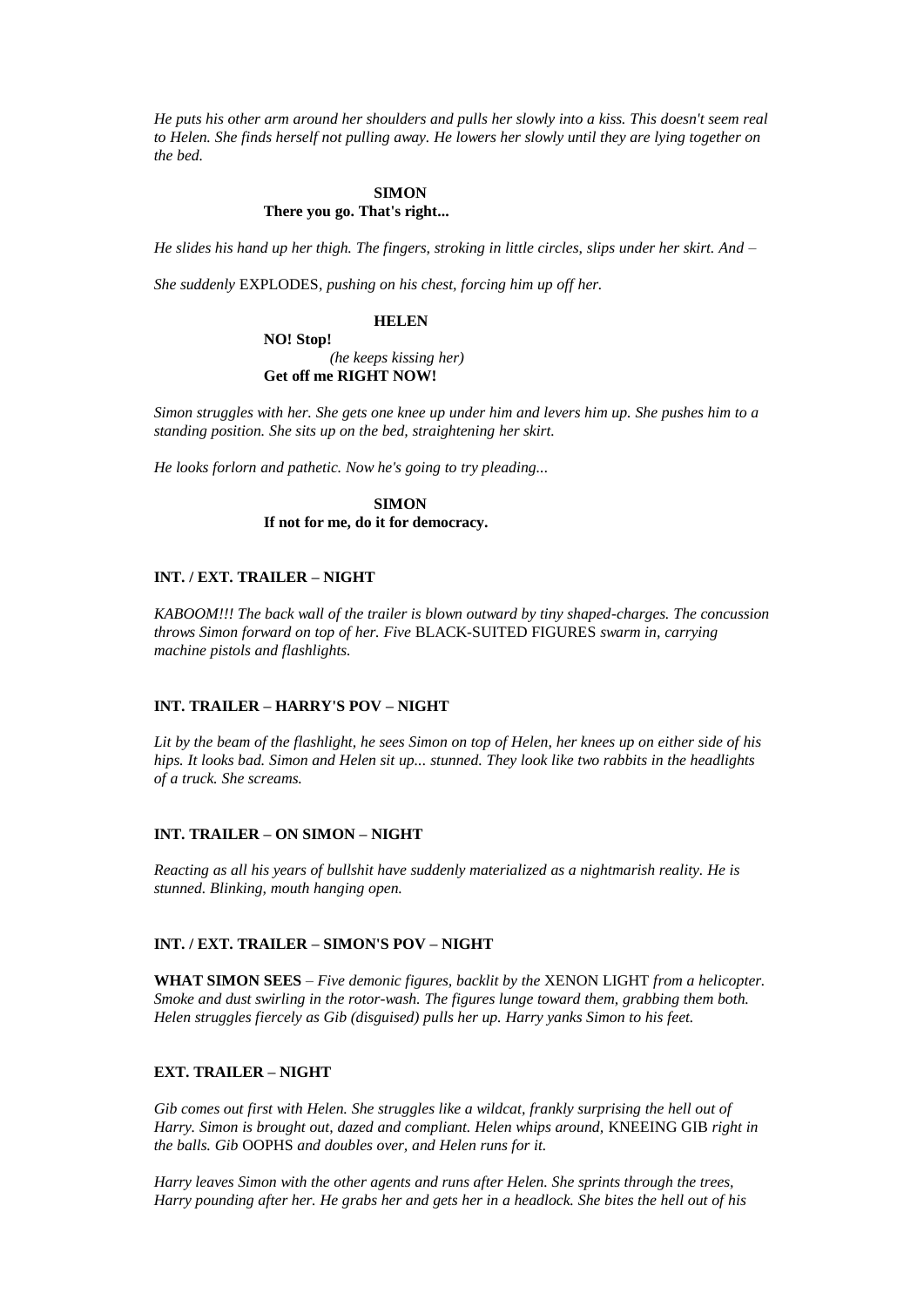*arm. Harry yells and lets her go, just as – Keough runs up and matter-of-factly clips her on the head with his weapon. Standard operating procedure. Which is why he can't understand why Harry punches him, knocking him down.*

*Harry supports a sagging Helen, gesturing sharply to the other agents and going RRRRR-RRRR to make his point (since he can't talk without her recognizing his voice). They head for the cars.*

### **CUT TO:**

### **INT. INTERROGATION ROOM / OBSERVATION CHAMBER – NIGHT**

*An empty room with a single stool under a light, and a large two-way mirror. The door opens and Helen is escorted in by Keough, still wearing his jumpsuit. Helen has a black hood over her head. Keough undoes a pair of handcuffs, freeing her, then leaves quickly.*

*Helen whips the hood off and blinks in the light. She wheels at the sound of the door locking and runs to it. Pulls twice on the handle, without effect. She crosses to the mirror and peers at her reflection, trying to see if anyone is there on the other side.*

# **INT. OBSERVATION ROOM – NIGHT**

ON THE OTHER SIDE OF THE GLASS *is a dark chamber. We see Helen perfectly, peering in, though she sees nothing. Harry and Gib, in silhouette, sit at a console. Harry speaks into a microphone.*

#### **HARRY**

**Sit down.**

### **INT. INTERROGATION ROOM – NIGHT**

ON HELEN'S SIDE *of the mirror we hear Harry's voice shifted by a* DIGITAL PROCESSOR*. It is a cold booming mechanical voice. Harsh and inhuman.*

#### **VOICE (HARRY)**

**I said SIT DOWN.** *(she does)* **Who do you work for?**

**HELEN Kettleman, Barnes and McGrath. I'm a legal secretary.**

#### **VOICE (HARRY)**

**Of course. Mrs. Tasker. And what were you going with the international terrorist, Carlos the Jackal? Taking dictation?**

**HELEN He said he was an American agent.**

## **INT. OBSERVATION ROOM – NIGHT**

**INSIDE THE CONTROL ROOM** *we can see Harry, Gib and, through the glass, Helen. Their voices sound normal on this side.*

> **HARRY How long have you been a member of his faction?**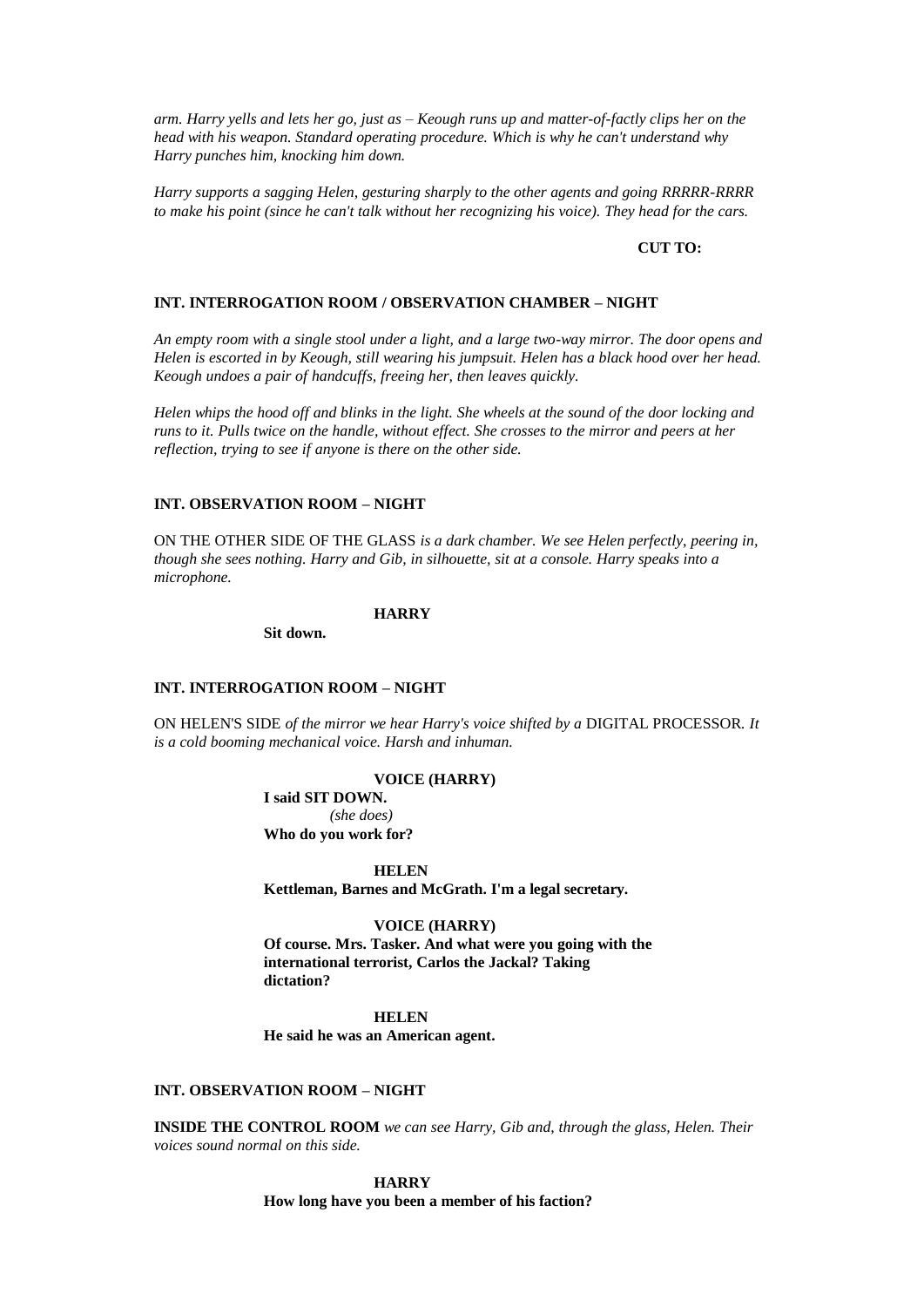#### **HELEN**

**I don't know anything about a faction. I just met Simon... or whatever his name is... a couple of weeks ago. I barely know him.**

## **GIB**

## **That's not what it looked like when we found you.**

*Harry scowls at Gib in the dark. Helen flushes, remembering.*

# **HARRY**

**How did you meet him?**

# **FLASHBACK SEQUENCE:**

# **INT. MALL – DAY / FLASHBACK**

*We see Helen sitting at table at a mall near where she works, having a cappucino and a croissant.*

#### **HELEN (V.O.)**

# **About two weeks ago I was at the mall, having coffee...**

*Simon appears behind her, sort of stalking up to her. He approaches quickly the last few steps and slips into the seat next to her. His manner is furtive. He keeps looking around, as if for hidden assassins. He hands her a briefcase.*

# **SIMON**

*(speaking very low)* **Keep this for me. I can't afford to be taken with it. National security is at stake. I'll contact you if a can. Okay? Oh –**

*He seems to suddenly spot something* OFF CAMERA *and dashes off the other way.*

## **EXT. BUSINESS DISTRICT – DAY / FLASHBACK**

*Helen walks back to her office building, carrying the briefcase. She keeps looking over her shoulder.*

#### **INT. HELEN'S OFFICE – DAY / FLASHBACK**

*She has the briefcase on her desk while she works. She keeps glancing at it as she types. Finally she hunches over it and starts picking the locks with a paper clip.*

# **TIGHT ON SECOND LOCK**

*Popping open.*

### **ON HELEN**

*As she opens the case. She gasps.*

# **INSIDE THE CASE**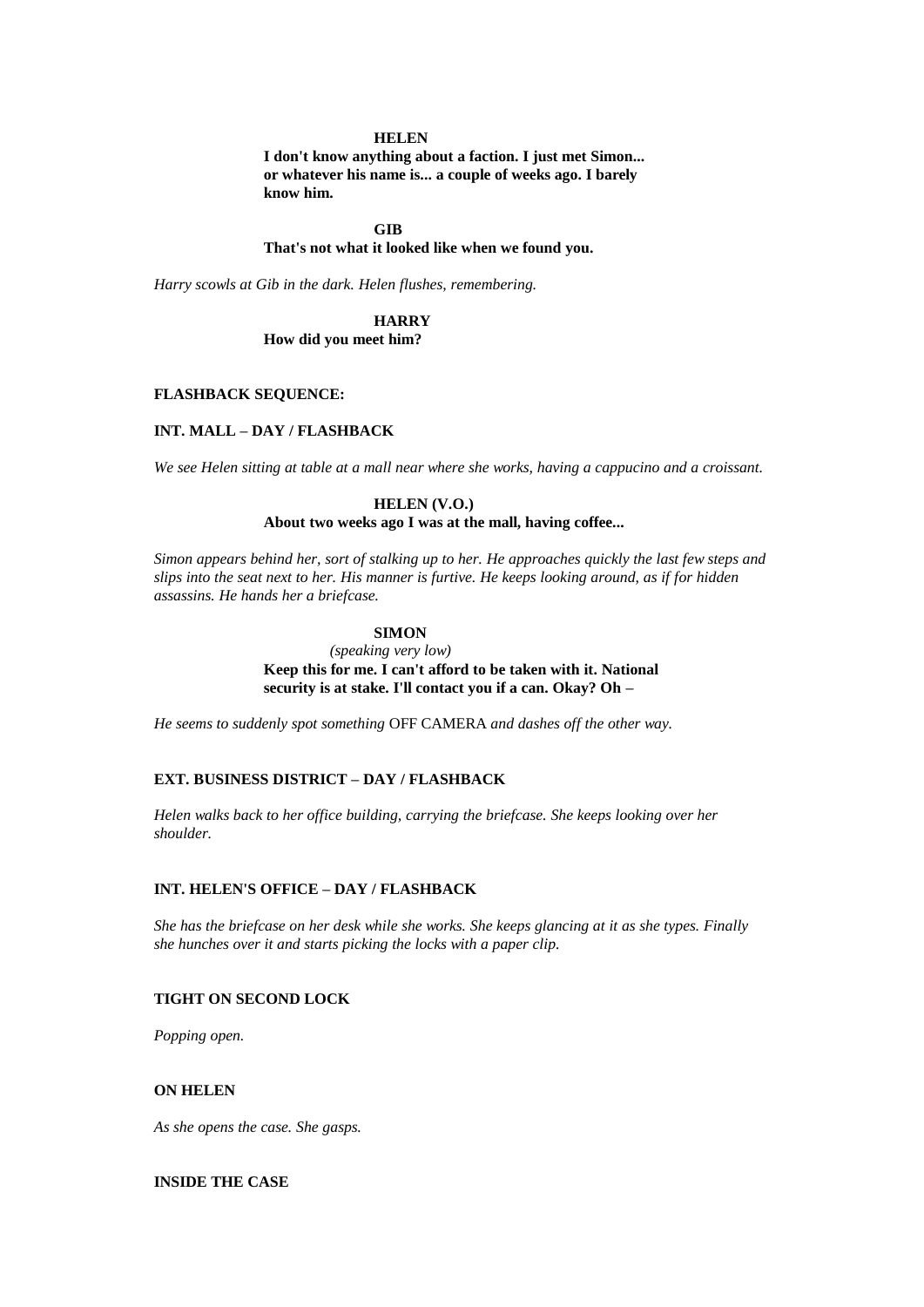*Are the following items: A tiny camera, some loose tapes, some circuit diagrams, some transcripts that look like gibberish which must be* ENCRYPTED*, some street maps of Beirut, Rome and Berlin, and a Walther P.P.K.* PISTOL*. Helen, eyes wide, closes the case.*

### **INT. INTERROGATION ROOM – NIGHT / PRESENT**

*Helen shrugs, finishing up her story.*

# **HELEN**

**I should have gone to the police, I suppose.**

**GIB**

**But you didn't. Why not?**

**HELEN**

**I don't know. I guess... I wanted to see what would happen.**

**HARRY**

**What did happen?**

**HELEN Three days later, he called me. He told me to meet him at Overlook Park.**

## **EXT. OVERLOOK PARK – SUNSET / FLASHBACK**

*Through the trees is a sweeping view across the Potomac to Georgetown and Embassy Row. Helen is sitting on a park bench when Simon shows up, sitting beside her. She hands him the briefcase.*

### **SIMON**

**Thank you. You saved my life. What's your name?**

# **HELEN**

**Helen.**

**SIMON You can call me Simon.** *(he touches her hand)* **You're very brave to do this...** *(then notices the locks have been opened)* **You opened it.**

**HELEN I just glances inside.**

# **EXT. OVERLOOK PARK – CLOSEUP ON SIMON**

**CLOSE ON SIMON***, looking right into her eyes.*

**SIMON**

*(solemn)* **Then you know.**

# **INT. INTERROGATION ROOM – NIGHT / PRESENT**

*Harry shakes his head and rubs his eyes, picturing the whole thing.*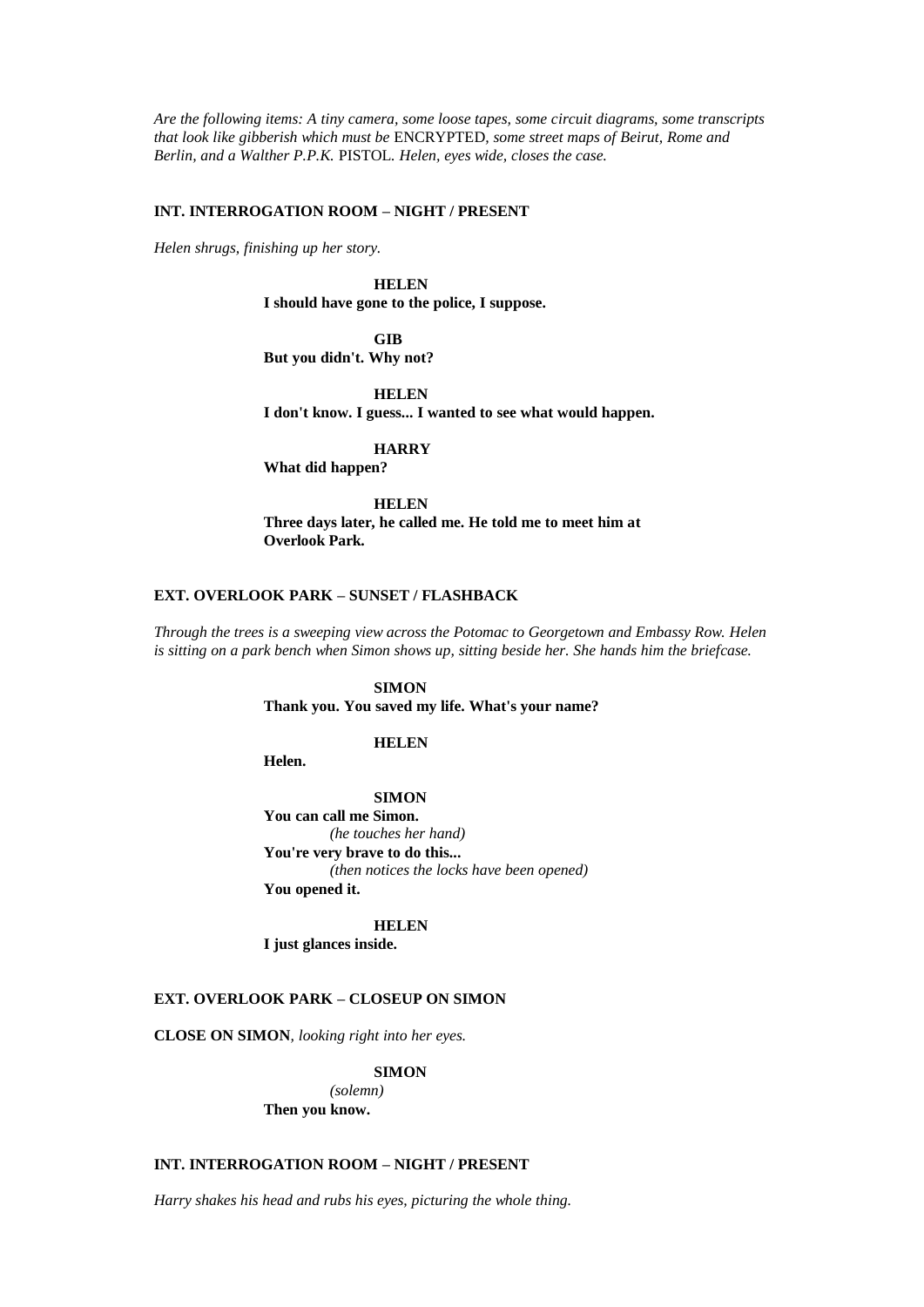#### **HARRY**

**Why did you continue to see him?**

**HELEN**

**He needed my help.**

**HARRY Not because you were attracted to him?**

**HELEN**

**No.**

**HARRY You weren't attracted to him at all?**

**HELEN**

**Well, maybe a little.**

**GIB Is this a common thing for you? Cheating?**

# **HELEN**

**No! Never!**

**GIB So, it was your first time.**

**HELEN**

**I wasn't cheating!**

**HARRY Tell me about your husband, Mrs. Tasker.**

### **HELEN**

**Harry? What can I say about Harry? He's a sales rep for a computer company.**

### **HARRY**

*(hard question for him)* **Would you say he was boring, then?**

**HELEN**

*(she sighs, nodding fatalistically)* **Yeah. I suppose he is.**

# **GIB**

**So sex with him isn't exactly making your flag wave anymore.**

*Harry cuffs him on the shoulder. Signals with a scowl for him to stay out of it. Gib smirks. Harry's put him through enough shit the last couple of days, it's time for a couple digs.*

> **HELEN That's none of your goddamn business! What kind of questions are these?**

# **HARRY**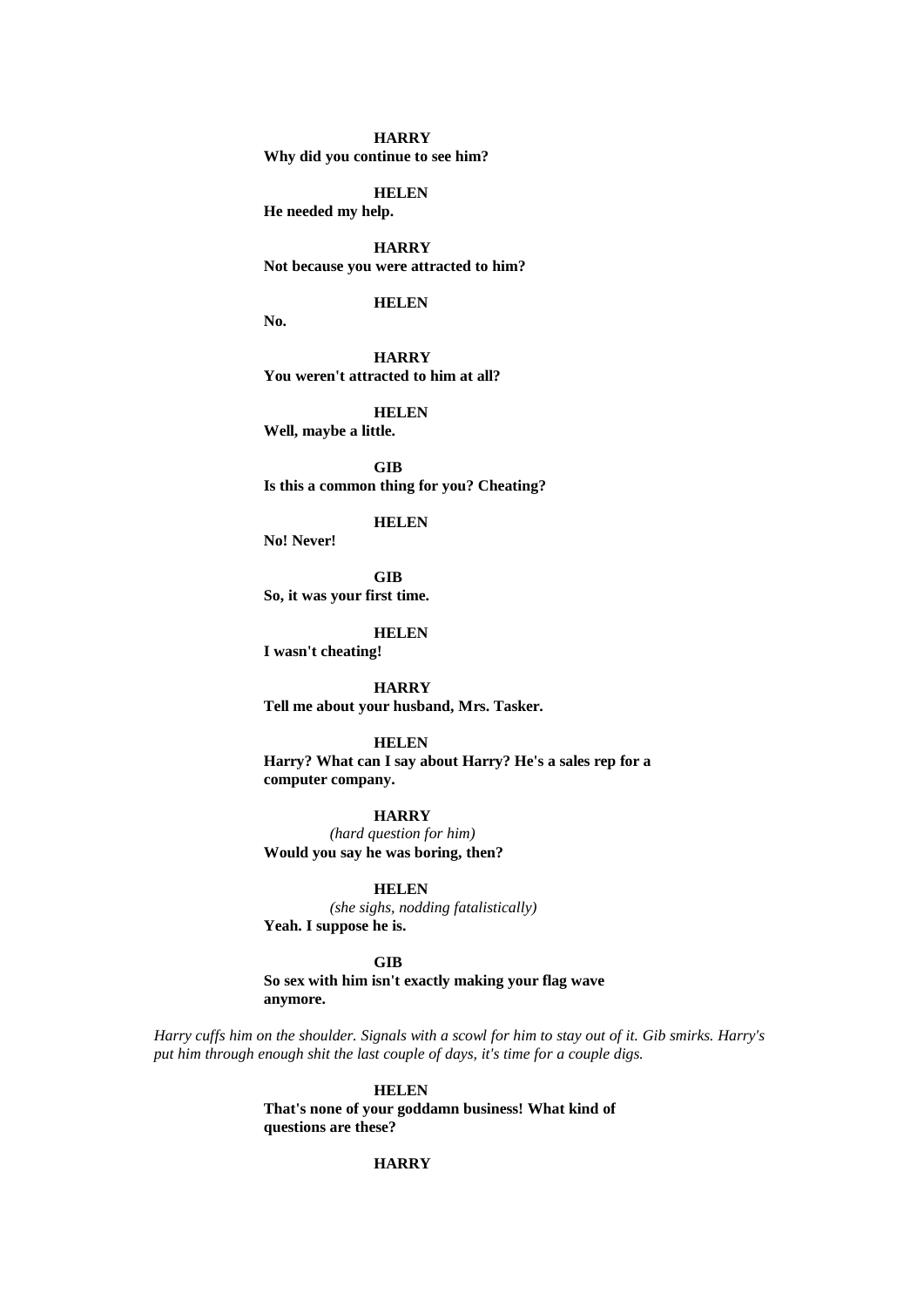**You're in a lot of trouble, Mrs. Tasker, so I suggest you cooperate. If we want to know the most intimate details of your life, you'd better tell us.**

*Helen glowers at the mirror. Her hands are shaking and she hates it that they can probably see she is afraid.*

> **HELEN My husband is a good man.**

**GIB But he's not exactly ringing your bell lately, right? I mean –**

*Harry covers the mike and whips around on Gib.*

**HARRY Let me handle this part. Do you mind?** *(to Helen)* **Why did you go to Carlos' hideout?**

**HELEN**

**He wanted me to go with him on a mission, to pose as his wife.**

**HARRY**

**And you agreed?**

**HELEN**

**Yes.**

**HARRY**

*(amazed)*

**Why?**

*Helen searches herself for the explanation.*

**HELEN**

**I don't know. I guess I needed something...**

**HARRY**

**What did you need?**

**HELEN**

**I needed to feel alive. I wanted to do something... outrageous. And... I don't know... it felt good to be needed. To be trusted. To be special.**

*In verbalizing it she just feels smaller, more pathetic that she ever did. She hates the unseen voices for making for try to explain her deepest, unvoiced needs.*

#### **HELEN**

**There's so much I wanted to do in this life, and it's like I haven't done any of it. And the sand's running out of the hourglass. I want to be able to look back and say: See! I did that. It was wild and it was reckless and outrageous and I fucking did it!**

*(she glares at the mirror)* **And I frankly don't give a shit if you understand this or not.**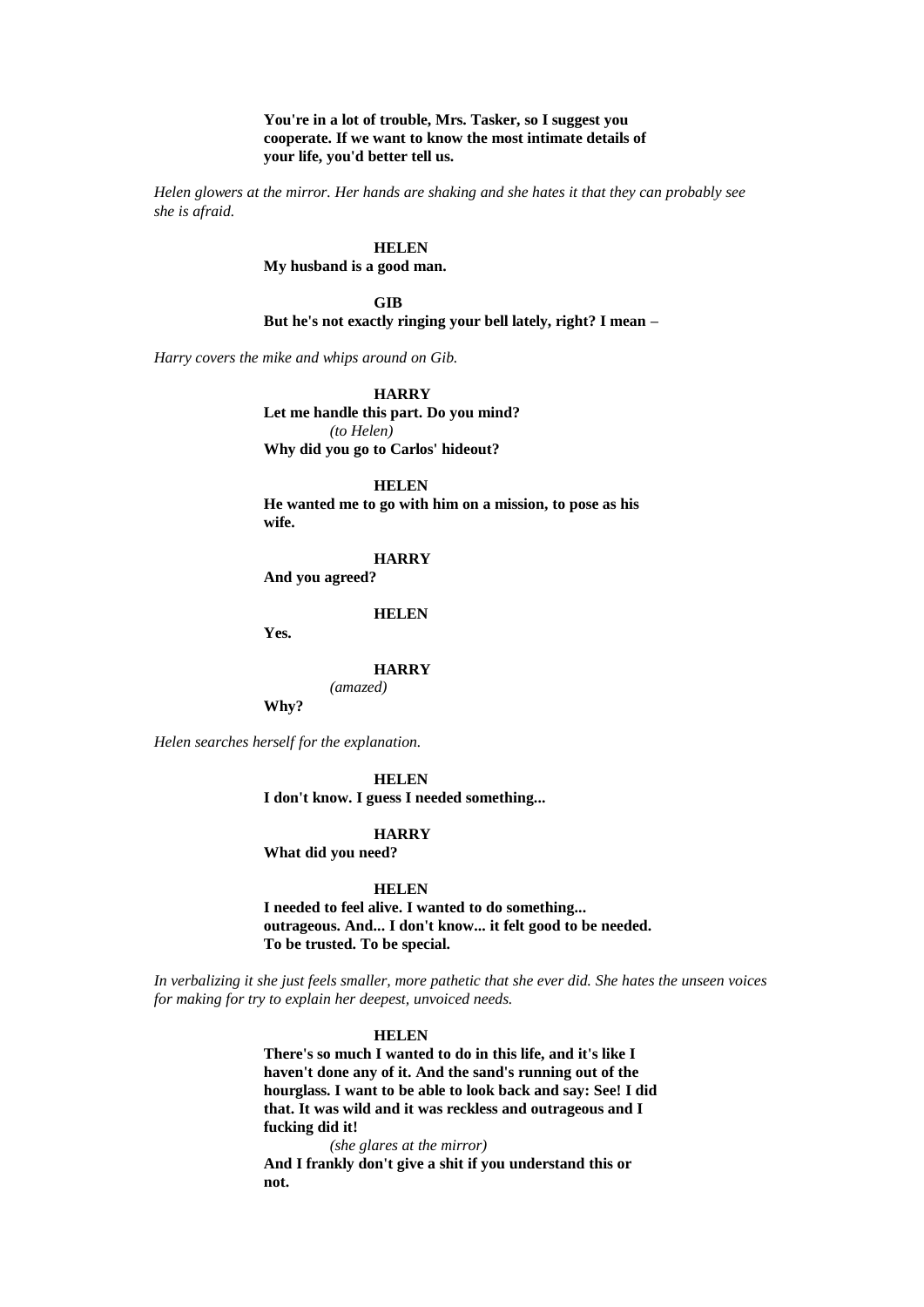*Gib looks at Harry, eyebrows raised. Whew! Harry is studying his wife like she's some fantastic new species.*

> **HARRY This Simon. Did you sleep with him?**

## **HELEN**

**No.**

**GIB** *(covering the mike)* **She's lying.**

**HARRY You didn't have sexual relations with him?**

**HELEN**

*(acidly)* **Look, if you ask me everything twice, this is going to take a really long time. And I have to get home to my family.**

**GIB**

**You're not going anywhere.**

*Helen loses it. It is fury and fear, tears and rage all at once –*

**HELEN Let me out of her! Right now!**

# **HARRY**

**Answer the question –**

*She picks up her stool and charges toward the mirror, swinging it with all her might. It bounces off harmlessly.*

### **HELEN**

*(she swings again, yelling)* **I didn't sleep with him!** *(and again –WHAM!)* **You hear me, you chickenshit bastards –**

*WHAM! She hits the mirror again.*

# **GIB (INHUMAN VOICE) Everyone tries. It's unbreakable.**

*WHAM! WHAM! WHAM! The mirror suddenly stars from side to side with huge cracks. She's about to beat her way through it.*

# **INT. OBSERVATION ROOM – NIGHT**

**INSIDE THE OBSERVATION ROOM** *Harry and Gib jump back.*

**GIB She could be telling the truth.**

# **HARRY**

*(to Helen)*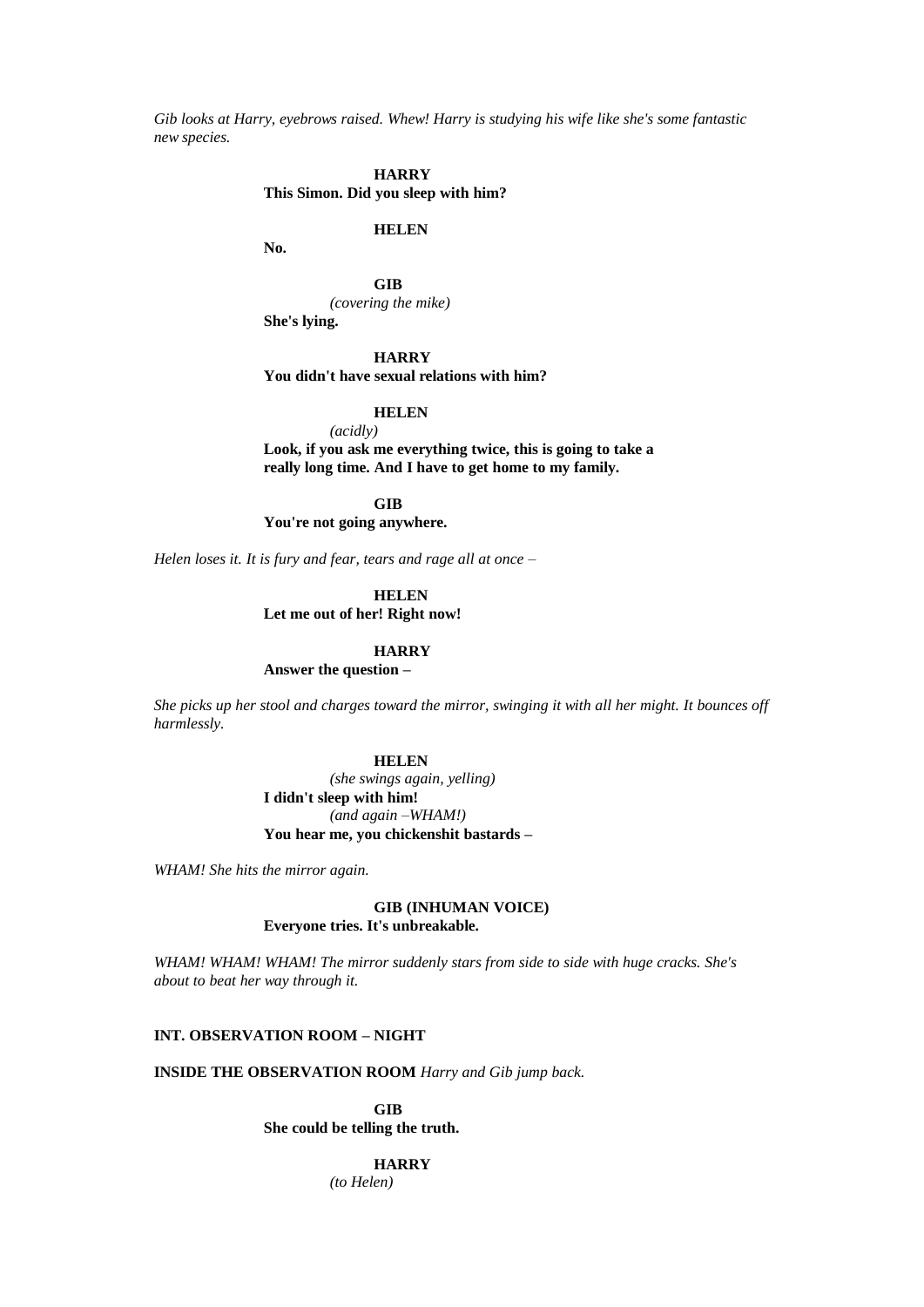**Wait! Calm down, Mrs. Tasker. There is only one more question.**

*Helen drops the stool. She stands there panting. Her fury spent, she begins to cry.*

**HELEN**

**What?**

**HARRY Do you still love your husband?**

### **HELEN**

*(softly)*

**Yes.**

# **HARRY**

**Louder please.**

**HELEN**

**I love him. I have always loved him and I will always love him.** *(she wipes at her eyes)*

**Can I go home, please?**

# **INT. OBSERVATION ROOM – NIGHT**

INSIDE THE OBSERVATION ROOM *Harry states at her. He smiles.*

**GIB**

**Now what?**

## **HARRY**

*(leaning forward to the mike)* **There is only one solution to your problem, Mrs. Tasker. You must work for us.**

**GIB**

*(whispering to Harry)* **Oh shit. Harry... what're you doing?**

#### **HARRY**

*(like: isn't it obvious?)* **I'm giving her an assignment.** *(to Helen)*

**I am offering you a choice. If you work for us we will drop the charges and you can go back to your normal life. If not, you will go to federal prison, and your husband and daughter will be left humiliated and alone. Your like will be destroyed.**

**HELEN Oh, gee thanks. Mmmm, let me see –**

## **HARRY**

**Yes or no.**

**HELEN What do you think? Of course yes! What's involved?**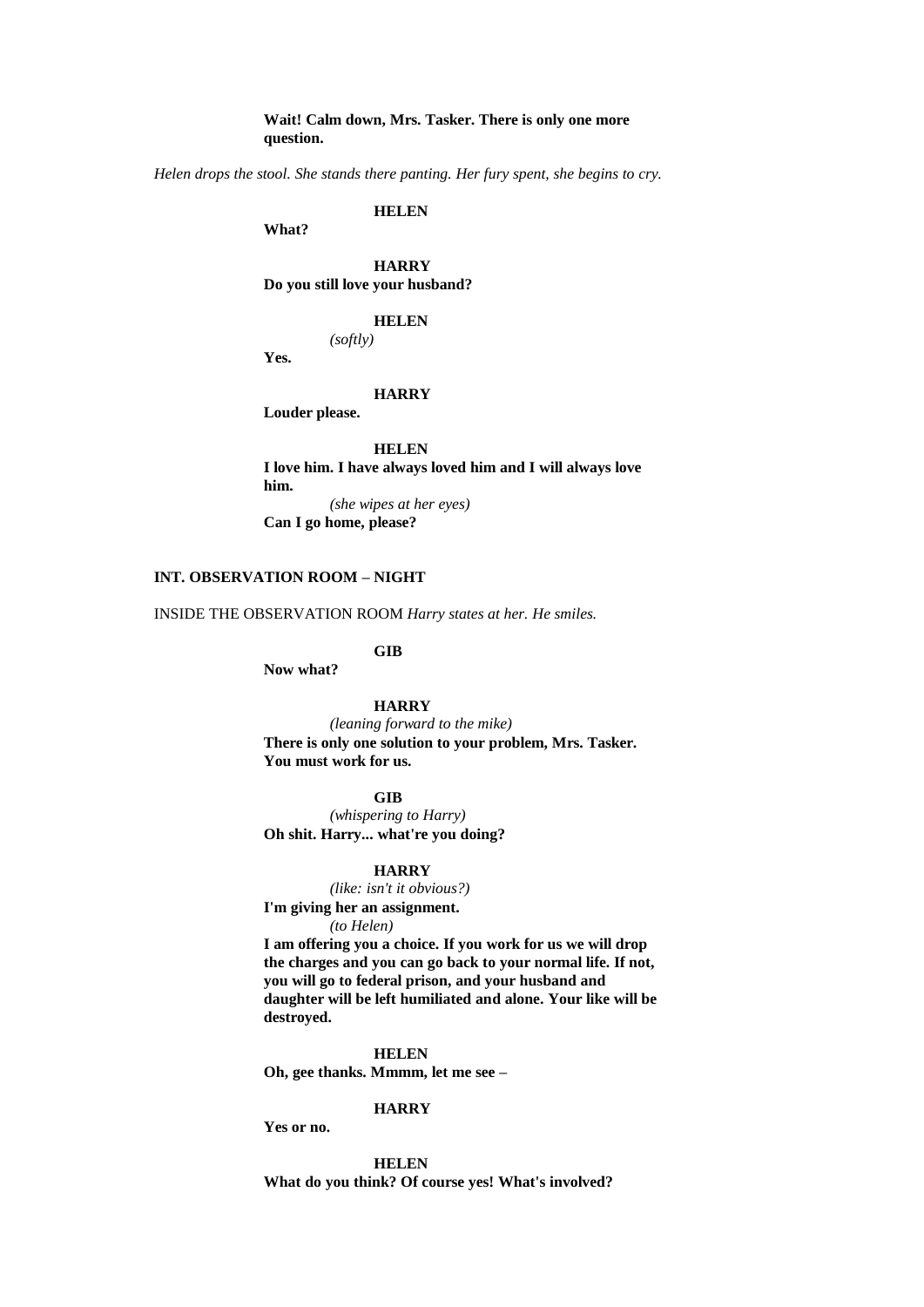## **HARRY**

**You will be contacted with the assignment.**

#### **HELEN**

**My husband can't know about this.**

### **HARRY**

**No one must know! Especially him. You must appear to live your life normally, conveying nothing. The security of this nation depends on it. Can you do that?**

## **HELEN**

**I think so.**

#### **HARRY**

**Think carefully. You will be lying to the man you love. The person who trusts you the most.**

#### **HELEN**

*(fearless)* **I can do it!**

**HARRY The code name of your contact will be Boris. Your code name will be –**

#### **HELEN**

*(excited)*

**Natasha?**

#### **HARRY**

**No. Doris.**

# **INT. INTERROGATION ROOM – NIGHT**

**ON HELEN***, not liking her wimpy code-name.*

### **EXT. BRIDGE – NIGHT**

*The unit-seven van pulls up in the spooky shadows under the bridge, stopping next to Helen's red Accord. The door slides open and Helen gets out, helped my black-garbed hands. She is wearing her hood, which is whisked off by one of the hands. She whirls in time to see the door slide shut and the van speed off. She watches it drive off into the night.*

### **EXT. ROCK QUARRY – NIGHT**

*The van pulls up near the edge of a large quarry. The door opens and Simon is pushed out, followed by Harry, who is in his black jumpsuit and wearing a ski-mask. Gib follows as Harry guides Simon to the edge of a sheer drop. Harry whips off the hood and Simon takes in his surroundings.*

#### **SIMON**

**Yeeaoowww!!**

**HARRY You son-of-a-bitch. Did you really think you could elude us forever, Carlos?**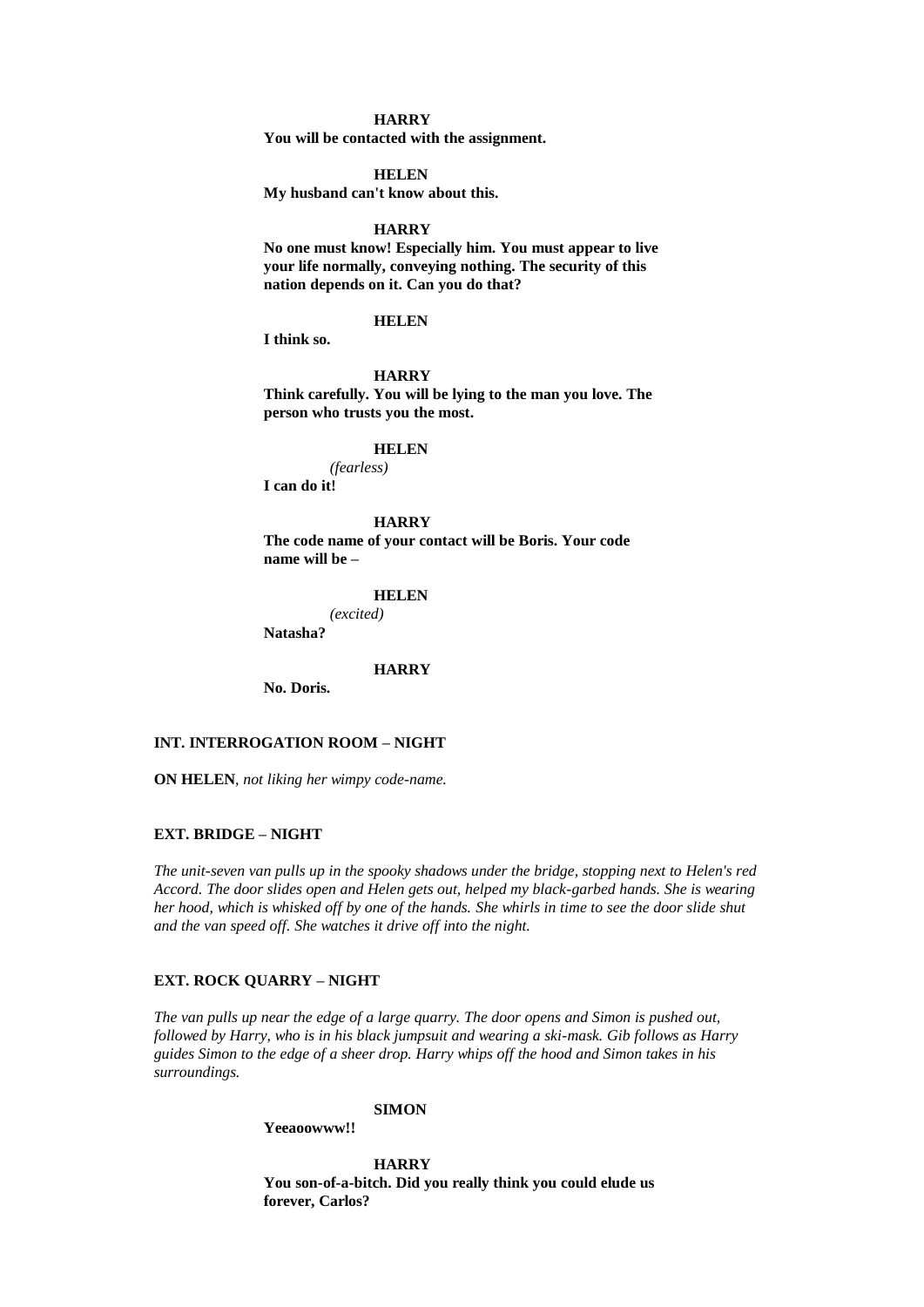#### **SIMON**

**Wait! You got the wrong guy. My name's Simon. Look, just let me go. There's no need to kill me. I haven't seen your –**

*Harry whips off his ski-mask.*

### **SIMON**

# **– face. Shit! Shit!!**

*Simon has ducked his head and won't look at Harry. Then it dawns... He looks up, brightening hopefully.*

## **SIMON**

**It's you! Hey, you still interested in that Vette at all?**

#### **GIB**

**You can drop it now, Carlos. The game is over. Your career as an inter-national terrorist is too well documented.**

### **SIMON**

**No... I sell cars. That's all! Not even foreign cars. Nothing international, I swear. I'm no terrorist. Everything I said was a lie... you have to believe me. I'm actually a complete coward. If I ever even saw a gun I'd –**

*Harry whips his pistol out in one liquid motion and snaps the muzzle right in front of Simon's eyes.*

#### **SIMON**

**– faint. Aahhh! Don't kill me. I'm not a spy. I'm nothing. I'm navel lint. I have to lie to women to get laid. And I don't score much. It's pathetic.** *(he looks down)* **See, look... would a spy pee himself?**

*Harry is finally sickened by his groveling. He pulls Simon away from the edge, then gestures with his gun.*

### **HARRY**

**Beat it.**

#### **SIMON**

# **No. Soon as I turn you'll shoot me.**

*Harry starts back to the truck. Simon stays right with him, facing him, terrified to turn away. Like a dog following him.*

## **SIMON**

**Please don't. You can have the car for free –**

#### **GIB**

# **Take off, dipshit!**

*Gib finally shoves Simon back and Harry contemptuously cranks* THREE ROUNDS *into the ground by his feet, forcing him to dance backward. The two agents get into the van and tear off in a cloud of dust. Leaving Simon alone in the moonlight, miles from nowhere.*

**CUT TO:**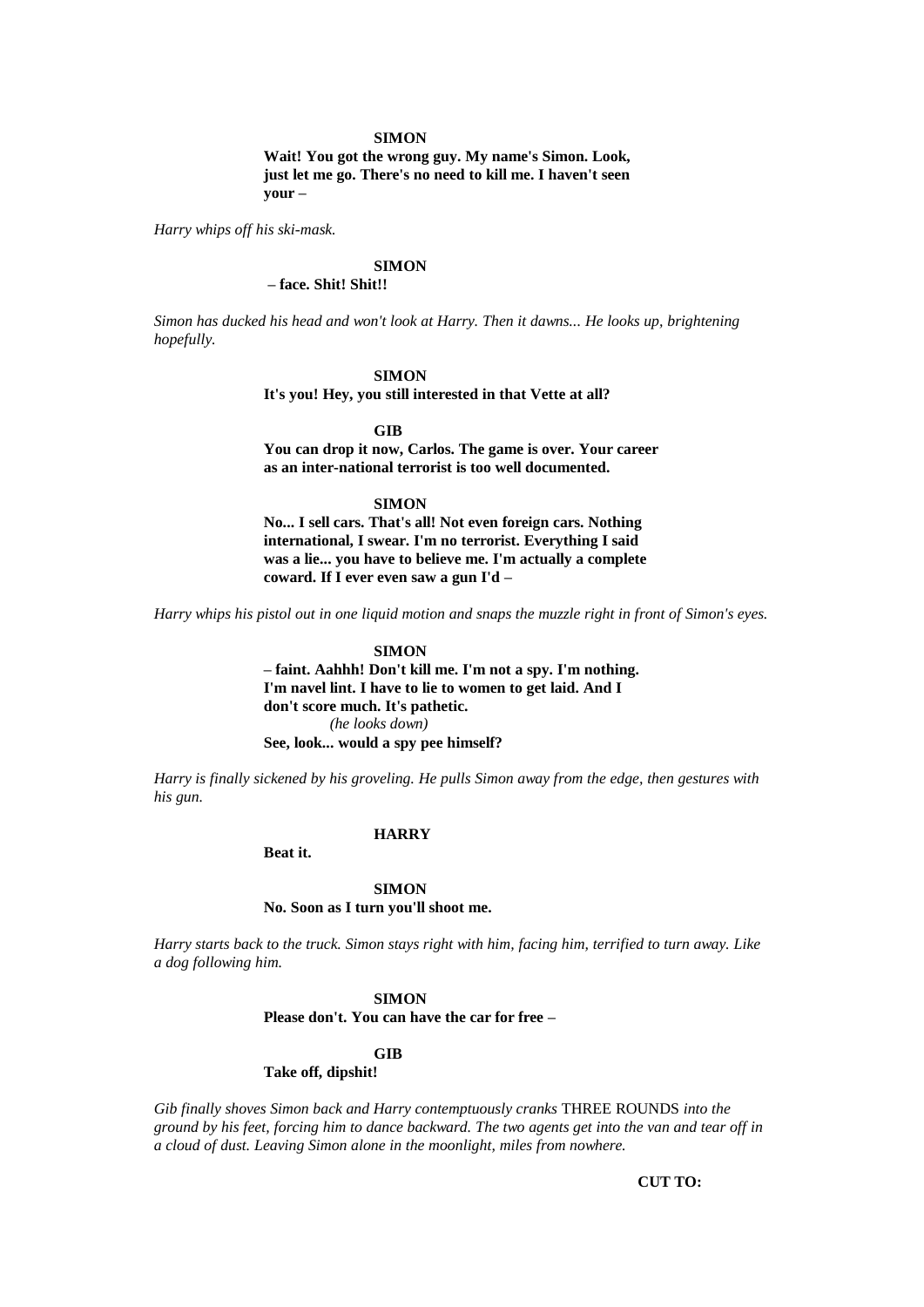### **INT. / EXT. SEDAN – DAY**

**TIGHT ON LOCATOR SCREEN** *as a blip moves across the grid of city streets. Gib drives while Harry watches the screen.*

#### **HARRY**

#### **We should pick up visual at the next light.**

*The scrambler phone in Harry's briefcase rings. He picks it up.*

#### **HARRY**

**Morning, boss.**

#### **INT. OMEGA SECTOR – DAY**

### **INTERCUT WITH SEDAN**

*Spencer Trilby stands glowering as he talks to Harry.*

## **TRILBY**

**Harry, this report on last night's operation is the thinnest piece of crap I've ever seen from you. I'm sure you won't mind giving me a little more detail on why all these assets were deployed.**

## **INT. / EXT. SEDAN – DAY**

## **HARRY**

#### **Absolutely. But can it wait? I'm on a critical surveillance right now.**

*Harry spots something up ahead. He snaps his fingers and points, then whips a pair of gyrostabilized binoculars to his eyes.*

#### **HARRY'S POV THROUGH SCOPE**

*Trent, on the Yamaha with Dana on the back, rides through the intersection up ahead. Dana bops to the sound coming over her walkman headphones as Trent zips between cars. Gib makes the turn, pulling in behind them at a distance.*

#### **TRILBY**

**Harry. Is there anything you want to tell me?**

## **HARRY**

*(innocently)* **No. Not that I can think of.**

**THE CAMERA PUSHES IN** *ominously on Spencer Trilby.*

#### **TRILBY**

**Harry? You know we never fire anybody.**

*Click. Harry hangs up the phone slowly.*

**GIB**

**We're dead, right? So... where'd you put the transmitter?**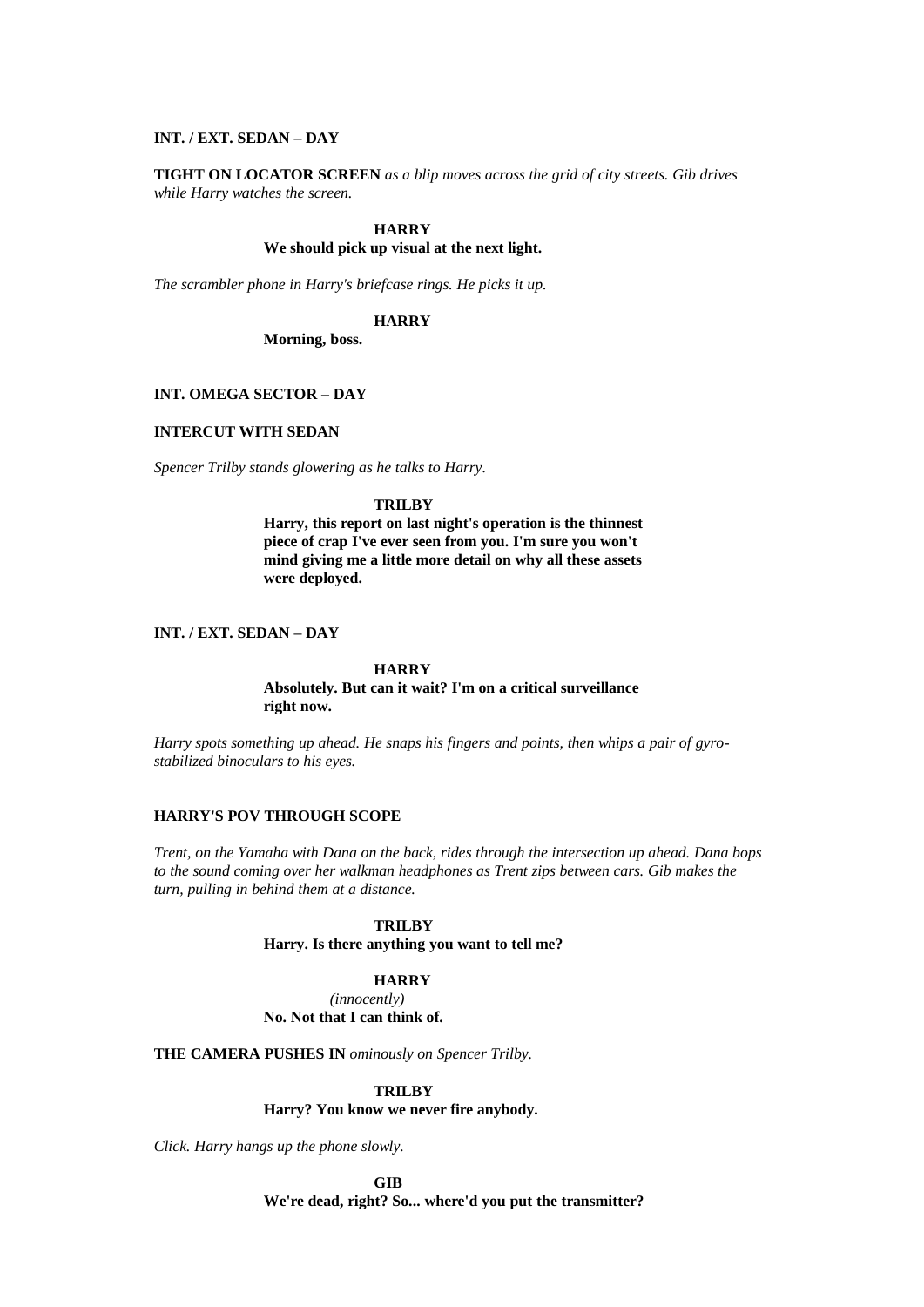#### **HARRY**

**In her Walkman. It's the one thing I knew she'd be taking.**

### **EXT. WAREHOUSE – DAY**

*Harry walks toward the closed warehouse doors, past Trent's parked Yamaha. We hear MUSIC from inside.*

### **INT. WAREHOUSE – DAY**

**INSIDE THE WAREHOUSE***, we see what it is that Dana has been doing when she skips school. A garage band of teenagers, mostly older than her, are playing loudly. Dana has the microphone, belting out a punchy cover of the old Cream classic "Sunshine of Your Love". The guitar parts have been industrialized, and it actually sounds pretty hip.*

*Harry watches from the shadows, standing behind a pillar not far from the stage. Watching his daughter gyrating in the spotlight. His reaction is hard to read.*

## **INT. WAREHOUSE – CLOSEUP OF CIRCUIT-BREAKER – DAY**

**TIGHT ON THE MASTER CIRCUIT-BREAKER** *as Harry's hand throws the switch.*

### **INT. WAREHOUSE – STAGE – DAY**

*The stage is plunged into darkness and the music stops abruptly. Before the band members can react, they hear the big metal doors rolling and sunlight blazes in. Dana stares into the glare, seeing an ominous silhouette standing there. The shadowy figure walks toward them.*

## **FIGURE**

## **You! Come with me.**

*The figure comes straight toward Dana. To her horror is turns out to be her dad. Her heart stops.*

## **DANA**

**Oh my Gooooood.**

## **EXT. WAREHOUSE – DAY**

*Harry appears through the doors, marching Dana by the arm. He walks her over to some industrial junk nearby, overgrown with weeds, and sits her down for a talk.*

*She is sullen, still mortified from getting dragged out in front of her friends.*

#### **HARRY**

**There are going to be some changes Dana. You're going to start following some rules. And I'm going to be there to see that you do.**

#### **DANA**

**Yeah, right.**

**HARRY You're going to stay in school. Do you understand?**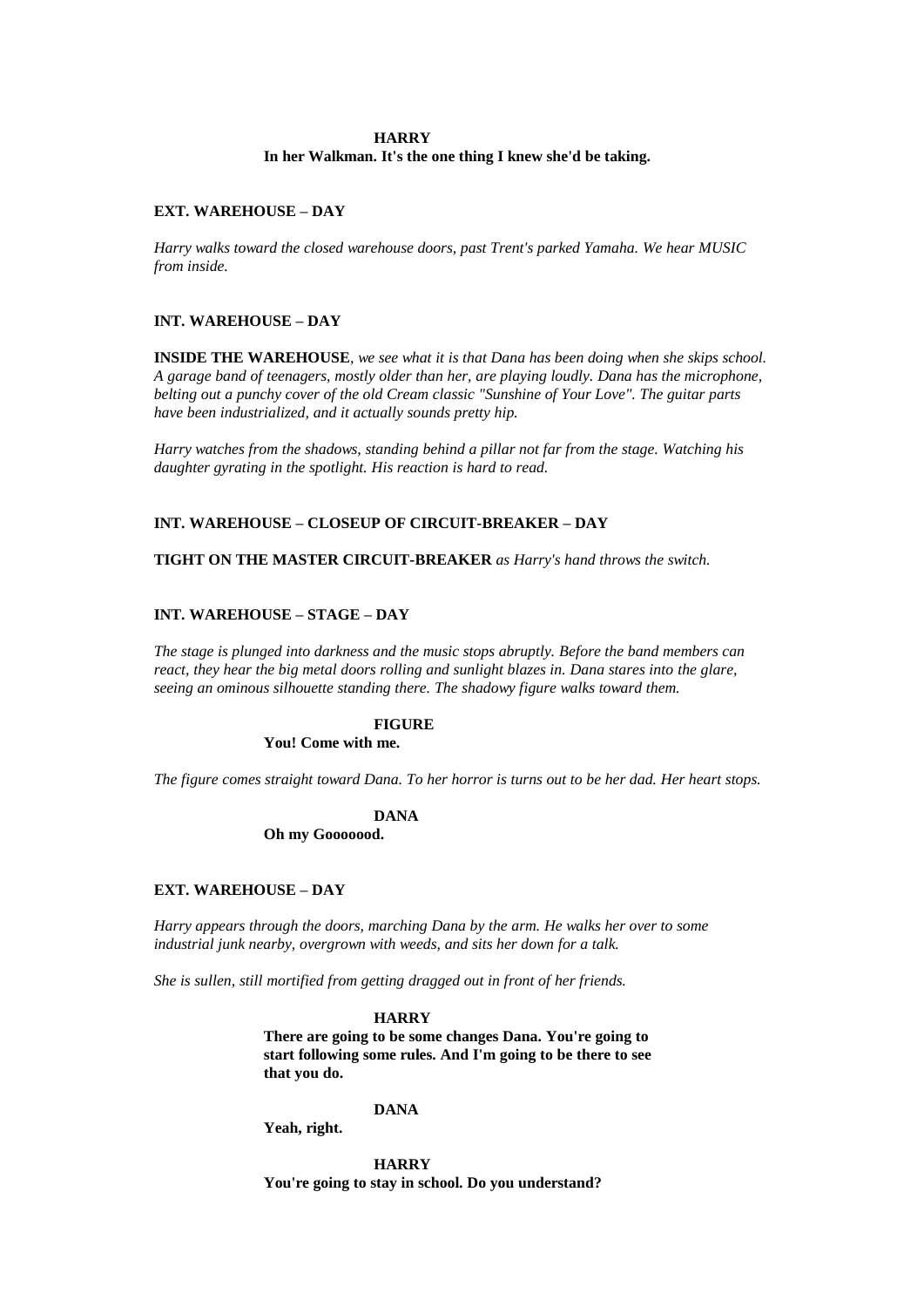#### **DANA**

## **Why? So I can wind up like you? What's the point?**

*You think Harry's going to really rain on her parade. But he doesn't. He becomes very tender. He pushes the hair back from her face.*

#### **HARRY**

#### **Did I tell you about the time we first met?**

*She looks up at him, puzzled?*

#### **HARRY**

**You were quite young at the time. All wet and still attached to your mom by a cord. You opened your eyes and looked right at me. And I knew then I would always love you with all my heart.**

*Dana stares at her father with a dawning awareness. This is not just some chump that she has to put up with. This is her father. He is a part of her. No matter what happens they are in this thing together. Tears start to run down her cheeks.*

#### **HARRY**

## **Somewhere along the way I got lost, honey. I forgot about what was really important. I'm sorry pump – I mean –**

*She grabs his in a fierce hug. Harry closes his eyes, letting the moment purify him.*

## **HARRY Dana, regarding this singing –**

*She pulls back, suddenly wary. Oh shit.*

#### **HARRY**

*(grinning)* **You were pretty good.**

#### **INT. / EXT. SEDAN – DAY**

*Dana sits wedged into the front seat between Gib and Harry. Father and daughter are singing raucously loud, with the windows down.*

#### **HARRY / DANA**

**I've been waiting so long To be where I'm going In the sunshine of your looooove.**

*They crack up after the long sustain. They are both suffused with a glow of rediscovery. Harry pulls the car to the curb in front of Dana's school.*

#### **DANA**

**Dad, how come you know the words?**

#### **HARRY**

**Honey that song came out in 1968, when I was exactly your age.**

**DANA Unbelievable! Trent told me he wrote it. He's history.**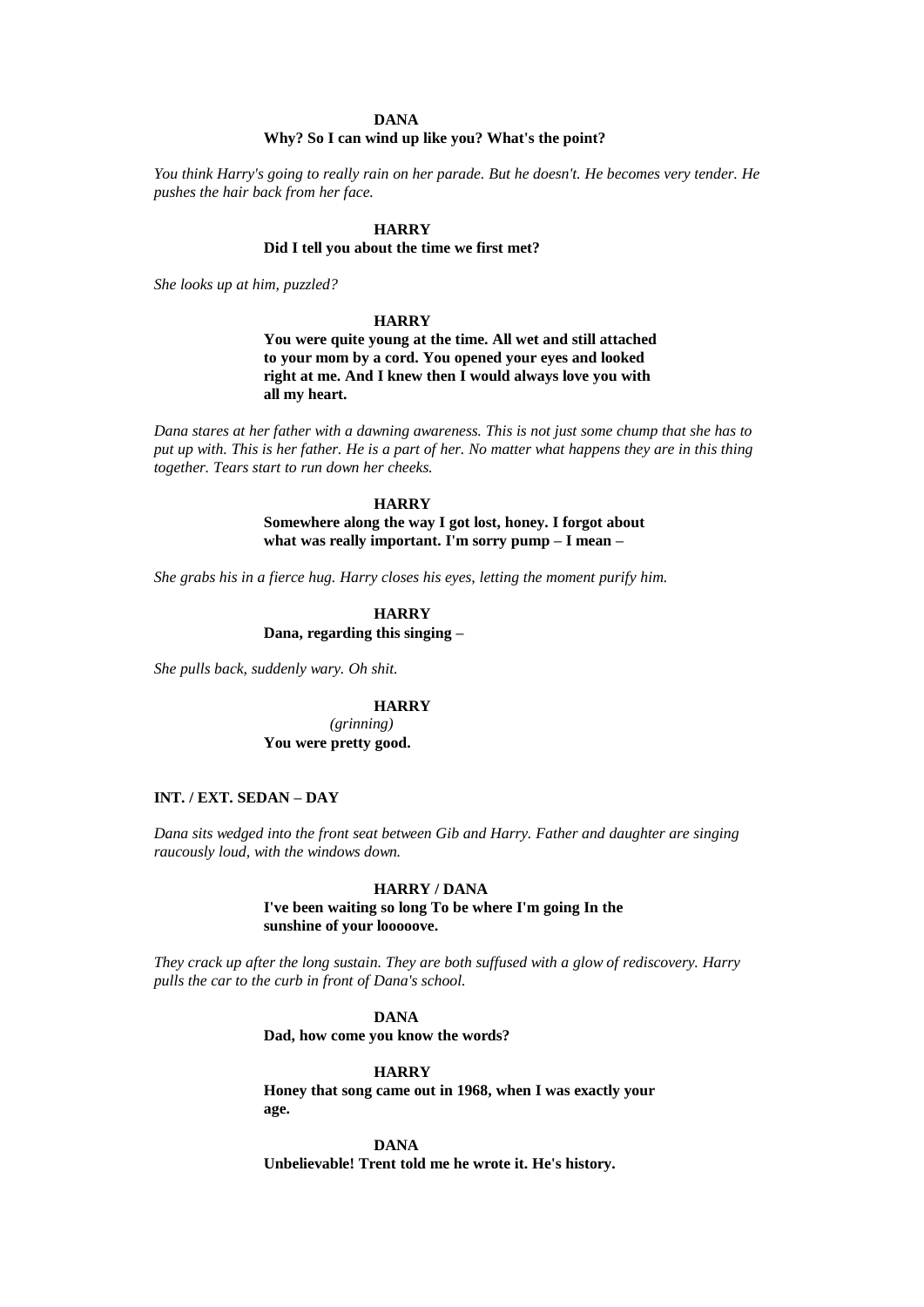#### **INT. TASKER HOUSE – NIGHT**

*The image of a family dinner. Helen is avoiding Harry's eyes. Harry looks over at Dana and she gives him a tiny smile. Then she rises from her half-finished dinner and heads out of the kitchen.*

**DANA**

**I'm done.**

**HELEN Where are you off to young lady?**

**DANA**

*(pointing toward her room)* **I have a book report.**

*Helen watches her go. That's strange.*

**HARRY**

**So last night was pretty exciting, huh?**

## **HELEN**

*(alarmed)*

**What?**

*(then smoothly)* **Oh, the flat tire? Yeah, I thought the damn towtruck was never going to get there.**

*Harry smiles, reaching for more chicken. The phone* RINGS*. Helen controls the urge to run to it.*

**HELEN**

**Hello?**

**METALLIC VOICE**

**Doris?**

**HELEN**

**Oh. Yes?**

#### **INT. OMEGA SECTOR – NIGHT**

GIB, AT OMEGA SECTOR*, uses the* SPEECH SYNTHESIZER *to disguise his voice.*

**GIB**

**Listen carefully. Go to the Hotel Marquis in one hour. Pick up an envelope marked Doris at the front desk. And dress sexy.**

## **INT. TASKER HOUSE – NIGHT**

**BACK ON HELEN** *as she reacts to that.*

**HELEN**

**What?**

**VOICE**

**Get going!** *(CLICK)*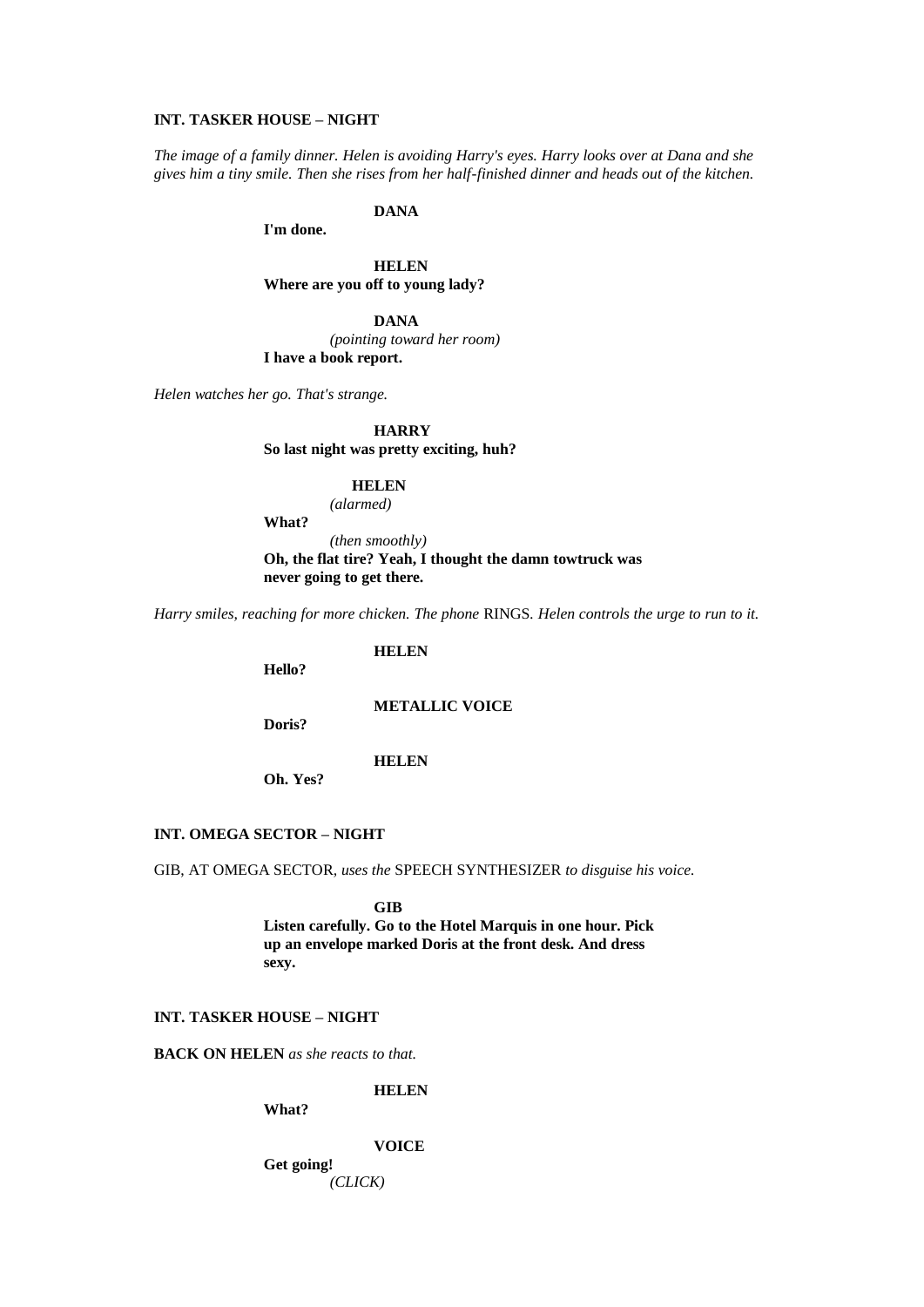## **HELEN**

#### *(thinking for a second, then...)*

**Uh... well, okay then. You sound terrible. I'll run out right now. Just call the prescription in to the pharmacy. Sure, no problem. Bye.**

*Harry smirks, listening to her lie. She's good. The smirk drops as she turns.*

## **HELEN**

## **Allison is sick in bed. I have to go over there, honey.**

#### **HARRY**

**Sure, hon.**

*She walks unhurriedly out of the room. Behind her back, Harry is grinning. The second Helen is out of his sight line, she runs up the stairs. Harry waits a moment then picks up the phone.*

#### **INT. OMEGA SECTOR / ELECTRONIC LAB – NIGHT**

*Gib is in a corner of the electronics lab, in an area dedicated to* DIGITAL AUDIO PROCESSING*. The phone in his briefcase rings. Gib answers.*

**GIB**

**You've reached a new low with this one. I can't believe you're crazy enough to use the room at the Marquis.**

#### **HARRY**

**Why not? You think I can afford a suite like that on my salary? Is Jean-Claude done yet?** 

*Gib looks over at a* SOUND RECORDING BOOTH *nearby. In it a* FAT FRENCH AGENT*,*  JEAN-CLAUDE *is doing voice recording from a hand-written page.*

## **GIB**

**Not quite.**

#### **INT. OMEGA SECTOR – INSIDE THE BOOTH – NIGHT**

*We hear Jean-Claude record a line on a tiny DAT tape recorder. He speaks with a cosmopolitan French accent. Close your eyes and he's Charles Boyer.*

## **JEAN-CLAUDE No no. Do it slowly. Very slowly.**

#### **INT. HOTEL MARQUIS – NIGHT**

*A big luxury hotel downtown, with an opulent lobby. Helen enters, looking different than we have ever seen her. She has been commanded to be sexy, and she is. Her black slinky dress is cut at mid-thigh, showing some good legs we haven't been aware of. She's pulled her hair back and added pearls. Now she looks elegant and hot. Playing the role.*

## **INT. HOTEL – FRONT DESK – NIGHT**

*She goes to the front desk and signals the* ASSISTANT MANAGER *with her eyes. He comes over to her.*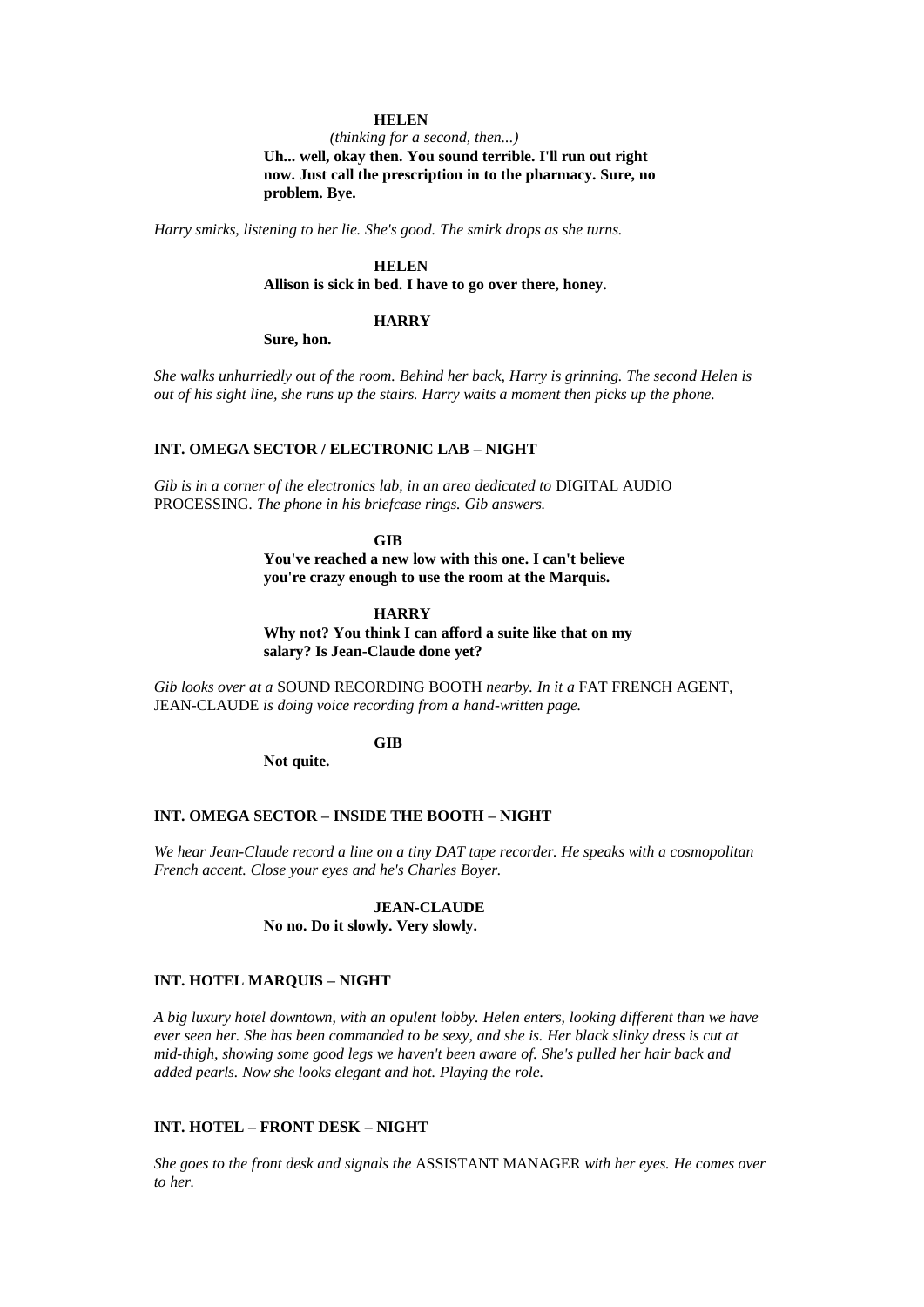#### **HELEN**

#### **Do you have an envelope for Doris?**

*The man nods. Saying nothing, he reaches under the counter and hands her the envelope. She opens it as she walks across the lobby. In contains a room key, a small bugging device, and a phone number.*

## **INT. HOTEL LOBBY – NIGHT**

**TIGHT ON A PAY PHONE** *as Helen finishes dialing the number. She scans the lobby as the phone rings...*

#### **METALLIC VOICE**

**Listen. You are a prostitute named Michelle. Go to the room. A man will be there. He is a suspected arms dealer.**

#### **HELEN**

**Do I have to... you know...?**

#### **VOICE**

**No. He has particular tastes. He likes to watch. You will say his regular girl, Carla, is sick. If he likes you, he will tell you what to do. You must plant the bug near the telephone, by the bed, before you leave. If you do not accomplish your mission, the deal is off.**

## **INT. HOTEL / TENTH FLOOR – NIGHT**

*Helen exits an elevator and walks down the long hallway toward the suite. She stops by a mirror and checks her look. Decides she is too uptown. She pulls the neckline of her dress down so it shows more shoulder, then hitches up the hem. Ditches the pearls. Puts on some red lipstick.*

*Now she doesn't look hot and elegant... just hot. She practices a slinky walk, getting into the role.*

*Suddenly she remembers her wedding ring. She pulls on it. It probably hasn't been off in years. She licks her finger and twists it off. Yoww! She puts it on her right hand and turns the modest diamond palm-side in... Out of site. Then, reading the number off the key, she goes to the room and unlocks the door.*

#### **INT. SUITE – NIGHT**

*Helen comes in hesitantly. The lights are off. The suite is large and richly furnished, with a breathtaking view of the city. It is the room Harry was using, posing as Renquist. A FRENCH-*ACCENTED VOICE *comes from the next room.*

#### **VOICE**

**In here.**

*She goes into the bedroom. There is a dark figure sitting in a chair, just a silhouette.*

#### **MAN**

#### **Step into the light.**

*It is a corner room. The drapes on one side are closed, shadowing the man, but open on the other just enough to let in a slash of moonlight. She steps forward into it.*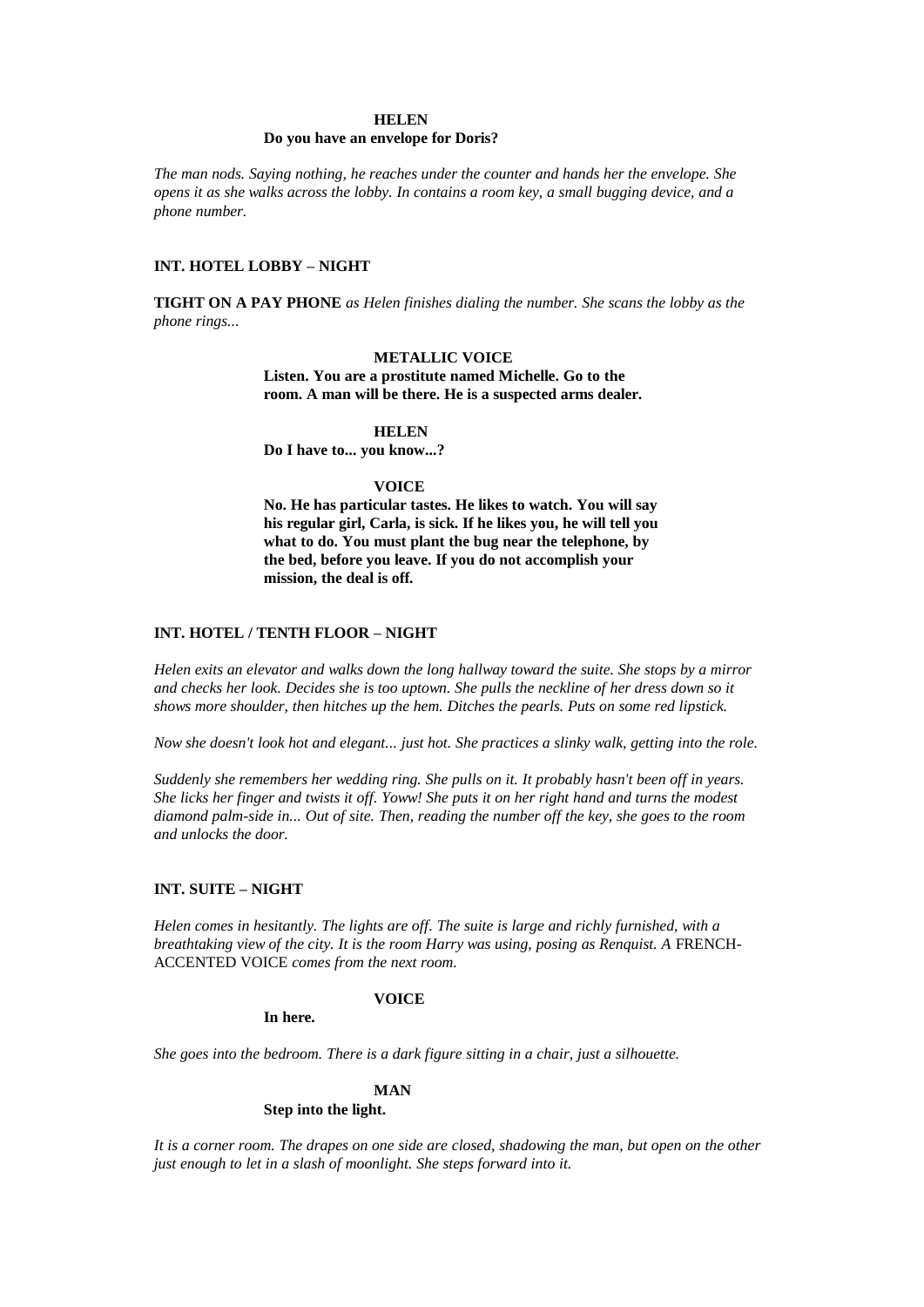#### **TIGHT CLOSEUP ON THE FIGURE**

*We can just make out that it is Harry, though Helen cannot.* TILT DOWN *to show his hand, out of sight behind the chair-arm, as he manipulates the pause button on the DAT tape deck.*

#### **HELEN**

**I'm Michelle. Carla's sick. She thought you might like me, so...**

*Harry goes SSSSHHHH. Silencing her gently. He silently clicks off the* PAUSE *button. The DAT recorder plays. Charles Boyer, deep and hypnotic, speaks from Harry's outline. Harry lipsynchs.*

> **HARRY (TAPE) Let me do the talking. You are very pretty. You may start by unzipping your dress.**

PAUSE *button. She starts to yank the zipper down.*

### **HARRY (TAPE) No no. Do it slowly. Very slowly.**

*Helen turns her back to him, and draws the zipper down languorously, revealing her creamy back. She is not wearing a bra.* 

## **HARRY (TAPE)**

## **Now slip the dress down... slowly.**

*Helen is starting to get into the ritual. She lets the dress slip off her shoulders. It slides down her body to the floor. She steps out of it, still in high heels.* 

## **HARRY (TAPE) Now slide the nylons off one by one.**

## **HELEN**

*(puzzled)* **I'm not wearing any.**

*Harry winces. He starts the next line immediately.*

#### **HARRY (TAPE) That's good. Now the panties.**

*The ritual continues as she strips slowly (this will be tastefully done). She conceals the bugging device in her hand as she sets her clothes on the bed near the phone. Helen is still concentrating on her mission.*

#### **HARRY (TAPE) Now turn, cheri, in the moonlight. Let your body flow like water.**

*She turns. Her skin is beautiful in the silvery light.*

#### **HARRY (TAPE)**

**Now dance for me. Go on.**

*Helen has no idea what to do, but she improvises quite well. The scrutiny of the shadowed man, who is fully clothed, and her raw vulnerability are a quiveringly powerful erotic combination.*

## **HARRY (TAPE)**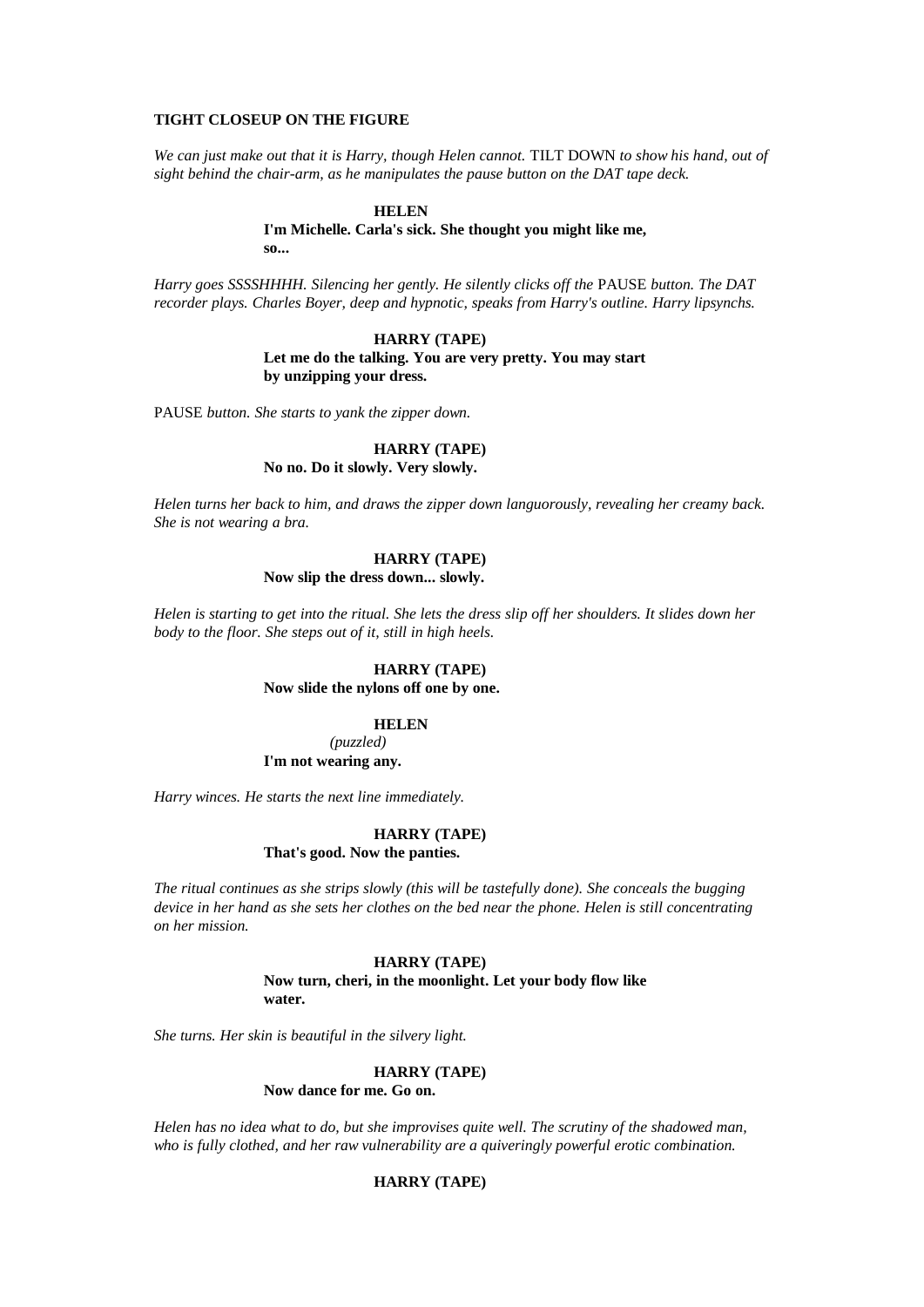**Let your hands be a lover's hands on your own skin as you move. Yes, that's it.**

#### **TIGHT ON HARRY'S EYES**

*As he studies her. His game, meant to give her a dangerous fantasy, is actually turning him on mightily. He is amazed to see her playing the role, getting into it. This is not the Helen is thought he knew for sixteen years.*

#### **HARRY (TAPE) Now, lie on the bed and close your eyes.**

*She does. Harry rises and goes to her, bringing the tape deck.*

#### **HARRY (TAPE) Keep them closed. Do not open them.**

*He sits on the bed, next to her, but without touching her. He strokes her hair, lovingly. Then runs his fingertips over her eyes, down her cheeks. To her it feels delicate and delicious. Part of her is enjoying this a lot. But Helen is torn between wanting to flee and knowing that nothing the man has done so far is enough to cause her to abort her mission.*

## **HELEN I thought you only liked to watch.**

*Harry goes SSSHHH. It's all he can do. He bends over her and brings his lips slowly down to her. He touches them to hers so slowly that she barely knows he is kissing her. Then he takes her in a passionate kiss.*

*And she grabs the lamp on the bedside table and* SMASHES IT OVER HIS HEAD*. Harry flies off onto the floor, groaning and semiconscious.*

*Helen flips on the light and grabs her clothes, starting to dress rapidly. She still doesn't recognize Harry, who is face down. He groans and starts to rise. She kicks him in the ribs and finishes putting her dress on. She sticks the bug under the night table and grabs her shoes. Mission accomplished, motherfuckers.*

*Harry grabs her ankle. She raises one shoe to kosh him again, and sees who it is. Freezeframe. Total shock. She can't even form the question.*

### **HELEN**

**Harry – ?!**

#### **INT. SUITE DOOR – NIGHT**

*CRASH!!! The door lock is shattered by tremendous force and* THREE MEN *burst into the room. We may recognize them as workers from Juno's shop. They are wielding pistols and are clearly part of Malik's terrorist brigade.*

*Harry is still groggy, and he doesn't want to start anything with Helen there, and risk her getting shot. He acquiesces as they pull him to his feet.*

#### **HELEN**

#### **He's got nothing to do with this. It's me you want, right?**

**HARRY** *(to lead* TERRORIST*)* **Let the hooker go. She's not important.**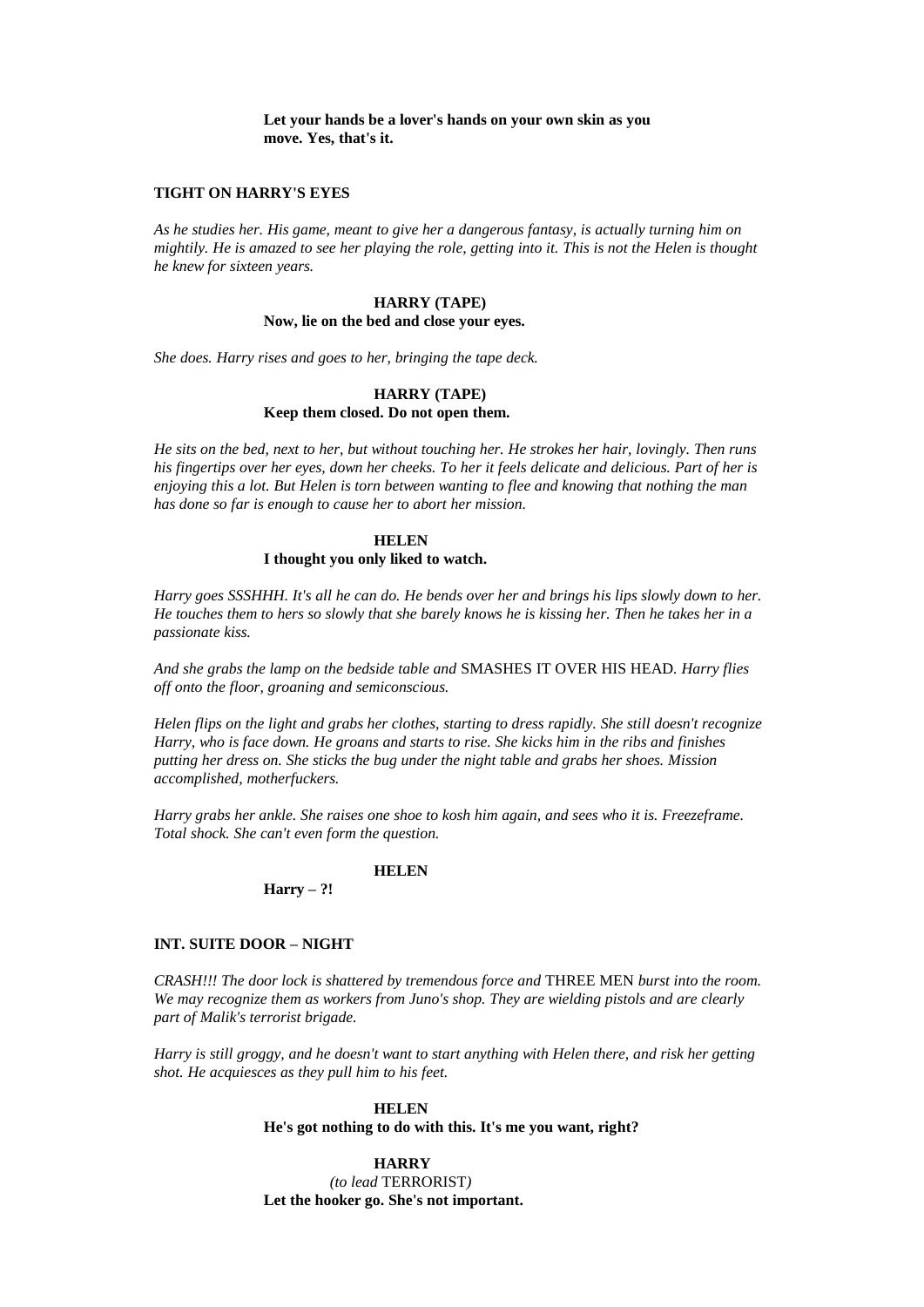#### **HELEN**

**Harry, be quiet. Let me handle this.**

#### **LEAD TERRORIST**

**Shutup, both of you.**

*During this exchange, the thugs have handcuffed Harry's hands behind his back. The leader gestures to one of the men to bring Helen along. Helen and Harry are dragged roughly out of the room with pistol-muzzles stuck in their ribs.*

## **INT. STAIRWELL – NIGHT**

*The door from the corridor bangs open and the thugs hustle Harry and Helen down the fire-escape stairs.*

### **HELEN**

**Listen, you don't need him, he's nothing. He's a sales rep for a computer company, really –**

*The thug leader cuffs her across the head to shut her up.*

**HELEN**

**That was unnecessary.**

#### **INT. HOTEL BASEMENT – NIGHT**

*A stairwell door opens and the terrorists rush Harry and Helen through the basement labyrinth.* 

#### **HELEN What were you doing there?**

## **HARRY**

**You wouldn't believe me.**

*A pistol muzzle is jammed hard behind Helen's ear.*

### **TERRORIST LEADER**

#### **Talk again, I kill you.**

*They are hustled across a loading dock to a* RENTAL VAN *waiting with the door open. A fourth terrorist slides the van door shut after they get in and gets in behind the wheel. The van takes off.*

**CUT TO:**

#### **EXT. AIRPORT – NIGHT**

*The rental van pulls up to a* G-3 JET *warming up outside a private hanger. The van doors open and the hostages are brought out. Harry sees a long black* LIMO *pulling up behind the van. The driver, an enormous man names* AKBAR*, hurries to open the passenger door. A slender pair of ankles emerge, followed by the rest of Juno Skinner, looking devastatingly beautiful but now quite sinister.*

*To Helen it is like a living James Bond film, with the jet, the limo, the terrorists, and now an exotic femme fatale, dressed to kill, approaching them.*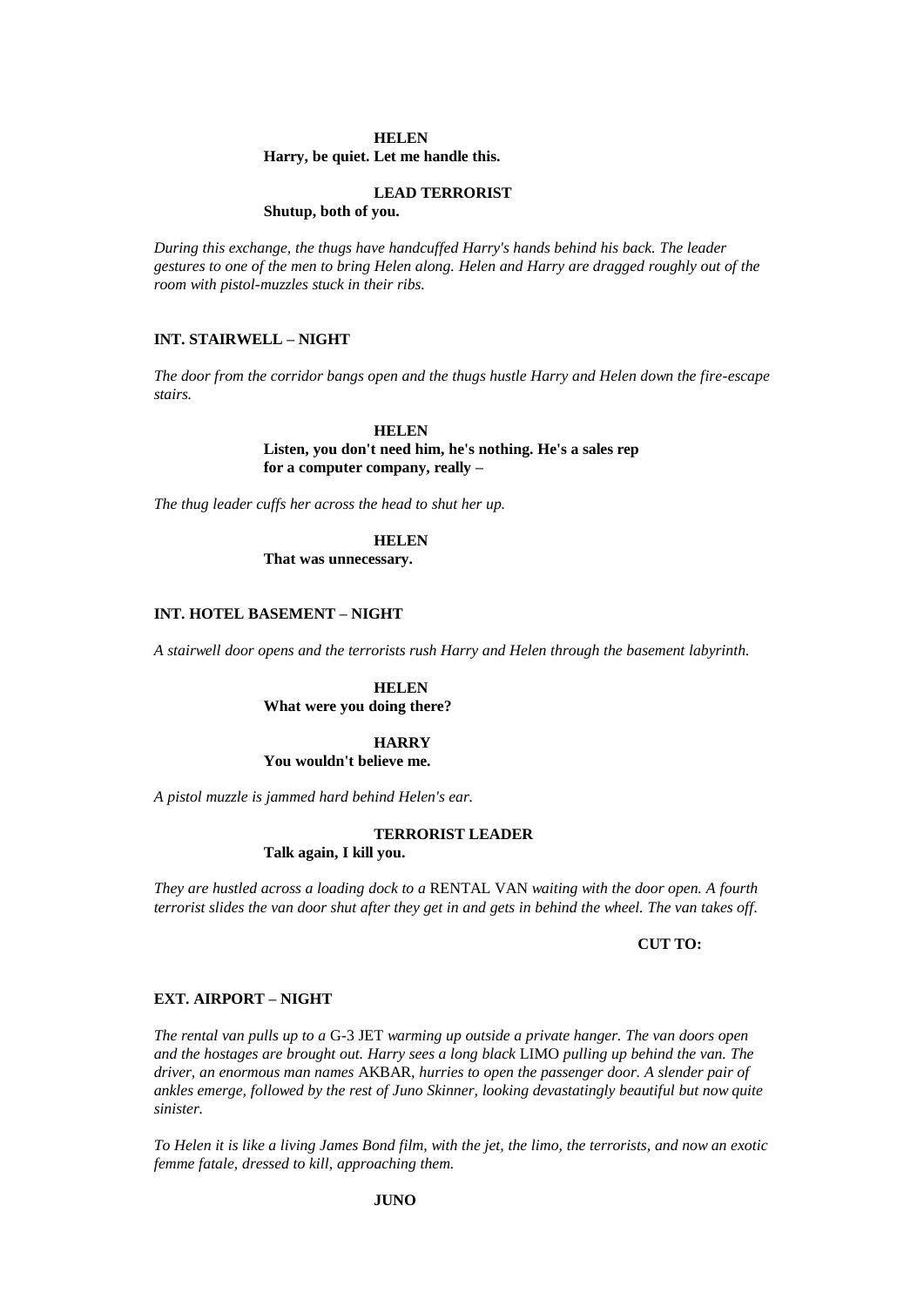*(with a wry smile)*

**Hello, Harry.**

#### **HARRY**

**Juno. I wish I could say it's a pleasure to see you again.**

#### **HELEN**

**You know her?**

*Juno signals with her eyes and the terrorists march the prisoners toward the plane.*

## **JUNO**

**Who's your little friend?**

**HELEN**

#### **I'm Helen Tasker. Harry's my husband. And you are?**

**JUNO** *(to Harry)* **So now it's Tasker? Not Renquist?**

## **INT. G-3 JET – NIGHT**

*They enter the luxurious passenger cabin of the plane. Helen has never seen anything like this.*

**HELEN**

**Look, Harry's not part of this. He's just a sales rep.**

**JUNO No, my dear, he is a federal agent. He killed two of my colleagues the other night.**

#### **HELEN**

**No, you don't understand, we've been married for 15 years –**

## **HARRY**

**Look, Juno, this is just some whacko hooker I met in the bar.**

AKBAR *and the other terrorists push Helen and Harry into seats and strap them in.*

**HELEN**

**Harry, what's the matter with you? Tell them the truth. We're married, we have a daughter –**

## **HARRY**

*(looking at Helen contemptuously)* **I don't know what this crazy bitch is on. You should just cut her loose, so we can get down to business.**

#### **HELEN**

**Oh yeah? Oh yeah? Then where did I get this?**

*Helen grabs the locket, dangling on a chain around her neck, and opens it to show Juno.*

## **THE PICTURE IN THE LOCKET**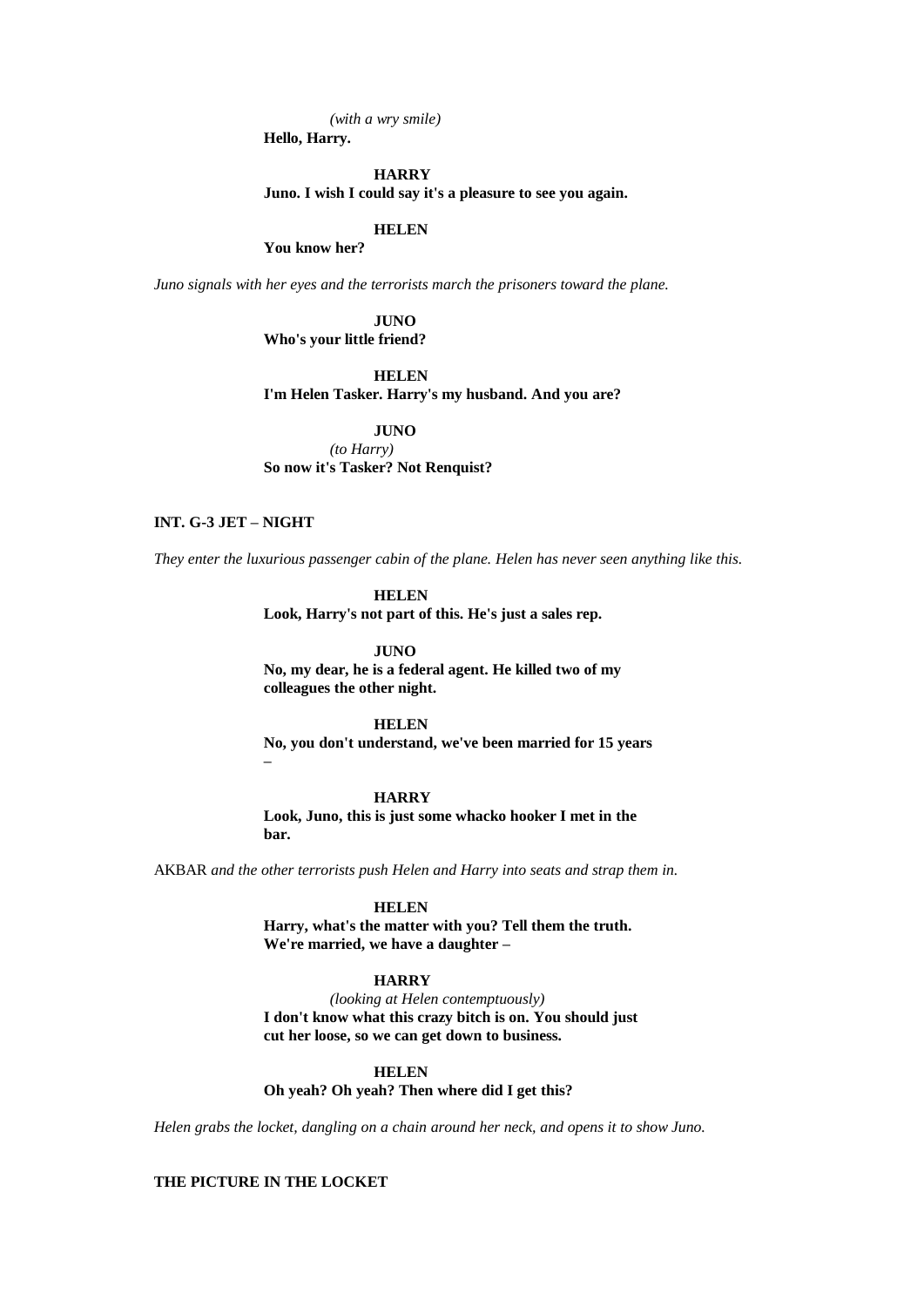*Harry and Helen together, smiling.*

*Harry roles his eyes. Great, Helen. A* FLIGHT HOSTESS *walks up carrying a tray. Juno smiles graciously at Helen.*

## **HINO**

## **Something before take-off?**

*The hostess whips a* PNEUMATIC INJECTOR *off the tray and zaps Helen in the shoulder.*

**HELEN Oooowww!! That hurt. You biii –**

*She slumps. Juno looks at Harry.*

*IIINO* **She was telling the truth, wasn't she Harry? She really doesn't know. Interesting.**

*Juno nods and the hostess zaps Harry. He slides into unconsciousness as the plane engines begin to* SCREAM*.*

## **EXT. AIRPORT – NIGHT**

*The G-3 lifts into the night sky, turning south.*

## **EXT. PIER – NIGHT**

*A small* FREIGHTER *is tied up to a half-crumbling pier. Next to the pier is a dilapidated corrugated-metal warehouse building, two stories high. There are floodlights on the dock but beyond is black night, with the ghostly shapes of mangroves and palms. It is an abandoned facility on what appears to be a tiny island in the Caribbean.*

*There is a lot of activity. Three* U-RENT TRUCKS *are parked by the warehouse, as well as some other vehicles. About thirty men, clearly* CRIMSON JIHAD TERRORISTS *are busy at various activities. Many of them carry* AK47 *assault rifles.*

MALIK *is supervising them as they finish unloading a tarp-covered object about 15 feet high from the ship. A rusting gantry crane trundles it into the warehouse. Malik looks up as an*  AEROSPATIALE HELICOPTER *thunders toward them over the black Caribbean water.*

*The helicopter lands and Juno steps down from the front door. The sliding door is opened and Akbar and the others pull a groggy Harry and Helen out of the aircraft. They are covered by hoods.*

*Malik walks up to them and pulls their hoods off. Harry takes in his surroundings and looks back into the eyes of Malik. Lethal energy flows between them.*

> **MALIK Who is this woman?**

> > **JUNO**

**His wife.**

**MALIK** *(seeing the possibilities)* **His wife? Good. Bring them.**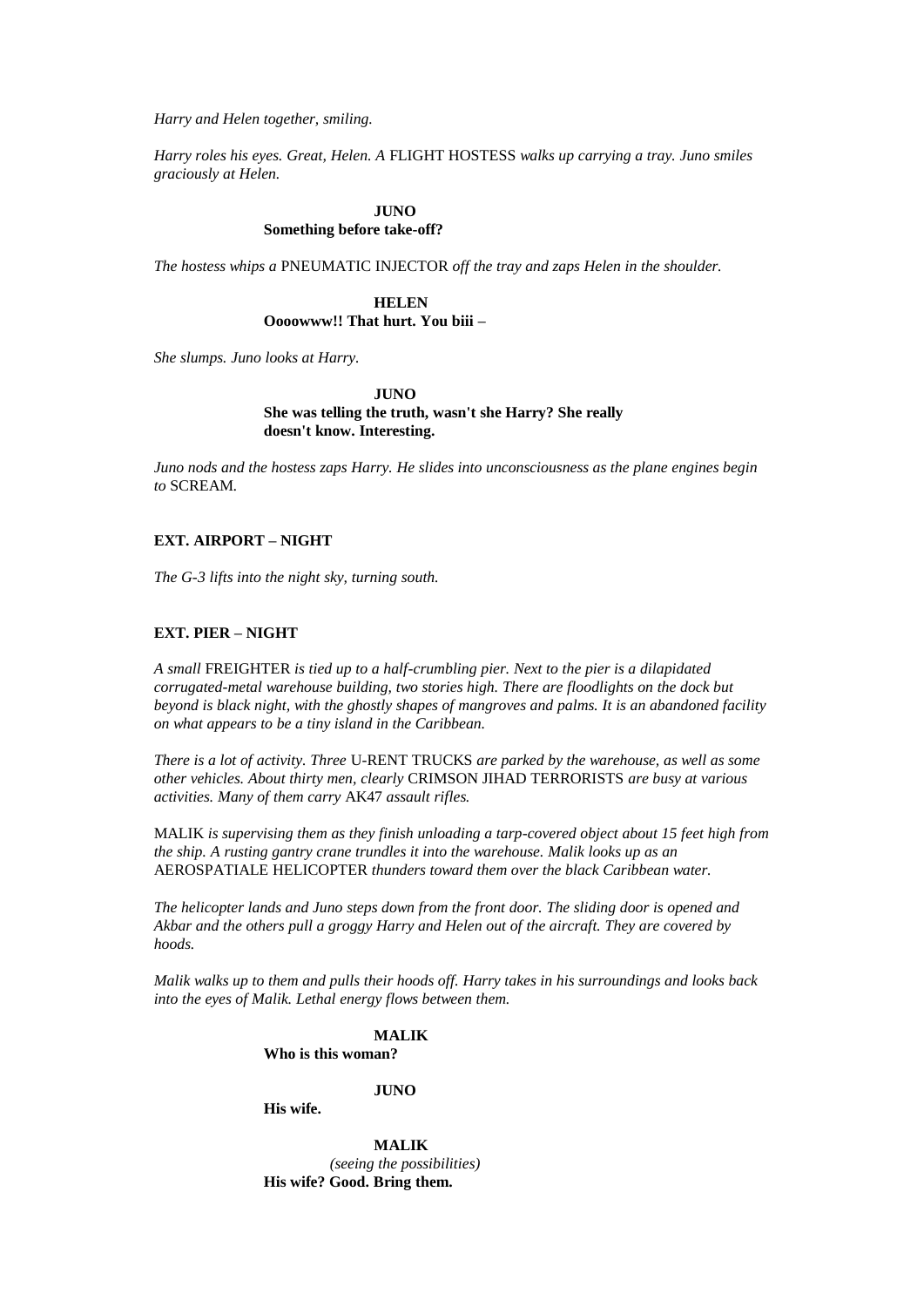#### **INT. WAREHOUSE – NIGHT**

*Malik leads the entourage into the warehouse, where brilliant floodlights illuminate –*

#### **THREE HUGE STONE FIGURES**

*Lined up in the middle of the space. The tarp is removes from the object they just unloaded, revealing a* FOURTH STATUE*. The figures are cracked and obscured by centuries, but they are unmistakably warriors mounted on horseback. The legs and arms are missing on some, but the massive heads and necks remain.*

## **JUNO Incredible, aren't they? Warrior figures from the Persian Empire of Darius the First, around 500 BC. I call them "The Four Horsemen".**

*She approaches the nearest figure, caressing its flank. A man with a jackhammer steps up to her.*

## **JUNO They're absolutely priceless.**

*She shrugs and nods to the man with the jackhammer. He blasts right into the body of one of the Horseman, destroying it. Stone fragments fall away, revealing a cavity cut with great precision inside the figure.*

*Inside is a* BRIGHT METAL CONTAINER*. Four terrorists pull it out and set it on the ground. It is six feet long and coffin-like. Malik steps up to it, his eyes glistening. A hush has fallen over the group.*

## **MALIK**

### **Open it.**

*The latches are released and the lid lifted. Inside is machined metal object, roughly conical, about five feet long. Malik signals to Harry to step closer and look.*

### **MALIK**

**Do you know what this is?**

#### **HARRY**

**Can you give me a clue? It could be a water heater for all I know.**

*Malik grabs Helen, jerking her roughly forward. He whips out a knife and inserts the point under Helen's jaw, forcing her head back and drawing blood.*

## **MALIK**

**Do you know why you have been brought here?**

**HELEN**

**N-no.**

**MALIK So that this man can verify to the world that Crimson Jihad is now a nuclear power.**

**HELEN How can Harry do that? He's a salesman for chrissakes.**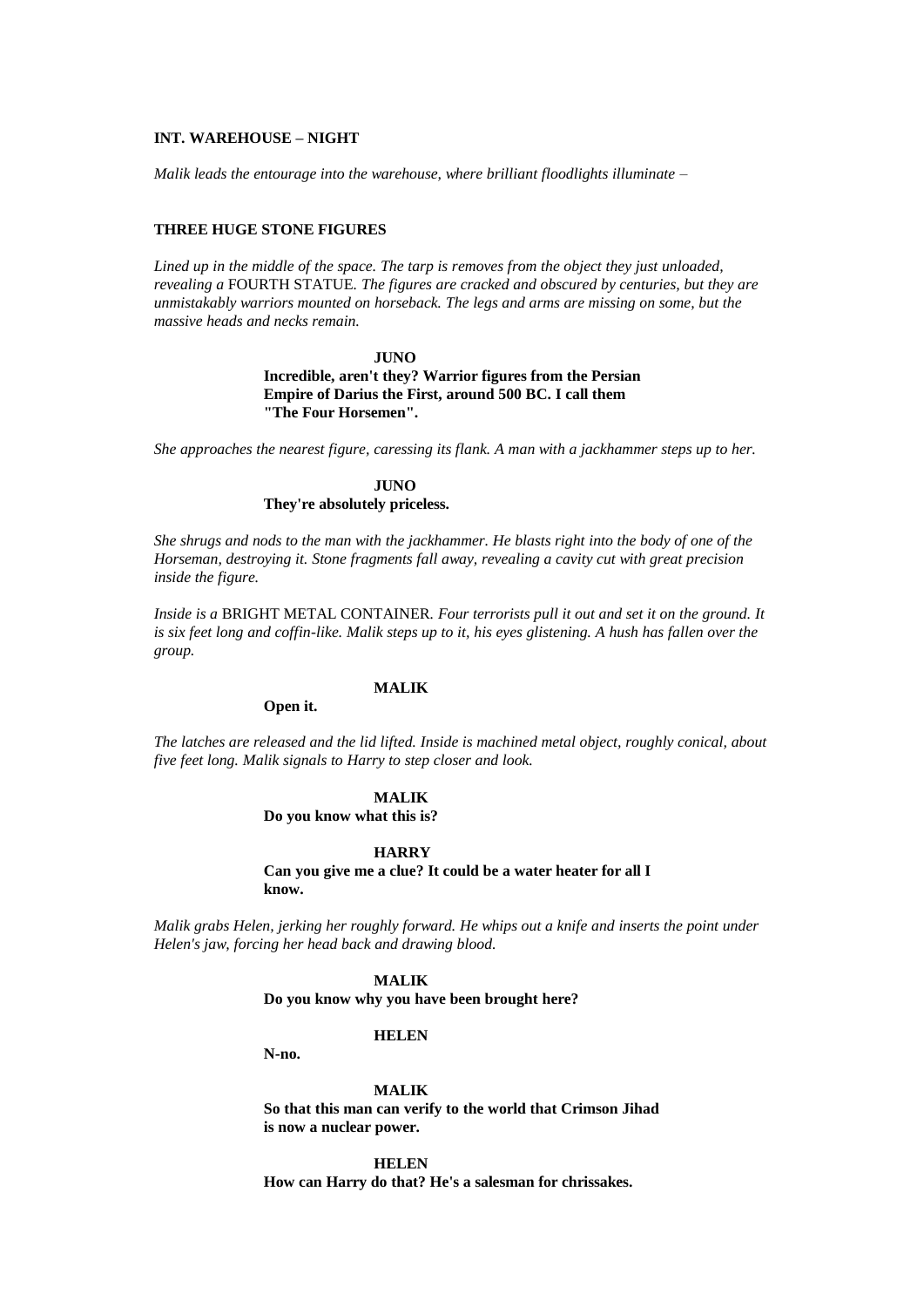### **MALIK**

**If we were wrong about him... then the last thing you see will be your blood spraying in his face.**

*Harry steps forward, his face grim.*

#### **HARRY**

**This is a Soviet MIRV-Six, from an SS-22N launch vehicle. The warhead contains 14.5 kilos of enriched uranium, with a plutonium trigger. The nominal yield is 10 kilotons.** *(in Arabic, subtitled)*  **Release her and I'll cooperate.**

*Malik lowers the knife from her jaw. He turns away from her like she has ceased to exist and yells at the terrorists to remove the other weapons. Jackhammers tear into the stone figures.*

*Helen is just staring at Harry, her mouth open. He turns to her, not knowing what to say. He shrugs sheepishly.*

## **HARRY What can I say? I'm a spy.**

*She just looks at him for a long time. She moves closer, staring and staring, letting it sink in. Then she hauls off and slugs him right in the jaw so hard is almost knocks him down.*

## **HELEN You bastard!!! You lying son of a bitch!!!**

*Terrorists grabs her and restrain her. She starts to cry.*

#### **HARRY**

**I'm sorry, honey.**

**HELEN Don't call me honey! You don't ever get to call me honey again. You understand?! You pig!**

*Juno looks at them both and laughs. She offers Helen a tissue.*

## **JUNO**

**Here you go, dear.**

#### **NEARBY**

*Akbar is going through the contents of Helen's handbag and Harry's wallet. He rips open the bottom stitching and pulls out the geo-positioning transmitter.*

#### **AKBAR**

### **Abu! Look at this!**

*Malik looks at the tracker and then smashes it to the floor. Helen looks at the crushed transmitter. She stares at Harry with dawning realization.*

#### **HELEN**

**You bugged me?!!**

*Juno cracks up at this.*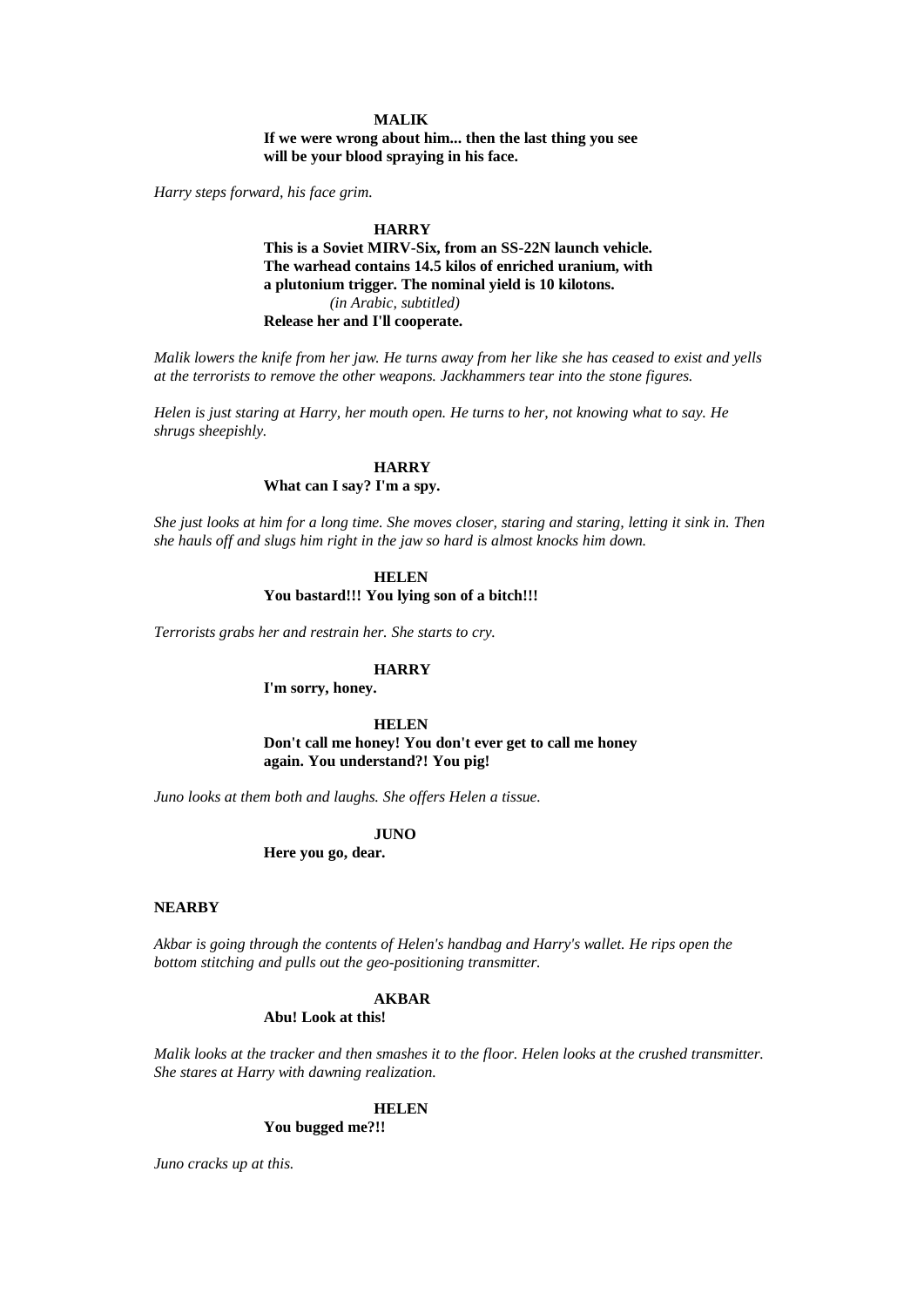#### **INT. CITATION JET – NIGHT**

*The jet has become a mobile tactical-command center, with Gib, Faisil, and several other agents working out of portable equipment cases. Faisil looks up from a computer screen suddenly.*

## **FAISIL**

## **We've lost the signal.**

*Gib, who has been pacing the aisle whirls to the screen.* 

**GIB Son-of-a-bitch! Where?**

### **FAISIL**

## **It's an island in the Keys, out past Marathon.**

*Gib goes up to the cockpit. They are on approach and the lights of Miami fill the front window.*

**PILOT**

**Miami TCA, we are on final.**

**GIB**

**Call our DEA contact, tell him I want those choppers flightready the second we land.**

#### **INT. WAREHOUSE – NO NAME KEY – NIGHT**

**TIGHT ON BLACK AND WHITE VIEWFINDER IMAGE** *of the terrorists' handycam. Harry is speaking directly into the camera, finishing up his message.*

#### **HARRY**

**... and I can verify that they have the arming box and all equipment necessary to detonate the four warheads. This is absolutely the real thing, gentlemen.**

*The camera swings off Harry to Malik, standing before the rest of the Jihad warriors, who are assembled behind the four bombs.*

#### **MALIK**

**You have killed our women and children, bombed our cities from afar like cowards, and dare to call us terrorists –**

*Over the image of Malik, a* LOW-BATTERY *warning begins to flash.*

### **CUT TO:**

### **SCENE**

*As Malik speaks into the camera, which is head by one of his men. The* CAMERAMAN *is sweating, wondering if he should interrupt. He gulps nervously as Malik drones on.*

#### **MALIK**

**– But now the Oppressed have been given a mighty sword, to strike back at their enemies. Unless the US pulls all military forces out of the Persian Gulf area, immediately and forever, Crimson Jihad will rain fire on one major US city each week until these demands are met...**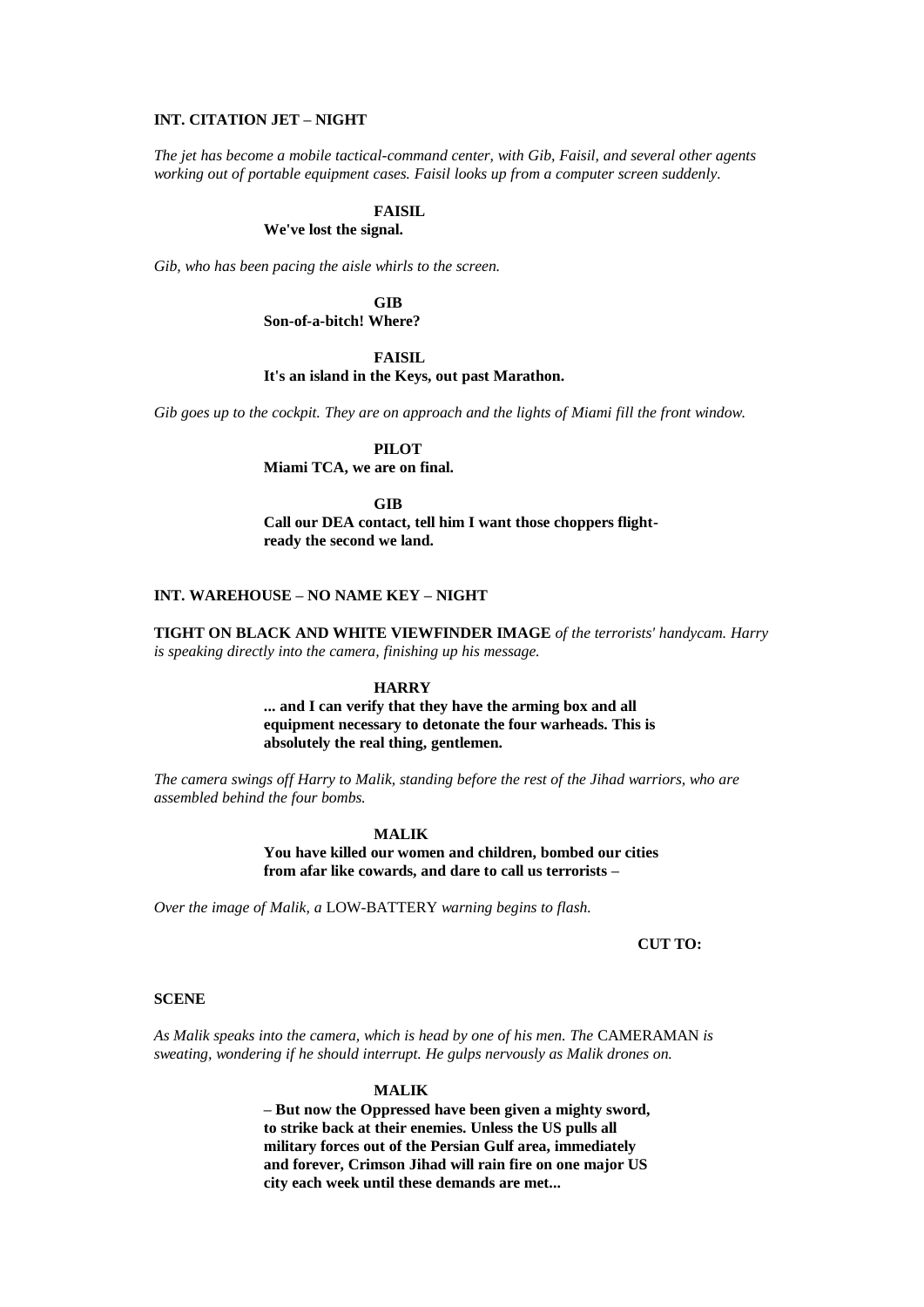## **BACK TO:**

#### **VIEWFINDER IMAGE**

BATTERY *warning flashing faster.*

#### **MALIK**

**... First one weapon will be detonated on this uninhabited island as a demonstration of Crimson Jihad's power and our willingness to be humanitarian. However, if there demands are not –**

*In a burst of static the image* GOES BLACK*.*

*The cameraman nervously lowers the camera, ashen faced. Malik's eyes are black with murder.*

## **CAMERAMAN**

**Battery, Abu.**

**MALIK Get another one, you moron!**

## **INT. BUILDING – NIGHT**

*A filthy, crumbling cinderblock building (near the warehouse). A few bare light bulbs with bugs zipping around then, and no glass in the windows. Harry and Helen are brought in by two*  TERRORIST GUARDS*. Juno follows then into the bleak room.*

*Guards shackle them to steel chairs with handcuffs.*

*A* MAN *enters the room carrying a small suitcase. He has skull-like features. He opens the suitcase and Harry has a good view of the contents: medical instruments, needle-probes, drills, Dremel tools with saw blades.*

> **JUNO This is Samir. See if you can guess his specialty.**

> > **HARRY**

**Oral hygiene?**

#### **JUNO**

**Not exactly.**

#### **HELEN**

*(scared)* **What's going on, Harry?**

**JUNO**

**Samir is just going to ask Harry a few questions. See, we're not even sure which agency Harry works for. Now, Samir is absolutely first class, but on the other hand we have Harry, here, who has managed to lie convincingly to the woman he loves for 15 years. So it will be interesting to see how long he can resist.**

#### **SAMIR**

*(holding up a syringe)* **This will help.**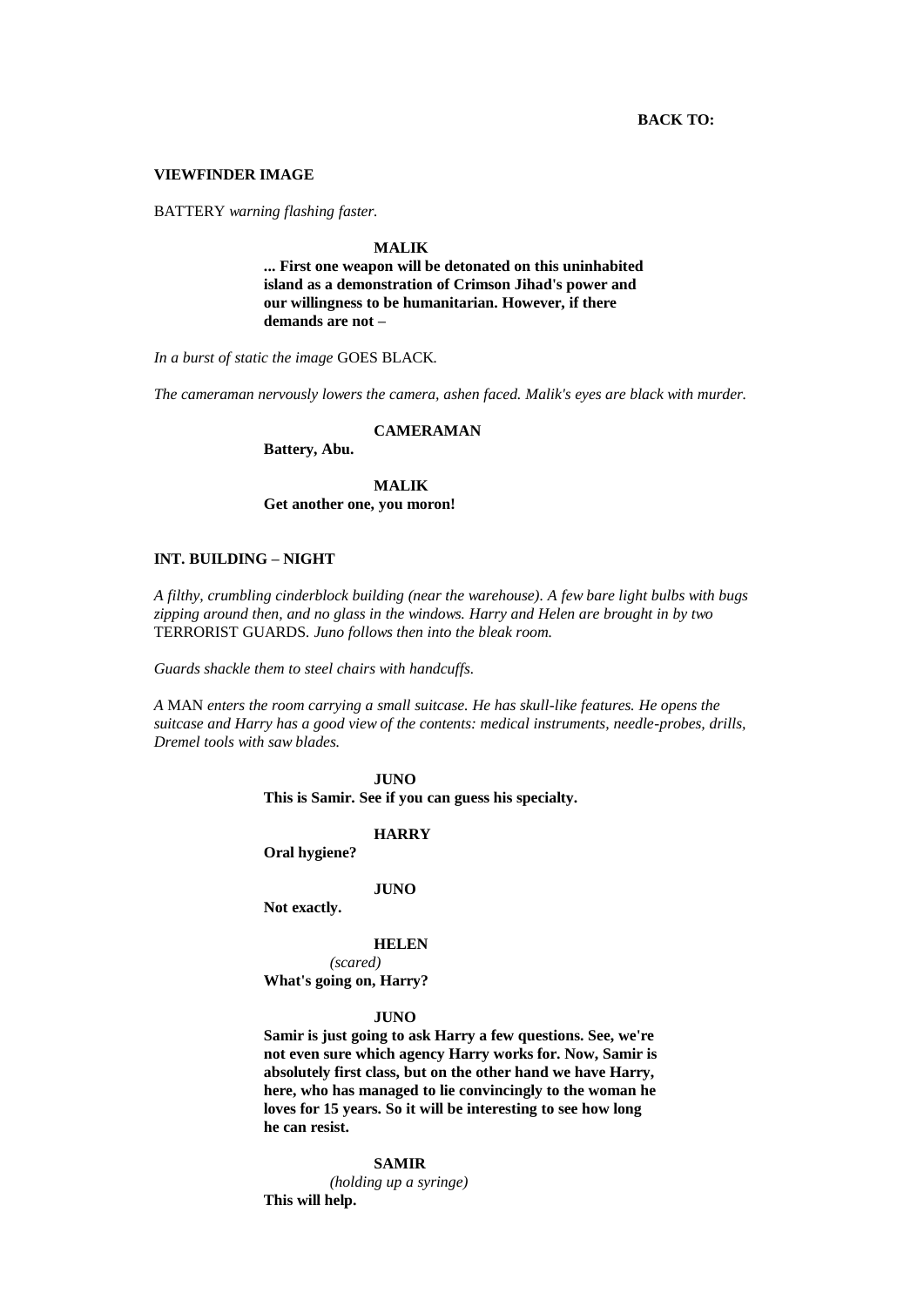*Samir injects Harry in the arm with the syringe.*

#### **HARRY**

**You know, you should swab that with alcohol. I might get an infection.**

**SAMIR**

**I'll return when this has taken effect. Then we'll talk.**

# **HARRY**

**I'm looking forward to it.** 

*Samir exits.* 

#### **HARRY**

**Why are you helping these raving psychotics.**

**JUNO**

**Because they're very well-funded raving psychotics, and I'm getting a lot of money.**

*She kneels down in front of Harry, stroking his leg.*

#### **JUNO**

**You think I care about their cause? Or yours? Not at all. See, America is on top now... but so was Rome, once. All civilizations crumble. One nation succeeding over another. What does it mean in the long run? The only important thing is to live well. And... living well takes money.** 

#### **HARRY**

**You're damaged goods, lady.**

*Harry's words are beginning to be slightly slurred. The drugs are taking effect.*

**JUNO**

*(indicating Helen)* **Did you tell her about us, Harry?**

**HARRY There is no us, you psychotic bitch.**

#### **JUNO**

**Sure. Say that now.**

*Juno puts her arms around him and kisses him passionately. She breaks, looking at Helen to savor the effect. Helen is trembling with rage.*

#### **JUNO**

**Thanks for everything, Harry. It was good while it lasted.**

*Juno crosses to the guard and takes a hand-grenade off his belt. Then she goes to Helen and places it between her knees. She pushes Helen's knees together to hold the spoon against the grenade then pulls the pin.*

> **JUNO Now just keep your knees together, and you'll be fine.**

#### **HELEN**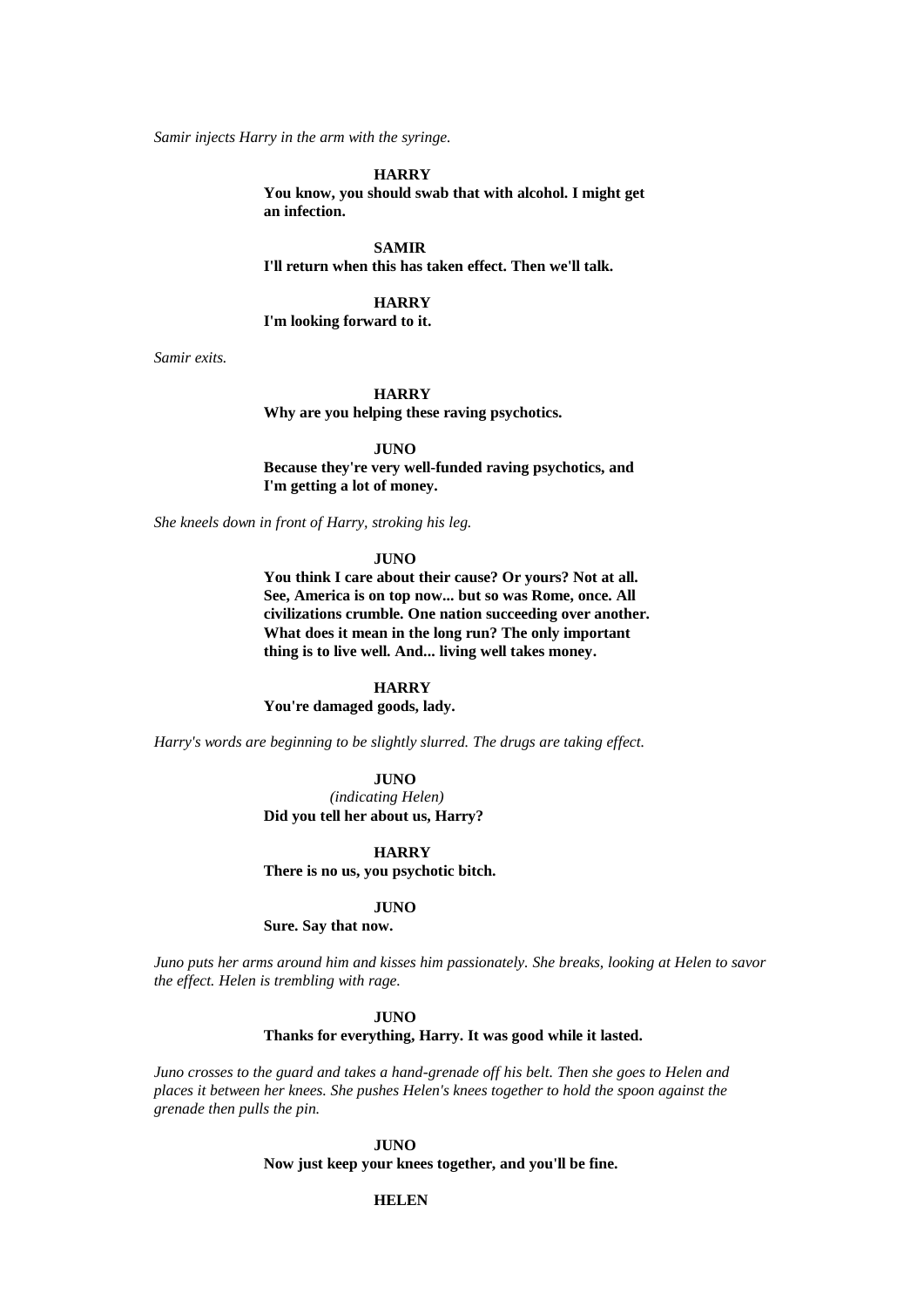## **Something you obviously have a hard time doing!**

#### **JUNO**

## **Hold that thought.**

*Juno leaves. Harry looks dopily at Helen.*

#### **HARRY There was nothing. I swear.**

*Helen doesn't believe him, and why should she. She looks up from staring at the grenade, to see that Harry's head has slumped forward.*

**HELEN**

**What did he give you?**

## **HARRY**

*(groggy)* **Sodium amytal, maybe some other truth agent.**

**HELEN It makes you tell the truth?**

#### **HARRY**

**Yes.**

**HELEN**

**Is it working yet?**

**HARRY Ask me a question I would normally lie to.**

**HELEN Are we going to die?**

## **HARRY**

**Yup.** 

#### **HELEN**

**I'd say it's working.**

#### **HARRY**

**They'll either torture us to death, shoot us in the head, or leave us until the bomb goes off.**

**HELEN**

**Okay, okay. I get it. How long have you been a spy, Harry?**

#### **HARRY**

**17 years.**

**HELEN**

**My God. Have you had to... have sex with other women in the line of duty?**

**HARRY I don't take those assignments.**

## **HELEN**

**What about Juno?**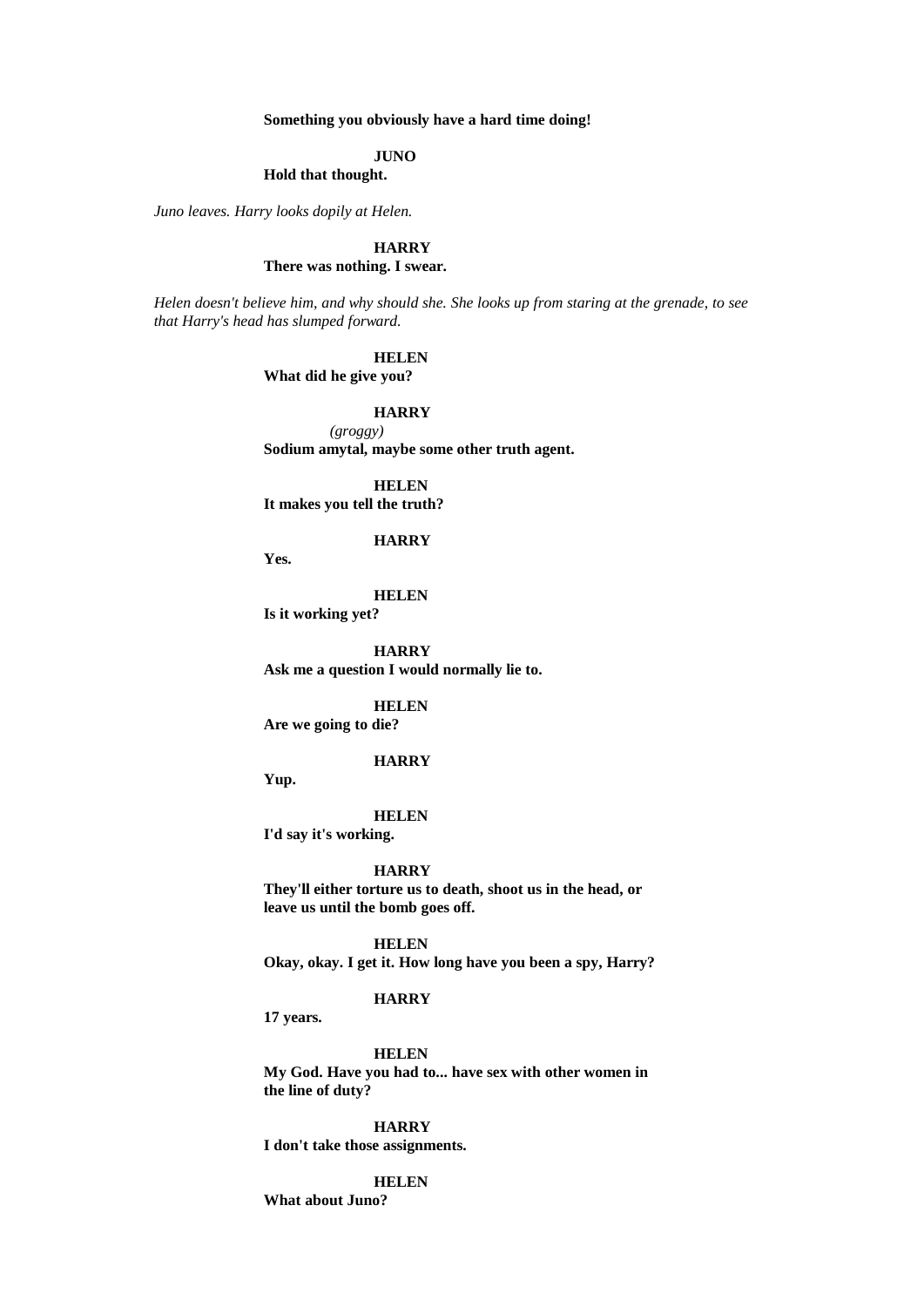**HARRY She's really a fox, isn't she?**

**HELEN Did you pork her Harry?**

## **HARRY**

**No.** *(pause)*

**But I wanted to.**

## **HELEN**

*(crying)*

**Are you a total lying, scumsucking pig Harry?**

### **HARRY**

**Looks that way.**

## **INT. WAREHOUSE – NIGHT**

**ON MALIK** *as he pokes through Harry and Helen's stuff on the table. He picks up Helen's wallet and opens it.*

### **EXTREME CLOSEUP WALLET**

*A picture of Harry, Helen and Dana. Malik stares at it a moment. Then motions to one of his men.*

## **INT. TORTURE ROOM – NIGHT**

*Samir lifts Harry's head and sees that he is pretty shitfaced.*

**SAMIR Is there anything you would like to tell me before we start?**

**HARRY Yes. I'm going to kill you pretty soon.**

**SAMIR** *(calmly preparing his instruments)* **I see. How exactly?**

#### **SAMIR**

**Well, I thought I'd break your neck, then use you as a human shield, then kill the guard with that knife there on your table and take his gun.**

*Samir approaches Harry with a long steel needle probe.*

## **SAMIR**

*(humoring Harry)* **And what makes you think you can do all that?**

**HARRY Because I picked the lock on these handcuffs...**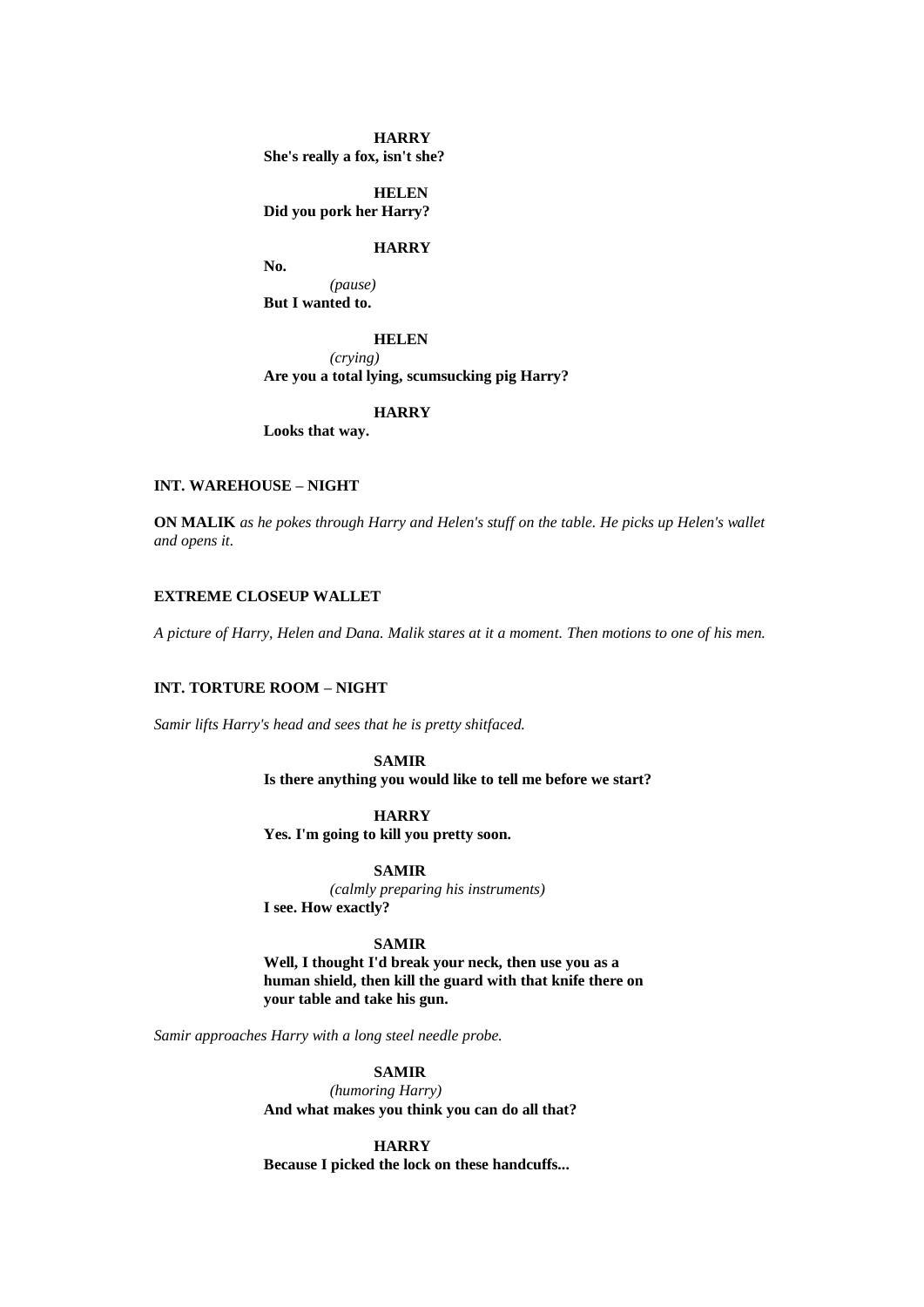*He holds them up to show Samir. Then he explodes out of the chair – Breaks the torturer's neck – Spins him between himself and the guard – who then hesitates to fire – Giving Harry the split second he needs to grab the knife from the table and throw it into the guard's eye, killing him instantly.*

*Helen is flat blown away. Wow. It only took a few seconds for Harry to reverse the situation. Her Harry! He picks up the guard's 9mm pistol and staggers over to her.*

## **HARRY**

#### **Don't move.**

*He kneels down in front of her. Gently he slips his hands between her thighs, getting a grip on the grenade, then sliding his fingers slowly over the spoon to hold it securely.*

*He stops moving, suddenly. She realizes with a sudden jolt of terror that he has frozen.*

**HELEN**

**What is it?**

## **HARRY**

*(staring transfixed)* **God, you have great legs.**

## **HELEN**

**Harry... snap out of it!**

*She sees how shitfaced he is. He holds the grenade up, gripped safely so the spoon can't fly off.*

### **HARRY**

**Go it, baby.**

## **EXT. BUILDING – NIGHT**

*Harry and Helen emerge from the building, creeping through the shadows. She stops him for a second. Gets very close to him, whispering, crouched in the shadows.*

> **HELEN Tell me something before this stuff wears off and you start lying again.**

> > **HARRY**

**HELEN**

**Do you still love me?**

**HARRY**

**Yes.**

**No.**

**What?**

**HELEN As much as you used to?**

**HARRY**

*(she deflates)* **Much more.**

*She looks into his eyes, and knows he is telling the truth.*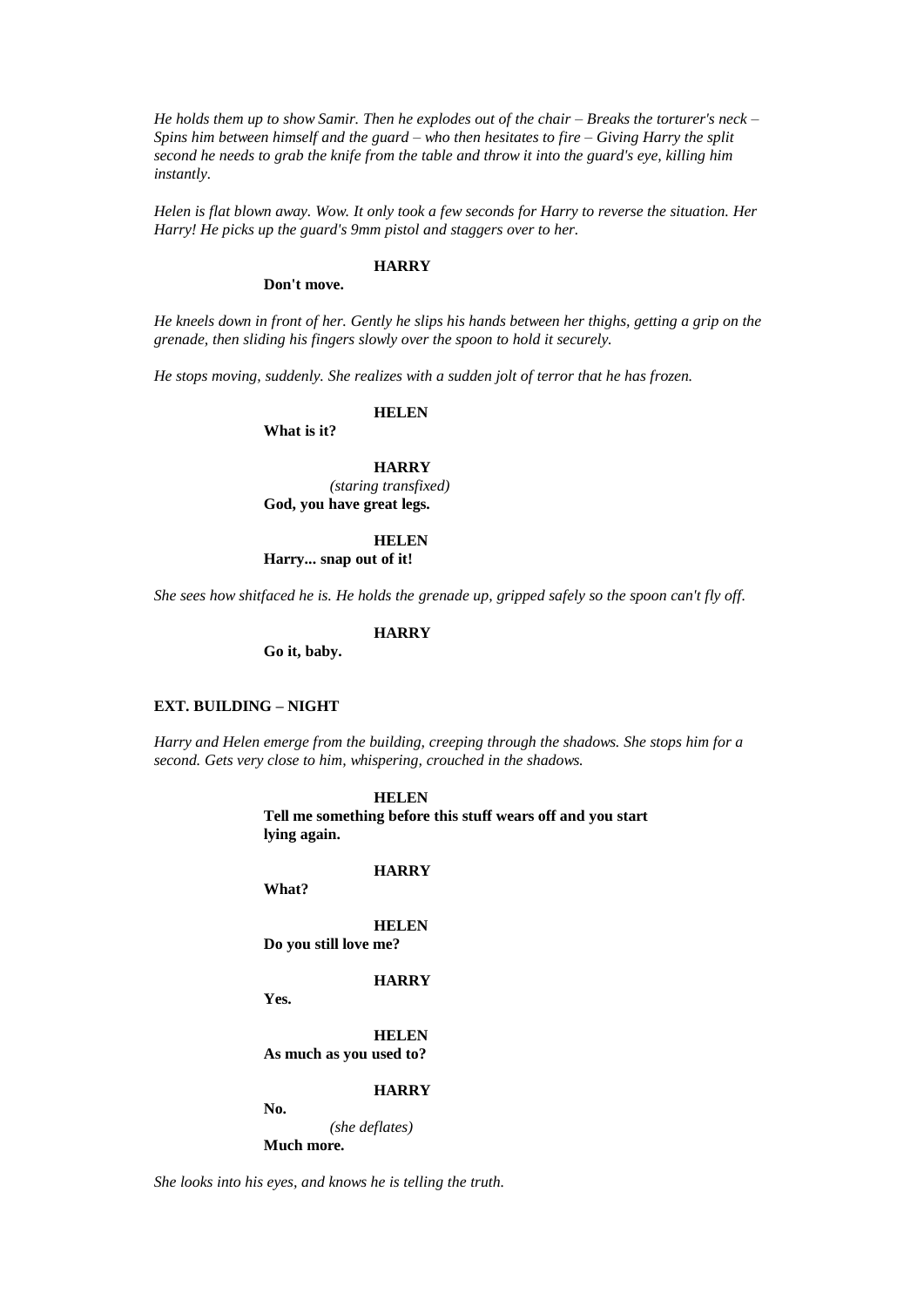#### **HELEN**

*(grinning)*

## **It wore off.**

*At that moment, they hear yelling from the cinder-block building.*

## **HARRY They found the bodies. Come on –**

#### **EXT. SWAMP – NIGHT**

*Harry takes her hand and they sprint for cover at the edge of the mangrove swamp. A LIGHT* HITS THEM*.* TWO TERRORISTS*, running around the corner, open fire with AK47s just as Harry and Helen reach a cluster of palm trees. The trunks explode with bullet hits as they run through the darkness.*

*As the two terrorists move through the trees, Harry lunges from the shadows and grabs one from behind. He wrests his rifle away and swings it at the other, knocking his AK down. The first terrorist draws a knife and slashes at him, but Harry grabs his knife arm and swings the blade into his partner.*

*Then he elbow smashes the first guy and seizes him in a two-hand neck-breaker – SNAP.*

*Two more run around the corner of a building. Harry stomps his foot down on one of the AKs, which is lying across a log. It flips into the air and he catches it in firing position... and takes them out with two well-aimed bursts. Helen comes out of the shadows staring at Harry in amazement. His shirt is ripped, he is scratched and bleeding, holding an assault rifle expertly and scanning the brush like a feral animal.* 

#### **HELEN**

### **I married Rambo.**

*He grabs her and kisses her passionately.*

#### **HARRY**

**Let's go.**

#### **INT. WAREHOUSE – NIGHT**

**LOOKING DOWN FROM A CATWALK** *on the activity below the four horsemen statues and several utility trucks almost fill the floorspace. A rental truck is being loaded with conventional weapons, including machine guns and several* HAND-LAUNCHED STINGER MISSILES*. One of the nukes has been lowered into a pit cut in the concrete floor. Malik and most of the terrorists are gathered around it.*

*A* GUARD*, foreground on the catwalk, watches intently from the railing. So intently that he doesn't head Harry sneak up on him. SNAP. Harry catches the guard's MAC-10 machine pistol before it can hit the floor. He and Helen crouch behind a steel pillar, watching the proceedings below. Helen keeps glancing at the dead guard, killed so effortlessly a moment before by her husband. It is all surreal.*

#### **BELOW**

MALIK *is shouting in his native language. He pulls a chain from around his neck and holds up a*  METAL ARMING KEY*. Then jumps down into the pit and inserts it into the warhead's arming computer. Harry is listening intently, translating for Helen.*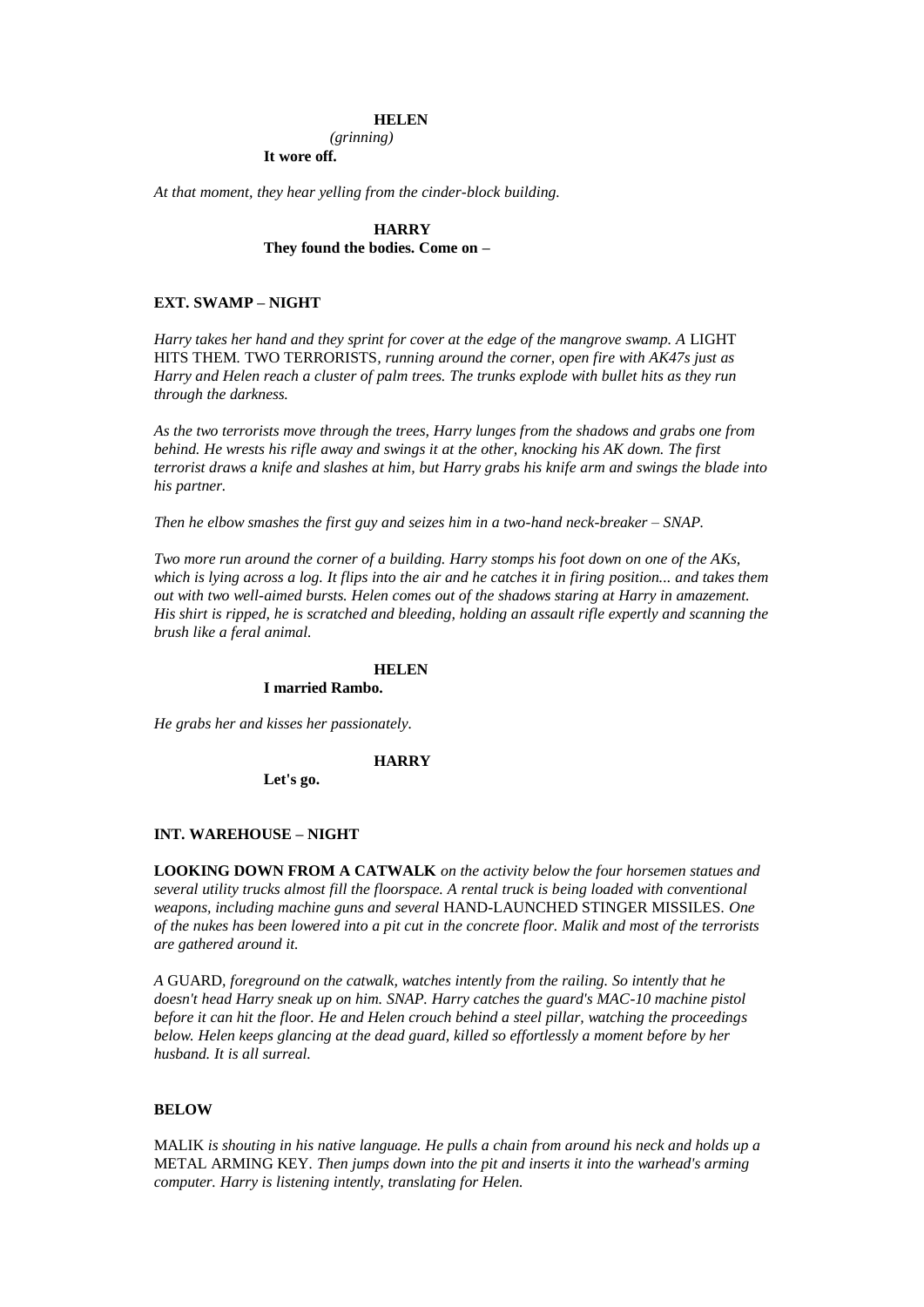#### **HARRY**

**In ninety minutes a pillar of holy fire will rise at this place as a sign to out enemies.**

*(Malik theatrically turns the arming key)*

**It is done...**

*Malik jumps out of the pit. He signals and terrorists pour concrete into the pit, covering the bomb. He begins ranting again.*

#### **HARRY**

**Now no man can stop us. We are set on our course. No force can stop us...** *(as libbing)* **... we're cool, we're badass, blah blah.**

## **INT. WAREHOUSE – DOWN BELOW – NIGHT**

*Malik raises his fist and chants some Crimson Jihad slogans. The terrorists echo and chant and then cheer, firing their guns in the air. Harry pulls Helen back as ricochets clatter all over the inside of the metal building.*

*Malik shouts something and all the terrorists go back to work at double time. They are loading warheads Two and Three onto trucks (one per truck) and the last, number Four, is being wheeled out on a cart to the Aerospatiale outside.*

#### **INT. WAREHOUSE – ON CATWALK – NIGHT**

**HELEN**

**If we're on an island, why are they using trucks?**

#### **HARRY**

**We must be in the Florida Keys... the Overseas Highway connects the islands to the mainland.**

## **HELEN**

**So there's no border, no customs. They can just drive anywhere they want... there's nothing to stop them...**

#### **HARRY**

**Just us.**

**HELEN What are you going to do?**

#### **HARRY**

*(shrugs, like: what do you think?)* **Go down there and kill everybody, I guess.**

*He hands her the MAC-10. She holds it clumsily.*

#### **HELEN**

**Oh shit.**

#### **HARRY**

**Wait here. If you have to use this, use it. Don't choke. Okay?**

*She nods gamely and Harry starts down the steel stairs to the floor below.*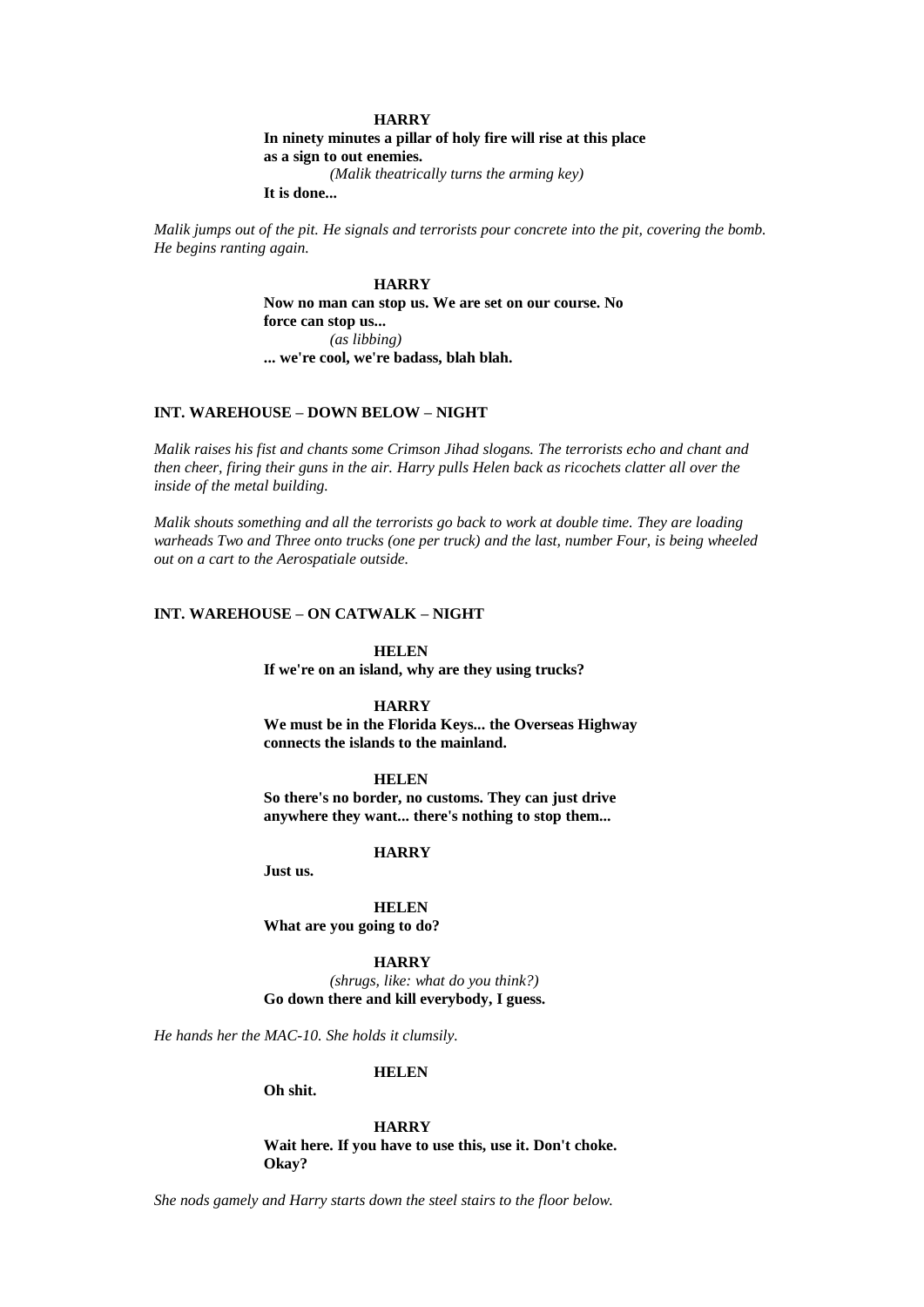#### **INT. WAREHOUSE – MAIN FLOOR – NIGHT**

**ON HARRY***, reaching the floor. He slips behind some packing crates. Then swings into action – He hurls the grenade as hard as he can, down to the other end of the building. KABOOM!! He*  uses the distraction to move forward. But it goes wrong almost right away... A TERRORIST *comes around a corner behind him, shouts – Harry dives for cover as the guy fires, but – He trips on a pipe and goes sprawling – Losing the AK47, which slides under some equipment and – Seven terrorists run toward him, with guns raised.*

#### **HARRY**

*(to Helen)* **SHOOT!!**

#### **INT. WAREHOUSE – CATWALK – NIGHT**

HELEN *fires a burst at the terrorists, actually hitting one! But – The recoil knocks her back, into a metal column, and the gun*

### FLIES OUT OF HER HANDS*.*

*It falls to the metal steps and hits – Going off. B-B-BLAM!*

*The burst kills two more terrorists, and – The Mac-10 cartwheels and hits further down. ANOTHER BURST. Another terrorist is splattered.*

*It spins and hits another step –* ANOTHER RANDOM BURST MIRACULOUSLY KILLS THE LAST TWO TERRORISTS*!!*

*She has inadvertently saved her husband. Harry looks up from behind cover – to see all seven dead. Now it's his turn to be amazed. He signals to her to run... get off the exposed catwalk. She makes it through the door to the outside stairs as bullets start hitting the steel walls behind her.*

#### **INT. WAREHOUSE – MAIN FLOOR – NIGHT**

*A* TERRORIST *with a knife runs at the unarmed Harry. Harry snatches up a jack-hammer and BRAT-TAT-TAT – Drives it into the guy's chest. Then he – Grabs an AK from one of the fallen terrorists and opens fire. Malik shouts to the drivers of the trucks to get going. The other terrorists return fire at Harry – who sprints from cover to cover, reaching a side door – where he rakes one of the passing trucks with a burst – but terrorists behind him in the building have a clear shot and rounds hit the wall next to him as he – dives through the door –*

#### **EXT. WAREHOUSE – NIGHT**

*– landing outside. He takes cover behind an aircraft* REFUELING TRUCK*. Not a good place. He is pinned down by automatic weapons fire. He looks around for Helen, who is –*

#### **EXT. WAREHOUSE – BEHIND A FORKLIFT – NIGHT**

*50 yards away. She is unarmed and unable to help.*

## **EXT. WAREHOUSE – BEHIND A REFUELING TRUCK – NIGHT**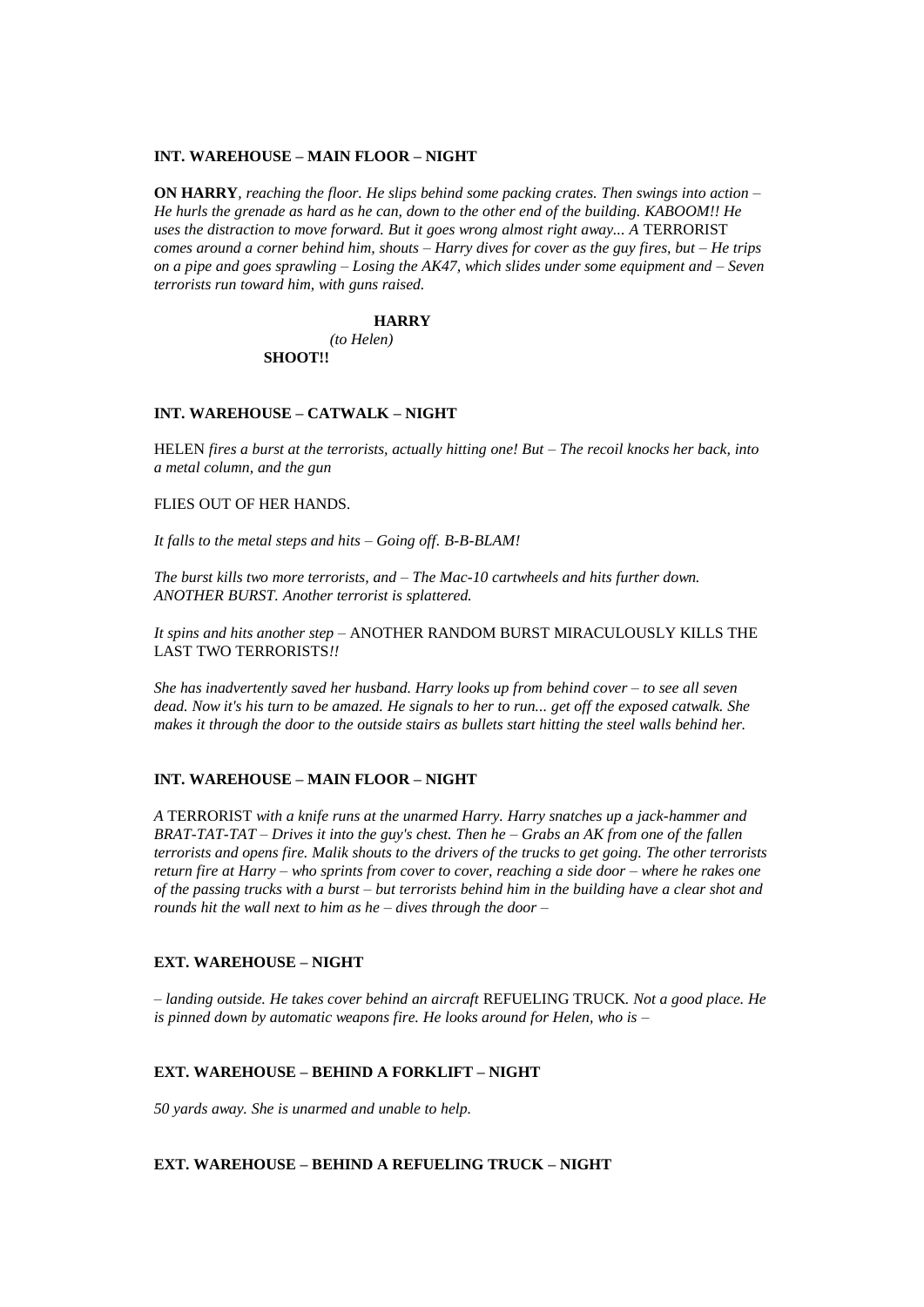HARRY *cranks up the pump on the refueling truck and grabs the nozzle of the hose. He opens the flow and – A stream of* JET-FUEL *blasts out of the nozzle and – Harry fires his AK right across the nozzle – The muzzle-blast ignites the av-gas and he has a flame thrower with a 70 foot reach.*

*Harry, lit demonically by the inferno, paints the whole area, setting vehicles afire, and scattering the terrorists.*

## **EXT. WAREHOUSE – NIGHT**

*Through the flames and smoke he sees one of the men hand Malik a LAW rocket. Malik snaps it to his shoulder, preparing to fire.*

## **EXT. DOCK – NIGHT**

*Harry runs toward the edge of the dock thirty feet away as –* MALIK *fires. The rocket shoots toward the truck and – Harry leaps toward the dark water as – KABOOOM! Behind him the gas truck* EXPLODES IN A HUGE FIREBALL*.*

## **EXT. UNDERWATER – OFF THE DOCK – NIGHT**

**ANGLE LOOKING UP, UNDERWATER***, as Harry hits the water and dives down. An instant later a sheet of fire sweeps across the surface above him. Harry kicks hard, trying to swim beyond the inferno above him so he can surface.*

## **EXT. WAREHOUSE – NIGHT**

**CLOSE ON HELEN***, watching the burning wreckage of the gas truck.*

# **HELEN**

**Oh my God. Harry.**

*A* PISTOL ENTERS FRAME*. Its muzzle taps the back of her head. She gasps and turns to see –* JUNO*, holding the weapon expertly.*

## **JUNO My condolences to the window.**

*Juno grabs her and yanks her to her feet. Helen* SLAPS JUNO HARD*. Juno has a slash across her cheek. Blood trickles down. She grabs Helen's hand and viciously turns it, seeing the wedding ring turned inward, the diamond on the palm-side. Her face darkens with fury and she points the gun at Helen's face, preparing to kill her...*

*And Malik's hand grabs her wrist, stopping her.* 

## **MALIK Not now. We may need a hostage.**

*Juno grabs her and twists her around, pushing her toward the limo nearby.* 

**JUNO Let's go, Suzy Homemaker.**

## **EXT. UNDERWATER – NIGHT**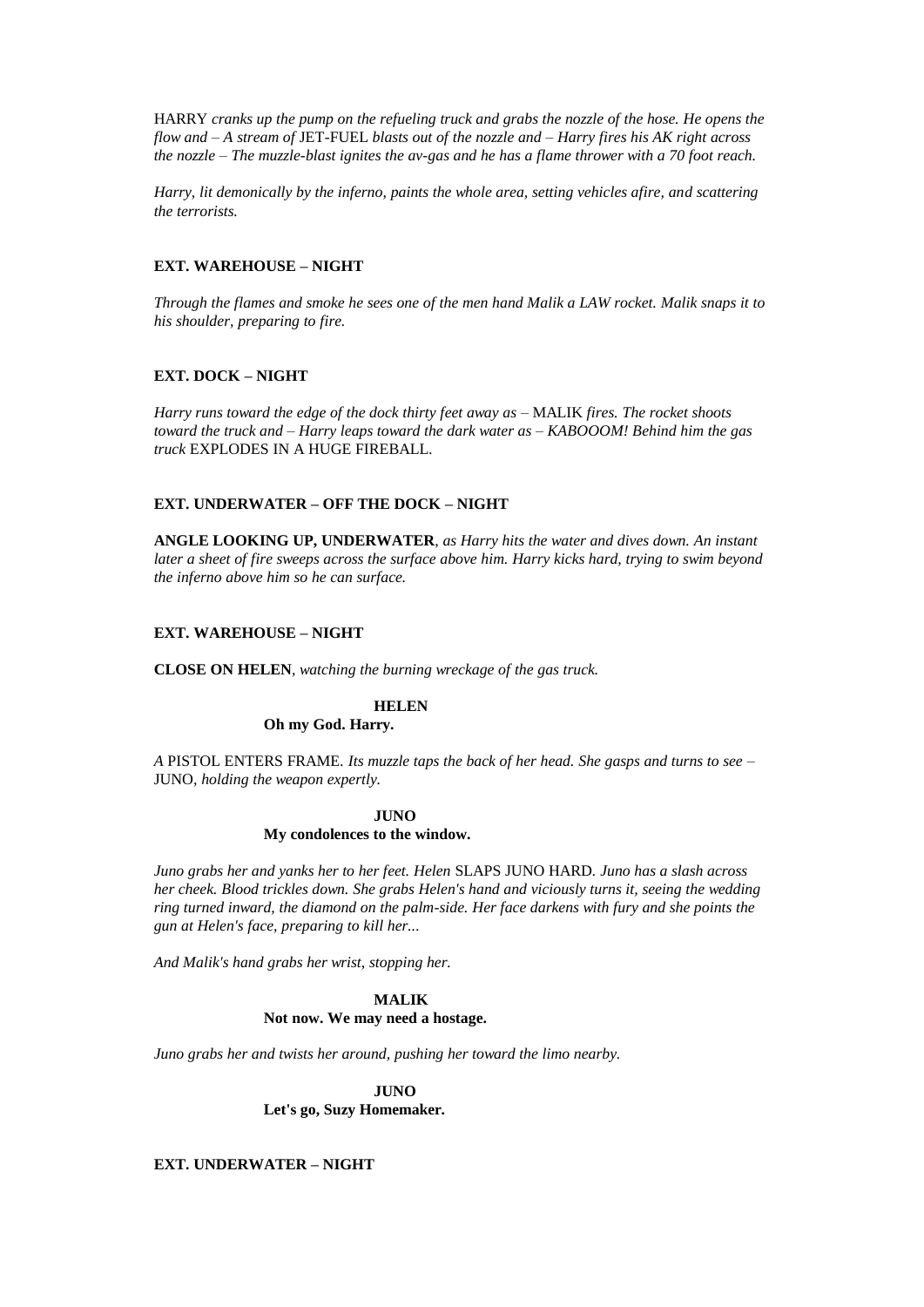*Harry is still swimming. He reaches the edge of the fire and surfaces, gasping for breath. Treading water he scans the dock.*

### **EXT. WATER OF THE DOCK – HARRY'S POV – NIGHT**

*Amid the fire and smoke, he sees Juno walking Helen at gun point toward a* LIMO*.*

#### **EXT. WAREHOUSE – NIGHT**

**TRACKING WITH JUNO***, approaching the car. Malik passes, jumping into the Aerospatiale with his few remaining men. The fourth bomb is clearly visible as the sliding door is closed. The copter pulls pitch, fanning the flames of the inferno below as it arcs away.*

AKBAR*, the 300 pound terrorist / chauffeur opens the door and Juno gets into the limo with Helen. Akbar scrunches into the front seat and starts the car.*

## **EXT. RAMP TO HIGHWAY – PREDAWN**

*There is just enough light to see some geography. The island is very tiny. Running right over it and to the horizon in both directions is the* OVERSEAS HIGHWAY*. The terrorists' trucks rumble up an on-ramp past a sign that says* MIAMI *– 110. The limo is the last member of the convoy. The Aerospatiale passes overhead, hugging the deck, headed for Miami at 150 knots.*

### **EXT. DOCK / WAREHOUSE – DAWN**

*It looks like the aftermath of a battle... burning wreckage, black smoke, bodies. Not a living soul around. The smoke swirls as two big* BELL 206 HELICOPTERS *settle on the middle of the dock.*  GIB *jumps out of the nearest with an AR-15, scanning the wreckage. Several of his men, and a couple of DEA agents, spread out. Gib breaks into a grin as he sees –*

HARRY*, materializing out of the swirling smoke. Dripping wet, clothes ripped and bloody. But okay.*

> **GIB I thought this looks like your work.**

**HARRY Let's go. I'll brief you in the air.**

**GIB**

**You're welcome.**

## **INT. BELL 206 – DAY**

*Gib and Harry are working out of brief-case mobile com-units. Several Omega agents with headsets are reading maps, giving commands, coordinating the evacuation, mobilizing their own forces. The energy is controlled but very high, everybody talking at once. This is the day they all have trained for.*

*It is impressive to watch.*

**GIB – you tell the son of bitch this is Bright Boy Alert. Repeat, a Bright Boy Alert. And I need a patch of the White House ASAP. That's right –**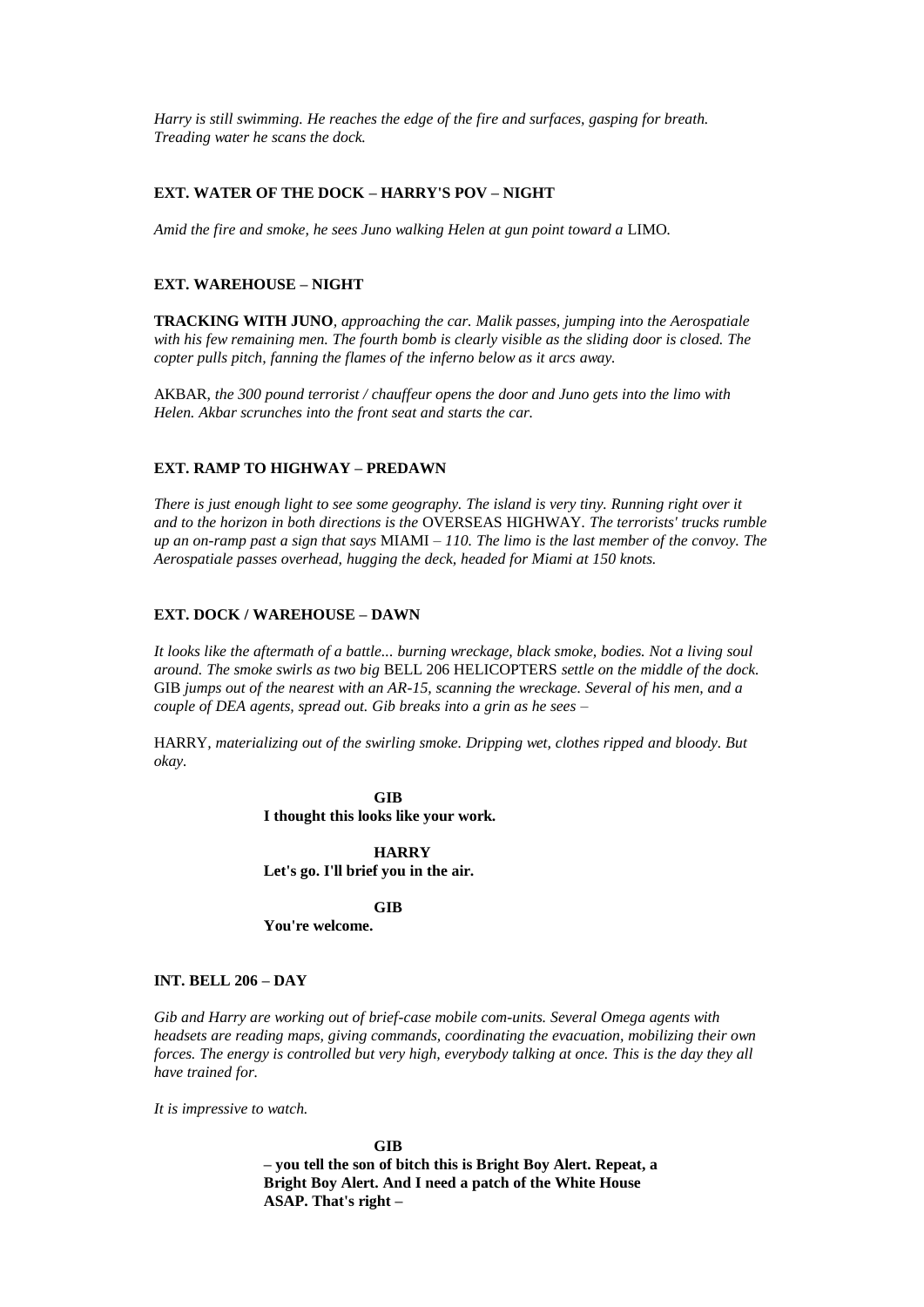#### **HARRY**

*(overlapping)* **... the Coast Guard has to clear them back to a twenty mile radius. Anybody that can't make the minimum safe distance we need an airlift on, immediately –**

*Gib whips around to Harry, lowering his headset mike.*

**GIB I can get 3 Marine Corps Harriers here in about 12 minutes. They're on maneuvers out of Boca Chica.**

## **HARRY**

*(checking his watch)* **Get 'em. I'll brief them on the way in.**

## **EXT. OVERSEAS HIGHWAY – DAY**

TRAFFIC *on the two causeways is almost non-existent this early in the morning. The three rental trucks, followed by the limo about a mile back, are almost the only vehicles.*

## **INT. LIMO – DAY**

*Juno has a 9mm pistol aimed at Helen. She opens the sunroof, letting in the morning air and light. Then pours herself a Scotch from the bar.*

**JUNO**

**Like one?**

**HELEN** *(eyes like steel)* **Fuck you.**

#### **INT. BELL 206 COPTER – DAY**

HARRY *and* GIB *are both talking a mile a minute, coordinating the evacuation of the highway and the surrounding area.*

#### **GIB**

**... well get the Highway Patrol to go through the streets and tell everybody on their damn loudspeakers. Just the basics... get away from windows, don't look at it... yeah –**

## **HARRY**

**Here they come.**

*Gib looks out the window in time to see...*

THREE *hunch-winged* P.S.T.O.L. HARRIER *jets pass them at 600 knots.*

### **HARRY**

*(to the pilots)* **Roger, Mike Three Five, you are cleared to engage. Be advised, your targets have Stingers and light machine guns.**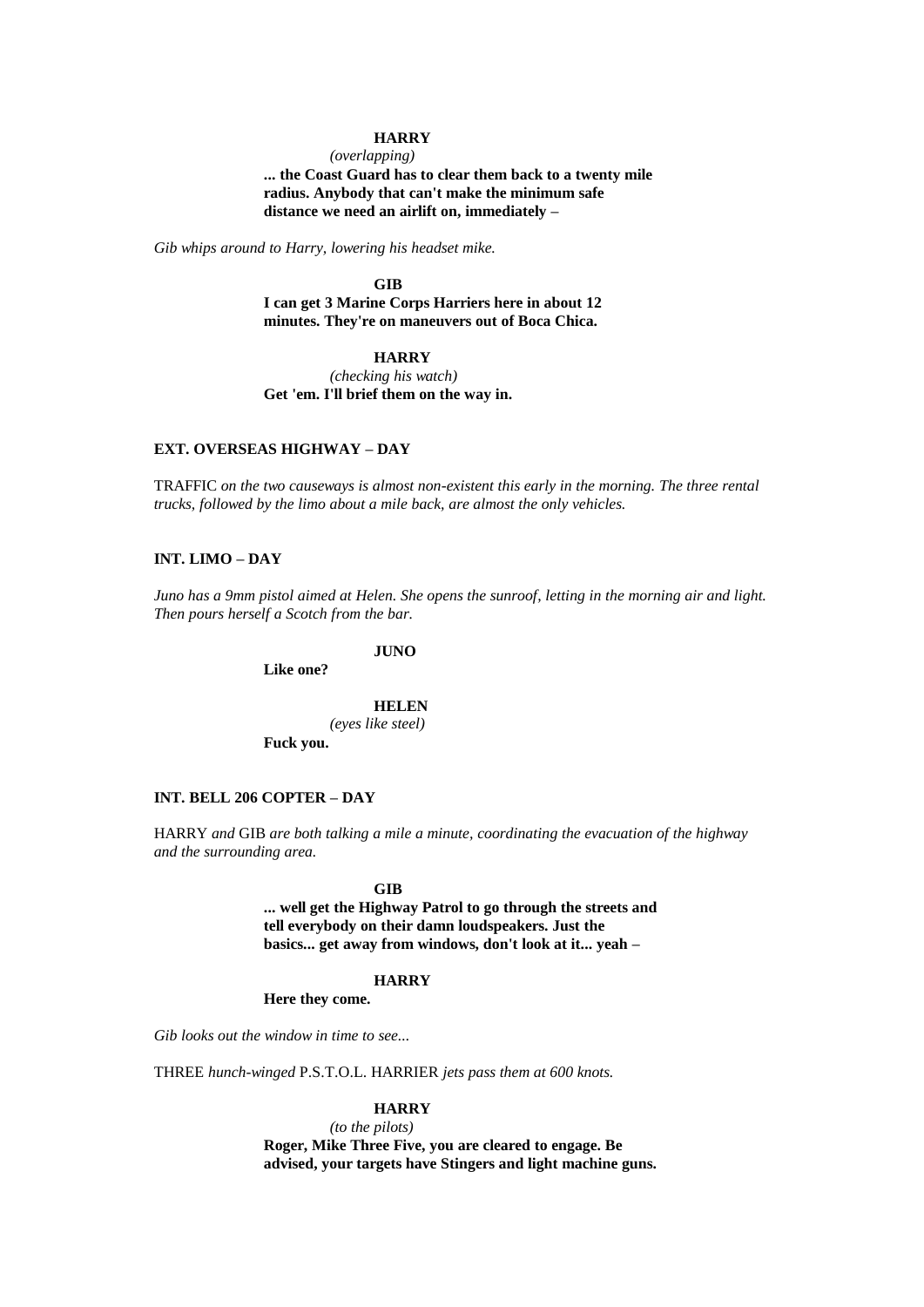## **INT. COCKPIT OF LEAD HARRIER – DAY**

*The pilot, like all jet pilots, seems icy calm.*

**PILOT Copy that, Bright Boy command.** *(to his wingman)* **Tally ho.**

## **EXT. OVERSEAS HIGHWAY – DAY**

*The terrorists see the Harriers approaching on a low attack run, and scramble to get out their Stingers.*

*The Harriers open fire with cannons and rocket pods on the trucks below. The 20mm cannons rip the ocean on either side of the causeway into plumes of spray.*

## **EXT. HIGHWAY – ON TRUCK – DAY**

*One of the Bomb trucks is hit. It explodes and flies off the bridge into the water. The terrorists on one of the other trucks fire a Stinger missile.*

## **EXT. ABOVE HIGHWAY – ON HARRIER – DAY**

*It arrows up, blowing one wing off the lead Harrier. The pilot ejects as the plane cartwheels into the sea and explodes.*

### **INT. BELL 206 COPTER – DAY**

*Harry sees the battle far ahead... the exploding jet.*

**HARRY** *(to the pilots)* **Recommend you use your Mavericks to take out the bridge.** 

**PILOT (OVER) They won't set off those nukes will they?**

**HARRY Negative, Mike Three Five. That's a negative.** *(low, to Gib)* **Probably not.**

## **EXT. HIGHWAY / OCEAN – DAY**

*The two remaining Harriers make an attack run, launching four Maverick missiles at the bridge.* 

### **EXT. HIGHWAY – DAY**

*The missiles hit the support trestles ahead of the trucks and... K-BOOOOM!! A whole section of the concrete span collapses into the water.*

## **EXT. HIGHWAY – TRUCKS – DAY**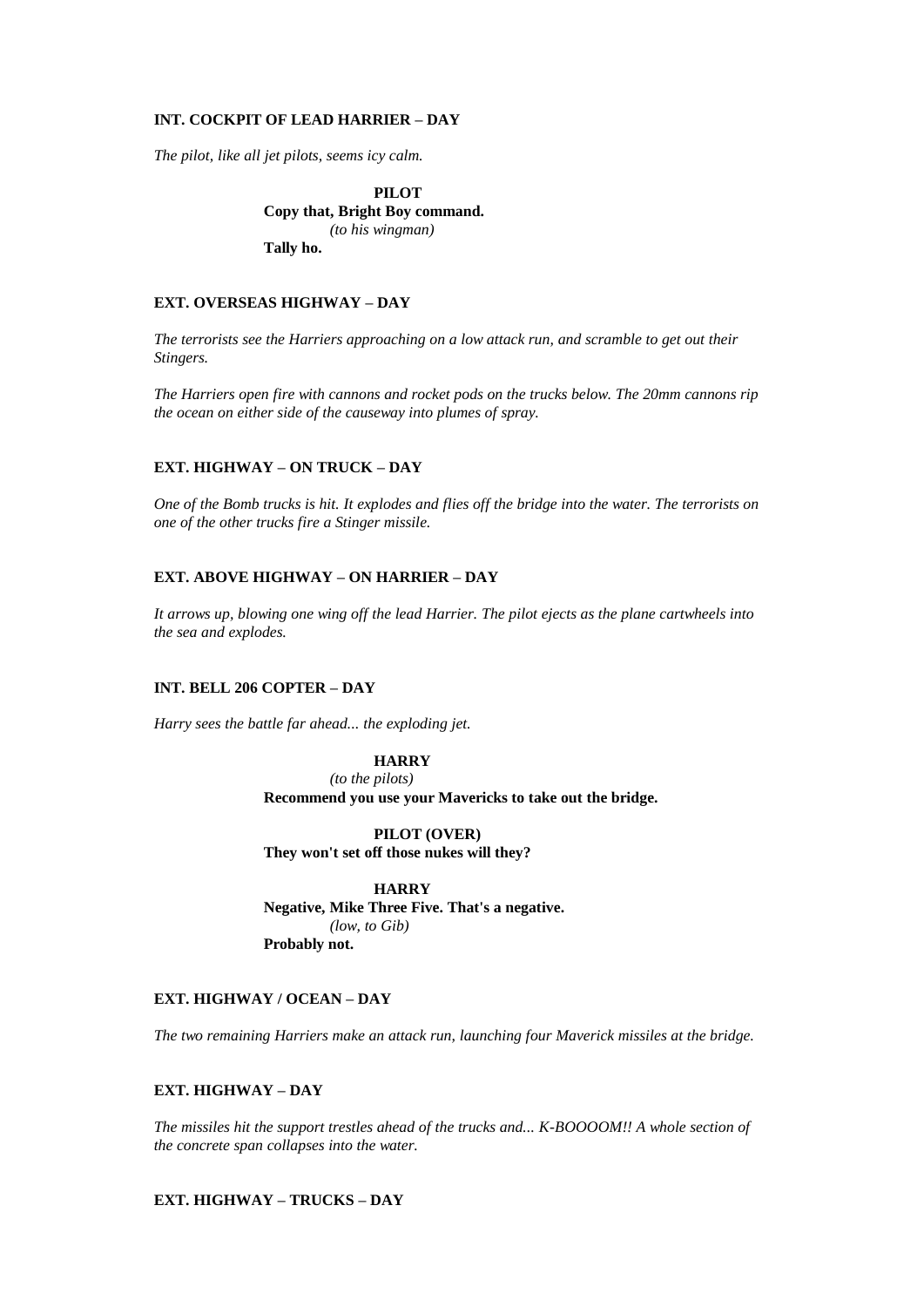*The first truck is consumed in the blast. The last truck slides to the edge of the gap and stops.*

### **INT. / EXT. LIMO – DAY**

*Juno is trying to see what's going on ahead. All they can see is smoke and explosions. Akbar is speaking heatedly (in Arabic) into a walky talky and getting no answer.*

*Helen uses this moment of distraction to lunge forward, grabbing the gun. Juno fires wildly as they struggle for control of the weapon. The sound is deafening in the tiny space. The second shot catches Akbar behind the ear, and he slumps forward. His foot mashes down on the accelerator pedal and the car surges faster.*

### **EXT. HIGHWAY / BATTLE SITE – DAY**

*The third Harrier fires its 2.75 Rockets and blows the remaining truck into tinfoil. Battle over. Two bombs down.*

## **INT. BELL 206 COPTER – DAY**

*The columns of smoke from the battle are still a couple miles ahead of the copter.*

**HARRY Good shooting, Mike Three Five. I need you to stay on station.** *(to the copter pilot)*  **Okay. You see that limo?**

## **INT. / EXT. LIMO – HIGHWAY – DAY**

*The* LIMO *tracks lazily back and forth across the lanes from one guardrail to the other, throwing sheets of sparks where it hits. In is funneling along the causeway, unslowed, like an out-of-controltrain.*

## **INT. LIMO – DAY**

*Helen knocks Juno's hands against the edge of the open sunroof and the pistol goes flying out.*

## **HELEN**

## **You... bitch!!**

*Helen is raging, grabbing Juno's head and pounding it against anything hard she can find inside the car. Suddenly she stops, looking out the front window. Juno turns too, off her look, to see –* ANGLE THROUGH THE WINDSHIELD*. The causeway is blown away about a quarter mile ahead.*

#### **JUNO**

**Shit!**

*Juno climbs through the window into the front seat, tugging on the dead driver. The heavyset Akbar is like a bag of cement. Helen look up through the sunroof and sees –*

## **EXT. ABOVE LIMO – DAY**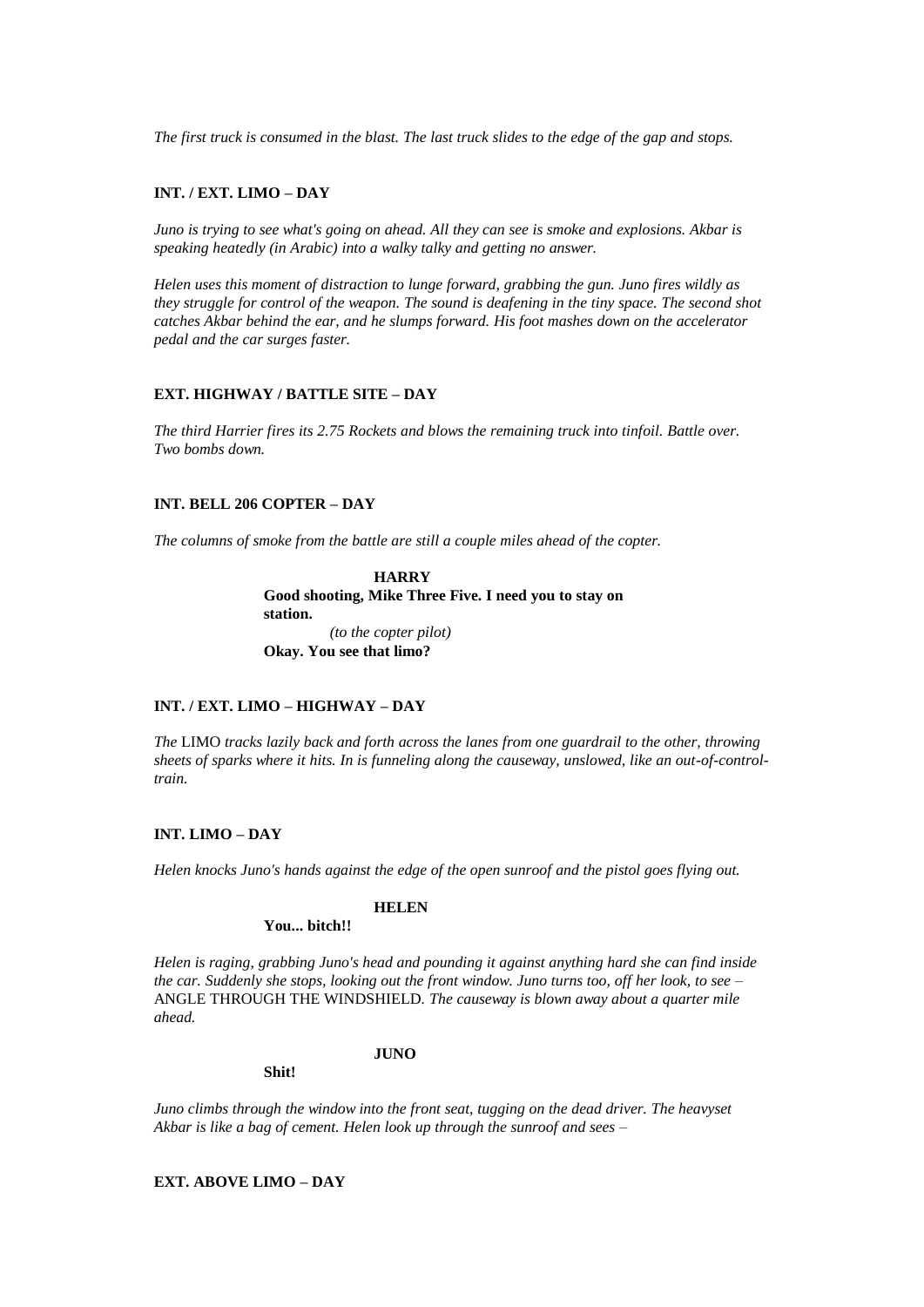THE BELL 206 COPTER*, descending rapidly. Harry is climbing out onto the skids. He hooks on arm and leg over the skid and hangs down as low as he can.*

HELEN *stands up in the opening and waves her arms.*

#### **INT. / EXT. BELL COPTER / LIMO – DAY**

*Gib is yelling at the DEA pilot, who's not thrilled with this idea.*

**GIB Get lower, goddamnit! Right now!**

*Harry strains downward with one hand. Helen reaches up toward him. The car screeches along the guard-rail, slamming against it, throwing her from side to side in the sunroof. Their fingers touch, then separate. She looks – the limo is almost on the precipice.*

#### **INT. LIMO – DAY**

*Juno is desperately pulling on the inert driver. He slumps over on her, pinning her. She looks over the dash as the shattered edge of the causeway rushes toward them –*

## **EXT. LIMO – DAY**

HARRY'S HAND *grabs Helen's. He pulls her out of the car just as the limo clears the edge. She is jerked through the sunroof, screaming. The car falls away, arcing gracefully to the ocean below. It hits with an enormous explosion of water.*

#### **INT. / EXT. BELL 206 COPTER – DAY**

HARRY PULLS HELEN *up onto the skid with him, getting her stable. She is gasping, holding on for dear life. She looks down at the ocean, the burning wreckage on the bridge, the whole unbelievable panorama.*

*Then she looks at Harry and – grins. She's alive! And so is he. And not only that, this is the biggest rush of her life. Harry grins back. Surprised and pleased that she is more of a soul-mate than he ever knew.*

#### **CUT TO:**

#### **EXT. HIGHWAY – DAY**

**ANGLE ON A HARRIER***, landing in full-hover on the causeway. The shriek of the jet engine is enormous. It bounces down onto its wheels like a big insect. The other remaining Harrier is already down, behind it.*

#### **EXT. BELL 206 – DAY**

**TRACKING** *past burning wreckage to Harry's Bell 206 just settling on the highway. In the background the other DEA Bell 206 is landing with the Harrier pilot who ejected hanging in a sling.*

*Harry jumps out of the open door, followed by Helen and Gib. Harry looks at his watch.*

#### **HARRY**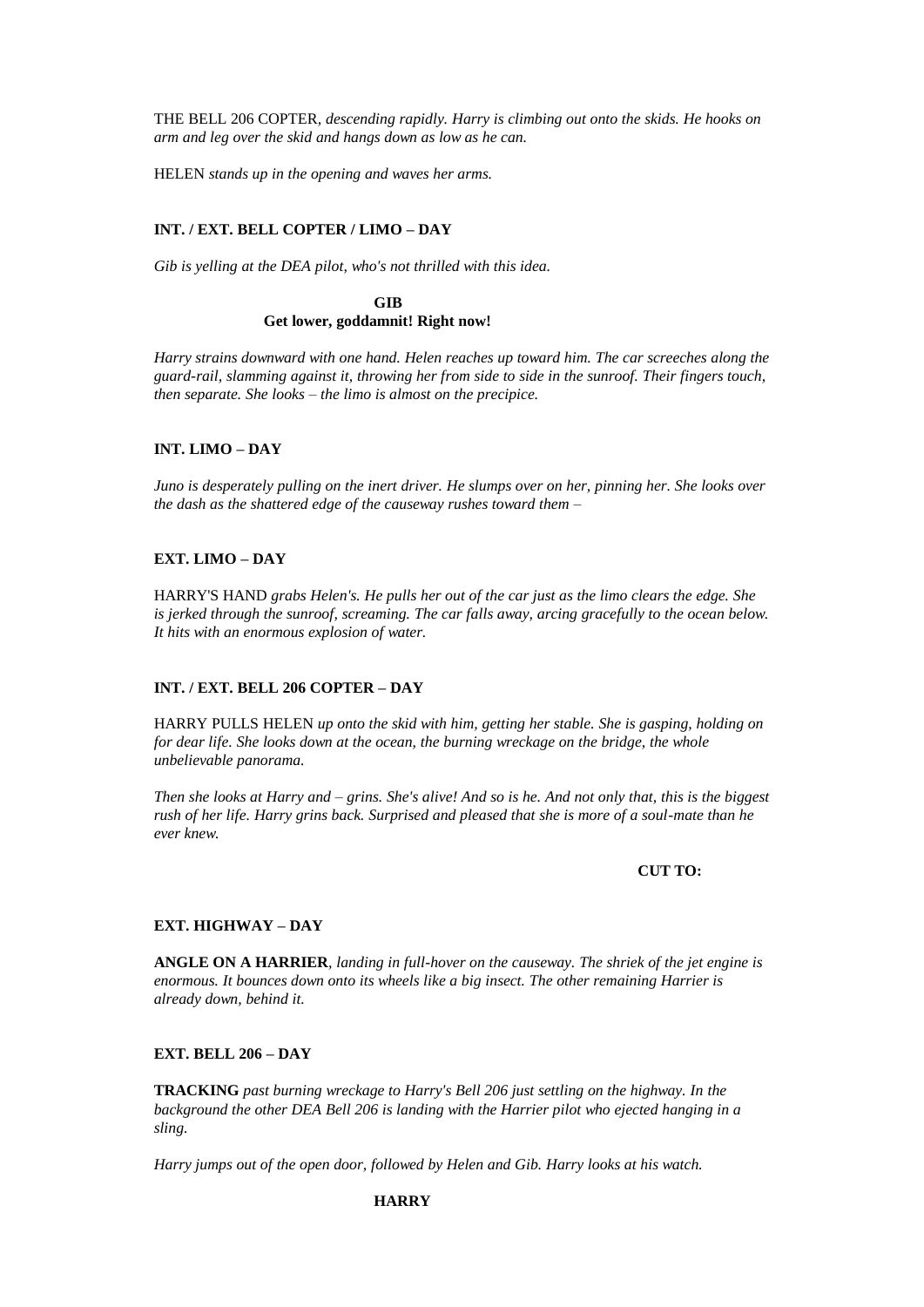#### **Any minute now.**

#### **GIB**

*(with a megaphone / to everybody)* **It's show time. Don't look at the flash. Do not look at the flash.**

#### **HARRY**

*(to Helen)* **We're safe here.** 

## **EXT. CAUSEWAY – DAY**

*Helen and Harry move away from the agents. They are safe and together. They look at each other, and there is nothing to say. Harry removes her wedding band from the wrong hand and slips it back onto its rightful finger.*

*He leans forward to kiss her. She reaches for him. Their lips meet.*

## **EXT. CAUSEWAY – HARRIERS IN BACKGROUND – DAY**

*And they are locked together in that position when the sky lights up behind them. Talk about fireworks. Harry covers her eyes and they stay in the kiss.* 

*They are in no danger, but the effect is stunning. The classic mushroom cloud appears at the horizon. Helen watches, awed, the most glorious and terrifying sight of our age.*

## **HELEN**

**That was some kiss.**

*The two young Harrier pilots stand nearby, watching the mushroom disperse. Gib is with the other Omega agents, his finger pressed in his ear, listening to his headset. He waves to Harry to come to him.*

*Harry detaches from Helen and walks over to him. Helen watches him go... back to work. She glances over at the two Harrier pilots.*

## **HELEN**

*(to the pilots)* **That's my husband.**

*Harry goes into the huddle with Gib and the others.*

#### **GIB**

**Malik's copter landed twenty minutes ago in Miami. He's on the top of a high-rise downtown. SWAT's on the scene, and I got the cops sealing off the area. He rendezvous'd there with about a dozen more faction members. They're barricaded on the twentieth floor.**

*(he gets very serious)* 

**Harry, they have a hostage. It's Dana.**

#### **HARRY**

**My Dana!?**

## **GIB**

**They must have grabbed her during the night... we didn't know. Sorry, Harry, I –**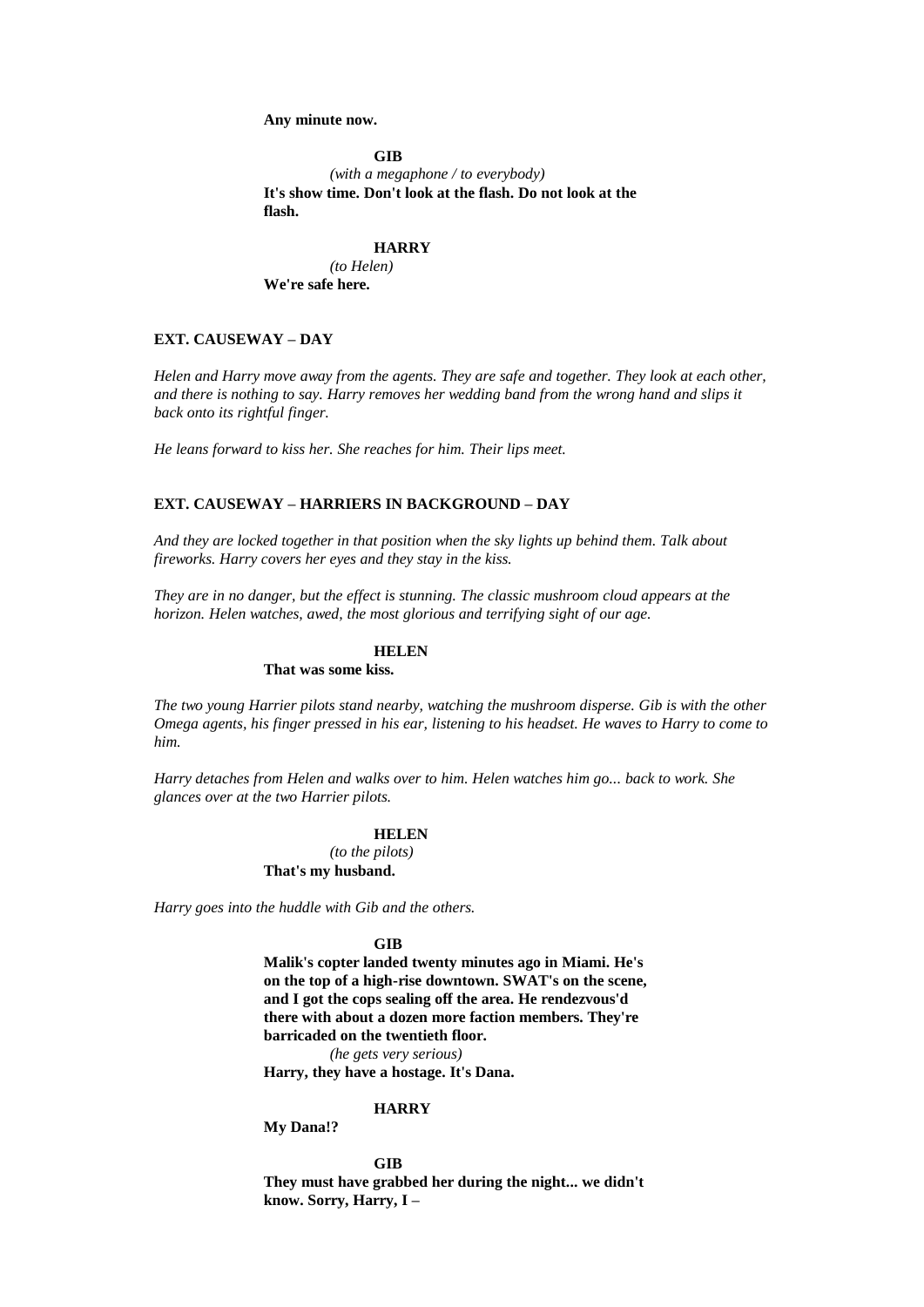#### **EXT. HARRIER – DAY**

*But Harry is already moving. He sprints toward the nearest Harrier, witch is idling nearby. Gib runs after him.*

> **GIB Harry! We'll get her out! We have a man inside already... Harry!! Aw, shit... here we go.**

*Harry walks up to the young pilot...*

**HARRY I need to borrow this thing for a few minutes.**

*He pushes past the pilot before the guy can react.*

## **PILOT**

**Excuse me... sir?!** 

**GIB Force Comm cleared you to give us total cooperation, right?**

## **PILOT**

**Yessir, but...**

**GIB That's coming right from the President, Captain.**

**PILOT Yessir. Uh... sir? You're going to have to sign for the** 

**GIB** 

**I'll sign for it. You got a pen?**  *(one of the agents pulls out a pen)*  **Here, he'll sign for it.** 

*Harry is in the cockpit by now. Gib climbs up.* 

**aircraft.**

**GIB**

**I'd like to remind you that it has been ten years since you were actually in one of these.**

**HARRY**

**If I break it they can take it out of my pay.**

## **INT. HARRIER – DAY**

*Harry doesn't have a G-suit or a helmet of anything. He just has his walky on his belt.*

## **INSIDE THE CRAMPED COCKPIT**

*Harry looks around for the lever which vectors the thrust. Finds it, and sets it to 90 degrees (vertical). He bangs the canopy closed and brings the throttle up to* FULL*.*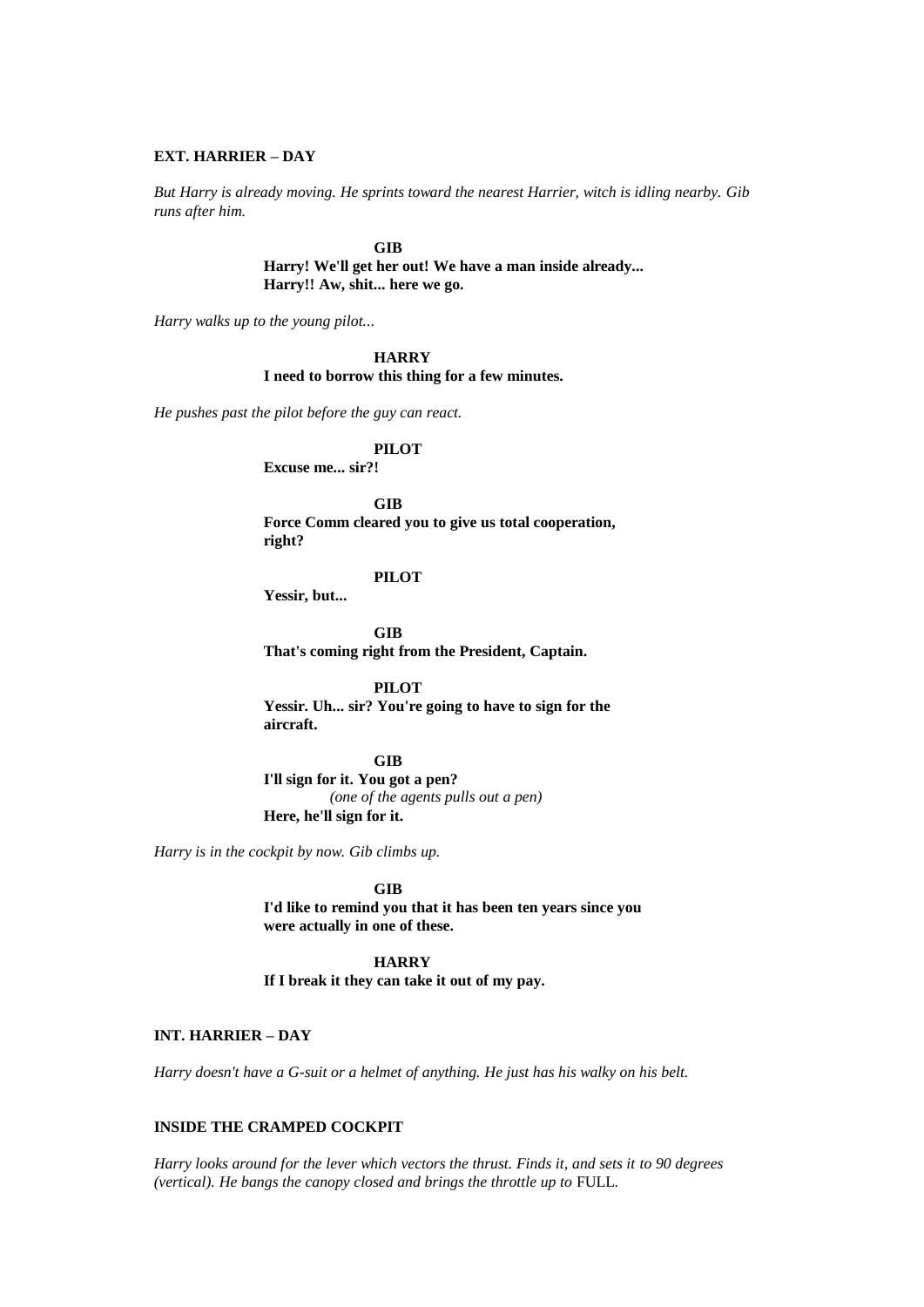## **GIB**

*(to pilot)*

**It'll be fine. He's got hundreds of hours in Harriers. Jointops, cross-training and all that.**

## **AGENT**

## **Harry can fly anything.**

*The big plane wobbles off the ground like a drunken bumble-bee.*

**GIB He's a little rusty. It's like riding a bicycle... you never forget. Uh... I'd seek shelter!**

It drifts sideways and everybody runs to get out of the way. At about six feet above the ground it *slides sideways, clips the top of a cop car and knocks off the light bar. It lifts unsteadily straight into the sky. It turns around 180.*

**GIB**

**He's got it.**

#### **HARRY**

**Sorry.**

*Harry pushes the vector lever forward and the thrust-nozzles turn, accelerating the plane forward.*

#### **EXT. CAUSEWAY – DAY**

*Gib is standing, watching Harry go. He never believes this guy. Harry's voice comes over the walky...*

#### **HARRY**

**Tell Helen what's going on. Tell her I love her. And ask the pilot where the button for the 20mm cannon is – never mind. I found it.**

*The plane disappears toward Miami.*

### **EXT. HIGH RISE – MIAMI – DAY**

**AN AERIAL SHOT***, circling the building. It is an unfinished building in the high rise district. The Aerospatiale sits on the roof, its rotor turning slowly. The street below is jammed with cars. Honking horns echo up the glass canyons.*

## **EXT. STREET – DAY**

**ANGLE AT STREETLEVEL** *as cops use bullhorns and bad attitudes to clear the street around the building, setting up a perimeter two blocks away.*

### **INT. HIGH RISE – DAY**

*The terrorists have barricaded themselves on the twentieth floor. There are* 12 TERRORISTS*, all with automatic weapons. Occasionally one of them will fire a burst down a stairwell with an AK-47. Miami-Dade SWAT team members are deployed in the stairwell but are keeping their distance.*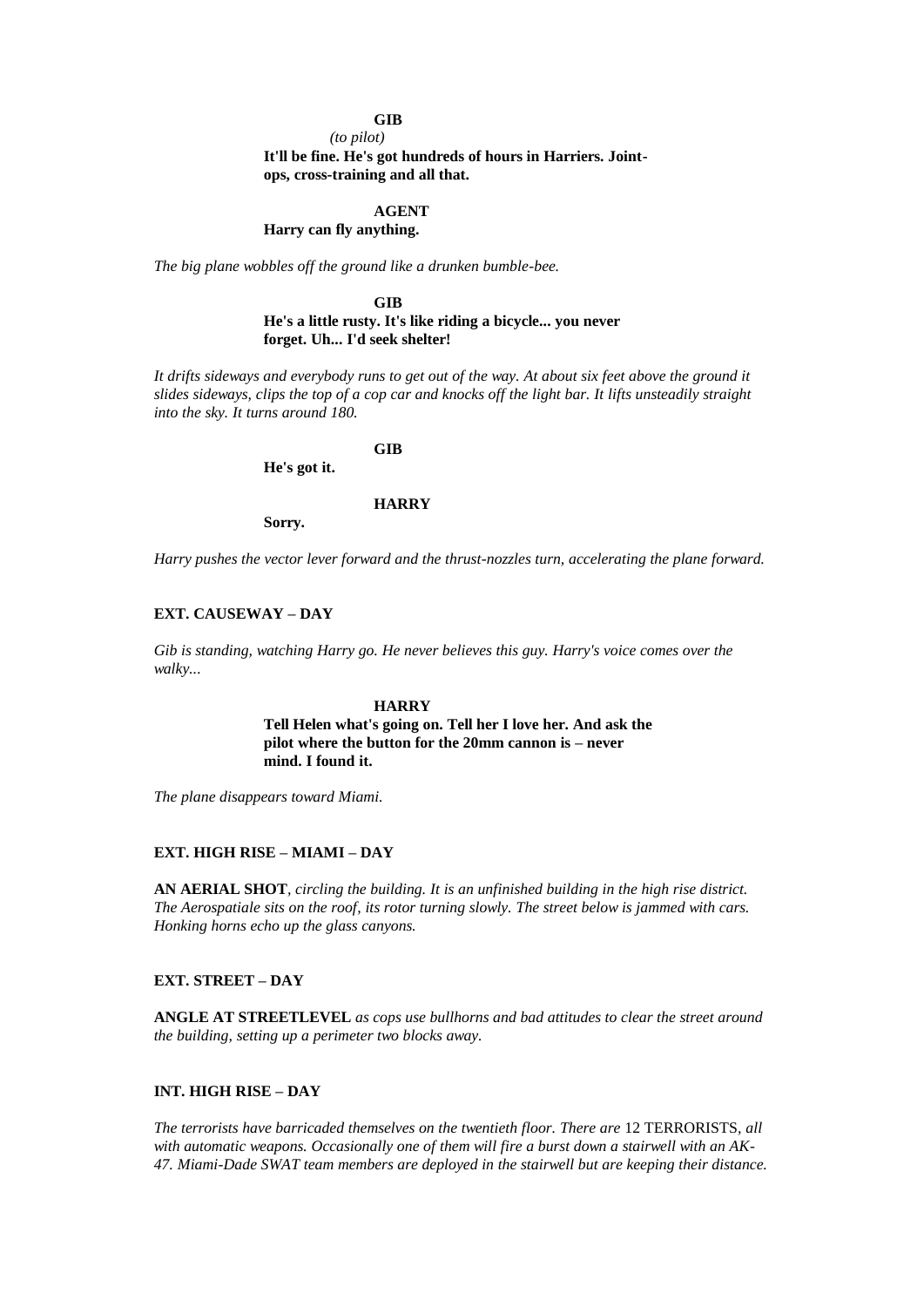#### **INT. HIGH RISE – ON THE 21ST FLOOR – DAY**

*Malik is sequestered with the bomb. It sits on the floor, still in its shipping case. Dana stands nearby, looking scares. She is not ties up. Where can she go?*

*She watches Malik go to the warhead and insert his arming key. He has a TV set up on some crates, and we see that his video-tapes demands are running on CNN. Harry's face fills the screen, verifying the the nuclear weapons as a real threat. He is identified at the bottom of the screen as HARRY TASKER, ATOMIC ENERGY COMMISSION. Dana stares at her father's face on the national news. It's like a bad dream. She has been crying but she is fairly composed now.*

## **DANA**

#### **I have to go to the bathroom.**

*The terrorists ignore her. A terrified* ACTION NEWS REPORTER *and his* CAMERAMAN*, under guard by* TWO TERRORISTS*, are hastily setting up to shoot Malik.*

## **CAMERAMAN**

**Tape is rolling.**

## **MALIK**

**This is a communique from Crimson Jihad. You have heard from your own expert. You have seen the Holy fire with your own eyes. Do not force us to destroy this city. And do not try to use force against us. I can trigger this bomb instantly. All I have to do is turn that key...** *(he points fiercely at the bomb)* **... and five million of your people will die.**

*The reporter glances down, nervously.*

#### **REPORTER**

**What key?**

**MALIK** *(pointing like the guy's blind)* **That key right there!**

*Malik looks down. The key is gone.*

#### **MALIK**

*(to his men)* **Someone has stolen the key!**

*He turns, looking around wildly. Malik then sees Dana running for the stairwell to the roof. He pulls a pistol and shoots at her, but hits the wall as she bangs through the door. He runs after her.*

#### **EXT. BUILDING / ROOF – DAY**

**ON THE ROOF***, Malik bursts through the stairwell door. His* TWO MEN *have followed him. Malik stops suddenly when he sees – Dana standing at the edge of the roof. She is holding the*  ARMING KEY *by its chain. Dangling it over the edge. He signals to his men not to fire.*

> **DANA** *(terrified, but thinking)* **You shoot me, this'll fall.**

*Malik advances slowly, his eyes glistening ferally. She backs up a step with each of his, moving along the edge of the roof. Malik keeps his pistol aimed at her chest.*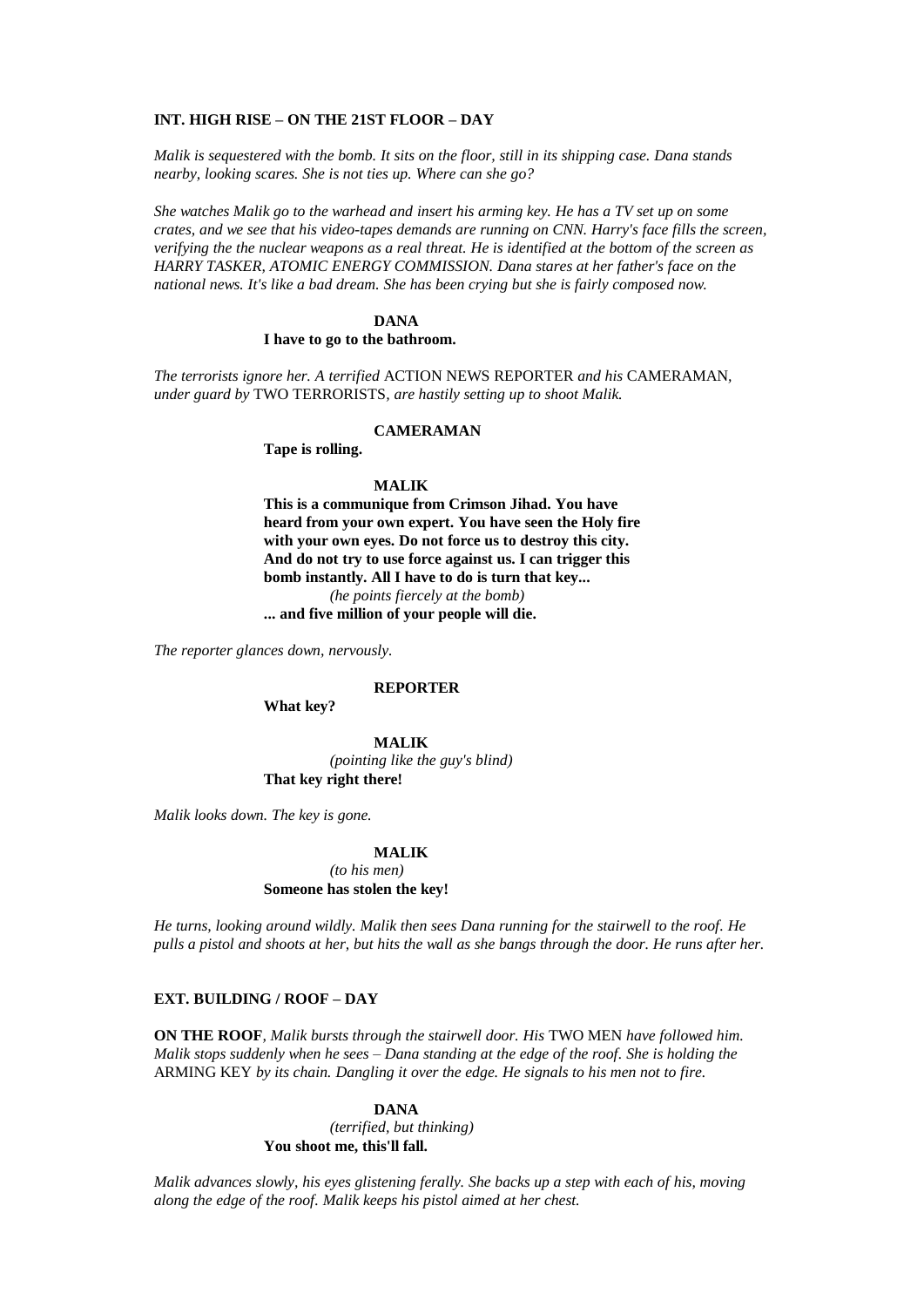## **DANA Don't come any closer. I'll drop it! I swear to God.**

## **MALIK**

## **If you drop it, I will have no reason not to kill you.**

*He advances, calling her bluff. She backs away from him along the edge.*

**MALIK Come on, child. Give me the key.** *(smiling)* **Don't you want to live? I give you my word.**

#### **DANA**

#### **No way you whacko.**

*She reaches the corner of the building. Her back touches something. it is the boom of a small crane, used for lifting building supplies. Careful to keep the key dangling over open space, Dana climbs up on the lattice-work boom and moves out beyond the edge of the building, never taking her eyes off Malik. She is hyperventilating, terrified, but thinking clearly.*

*Malik steps up on the crane, crawling out after her. He knows she will not drop the key as long as he has the gun. It is a game which will end when she reaches the end of the boom. Dana puts the key between her teeth so she can hang on better. It is windy and the boom is swinging.*

#### **INT. 20TH FLOOR – DAY**

*The Crimson Jihad warriors hear a thunderous, shrieking roar and look toward the window.*

### **EXT. HIGH RISE – DAY**

RISING INTO VIEW, LIKE A GARGOYLE FROM HELL, IS THE HARRIER. *It fills the windows completely, hovering only a few feet outside. The terrorists raise their AK-47s to fire just as Harry hits the 20mm nose-cannon.*

### **INT. / EXT. HIGH RISE – 20TH FLOOR – DAY**

*Glass explodes into glittering mist, and terrorists explodes into bloody spray as Harry pivots the plane and the cannon sweeps the floor clear from side to side. The Crimson Jihad is vaporized.*

### **EXT. ROOF – CRANE BOOM – DAY**

*Malik hears the thunder of the jet and the firing, but from where he is he can't see what's going on. He focuses on the key. He must have that key.*

#### **EXT. ROOF – NEAR HELICOPTER – DAY**

*Malik's* TWO REMAINING MEN *run to the helicopter, gesticulating to the pilot to get ready to take off. The pilot revs the turbine and the rotor whirls faster. The two men jump in, picking up M-60 machine guns.*

## **EXT. ROOF – CRANE BOOM – DAY**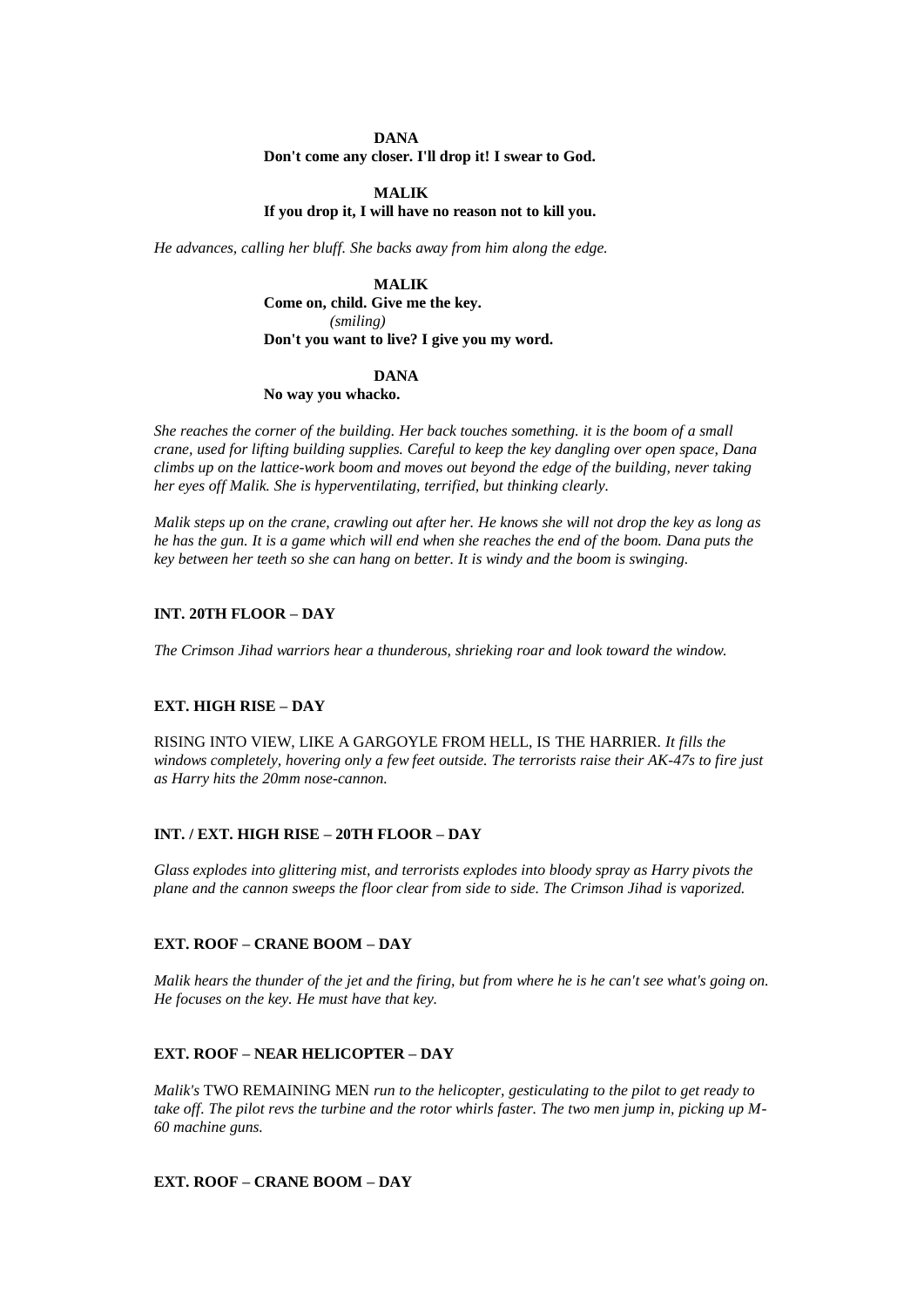MALIK IS STILL ADVANCING *out the crane boom. Dana slips as she backs up, toppling off the boom. She is hanging now by her hands over a 20 story drop.*

*Malik is almost to her. He needs a hand free to grab her. He sets his gun down on the girder. He grabs for her wrist.*

### **EXT. ROOF – OVERLOOKING EDGE – DAY**

**ANGLE LOOKING DOWN***. Malik, Dana, the street far below. With an unbelievable roar the Harrier sweeps in beneath Dana,* FILLING FRAME*.*

### **EXT. CRANE BOOM / OVER EDGE – DAY**

*Harry has the canopy up. Malik sees Harry, ten feet below. His eyes narrow with an all-consuming rage. He glances at the pistol on the beam. Back at the girl, the key in her teeth – so close.*

*Harry maneuvers the cockpit directly under Dana.*

## **HARRY**

*(shouting)* **Let go baby! I've got you! Daddy's got you!**

## **EXT. ROOF / HARRIER – DAY**

*Malik lunges for her wrist. She screams and lets go – Dana drops and hits the windshield of the hovering jet – Harry grabs her with his left hand, right hand still on the stick – he holds her until she can get a grip. She is lying across the nose of the plane. Harry starts to bank away and...*

### **EXT. CRANE BOOM – DAY**

*Malik shrieks in rage. He grabs his 9mm pistol and leaps off the crane –*

#### **EXT. HARRIER – DAY**

*Onto the back of the plane. He starts crawling toward the cockpit. Dana screams and Harry looks back, but just then –*

## **EXT. BUILDING – DAY**

*The Aerospatiale swings around the building right in front of them – The door-gunner* OPENS FIRE*.*

## **EXT. HARRIER – DAY**

*Harry banks hard, taking the hits under the wing. He pivots and slides sideways around the building, playing tag with the copter.*

*He can't do anything radical enough to dislodge Malik without tossing off his own daughter.*

## **EXT. BUILDING – DAY**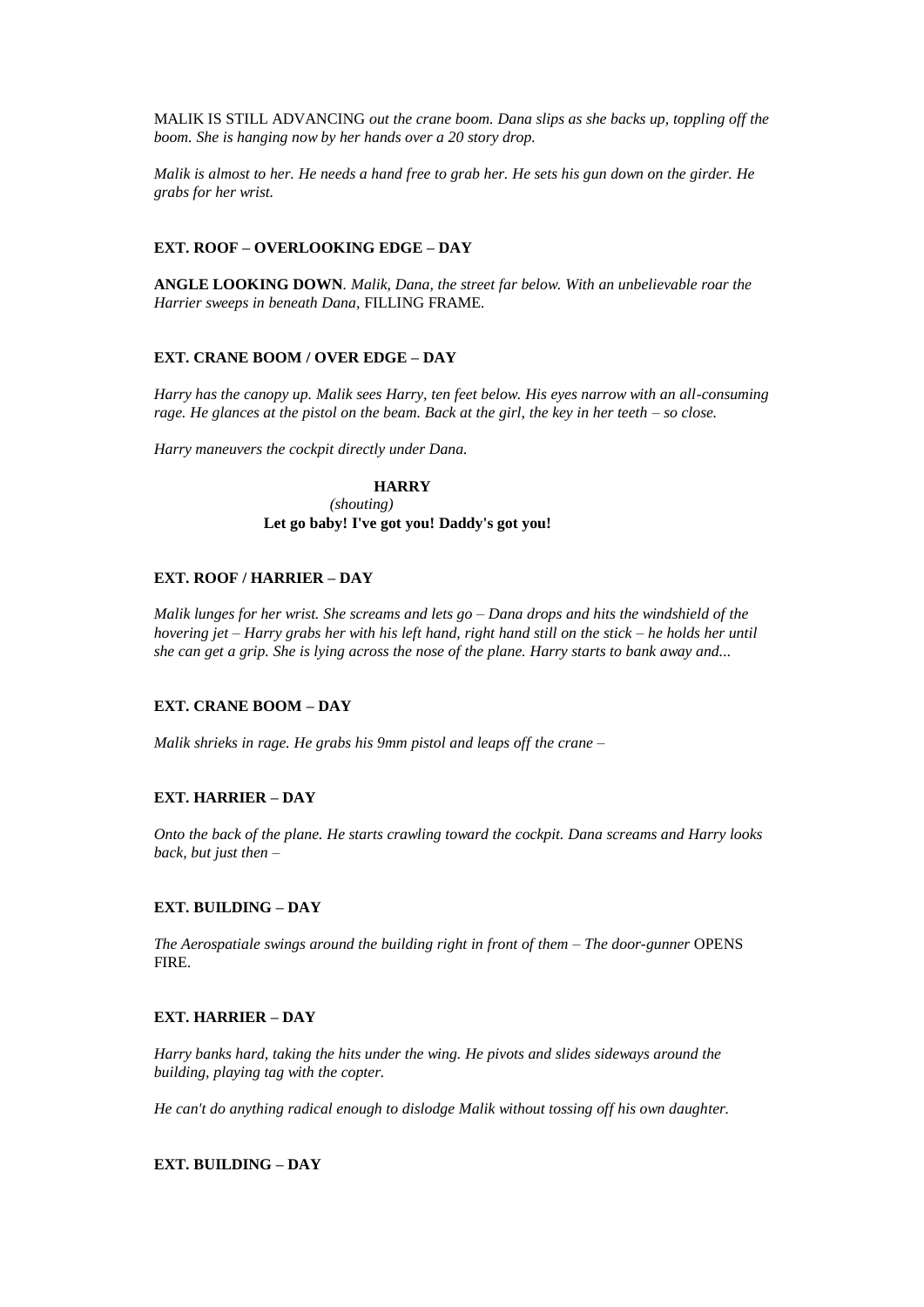*The helicopter appears around the corner, guns blazing in the doors. Harry pivots the plane and*  FIRES THE NOSE CANNON*. The helicopter is riddled. It tilts and plummets, auto-rotating out of control.*

### **EXT. BUILDING – ANGLE AT STREETLEVEL – DAY**

*As the copter hits the ground and explodes. Fortunately the police had created a cleared perimeter.*

## **EXT. HARRIER – DAY**

THE HARRIER *dips and slews, half out of control. Malik is taking aim with the pistol, right at Harry's head. Harry grabs his daughter with his left hand, holding her with all his strength and he – Jinks the stick hard, just as – Malik opens fire, but – The plane tilts wildly and Malik topples, screaming – he slides along the wing, and falls over the leading edge – only to catch himself on the only available hand-hold – the last Sidewinder missile.*

## **EXT. HARRIER / SIDEWINDER – DAY**

*Harry and Malik lock eyes for one long second. Then Harry hits the* FIRING STUD*. The Sidewinder drops away and ignites. Carrying Malik out over Miami Beach. It explodes a mile out to sea.*

### **INT. HARRIER – COCKPIT – DAY**

HARRY PULLS DANA *into the cockpit, settling her on his lap.*

# **HARRY**

**Don't touch the stick, baby.**

*She stares at her father in amazement. He banks away from the building, accelerating the jet. He grins at her. Raises one eyebrow. Woggles the plane's wings.*

## **HARRY**

**Hi, pumpkin.**

#### **ONE YEAR LATER**

## **INT. TASKER HOUSE – NIGHT**

*Dinner at home, and everybody's there. We come in on the end of some story that everybody thinks is hysterical.*

### **HELEN**

**... you should have seen your father, standing there all covered with spaghetti sauce. He looked like such a dope.**

#### **HARRY**

**I told the guy –** *(snorts, it's too funny)* **I told the guy, this isn't even my order.**

*Dana is laughing too, a part of it. They are happy. They are a family. Dana gets up, her meal half-eaten as usual.*